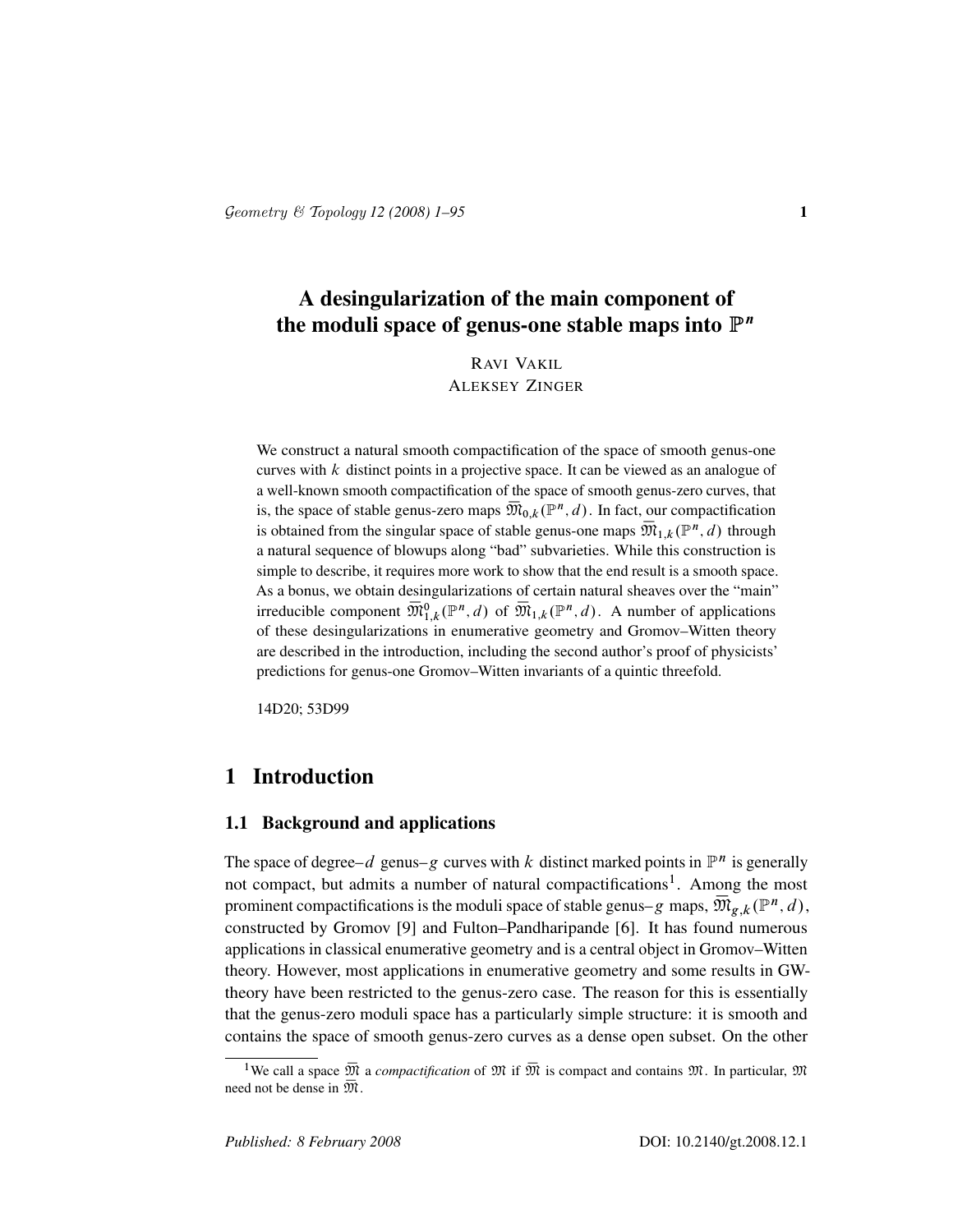hand, the moduli spaces of positive-genus stable maps fail to satisfy either of these two properties. In fact,  $\overline{\mathfrak{M}}_{g,k}(\mathbb{P}^n,d)$  can be arbitrarily singular according to Vakil [19]. It is thus natural to ask whether these failings can be remedied by modifying  $\overline{\mathfrak{M}}_{g,k}(\mathbb{P}^n,d)$ , preferably in a way that leads to a range of applications. As announced in [20] and shown in this paper, the answer is yes if  $g=1$ .

We denote by  $\mathfrak{M}_{1,k}(\mathbb{P}^n,d)$  the subset of  $\overline{\mathfrak{M}}_{1,k}(\mathbb{P}^n,d)$  consisting of the stable maps that have smooth domains. This space is smooth and contains the space of genusone curves with k distinct marked points in  $\mathbb{P}^n$  as a dense open subset, provided  $d \geq 3$ . However,  $\mathfrak{M}_{1,k}(\mathbb{P}^n,d)$  is not compact. Let  $\overline{\mathfrak{M}}_{1,k}^0(\mathbb{P}^n,d)$  be the closure of  $\mathfrak{M}_{1,k}(\mathbb{P}^n,d)$  in the compact space  $\overline{\mathfrak{M}}_{1,k}(\mathbb{P}^n,d)$ . While  $\overline{\mathfrak{M}}_{1,k}^0(\mathbb{P}^n,d)$  is not smooth, it turns out that a natural sequence of blowups along loci disjoint from  $\mathfrak{M}_{1,k}(\mathbb{P}^n,d)$ leads to a desingularization of  $\overline{\mathfrak{M}}_{1,k}^{0}(\mathbb{P}^n,d)$ , which will be denoted by  $\widetilde{\mathfrak{M}}_{1,k}^{0}(\mathbb{P}^n,d)$ .

The situation is as good as one could possibly hope. A general strategy when attempting to desingularize some space is to blow up the "most degenerate" locus, then the proper transform of the "next most degenerate locus", and so on. This strategy works here, but with a novel twist: we apply it to the entire space of stable maps  $\overline{\mathfrak{M}}_{1,k}(\mathbb{P}^n,d)$ . The most degenerate locus is in fact an entire irreducible component, and blowing it up removes it<sup>2</sup>. Hence one by one we erase the "bad" components of  $\overline{\mathfrak{M}}_{1,k}(\mathbb{P}^n,d)$ . Each blowup of course changes the "good" component  $\overline{\mathfrak{M}}_{1,k}^{0}(\mathbb{P}^n,d)$ , and miraculously at the end of the process the resulting space  $\widetilde{\mathfrak{M}}_{1,k}^0(\mathbb{P}^n, d)$  is nonsingular. We note that this cannot possibly be true for an arbitrary g, as  $\mathfrak{M}_{g,k}(\mathbb{P}^n,d)$  behaves quite badly [19]. The sequential blowup construction itself is beautifully simple. It is completely described in the part of Section 1.2 ending with the main theorem of the paper, Theorem 1.1. However, showing that  $\widetilde{\mathfrak{M}}_{1,k}^0(\mathbb{P}^n,d)$  is in fact smooth requires a considerable amount of preparation (which takes up Sections 2.1–4.2) and is finally completed in Section 4.3.

Since the smooth space  $\widetilde{\mathfrak{M}}_{1,k}^0(\mathbb{P}^n,d)$  is obtained from  $\overline{\mathfrak{M}}_{1,k}^0(\mathbb{P}^n,d)$  by blowing up along loci disjoint from  $\mathfrak{M}_{1,k}^{\cdot}(\mathbb{P}^n,d)$ ,  $\widetilde{\mathfrak{M}}_{1,k}^0(\mathbb{P}^n,d)$  is a smooth compactification of  $\mathfrak{M}_{1,k}(\mathbb{P}^n,d)$ . One would hope that there is a modular interpretation of this new compactification, and that one could then for example use this interpretation to construct the space  $\widetilde{\mathfrak{M}}_{1,k}^{0}(\mathbb{P}^n,d)$  directly and show that it is smooth. Unfortunately, we have not managed to do this.

The desingularization  $\widetilde{M}_{1,k}^0(\mathbb{P}^n,d)$  of  $\overline{M}_{1,k}^0(\mathbb{P}^n,d)$  possesses a number of "good" properties and has a variety of applications to enumerative algebraic geometry and

<sup>2</sup>Blowing up an irreducible component of a stack will result in the component being removed (or "blown out of existence"), and the remainder of the stack is blown up along its intersection with the component in question.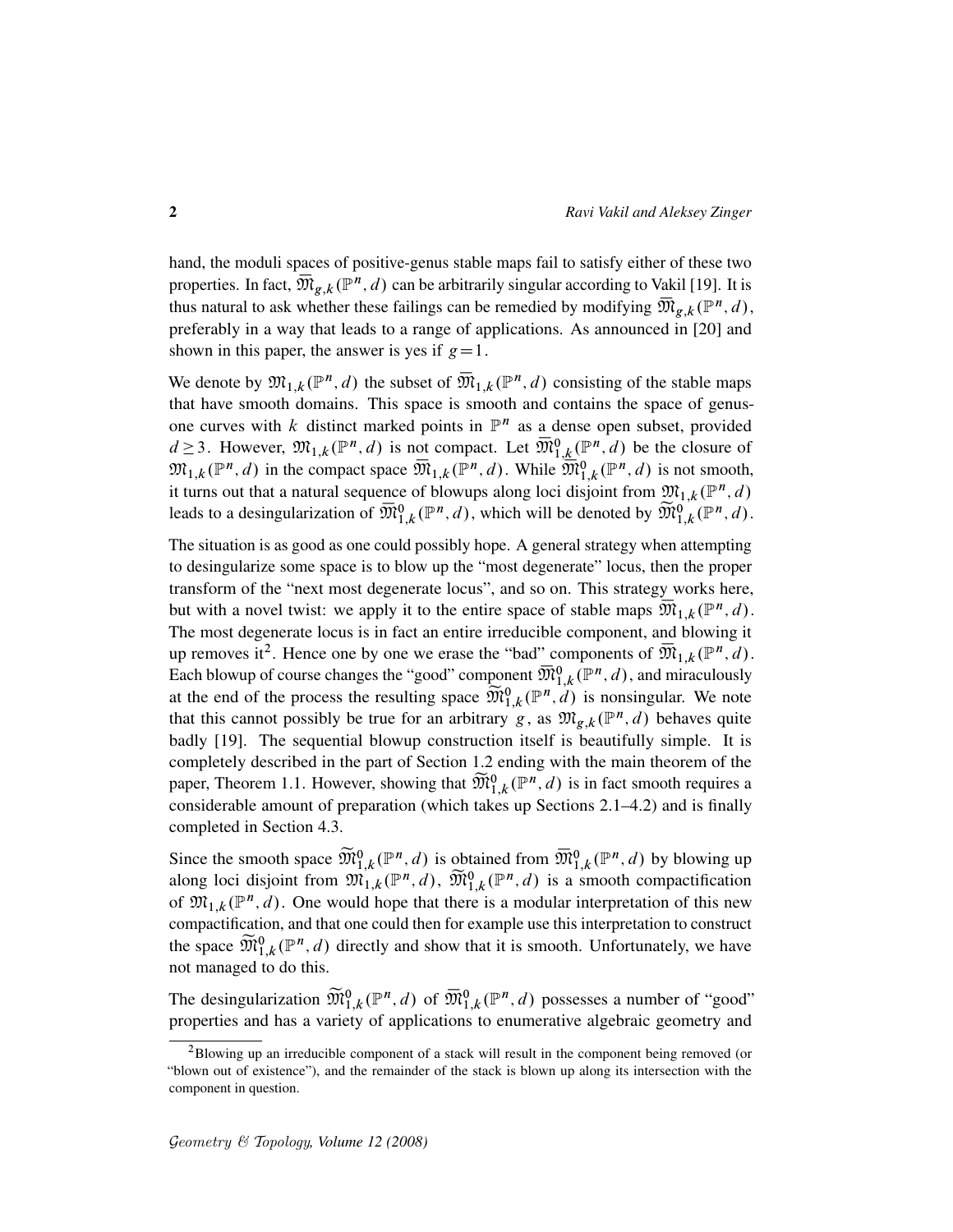Gromov–Witten theory. It has already been observed by Fontanari [5] that the cohomology of  $\widetilde{\mathfrak{M}}_{1,k}^0(\mathbb{P}^n,d)$  behaves in a certain respect like the cohomology of the moduli space of genus-one curves,  $\overline{\mathcal{M}}_{1,k}$ . The space  $\widetilde{\mathfrak{M}}_{1,k}^0(\mathbb{P}^n,d)$  can be used to count genus-one curves in  $\mathbb{P}^n$ , mimicking the genus-zero results of Kontsevich–Manin [11] and Ruan–Tian [17] (though perhaps not their simple recursive formulas). Proceeding analogously to the genus-zero case (eg similar to Pandharipande [16], Vakil [18], and Zinger [23]), Theorem 1.1 can then be used to count genus-one curves with tangency conditions and singularities. In all cases, such counts can be expressed as integrals of natural cohomology classes on  $\overline{\mathfrak{M}}_{1,k}^0(\mathbb{P}^n,d)$  or  $\widetilde{\mathfrak{M}}_{1,k}^0(\mathbb{P}^n,d)$ . Integrals on the latter space can be computed using the localization theorem of Atiyah–Bott [1], as  $\widetilde{\mathfrak{M}}_{1,k}^0(\mathbb{P}^n,d)$  is smooth and inherits a torus action from  $\mathbb{P}^n$  and  $\overline{\mathfrak{M}}_{1,k}(\mathbb{P}^n,d)$ .

We next discuss two types of applications of Theorem 1.1 in Gromov–Witten theory, as well as a bonus result of this paper, Theorem 1.2. It is shown by Zinger in [24] and [26] that the space  $\overline{\mathfrak{M}}_{1,k}^{0}(\mathbb{P}^{n},d)$  has a natural generalization to arbitrary almost Kähler manifolds and gives rise to new symplectic *reduced genus-one GW*-invariants. These reduced invariants are yet to be constructed in algebraic geometry. However, the spaces  $\widetilde{\mathfrak{M}}_{1,k}^0(\mathbb{P}^n,d)$  do possess a number of "good" properties and give rise to algebraic invariants of algebraic manifolds; see the first and last sections of [20]. It is not clear whether these are the same as the reduced genus-one invariants, but it may be possible to verify this by using Theorem 1.2.

Theorem 1.1 also has applications to computing Gromov–Witten invariants of complete intersections, once it is combined with Theorem 1.2. Let  $a$  be a nonnegative integer. For a general  $s \in H^0(\mathbb{P}^n, \mathcal{O}_{\mathbb{P}^n}(a)),$ 

$$
Y \equiv s^{-1}(0) \subset \mathbb{P}^n
$$

is a smooth hypersurface. We denote its degree–d GW-invariant by  $GW_{g,k}^Y(d; \cdot)$ , ie

$$
GW_{g,k}^Y(d; \psi) \equiv \left\langle \psi, \left[ \overline{\mathfrak{M}}_{g,k}(Y, d) \right]^{vir} \right\rangle \qquad \text{for all} \qquad \psi \in H^*(\overline{\mathfrak{M}}_{g,k}(Y, d); \mathbb{Q}).
$$

Suppose *L* is the universal curve over  $\overline{\mathfrak{M}}_{g,k}(\mathbb{P}^n,d)$ , with structure map  $\pi$  and evaluation map ev:



It can be shown that

(1-1) 
$$
GW_{0,k}^Y(d; \psi) = \langle \psi \cdot e(\pi_* \mathrm{ev}^* \mathcal{O}_{\mathbb{P}^n}(a)), [\overline{\mathfrak{M}}_{0,k}(\mathbb{P}^n, d)] \rangle
$$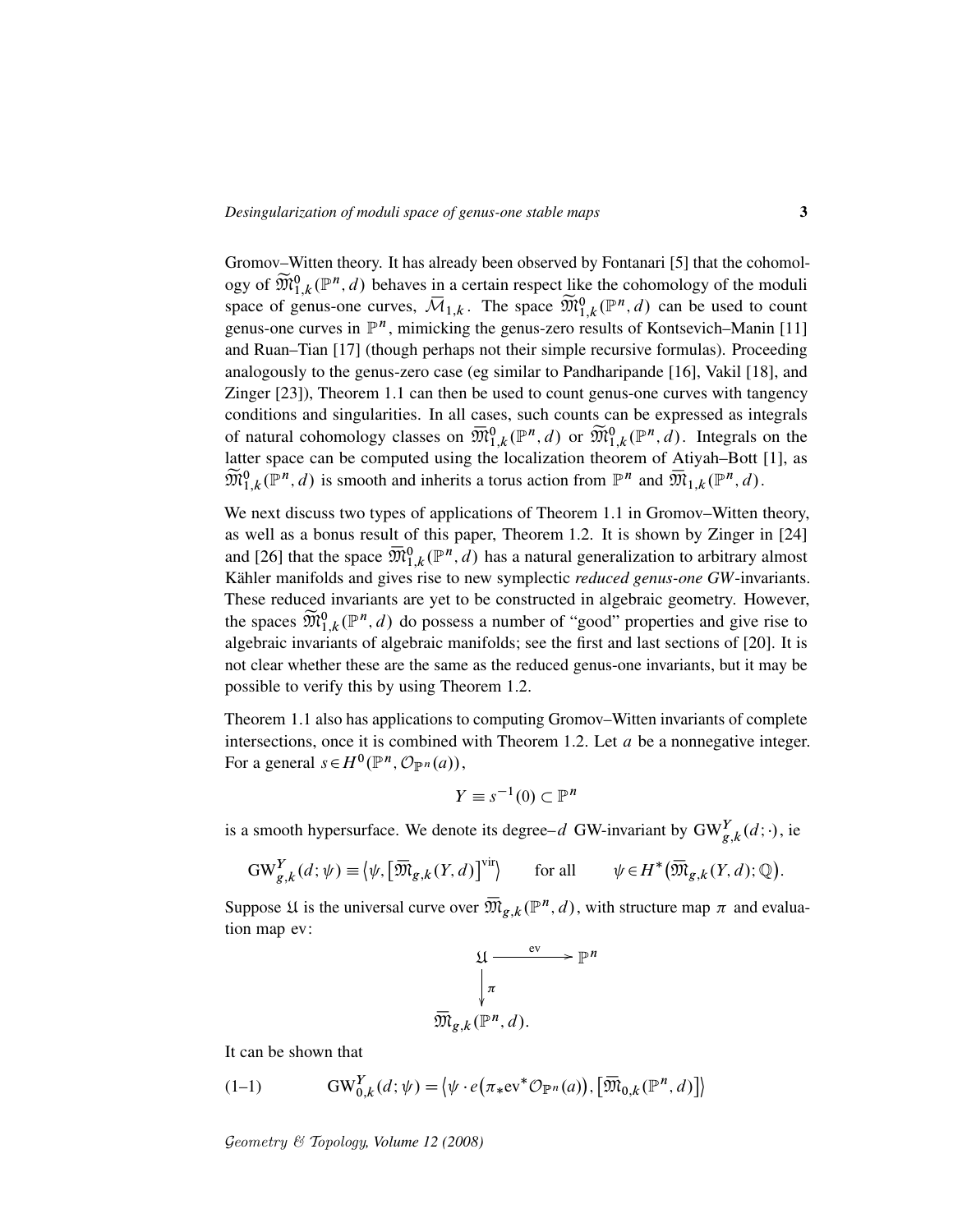for all  $\psi \in H^*(\overline{\mathfrak{M}}_{0,k}(\mathbb{P}^n,d);\mathbb{Q})$ ; see Beauville [2] for example. The moduli space  $\overline{\mathfrak{M}}_{0,k}(\mathbb{P}^n,d)$  is a smooth orbifold and

 $\pi_*$ ev<sup>\*</sup> $\mathcal{O}_{\mathbb{P}^n}(a) \longrightarrow \overline{\mathfrak{M}}_{0,k}(\mathbb{P}^n, d)$ 

is a locally free sheaf, ie a vector bundle. The right-hand side of  $(1-1)$  can be computed via the classical localization theorem of Atiyah and Bott [1]. The complexity of this computation increases quickly with the degree  $d$ , but it has been completed in full generality in a number of different ways by Bertram [4], Gathmann [7], Givental [8], Lee [12] and Lian–Liu–Yau [14].

If  $n=4$ , so Y is a threefold, then

(1-2) 
$$
GW_{1,k}^Y(d; \psi) = \frac{d(a-5)+2}{24} GW_{0,k}^Y(d; \psi) + \langle \psi \cdot e(\pi_* e^{i\psi} \mathcal{O}_{\mathbb{P}^n}(a)), [\overline{\mathfrak{M}}_{1,k}^0(\mathbb{P}^4, d)] \rangle
$$

for all primary  $\psi \in H^*(\overline{\mathfrak{M}}_{1,k}(\mathbb{P}^4,d);\mathbb{Q})$ ; see Li and Zinger [13, (1.5) and (1.12)]. This decomposition generalizes to arbitrary complete intersections  $Y$  and perhaps even to higher-genus invariants. The sheaf

$$
(1-3) \qquad \qquad \pi_* \mathrm{ev}^* \mathcal{O}_{\mathbb{P}^n}(a) \longrightarrow \overline{\mathfrak{M}}^0_{1,k}(\mathbb{P}^4, d)
$$

is not locally free. Nevertheless, its euler class is well-defined: the euler class of every desingularization of this sheaf is the same, in the sense of [25, Subsection 1.2]. This euler class can be geometrically interpreted as the zero set of a sufficiently good section of the cone

$$
\mathcal{V}_{1,k}^d \longrightarrow \overline{\mathfrak{M}}_{1,k}^0(\mathbb{P}^4,d),
$$

naturally associated to the sheaf  $(1-3)^3$ ; see the second part of the next subsection and Lemma 5.1.

One would hope to compute the last expression in  $(1-2)$  by localization. However, since the variety  $\overline{\mathfrak{M}}_{1,k}^0(\mathbb{P}^4,d)$  and the cone  $\mathcal{V}_{1,k}^d$  are singular, the localization theorem of [1] is not immediately applicable in the given situation. Let

$$
\widetilde{\pi} \colon \widetilde{\mathfrak{M}}_{1,k}^0(\mathbb{P}^4,d) \longrightarrow \overline{\mathfrak{M}}_{1,k}^0(\mathbb{P}^4,d)
$$

be the projection map. As a straightforward extension of the main desingularization construction of this paper, we show that the cone

$$
\widetilde{\pi}^* \mathcal{V}_{1,k}^d \longrightarrow \widetilde{\mathfrak{M}}_{1,k}^0(\mathbb{P}^4, d)
$$

<sup>&</sup>lt;sup>3</sup> $V_{1,k}^d$  is a variety such that the fibers of the projection map to  $\overline{\mathfrak{M}}_{1,k}^0(\mathbb{P}^4,d)$  are vector spaces, but not necessarily of the same dimension.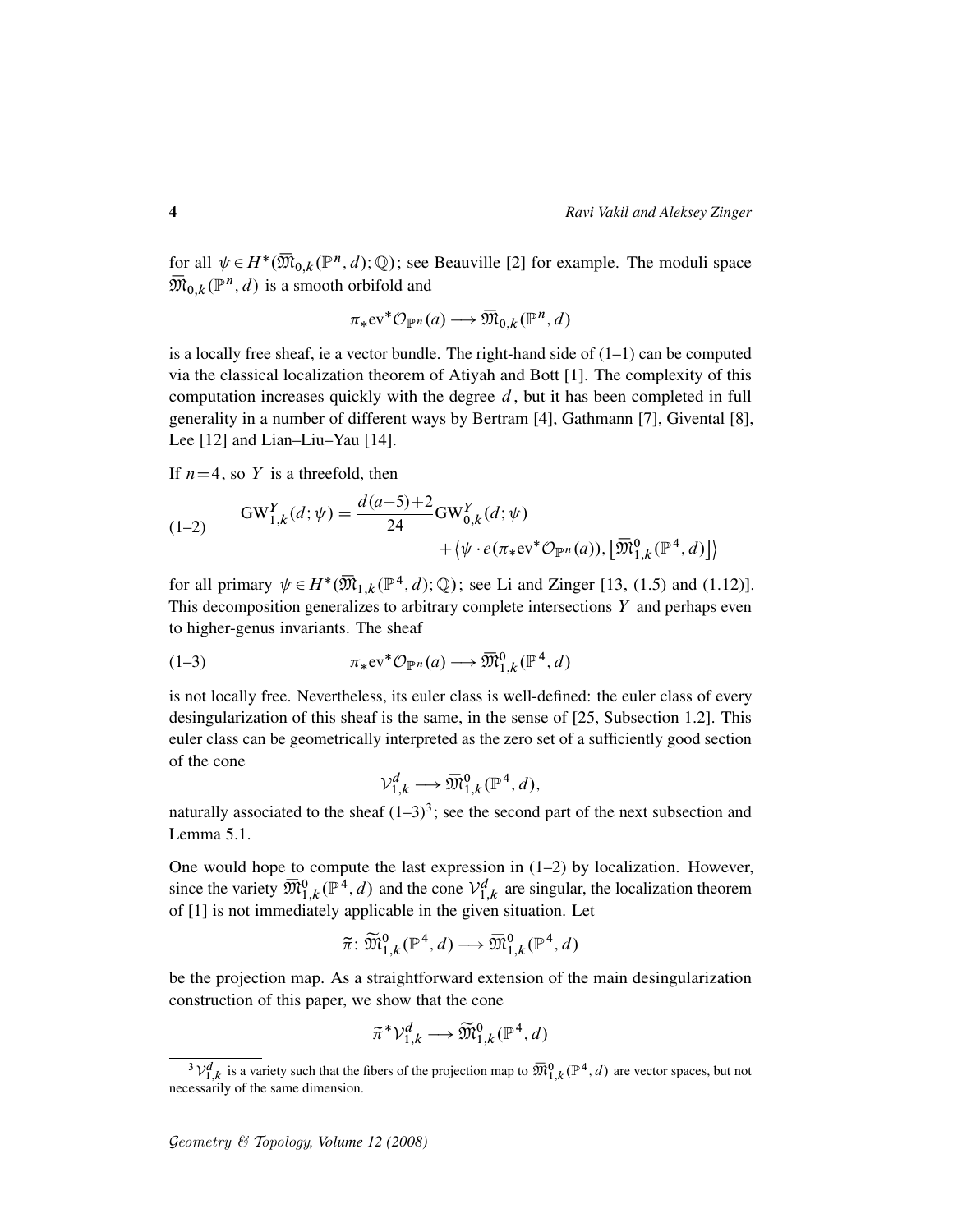contains a vector bundle

$$
\widetilde{\mathcal{V}}_{1,k}^d \longrightarrow \widetilde{\mathfrak{M}}_{1,k}^0(\mathbb{P}^4, d)
$$

of rank  $da = \text{rk } \mathcal{V}_{1,k}^d \vert_{\mathfrak{M}_{1,k}^0(\mathbb{P}^4,d)}$ ; see Theorem 1.2. It then follows that

$$
\langle \psi \cdot e(\pi_* \mathrm{ev}^* \mathcal{O}_{\mathbb{P}^n}(a)), [\overline{\mathfrak{M}}_{1,k}^0(\mathbb{P}^4, d)] \rangle \equiv \langle \psi \cdot e(\mathcal{V}_{1,k}^d), [\overline{\mathfrak{M}}_{1,k}^0(\mathbb{P}^4, d)] \rangle = \langle \widetilde{\pi}^* \psi \cdot e(\widetilde{\mathcal{V}}_{1,k}^d), [\widetilde{\mathfrak{M}}_{1,k}^0(\mathbb{P}^4, d)] \rangle.
$$

The last expression above is computable by localization. In fact, it is computed explicitly by the second author in [28], confirming the prediction of Bershadsky–Cecotti–Ooguri– Vafa [3] for genus-one GW-invariants of a quintic threefold.

Remark Another approach to computing positive-genus GW-invariants has been proposed by Maulik–Pandharipande in [15]. In contrast to the approach of Li–Zinger in [13], it applies to arbitrary-genus invariants, but can at present be used to compute invariants of only low-dimensional and/or low-degree complete intersections.

The main desingularization construction of this paper is the subject of Section 4, but its key aspects are presented in the next subsection. The construction itself and its connections with Sections 2 and 3 are outlined in Section 1.3. We suggest that the reader return to Sections 1.2 and 1.3 before going through the technical details of the blowup constructions in Sections 2–4. In the next subsection, we also describe a natural sheaf over  $\widetilde{\mathfrak{M}}_{1,k}^{0}(\mathbb{P}^n,d)$  which is closely related to the sheaf  $\pi_{*}ev^{*}\mathcal{O}_{\mathbb{P}^n}(a)$ over  $\overline{\mathfrak{M}}_{1,k}^{0}(\mathbb{P}^{n},d)$ . It is shown to be locally free in Section 5. Finally, all the data necessary for applying the localization theorem of [1] to  $\widetilde{\mathfrak{M}}_{1,k}^0(\mathbb{P}^n,d)$  and  $e(\widetilde{V}_{1,k}^d)$  is given in Section 1.4. In Appendix A, we list the most commonly used notation.

Throughout this article we work with Deligne–Mumford stacks. They can also be thought of as analytic orbivarieties. As we work with reduced scheme structures throughout the paper, we will call such objects simply varieties. Also, all immersions will be assumed to be from smooth varieties.<sup>4</sup>

The authors would like to thank Jun Li for many enlightening discussions and the referees for timely responses with many detailed suggestions. The first author was partially supported by the NSF grant DMS–0228011; the second author was partially supported by an NSF Postdoctoral Fellowship.

<sup>&</sup>lt;sup>4</sup>The notion of "immersion" is often called "unramified" in algebraic geometry.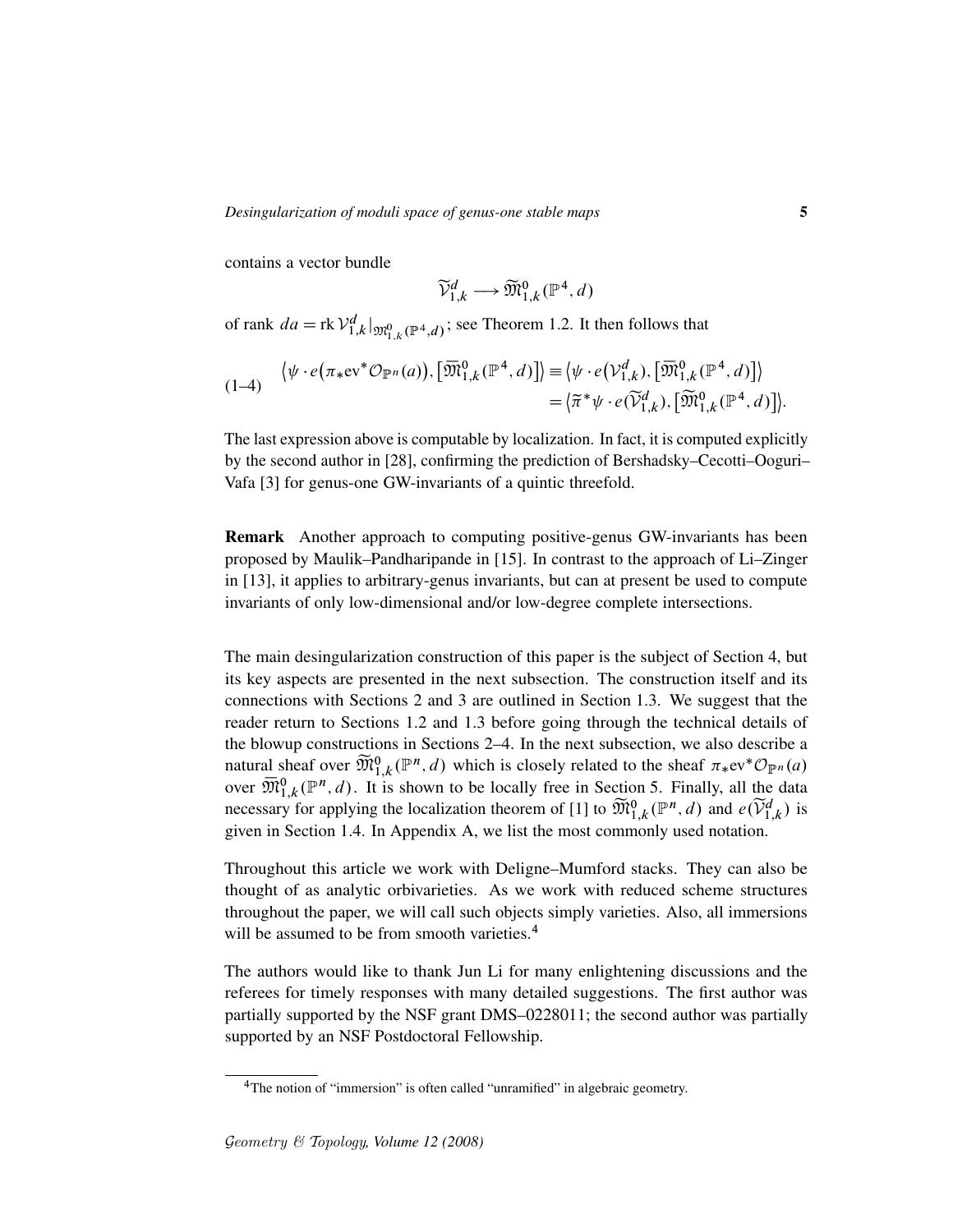### 1.2 Description of the desingularization

The moduli space  $\overline{\mathfrak{M}}_{1,k}({\mathbb P}^n,d)$  has irreducible components of various dimensions. One of these components is  $\overline{\mathfrak{M}}_{1,k}^0(\mathbb{P}^n,d)$ , the closure of the stratum  $\mathfrak{M}_{1,k}(\mathbb{P}^n,d)$  of stable maps with smooth domains. We now describe natural subvarieties of  $\overline{\mathfrak{M}}_{1,k}(\mathbb{P}^n,d)^5$ which contain the remaining components of  $\overline{\mathfrak{M}}_{1,k}(\mathbb{P}^n,d)$ . They will be indexed by the set

$$
A_1(d, k) \equiv \{ \sigma = (m; J_P, J_B) : m \in \mathbb{Z}^+, m \le d; [k] = J_P \sqcup J_B \},
$$
  
where  $[k] = \{1, ..., k\}.$ 

For each  $\sigma \in A_1(d, k)$ , let  $\mathfrak{M}_{1,\sigma}(\mathbb{P}^n, d)$  be the subset of  $\overline{\mathfrak{M}}_{1,k}(\mathbb{P}^n, d)$  consisting of the stable maps  $[C, u]$  such that C is a smooth genus-one curve E with m smooth rational components attached directly to E,  $u|_E$  is constant, the restriction of u to each rational component is nonconstant, and the marked points on  $E$  are indexed by the set  $J_P$ . Here  $P$  stands for "principal component",  $B$  stands for "bubble component", and A stands for "admissible set". Figure 1 shows the domain of an element of  $\mathfrak{M}_{1,\sigma}(\mathbb{P}^n,d)$ , where  $\sigma = (3;\{2\},\{1\})$ , from the points of view of symplectic topology and of algebraic geometry. In the first diagram, each shaded disc represents a sphere; the integer next to each rational component  $C_i$  indicates the degree of  $u|_{C_i}$ . In the second diagram, the components of  $C$  are represented by curves, and the pair of integers next to each component  $C_i$  shows the genus of  $C_i$  and the degree of  $u|_{C_i}$ . In both diagrams, the marked points are labeled in bold face. Let  $\overline{\mathfrak{M}}_{1,\sigma}(\mathbb{P}^n,d)$  be the closure of  $\mathfrak{M}_{1,\sigma}(\mathbb{P}^n,d)$  in  $\overline{\mathfrak{M}}_{1,k}(\mathbb{P}^n,d)$ . The space  $\overline{\mathfrak{M}}_{1,\sigma}(\mathbb{P}^n,d)$  has a number of irreducible components. These components are indexed by the splittings of the degree  $d$  into  $m$  positive integers and of the set  $J_B$  into  $m$  subsets. However, we do not need to distinguish these components.

It is straightforward to check that

$$
\overline{\mathfrak{M}}_{1,k}(\mathbb{P}^n,d)=\overline{\mathfrak{M}}_{1,k}^0(\mathbb{P}^n,d)\cup\bigcup_{\sigma\in\mathcal{A}_1(d,k)}\overline{\mathfrak{M}}_{1,\sigma}(\mathbb{P}^n,d).
$$

Dimensional considerations imply that if  $\sigma = (m; J_P, J_B) \in A_1(d, k)$  and  $m \le n$ , then  $\overline{\mathfrak{M}}_{1,\sigma}(\mathbb{P}^n,d)$  is a union of components of  $\overline{\mathfrak{M}}_{1,k}(\mathbb{P}^n,d)$ . The converse holds as well:  $\overline{\mathfrak{M}}_{1,\sigma}(\mathbb{P}^n,d)$  is contained in  $\overline{\mathfrak{M}}_{1,k}^0(\mathbb{P}^n,d)$  if  $m>n$  by [24, Theorem 2.3]. However, we will use the entire collection  $\mathcal{A}_1(d,k)$  of subvarieties of  $\overline{\mathfrak{M}}_{1,k}(\mathbb{P}^n,d)$  to construct  $\widetilde{\mathfrak{M}}_{1,k}^0(\mathbb{P}^n,d)$ . The independence of the indexing set  $\mathcal{A}_1(d,k)$  of *n* leads to a number

<sup>&</sup>lt;sup>5</sup>In fact, these will be substacks of the stack  $\overline{\mathfrak{M}}_{1,k}(\mathbb{P}^n,d)$ . They can also be thought of as analytic sub-orbivarieties of the analytic orbivariety  $\overline{\mathfrak{M}}_{1,k}(\mathbb{P}^n,d)$ . As we work with reduced scheme structures throughout the paper, we will call such objects simply varieties.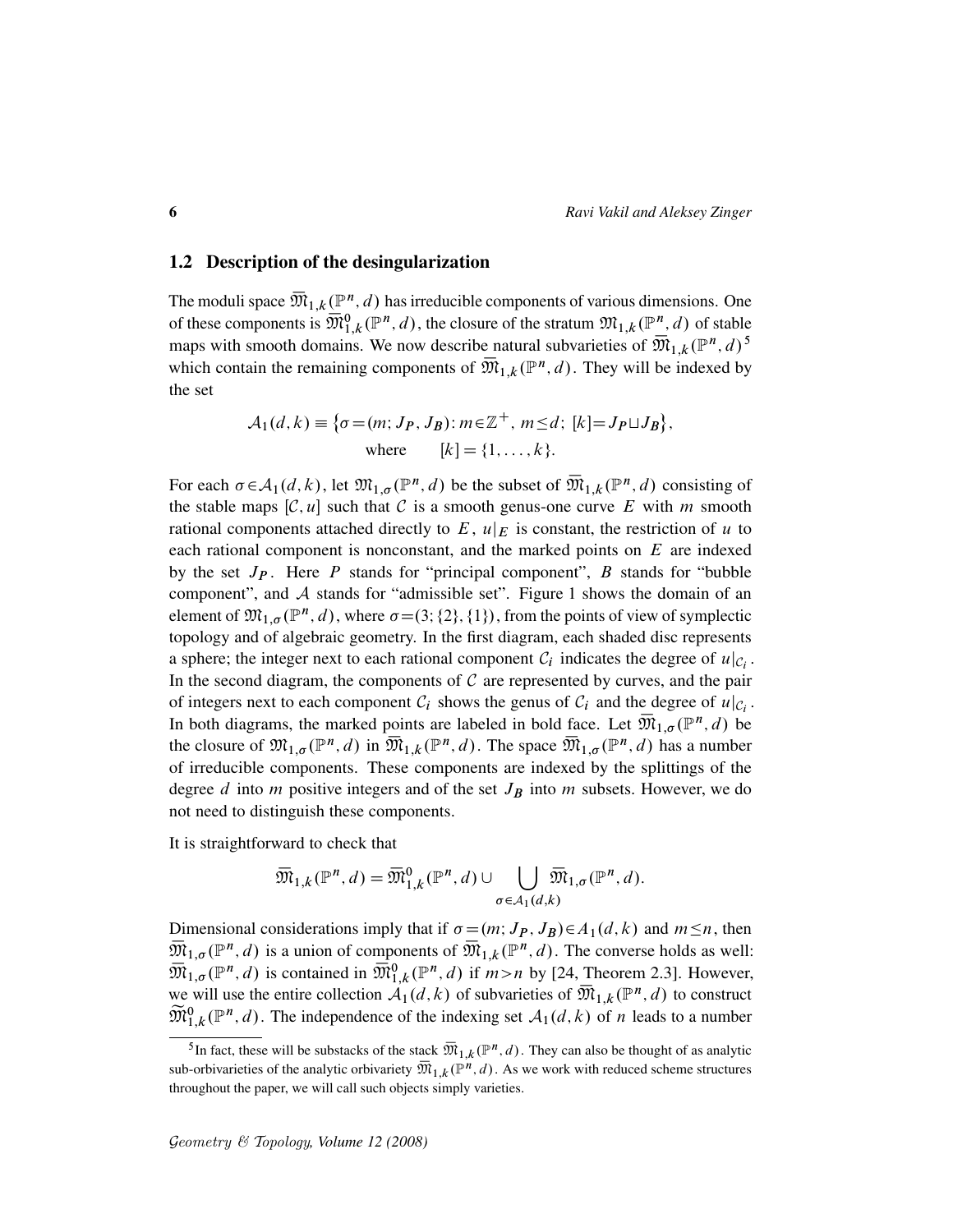of good properties being satisfied by our blowup construction; see (2) of Theorem 1.1 and the second part of this subsection. It may also be possible to use this construction to define reduced genus-one GW-invariants in algebraic geometry; this is achieved in symplectic topology by the second author in [26].



Figure 1: The domain of an element of  $\mathfrak{M}_{1,\sigma}(\mathbb{P}^n,d)$ 

We define a partial ordering  $\prec$  on the set  $\mathcal{A}_1(d, k)$  by

$$
(1-5) \quad \sigma' \equiv (m'; J_P', J_B') \prec \sigma \equiv (m; J_P, J_B) \quad \text{if} \quad \sigma' \neq \sigma, \ m' \leq m, \text{ and } J_P' \subseteq J_P.
$$

This relation is illustrated in Figure 2, where an element  $\sigma$  of  $\mathcal{A}_1(d, k)$  is represented by an element of the corresponding space  $\mathfrak{M}_{1,\sigma}(\mathbb{P}^n,d)$ . We indicate that the degree of the stable map on every bubble component is positive by shading the disks in the figure. We show only the marked points lying on the principal component. The exact distribution of the remaining marked points between the components is irrelevant.



Figure 2: Examples of partial ordering (1–5)

Choose an ordering  $\lt$  on  $\mathcal{A}_1(d, k)$  extending the partial ordering  $\lt$ . The desingularization

$$
\widetilde{\pi} \colon \widetilde{\mathfrak{M}}_{1,k}^0(\mathbb{P}^n,d) \longrightarrow \overline{\mathfrak{M}}_{1,k}^0(\mathbb{P}^n,d)
$$

is constructed by blowing up  $\overline{\mathfrak{M}}_{1,k}(\mathbb{P}^n,d)$  along the subvarieties  $\overline{\mathfrak{M}}_{1,\sigma}(\mathbb{P}^n,d)$  and their proper transforms in the order specified by <. In other words, we first blow up  $\overline{\mathfrak{M}}_{1,k}(\mathbb{P}^n,d)$  along  $\overline{\mathfrak{M}}_{1,\sigma_{\min}}(\mathbb{P}^n,d)$ , where

$$
\sigma_{\min} \equiv (1; \varnothing, [k])
$$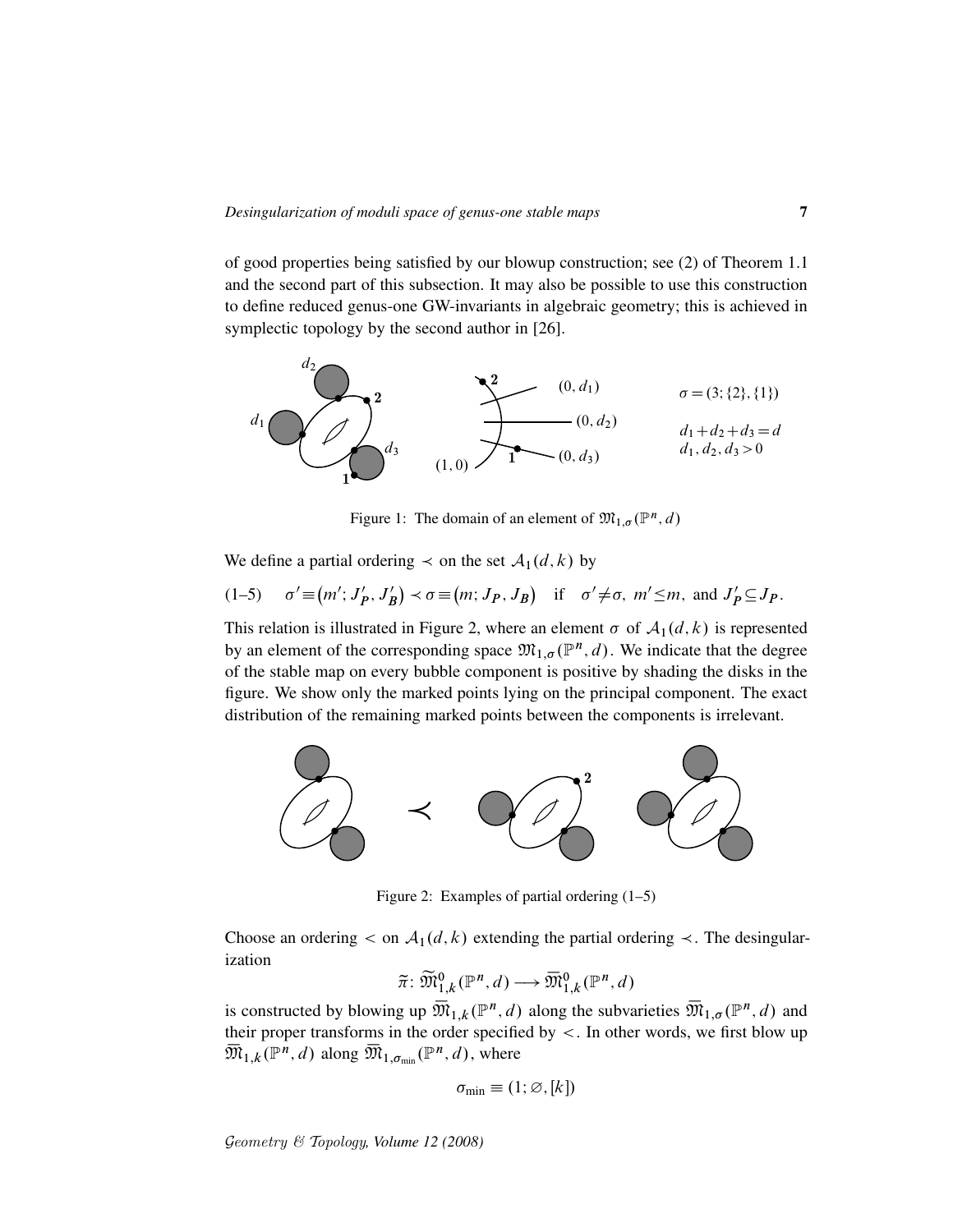is the smallest element of  $A_1(d, k)$ . We then blow up the resulting space along the proper transform of  $\overline{\mathfrak{M}}_{1,\sigma_2}(\mathbb{P}^n,d)$ , where  $\sigma_2$  is the smallest element of  $\mathcal{A}_1(d,k)$  $\{\sigma_{\min}\}\$ . We continue this procedure until we blow up along the proper transform of  $\overline{\mathfrak{M}}_{1,\sigma_{\max}}(\mathbb{P}^n,d)$ , where

$$
\sigma_{\max} = (d; [k], \varnothing)
$$

is the largest element of  $A_1(d, k)$ . The variety resulting from this last blowup is the proper transform  $\widetilde{\mathfrak{M}}_{1,k}^0(\mathbb{P}^n,d)$  of  $\overline{\mathfrak{M}}_{1,k}^0(\mathbb{P}^n,d)$ , as all other irreducible components of  $\overline{\mathfrak{M}}_{1,k}(\mathbb{P}^n,d)$  have been "blown out of existence".

We describe the first interesting case of this construction, ie for  $\overline{\mathfrak{M}}_{1,0}^{0}(\mathbb{P}^{2},3)$ , in detail in [20]. The space  $\widetilde{\mathfrak{M}}_{1,0}^{0}(\mathbb{P}^2,3)$  is a smooth compactification of the space of smooth plane cubics. It has a richer structure than the naive compactification,  $\mathbb{P}^9$ , does.

**Theorem 1.1** Suppose  $n, d \in \mathbb{Z}^+$ ,  $k \in \mathbb{Z}^+$ ,  $\lt$  is an ordering on the set  $A_1(d, k)$ extending the partial ordering  $\prec$ , and

$$
\widetilde{\pi} \colon \widetilde{\mathfrak{M}}_{1,k}^0(\mathbb{P}^n,d) \longrightarrow \overline{\mathfrak{M}}_{1,k}^0(\mathbb{P}^n,d)
$$

is the blowup of  $\overline{\mathfrak{M}}_{1,k}^0(\mathbb{P}^n,d)$  obtained by blowing up  $\overline{\mathfrak{M}}_{1,k}(\mathbb{P}^n,d)$  along the subvarieties  $\overline{\mathfrak{M}}_{1,\sigma}(\mathbb{P}^n,d)$  and their proper transforms in the order specified by <.

(1) The variety  $\widetilde{\mathfrak{M}}_{1,k}^{0}(\mathbb{P}^n,d)$  is smooth and is independent of the choice of ordering < extending  $\prec$ .

(2) For all  $m \le n$ , the embedding  $\overline{\mathfrak{M}}_{1,k}^0(\mathbb{P}^m,d) \longrightarrow \overline{\mathfrak{M}}_{1,k}^0(\mathbb{P}^n,d)$  lifts to an embedding  $\widetilde{\mathfrak{M}}^{0}_{1,k}(\mathbb{P}^m,d) \longrightarrow \widetilde{\mathfrak{M}}^{0}_{1,k}(\mathbb{P}^n,d)$ 

and the image of the latter embedding is the preimage of  $\overline{\mathfrak{M}}_{1,k}^0(\mathbb{P}^m,d)$  under  $\tilde{\pi}$ .

(3) The blowup locus at every step of the blowup construction is a smooth subvariety in the corresponding blowup of  $\overline{\mathfrak{M}}_{1,k}(\mathbb{P}^n,d)$ .

(4) All fibers of  $\tilde{\pi}$  are connected.

Remark While in Section 4 we analyze the blowup construction starting with the reduced scheme structure on  $\overline{\mathfrak{M}}_{1,k}({\mathbb P}^n,d),$  Theorem 1.1 applies to the standard scheme structure on  $\overline{\mathfrak{M}}_{1,k}(\mathbb{P}^n,d)$  as well. It is known that the space

$$
\mathfrak{M}^{\text{eff}}_{1,k}(\mathbb{P}^n,d)=\overline{\mathfrak{M}}^0_{1,k}(\mathbb{P}^n,d)-\bigcup_{\sigma\in\mathcal{A}_1(d,k)}\overline{\mathfrak{M}}_{1,\sigma}(\mathbb{P}^n,d),
$$

consisting of stable maps with no contracted genus-one component, is a smooth stack (as such maps are unobstructed; see for example Proposition 5.5(c) of [18]). Thus, its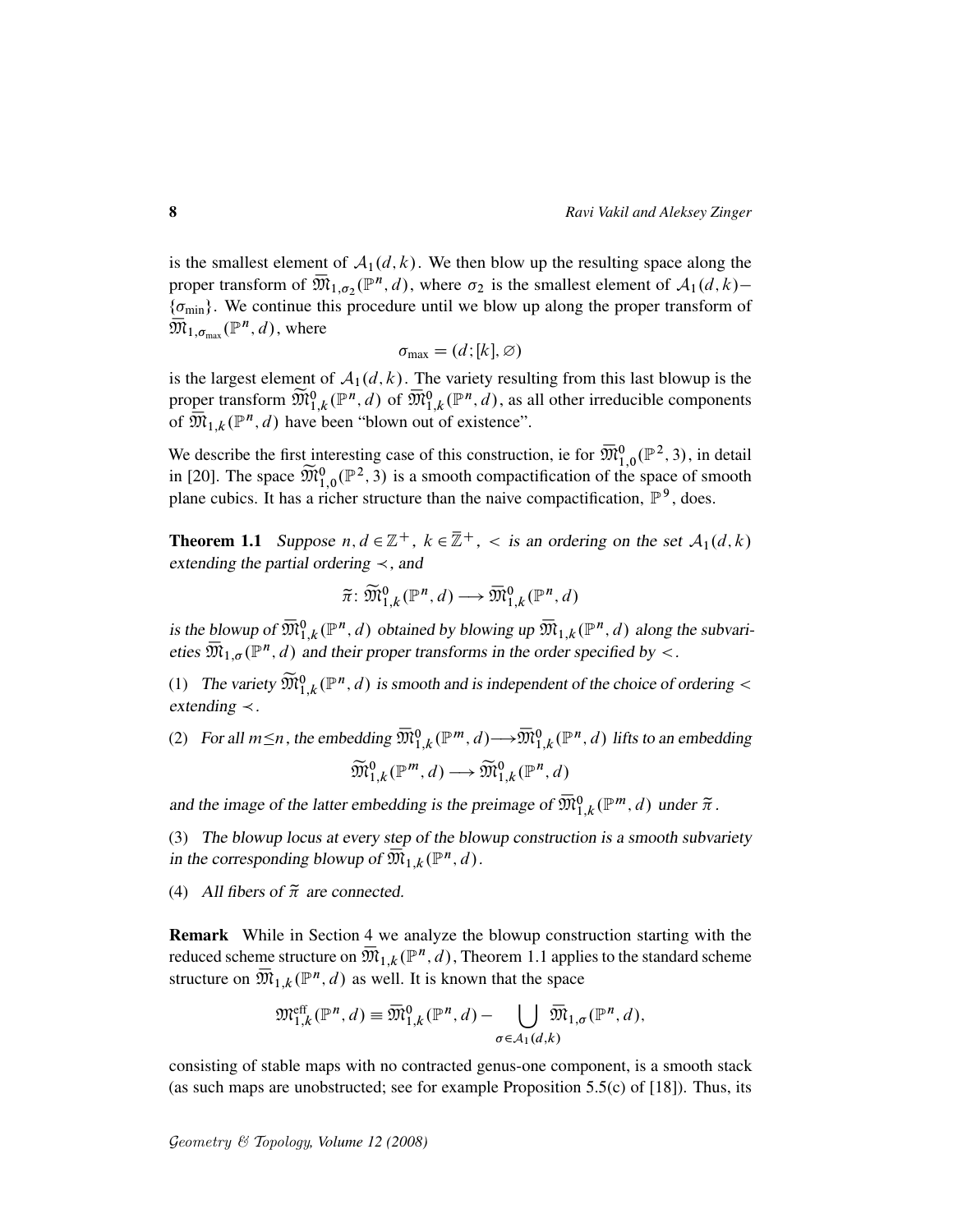scheme-theoretic closure,  $\overline{\mathfrak{M}}_{1,k}^{0}(\mathbb{P}^n,d)$ , is reduced. During the blowup process all other components of  $\overline{\mathfrak{M}}_{1,k}(\mathbb{P}^{n},d)$  are "blown out of existence", as is any nonreduced scheme structure.

In Theorem 1.1 and throughout the rest of the paper we denote by  $\overline{\mathbb{Z}}$ <sup>+</sup> the set of nonnegative integers. We analyze the sequential blowup construction of Theorem 1.1 in Section 4 using the inductive assumptions  $(I1)$ – $(I15)$  of Section 4.3. One of these assumptions,  $(13)$ , implies the second part of the first statement of Theorem 1.1, as different choices of an ordering  $\lt$  extending the partial ordering  $\lt$  correspond to different orders of blowups along subvarieties that are disjoint. For example, suppose

$$
\sigma_{\varnothing} = (2; \varnothing, \{1, 2\}), \quad \sigma_1 = (2; \{1\}, \{2\}), \quad \text{and} \quad \sigma_2 = (2; \{2\}, \{1\}).
$$

While  $\overline{\mathfrak{M}}_{1,\sigma_1}(\mathbb{P}^n,d)$  and  $\overline{\mathfrak{M}}_{1,\sigma_2}(\mathbb{P}^n,d)$  do intersect in  $\overline{\mathfrak{M}}_{1,2}(\mathbb{P}^n,d)$ , their proper transforms are disjoint after the blowup along  $\overline{\mathfrak{M}}_{1,\sigma_{\varnothing}}(\mathbb{P}^n,d)$ . The second statement of Theorem 1.1 follows immediately from the description of the blowup construction in this and the next subsections, as each step of the construction commutes with the embeddings of the moduli spaces induced by the embedding  $\mathbb{P}^m \longrightarrow \mathbb{P}^n$ .

The main claim of this paper is that  $\widetilde{\mathfrak{M}}_{1,k}^0(\mathbb{P}^n,d)$  is a smooth variety. The structure of  $\mathfrak{M}^{\text{eff}}_{1,k}(\mathbb{P}^n,d)$  is well understood; see [18, Prop. 5.5(c)] for example. In particor  $\mathcal{M}_{1,k}^{\text{eff}}(\mathbb{P}^n, d)$  is wen understood, see [16, Prop. 3.3(c)] for example. In particular,  $\mathfrak{M}_{1,k}^{\text{eff}}(\mathbb{P}^n, d)$  is smooth. Below we describe the structure of the complement  $\partial \widetilde{\mathfrak{M}}_{1,k}^0(\mathbb{P}^n,d)$  of  $\mathfrak{M}^{\text{eff}}_{1,k}(\mathbb{P}^n,d)$  in  $\widetilde{\mathfrak{M}}_{1,k}^0(\mathbb{P}^n,d)$ .

If J is a finite set and g is a nonnegative integer, we denote by  $\overline{\mathcal{M}}_{g,J}$  the moduli space of stable genus–g curves with  $|J|$  marked points, which are indexed by the set J. Similarly, we denote by  $\overline{\mathfrak{M}}_{g,J}(\mathbb{P}^n,d)$  the moduli space of stable maps from genus–g curves with marked points indexed by J to  $\mathbb{P}^n$ . If  $j \in J$ , let

$$
\text{ev}_j \colon \overline{\mathfrak{M}}_{g,J}(\mathbb{P}^n,d) \longrightarrow \mathbb{P}^n
$$

be the evaluation map at the marked point labeled by  $j$ .

If  $\sigma = (m; J_P, J_B)$  is an element of  $A_1(d, k)$ , we define

$$
\overline{\mathcal{M}}_{\sigma; P} = \overline{\mathcal{M}}_{1, [m] \sqcup J_P},
$$
\n
$$
\overline{\mathcal{M}}_{\sigma; B}(\mathbb{P}^n, d) = \left\{ (b_1, \dots, b_m) \in \prod_{i=1}^m \overline{\mathcal{M}}_{0, \{0\} \sqcup J_i}(\mathbb{P}^n, d_i) : d_i > 0, \sum_{i=1}^m d_i = d; \right\}
$$
\n
$$
\prod_{i=1}^m J_i = J_B; \text{ ev}_0(b_{i_1}) = \text{ev}_0(b_{i_2}) \ \forall \ i_1, i_2 \in [m] \right\}.
$$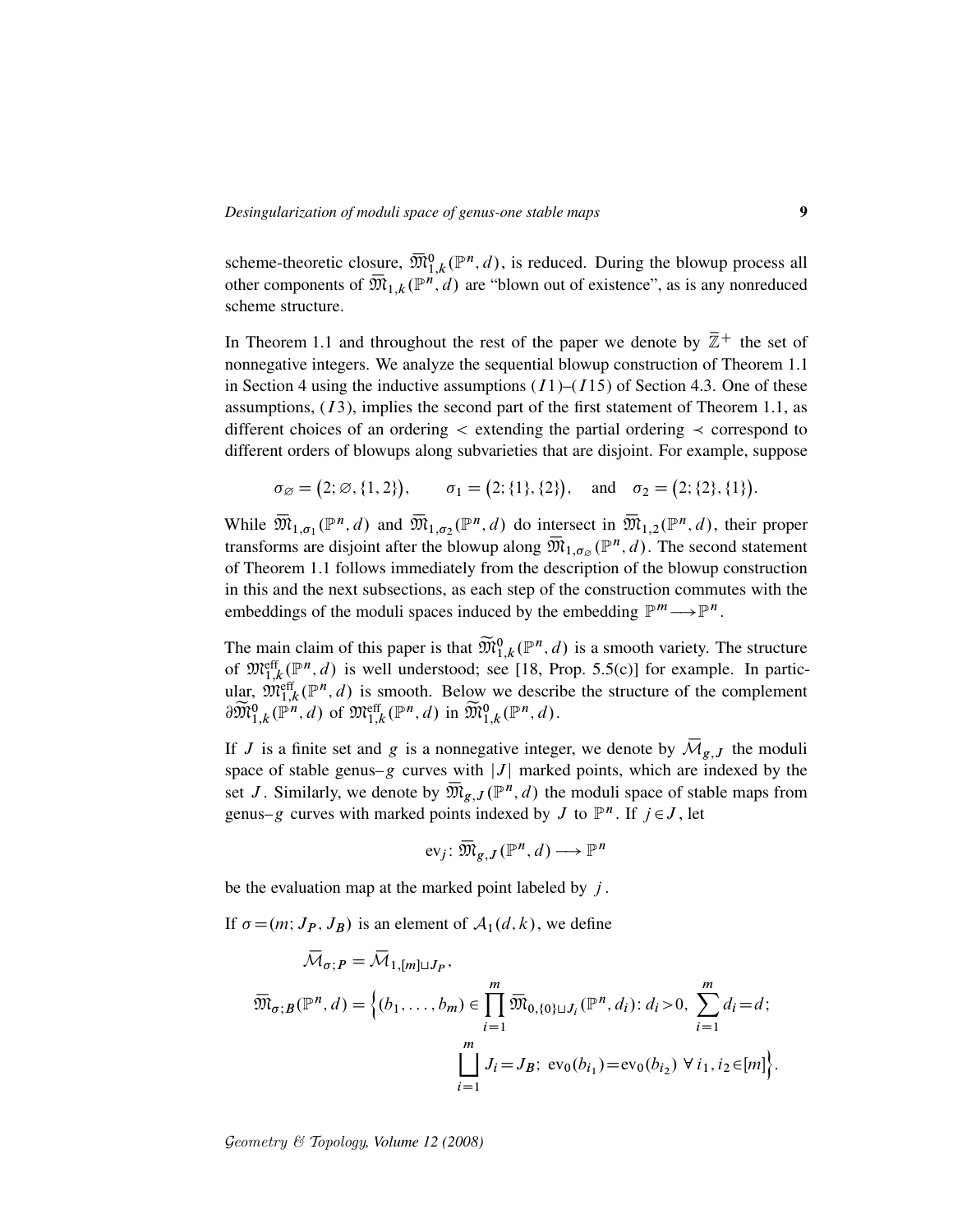There is a natural node-identifying surjective immersion

$$
\iota_\sigma\colon \overline{\mathcal{M}}_{\sigma;P} \times \overline{\mathfrak{M}}_{\sigma;B}(\mathbb{P}^n,d) \longrightarrow \overline{\mathfrak{M}}_{1,\sigma}(\mathbb{P}^n,d) \subset \overline{\mathfrak{M}}_{1,k}(\mathbb{P}^n,d).
$$

As before,  $P$  denotes "principal component", and  $B$  denotes "bubble components". This immersion descends to the quotient

$$
\overline{\iota}_{\sigma} \colon (\overline{\mathcal{M}}_{\sigma; P} \times \overline{\mathfrak{M}}_{\sigma; B}(\mathbb{P}^n, d)) / G_{\sigma} \longrightarrow \overline{\mathfrak{M}}_{1, \sigma}(\mathbb{P}^n, d),
$$

where  $G_{\sigma} \equiv S_m$  is the symmetric group on m elements. If  $m \geq 3$ ,  $\bar{t}_{\sigma}$  is not an isomorphism as some subvarieties of the left side are identified. An example of a point on the right which is the image of two points on the left is given in Figure 3. In addition to the conventions used in Figure 1, in the first, symplectic-topology, diagram of Figure 3 we leave the components of the domain on which the map is constant unshaded. The subvarieties identified by the map  $\bar{t}_{\sigma}$  get "unidentified" after taking the proper transform of  $\overline{\mathfrak{M}}_{1,\sigma}(\mathbb{P}^n,d)$  in the blowup of  $\overline{\mathfrak{M}}_{1,k}(\mathbb{P}^n,d)$  at the step corresponding to

$$
\widetilde{\sigma} = \max \{ \sigma' \in \mathcal{A}_1(d, k) : \sigma' \prec \sigma \}.
$$

This is insured by the inductive assumption  $(113)$  in Section 4.3 and implies the third statement of Theorem 1.1. For example, if  $m=3$  and  $k=0$  as in Figure 3, the "identified" subvarieties are "unidentified" after the blowup of the proper transform of  $\overline{\mathfrak{M}}_{1,(2;\varnothing,\varnothing)}(\mathbb{P}^n,d).$ 



Figure 3: A point in  $\overline{\mathfrak{M}}_{1,\sigma}(\mathbb{P}^n,d) \subset \overline{\mathfrak{M}}_{1,0}(\mathbb{P}^n,d)$  with two preimages under  $\overline{\iota}_{\sigma}$ 

**Remark** Throughout the paper, we use  $\mathfrak{M}$  (fraktur font) to denote moduli spaces of stable *maps*, of genus zero or one, into  $\mathbb{P}^n$ . We use M (calligraphic font) to denote moduli spaces of stable *curves*.

For each  $i \in [m]$ , let

$$
\pi_i \colon \overline{\mathfrak{M}}_{\sigma; B}(\mathbb{P}^n, d) \longrightarrow \bigsqcup_{d_i > 0, J_i \subset J_B} \overline{\mathfrak{M}}_{0, \{0\} \sqcup J_i}(\mathbb{P}^n, d_i)
$$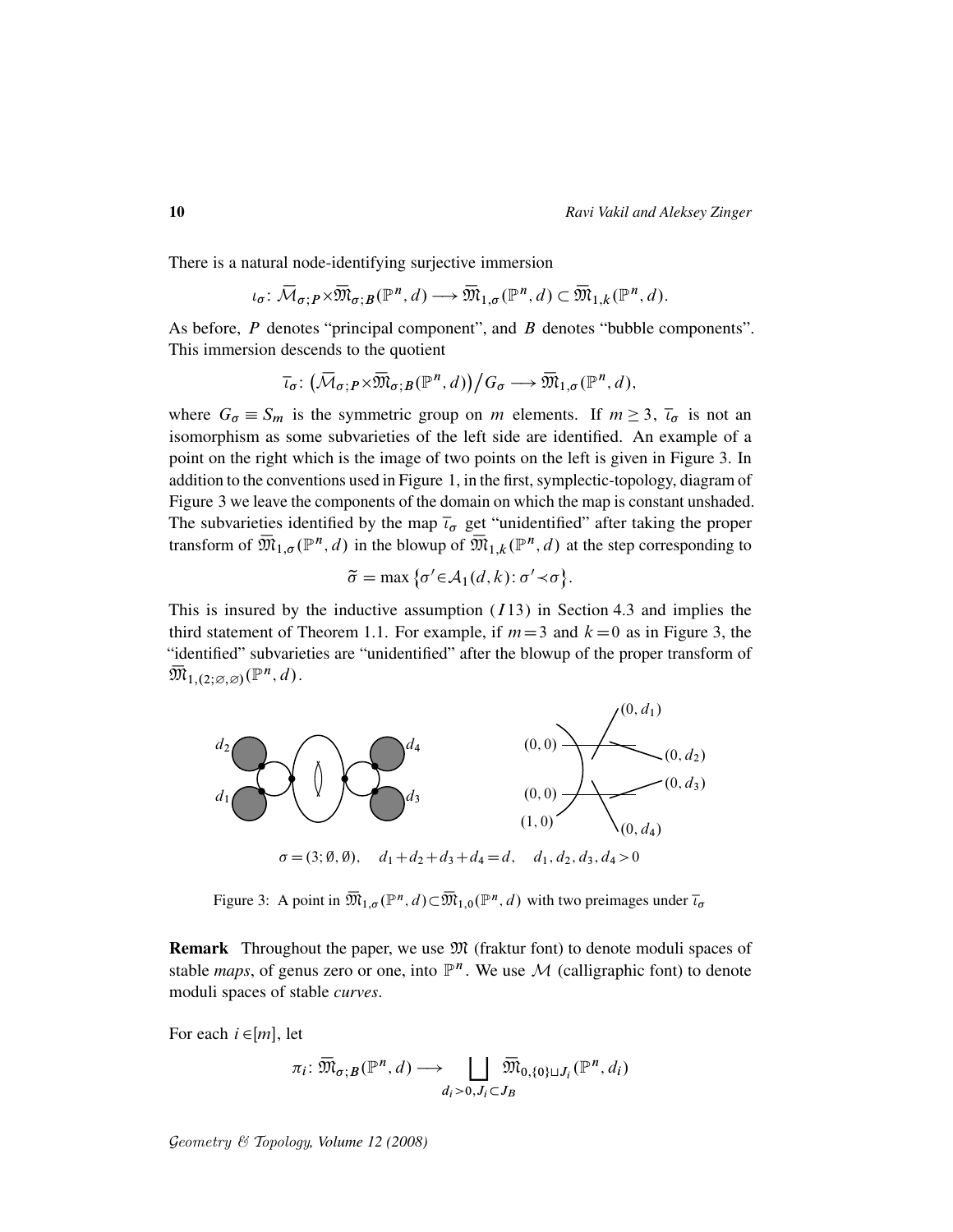be the natural projection onto the  $i$ -th component. We put

$$
F_{\sigma;B} = \bigoplus_{i=1}^{m} \pi_i^* L_0,
$$

where  $L_0 \rightarrow \overline{\mathfrak{M}}_{0,\{0\}\sqcup J_i}(\mathbb{P}^n, d_i)$  is the universal tangent line bundle for the marked point 0. In Sections 2.3 and 3.4, we construct blowups

$$
\widetilde{\pi}_{\sigma; P} \equiv \pi_{1,([m], J_P)} \colon \widetilde{\mathcal{M}}_{\sigma; P} \equiv \widetilde{\mathcal{M}}_{1,([m], J_P)} \longrightarrow \widetilde{\mathcal{M}}_{\sigma; P} \equiv \widetilde{\mathcal{M}}_{1, [m] \sqcup J_P}
$$

and

$$
\widetilde{\pi}_{\sigma; B} \equiv \pi_{0,([m], J_B)}: \widetilde{\mathfrak{M}}_{\sigma; B}(\mathbb{P}^n, d) \equiv \widetilde{\mathfrak{M}}_{0,([m], J_B)}(\mathbb{P}^n, d) \longrightarrow \mathbb{P}F_{\sigma; B} \equiv \mathbb{P}F_{([m], J_B)}.
$$

We also construct a section

$$
(1-6) \qquad \widetilde{\mathcal{D}}_{\sigma; B} \equiv \widetilde{\mathcal{D}}_{([m], J_B)} \in \Gamma\big(\widetilde{\mathfrak{M}}_{\sigma; B}(\mathbb{P}^n, d);\mathbb{E}^*_{\sigma; B} \otimes \widetilde{\pi}^*_{\sigma; B} \pi^*_{\mathbb{P} F_{\sigma; B}} \mathrm{ev}_0^* T \mathbb{P}^n\big),
$$

where  $ev_0: \overline{\mathfrak{M}}_{\sigma; B}(\mathbb{P}^n, d) \longrightarrow \mathbb{P}^n$  and  $\pi_{\mathbb{P} F_{\sigma; B}}: \mathbb{P} F_{\sigma; B} \longrightarrow \overline{\mathfrak{M}}_{\sigma; B}(\mathbb{P}^n, d)$ are the natural evaluation map and the bundle projection map, respectively, and

$$
\mathbb{E}_{\sigma; B} = \widetilde{\mathbb{E}} \longrightarrow \widetilde{\mathfrak{M}}_{\sigma; B}(\mathbb{P}^n, d) = \widetilde{\mathfrak{M}}_{0, ([m], J_B)}(\mathbb{P}^n, d)
$$

is a line bundle. This line bundle is the sum of the tautological line bundle

 $\gamma_{\sigma:B}\longrightarrow \mathbb{P} F_{\sigma:B}$ 

and all exceptional divisors. The section  $\widetilde{\mathcal{D}}_{\sigma}$  is transverse to the zero section. Thus, its zero set,

$$
(1-7) \qquad \qquad \widetilde{\mathcal{Z}}_{\sigma;B}(\mathbb{P}^n,d) \equiv \widetilde{\mathcal{D}}_{\sigma;B}^{-1}(0) \subset \widetilde{\mathfrak{M}}_{\sigma;B}(\mathbb{P}^n,d),
$$

is a smooth subvariety. The boundary  $\partial \widetilde{\mathfrak{M}}_{1,k}^0(\mathbb{P}^n,d)$  of  $\widetilde{\mathfrak{M}}_{1,k}^0(\mathbb{P}^n,d)$  is a union of smooth divisors:

$$
\partial \widetilde{\mathfrak{M}}_{1,k}^{0}(\mathbb{P}^n,d) = \bigcup_{\sigma \in \mathcal{A}_1(d,k)} \widetilde{\mathcal{Z}}_{\sigma}(\mathbb{P}^n,d) \big/ G_{\sigma}, \text{ where } \widetilde{\mathcal{Z}}_{\sigma}(\mathbb{P}^n,d) = \widetilde{\mathcal{M}}_{\sigma;P} \times \widetilde{\mathcal{Z}}_{\sigma;B}(\mathbb{P}^n,d);
$$

see the inductive assumptions  $(17)$  and  $(18)$  in Section 4.3 and Figure 4. By the inductive assumption (16) and (17), the normal bundle of  $\widetilde{\mathcal{Z}}_{\sigma}(\mathbb{P}^n,d)$  in  $\widetilde{\mathfrak{M}}_{1,k}(\mathbb{P}^n,d)$ is the quotient of the line bundle

$$
\mathbb{L}_{\sigma; P} \otimes \widetilde{\pi}_{\sigma; B}^* \gamma_{\sigma; B} \longrightarrow \widetilde{\mathcal{M}}_{\sigma; P} \times \widetilde{\mathcal{Z}}_{\sigma; B}(\mathbb{P}^n, d)
$$

by the  $G_{\sigma}$ -action, where

$$
\mathbb{L}_{\sigma; P} \equiv \mathbb{L} \longrightarrow \widetilde{\mathcal{M}}_{\sigma; P} \equiv \widetilde{\mathcal{M}}_{1,([m], J_P)}
$$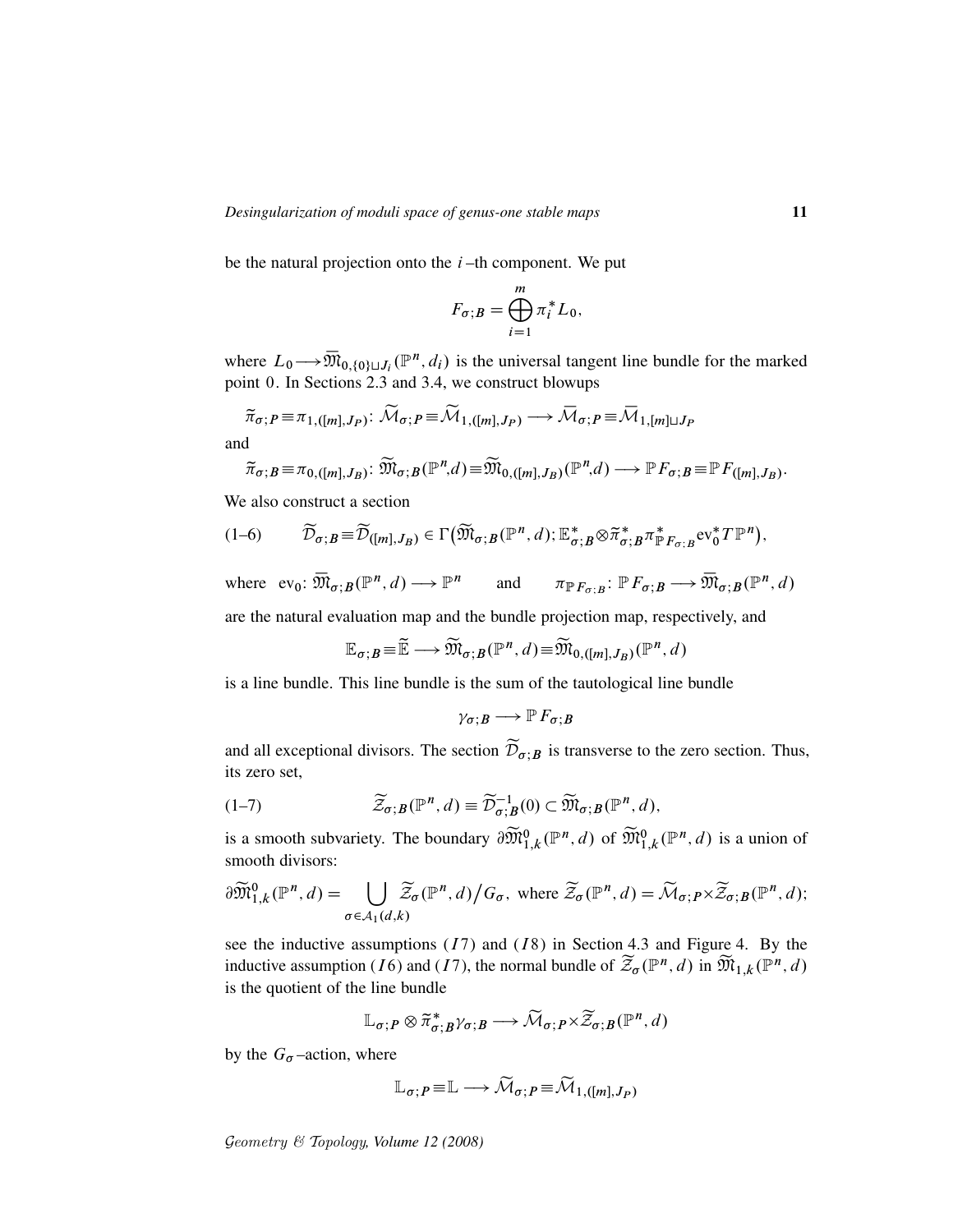is the universal tangent line bundle constructed in Section 2.3. Thus we conclude that  $\widetilde{\mathfrak{M}}^{0}_{1,k}(\mathbb{P}^n,d)$  is smooth, as the open subset  $\mathfrak{M}^{\text{eff}}_{1,k}(\mathbb{P}^n,d)$  is smooth, and its complement is a union of smooth divisors whose normal sheaves are line bundles (ie with their reduced induced scheme structure, they are Cartier divisors).

$$
\widetilde{\mathcal{M}}_{\sigma; P} \times \widetilde{\mathcal{Z}}_{\sigma; B}(\mathbb{P}^n, d) \xrightarrow{\tilde{\iota}_{\sigma}} \widetilde{\mathfrak{M}}_{1,k}^0(\mathbb{P}^n, d)
$$
\n
$$
\begin{array}{ccc}\n\downarrow \tilde{\pi}_{\sigma; P} & \downarrow \tilde{\pi}_{\sigma; B} & \downarrow \tilde{\pi} \\
\hline\n\overline{\mathcal{M}}_{\sigma; P} \times \overline{\mathfrak{M}}_{\sigma; B}(\mathbb{P}^n, d) & \xrightarrow{\iota_{\sigma}} & \overline{\mathfrak{M}}_{1,k}^0(\mathbb{P}^n, d)\n\end{array}
$$

Figure 4: Changes in the boundary structure of  $\overline{\mathfrak{M}}_{1,k}^{0}(\mathbb{P}^{n},d)$  under the desingularization

**Remark 1** In the Gromov–Witten theory, the symbol  $\mathbb E$  is commonly used to denote the Hodge vector bundle of holomorphic differentials. It is the zero vector bundle in the genus-zero case. The line bundles over moduli spaces of genus-zero curves and maps we denote by  $E$ , with various decorations, play roles analogous to that of the Hodge line bundle over moduli spaces of genus-one curves. The most overt parallel is described at the end of Section 2.2. There are deeper, more subtle, connections as well; compare the structural descriptions of Lemmas 3.8 and 4.10, for example.

**Remark 2** Throughout this paper, the symbols  $D$  and  $\mathfrak{D}$ , with various decorations, denote vector bundle sections related to derivatives of holomorphic maps into  $\mathbb{P}^n$  and of holomorphic bundle sections. In most cases, such bundle sections are viewed as vector bundle homomorphisms.

The final claim of Theorem 1.1 follows from the fact that  $\overline{\mathfrak{M}}_{1,k}^{0}(\mathbb{P}^{n},d)$  is unibranch (locally irreducible). If  $\pi: Y \longrightarrow X$  is a surjective birational map of irreducible varieties, and  $\pi^{-1}(x)$  is not connected for some  $x \in X$ , then X is not unibranch at x.

We next describe a desingularization of the sheaf  $\pi_*ev^*{\mathcal{O}}_{\mathbb{P}^n}(a)$  and of the corresponding cone  $\mathcal{V}_{1,k}^d$  over  $\overline{\mathfrak{M}}_{1,k}^0(\mathbb{P}^n,d)$ . Let  $\widetilde{\mathfrak{U}} = \widetilde{\pi}^* \mathfrak{U}$  be the pullback of  $\mathfrak{U}$  by  $\widetilde{\pi}$ :

$$
\widetilde{\mathfrak{U}} \xrightarrow{\widetilde{\pi}} \mathfrak{U} \xrightarrow{\mathrm{ev}} \mathbb{P}^n
$$
\n
$$
\downarrow \pi \qquad \qquad \downarrow \pi
$$
\n
$$
\widetilde{\mathfrak{M}}_{1,k}^0(\mathbb{P}^n, d) \xrightarrow{\widetilde{\pi}} \widetilde{\mathfrak{M}}_{1,k}^0(\mathbb{P}^n, d).
$$

For each  $\sigma \in \mathcal{A}_1(d, k)$ , let

$$
\mathcal{V}_{\sigma;B}\longrightarrow \overline{\mathfrak{M}}_{\sigma;B}(\mathbb{P}^n,d)
$$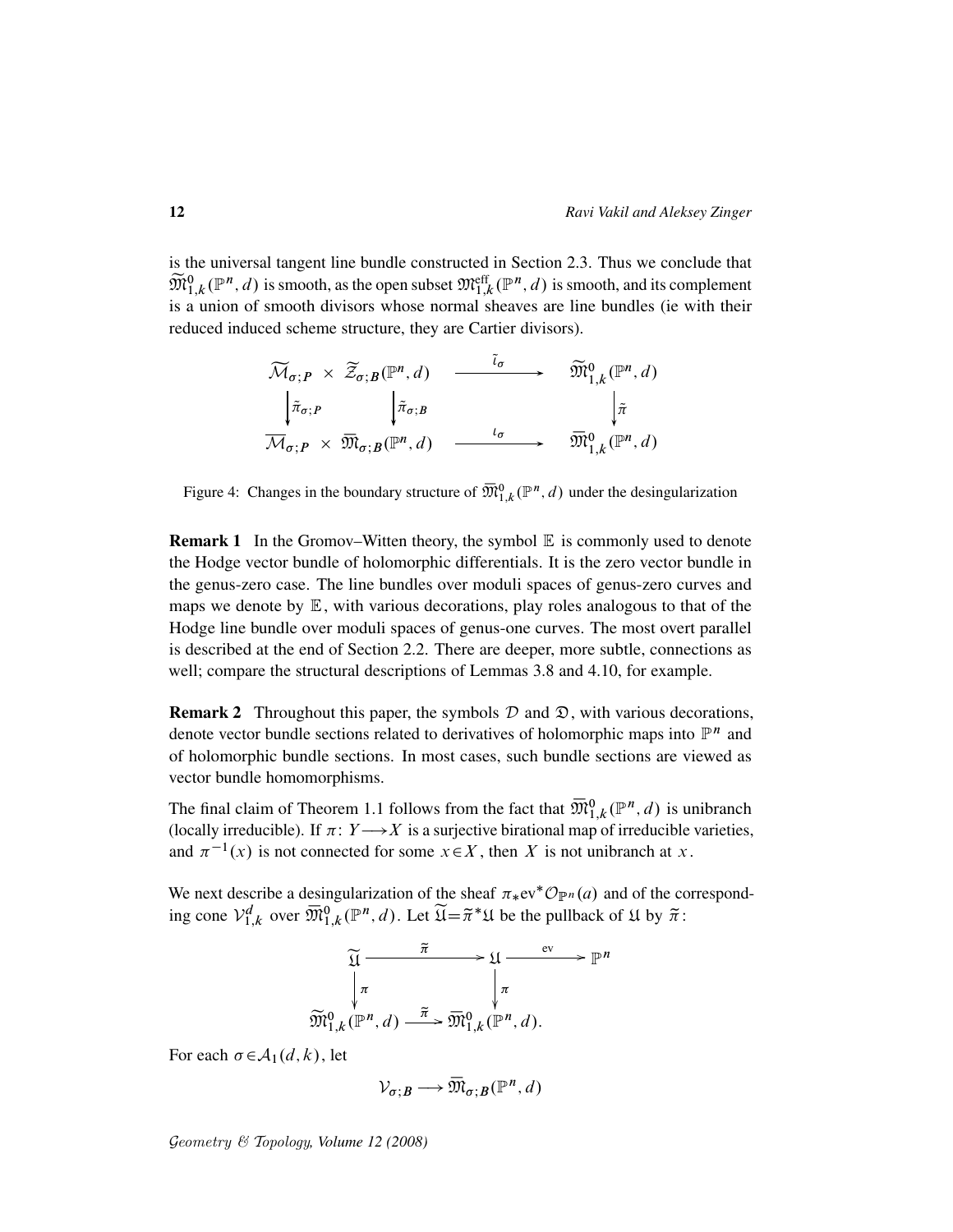be the cone induced by the sheaf  $\mathcal{O}_{\mathbb{P}^n}(a)$ , similarly to  $\mathcal{V}_g^d$  $g_{g,k}^{d}$ ; see Section 5.2 for details. It is a vector bundle of rank  $da+1$ . We note that

$$
\widetilde{\pi}^* \mathcal{V}_{1,k}^d|_{\widetilde{\mathcal{Z}}_{\sigma}(\mathbb{P}^n,d)} = \pi_B^* \{\widetilde{\pi}_{\sigma,B}^* \pi_{\mathbb{P}F_{\sigma,B}}^* \mathcal{V}_{\sigma,B}|_{\widetilde{\mathcal{Z}}_{\sigma,B}(\mathbb{P}^n,d)}\}/G_{\sigma},
$$

where

$$
\pi_B \colon \widetilde{\mathcal{M}}_{\sigma; P} \times \widetilde{\mathcal{Z}}_{\sigma; B}(\mathbb{P}^n, d) \longrightarrow \widetilde{\mathcal{Z}}_{\sigma; B}(\mathbb{P}^n, d)
$$

is the projection map. Let  $\mathcal{L} = \gamma^{*\otimes a}$ , where  $\gamma \longrightarrow \mathbb{P}^n$  is the tautological line bundle.

**Theorem 1.2** Suppose d, n,  $a \in \mathbb{Z}^+$  and  $k \in \overline{\mathbb{Z}}^+$ .

(1) The sheaf  $\pi_*\tilde{\pi}^*$ ev ${}^*{\mathcal{O}}_{\mathbb{P}^n}(a)$  over  $\widetilde{\mathfrak{M}}_{1,k}^0(\mathbb{P}^n,d)$  is locally free and of the expected rank, ie da.

(2) If  $\widetilde{\mathcal{V}}^d_{1,k} \subset \widetilde{\pi}^* \mathcal{V}^d_{1,k}$  is the corresponding vector bundle and  $\sigma \in \mathcal{A}_1(d,k)$ , then there exists a surjective bundle homomorphism

$$
\widetilde{\mathfrak{D}}_{\sigma;B}\colon \widetilde{\pi}_{\sigma;B}^* \pi_{\mathbb{P}F_{\sigma;B}}^* \mathcal{V}_{\sigma;B}|_{\widetilde{\mathcal{Z}}_{\sigma;B}(\mathbb{P}^n,d)} \longrightarrow \mathbb{E}_{\sigma;B}^* \otimes \widetilde{\pi}_{\sigma;B}^* \pi_{\mathbb{P}F_{\sigma;B}}^* \text{ev}_0^* \mathcal{L}
$$

over  $\widetilde{\mathcal{Z}}_{\sigma; B}(\mathbb{P}^n, d)$  such that

$$
\widetilde{\mathcal{V}}_{1,k}^d|_{\widetilde{\mathcal{Z}}_{\sigma}(\mathbb{P}^n,d)} = (\pi_B^* \ker \widetilde{\mathfrak{D}}_{\sigma;B})/G_{\sigma}.
$$

(3)  $\widetilde{\pi}_*\pi_*\widetilde{\pi}^*\mathrm{ev}^*\mathcal{O}_{\mathbb{P}^n}(a) = \pi_*\mathrm{ev}^*\mathcal{O}_{\mathbb{P}^n}(a)$  over  $\overline{\mathfrak{M}}_{1,k}^0(\mathbb{P}^n,d)$ .

The first two statements of this theorem can be used to compute expressions like  $(1-4)$ via the classical localization theorem and the short exact sequence  $(1-10)$  below. We prove them by working with the cone

$$
p: \overline{\mathfrak{M}}_{1,k}(\mathcal{L},d) \longrightarrow \overline{\mathfrak{M}}_{1,k}(\mathbb{P}^n,d).
$$

The sheaves  $\pi_*ev^*{\mathcal O}_{\mathbb P^n}(a)$  and  $\pi_*\tilde{\pi}^*ev^*{\mathcal O}_{\mathbb P^n}(a)$  are the sheaves of (holomorphic) sections of

$$
\mathcal{V}_{1,k}^d \equiv \overline{\mathfrak{M}}_{1,k}(\mathcal{L},d)\big|_{\overline{\mathfrak{M}}_{1,k}^0(\mathbb{P}^n,d)} \longrightarrow \overline{\mathfrak{M}}_{1,k}^0(\mathbb{P}^n,d)
$$

and  $\tilde{\pi}^* \mathcal{V}_{1,k}^d$ , respectively; see Lemma 5.1. In Section 5.4, we lift the blowup construction of Section 3.4 to  $\overline{\mathfrak{M}}_{1,k}(\mathcal{L},d)$ . In particular, we blow up  $\overline{\mathfrak{M}}_{1,k}(\mathcal{L},d)$  along the subvarieties

$$
\overline{\mathfrak{M}}_{1,\sigma}(\mathcal{L},d) = p^{-1}(\overline{\mathfrak{M}}_{1,\sigma}(\mathbb{P}^n,d)), \qquad \sigma \in \mathcal{A}_1(d,k),
$$

and their proper transforms. The end result of this construction, which we denote by  $\widetilde{\mathfrak{M}}_{1,k}^0(\mathcal{L},d)$ , is smooth for essentially the same reasons that  $\overline{\mathfrak{M}}_{1,k}^0(\mathbb{P}^n,d)$  is. The only additional input we need is Lemma 5.7, which is a restatement of the key result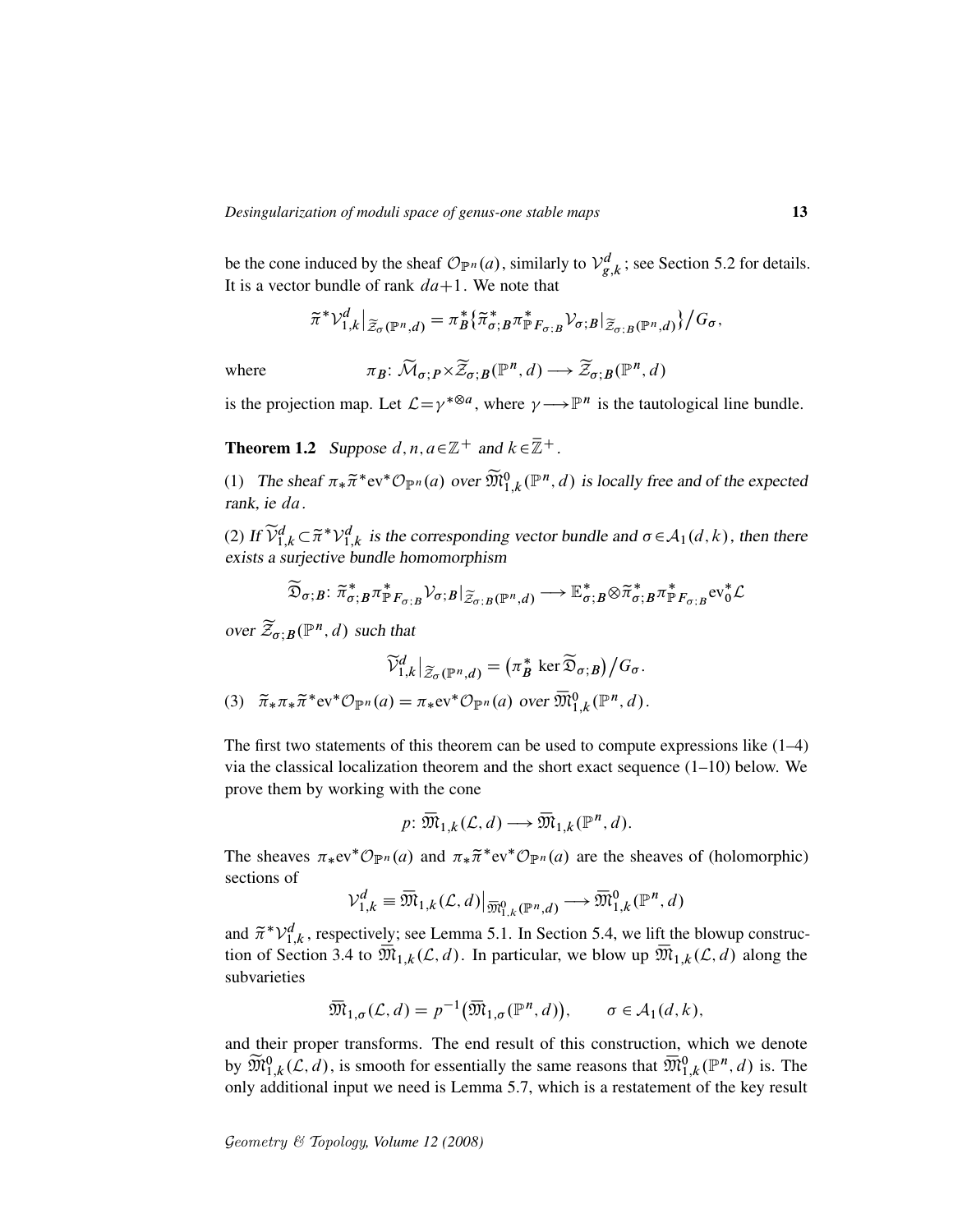concerning the structure of the cone  $\mathcal{V}_{1,k}^d$  obtained by the second author in [25]. The bundle

$$
\widetilde{p} \colon \widetilde{\mathfrak{M}}_{1,k}^0(\mathcal{L}, d) \longrightarrow \widetilde{\mathfrak{M}}_{1,k}^0(\mathbb{P}^n, d)
$$

of vector spaces of the same rank contains  $\widetilde{\mathfrak{M}}_{1,k}^0(\mathbb{P}^n,d)$  as the zero section. Thus,  $\widetilde{p}$ is a vector bundle. There is a natural inclusion

$$
\widetilde{\mathfrak{M}}_{1,k}^0(\mathcal{L},d) \longrightarrow \widetilde{\pi}^* \overline{\mathfrak{M}}_{1,k}(\mathcal{L},d).
$$

All sections of  $\tilde{\pi}^* \overline{\mathfrak{M}}_{1,k}(\mathcal{L}, d)$  must in fact be sections of  $\widetilde{\mathfrak{M}}_{1,k}^0(\mathcal{L}, d)$  and thus the sheaf  $\pi_* \tilde{\pi}^*$ ev ${}^* \mathcal{O}_{\mathbb{P}^n}(a)$  is indeed locally free. The bundle map

$$
\widetilde{\mathfrak{D}}_{\sigma;\boldsymbol{B}}\equiv\widetilde{\mathfrak{D}}_{([m],J_{\boldsymbol{B}})}
$$

of the second statement of Theorem 1.2 is described in Section 5.2. It is the "vertical" part of the natural extension of the bundle map  $\widetilde{\mathcal{D}}_{\sigma,B}$  from stable maps into  $\mathbb{P}^n$  to stable maps into  $\mathcal L$ . Finally, the last statement of Theorem 1.2 is a consequence of the last statement of Theorem 1.1; see Lemma 5.2. At this point, this observation does not appear to have any applications though.

Remark By applying the methods of Section 5 and of [25], it should be possible to show that the standard scheme structure on  $\overline{\mathfrak{M}}_{1,k}(\mathbb{P}^n,d)$  is in fact reduced.

### 1.3 Outline of the main desingularization construction

The main blowup construction of this paper is contained in Sections 4.2 and 4.3. It is a sequence of *idealized* blowups along smooth subvarieties. In other words, the blowup locus  $\overline{\mathfrak{M}}_{1,\sigma}^{\sigma-1}$  at each step comes with an *idealized* normal bundle  $\mathcal{N}^{\text{ide}}$ . It is a vector *bundle* (of the smallest possible rank) containing the normal cone  $\mathcal N$  for  $\overline{\mathfrak M}_{1,\sigma}^{\sigma-1}$ . After taking the usual blowup of the ambient space along  $\overline{\mathfrak{M}}_{1,\sigma}^{\sigma-1}$ , we attach the *idealized exceptional divisor*

$$
\mathcal{E}^{\text{ide}} \equiv \mathbb{P}\mathcal{N}^{\text{ide}}
$$

along the usual exceptional divisor

$$
\mathcal{E} \equiv \mathbb{P}\mathcal{N} \subset \mathcal{E}^{\text{ide}}.
$$

The blowup construction summarized in Theorem 1.1 is contained in the idealized blowup construction of Section 4. The latter turns out to be more convenient for describing the proper transforms of  $\overline{\mathfrak{M}}_{1,k}^{0}(\mathbb{P}^n,d)$ , including at the final stage, ie  $\widetilde{\mathfrak{M}}_{1,k}^{0}(\mathbb{P}^n,d)$ .

The ambient space  $\overline{\mathfrak{M}}_{1,k}^{\sigma}$  at each step  $\sigma \in \{0\} \sqcup \mathcal{A}_1(d, k)$  of the blowup construction contains a subvariety  $\overline{\mathfrak{M}}_{1,\sigma}^{\sigma}$  for each  $\sigma^* \in \mathcal{A}_1(d,k)$ . We take  $\overline{\mathfrak{M}}_{1,\sigma}^{\sigma}$  to be the idealized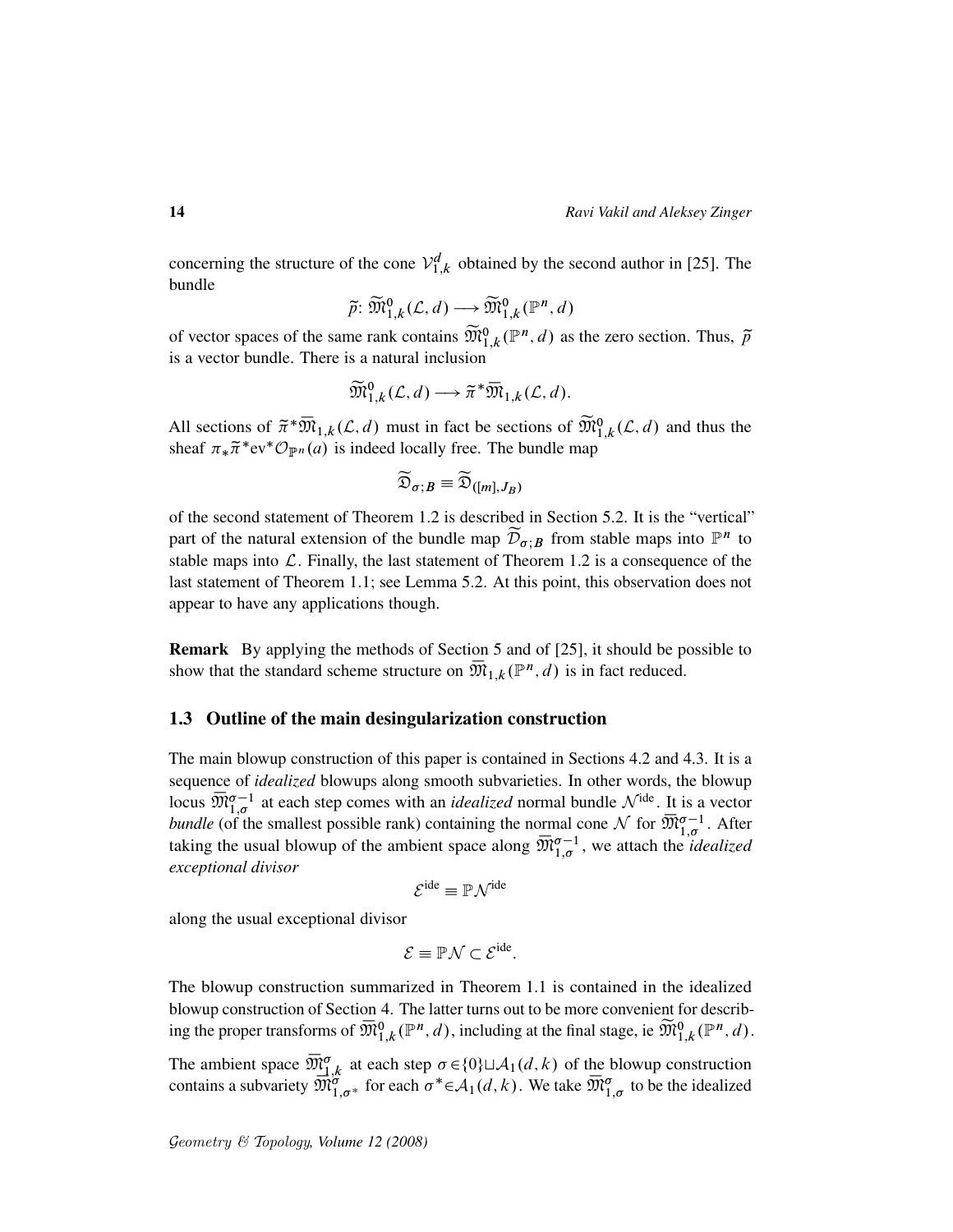exceptional divisor for the idealized blowup just constructed, ie along  $\overline{\mathfrak{M}}_{1,\sigma}^{\sigma-1}$ . If  $\sigma^*<\sigma$ or  $\sigma^* > \sigma$ ,  $\overline{\mathfrak{M}}_{1,\sigma^*}^{\sigma}$  is the proper transform of  $\overline{\mathfrak{M}}_{1,\sigma^*}^{\sigma^*}$  or  $\overline{\mathfrak{M}}_{1,\sigma^*}(\mathbb{P}^n,d)$ , respectively.

Every immersion  $\iota_{\sigma^*}$  of Section 1.2 comes with an *idealized* normal bundle  $\mathcal{N}_{\iota_{\sigma^*}}^{ide}$ . It is a vector bundle of the smallest possible rank containing the normal cone to the immersion  $\iota_{\sigma}$  (see Definition 4.1). It is given by

$$
\mathcal{N}_{\iota_{\sigma^*}}^{\text{ide}} = \bigoplus_{i \in [m^*]} \pi_P^* L_i \otimes \pi_B^* \pi_i^* L_0 \quad \text{if} \quad \sigma^* = (m^*; J_P^*, J_B^*),
$$

where 
$$
\pi_P, \pi_B: \overline{\mathcal{M}}_{\sigma^*; P} \times \overline{\mathfrak{M}}_{\sigma^*; B}(\mathbb{P}^n, d) \longrightarrow \overline{\mathcal{M}}_{\sigma^*; P}, \overline{\mathfrak{M}}_{\sigma^*; B}(\mathbb{P}^n, d)
$$

are the component projection maps. In the case of Figure 1,  $\mathcal{N}^{\text{ide}}_{t_{\sigma^*}}$  is a rank-three vector bundle encoding the potential smoothings of the three nodes. At each step  $\sigma$ of the blowup construction,  $\iota_{\sigma^*}$  induces an immersion  $\iota_{\sigma,\sigma^*}$  onto  $\overline{\mathfrak{M}}_{1,\sigma^*}^{\sigma}$ . Like the domain of  $\iota_{\sigma^*}$ , the domain of  $\iota_{\sigma,\sigma^*}$  splits as a Cartesian product. If  $\sigma^* > \sigma$ , the second component of the domain does not change from the previous step, while the first is modified by blowing up along a collection of disjoint subvarieties, as specified by the inductive assumption (19) in Section 4.3. The idealized normal bundle  $\mathcal{N}_{t_{\sigma,\sigma^*}}^{\text{ide}}$  is obtained from  $\mathcal{N}_{t_{\sigma-1,\sigma^*}}^{ide}$  by twisting the first factor in each summand by a subset of the exceptional divisors, as specified by the inductive assumption  $(111)$ . These blowup and twisting procedures correspond to several interchangeable steps in the blowup construction of Section 2.3. For  $\sigma^* = \sigma$ , the first component in the domain of  $\iota_{\sigma-1,\sigma}$ has already been blown up all the way to  $\widetilde{\mathcal{M}}_{\sigma,P}$  and the first component of every summand of  $\mathcal{N}_{t_{\sigma-1,\sigma}}^{\text{ide}}$  has already twisted to the universal tangent line bundle  $\mathbb{L}$ , ie

$$
\mathcal{N}^{\text{ide}}_{\iota_{\sigma-1,\sigma}} = \bigoplus_{i \in [m]} \pi_P^* \mathbb{L} \otimes \pi_B^* \pi_i^* L_0 = \pi_P^* \mathbb{L} \otimes \pi_B^* F_{\sigma;B} \longrightarrow \widetilde{\mathcal{M}}_{\sigma;P} \times \overline{\mathfrak{M}}_{\sigma;B}(\mathbb{P}^n,d),
$$

if  $\sigma = (m; J_P, J_B)$ . In particular, the domain of  $\iota_{\sigma, \sigma}$ ,

$$
\mathbb{P}\mathcal{N}_{\iota_{\sigma-1,\sigma}}^{\text{ide}} = \widetilde{\mathcal{M}}_{\sigma; P} \times \mathbb{P} F_{\sigma; B},
$$

still splits as a Cartesian product! The idealized normal bundle for  $\iota_{\sigma,\sigma}$  is the tautological line for  $\mathbb{P}\mathcal{N}_{t_{\sigma-1,\sigma}}^{\text{ide}}$ :

$$
\mathcal{N}^{\text{ide}}_{\iota_{\sigma,\sigma}} = \gamma_{\mathcal{N}^{\text{ide}}_{\iota_{\sigma-1,\sigma}}} = \pi_P^* \mathbb{L} \otimes \pi_B^* \gamma_{F_{\sigma;B}} \equiv \pi_P^* \mathbb{L} \otimes \pi_B^* \gamma_{\sigma;B}.
$$

On the other hand, if  $\sigma^* < \sigma$ , the domain of  $\iota_{\sigma,\sigma^*}$  is obtained from the domain of  $t_{\sigma-1,\sigma^*}$  by blowing up the second component along a collection of disjoint subvarieties, as specified by the inductive assumption  $(14)$  in Section 4.3. This corresponds to several interchangeable steps of the blowup construction in Section 3.4. By the time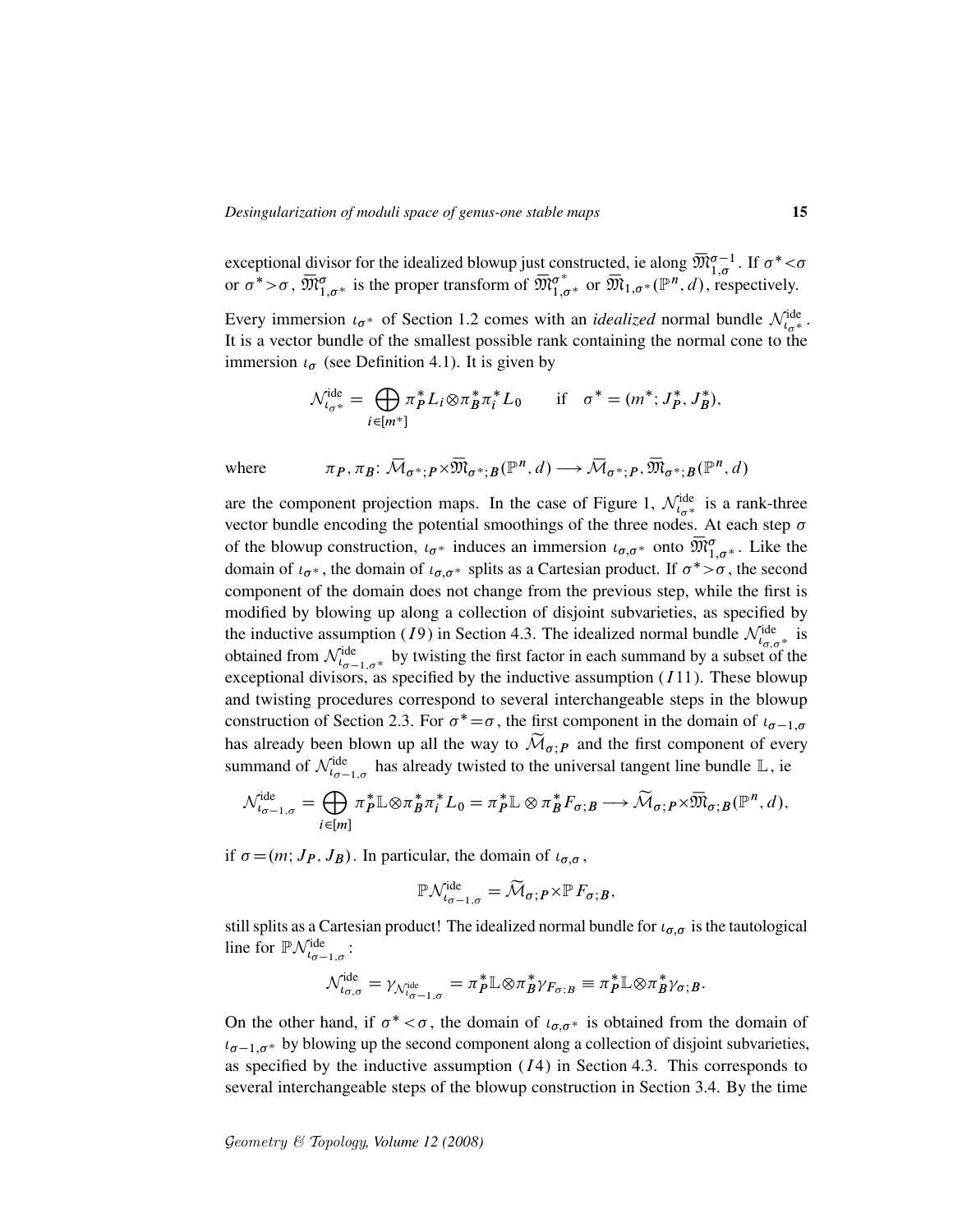we are done with the last step of the blowup construction in Section 4.3,  $\mathbb{P} F_{\sigma}$  has been blown up all the way to  $\widetilde{\mathfrak{M}}_{\sigma;B}(\mathbb{P}^n,d)$ . In the  $\sigma^*<\sigma$  case,

$$
\mathcal{N}^{\text{ide}}_{\iota_{\sigma,\sigma^*}} = \mathcal{N}^{\text{ide}}_{\iota_{\sigma-1,\sigma^*}},
$$

since  $\overline{\mathfrak{M}}_{1,\sigma^*}^{\sigma-1}$  is transverse to  $\overline{\mathfrak{M}}_{1,\sigma}^{\sigma-1}$ .

We study the proper transform  $\overline{\mathfrak{M}}_{1,(0)}^{\sigma}$  of  $\overline{\mathfrak{M}}_{1,k}^{0}(\mathbb{P}^{n},d)$  in  $\overline{\mathfrak{M}}_{1,k}^{\sigma}$  by looking at the structure of

$$
\bar{\mathcal{Z}}_{\sigma^*}^{\sigma} = \iota_{\sigma,\sigma^*}^{-1}(\bar{\mathfrak{M}}_{1,(0)}^{\sigma}).
$$

Given a finite set  $J$ , there are natural bundle sections

$$
s_j \in \Gamma(\overline{\mathcal{M}}_{1,J}; L_j^* \otimes \mathbb{E}^*), j \in J
$$
, and  $\mathcal{D}_0 \in \Gamma(\overline{\mathcal{M}}_{0,\{0\}\sqcup J}(\mathbb{P}^n, d); L_0^* \otimes \text{ev}_0^* T \mathbb{P}^n);$ 

see Sections 2.2 and 3.2, respectively. By Lemma 4.10, the intersection of

$$
\bar{\mathcal{Z}}_{\sigma^*}^0 \equiv \iota_{\sigma^*}^{-1} \big( \overline{\mathfrak{M}}_{1,k}^0(\mathbb{P}^n,d) \big)
$$

with the main stratum  $\mathcal{M}_{\sigma^*; P} \times \mathfrak{M}_{\sigma^*; B}(\mathbb{P}^n, d)$  of  $\overline{\mathcal{M}}_{\sigma^*; P} \times \overline{\mathfrak{M}}_{\sigma^*; B}(\mathbb{P}^n, d)$  is

$$
\mathcal{Z}_{\sigma^*}^0 = \{b \in \mathcal{M}_{\sigma^*; P} \times \mathfrak{M}_{\sigma^*; B}(\mathbb{P}^n, d) : \ker \mathcal{D}_{\sigma^*}|_{b} \neq \{0\}\},\
$$

where 
$$
\mathcal{D}_{\sigma^*} \in \Gamma\big(\overline{\mathcal{M}}_{\sigma^*; P} \times \overline{\mathfrak{M}}_{\sigma^*; B}(\mathbb{P}^n, d); \text{Hom}(\mathcal{N}_{\iota_{\sigma^*}}^{\text{ide}}, \pi_P^* \mathbb{E}^* \otimes \pi_B^* \text{ev}_0^* T \mathbb{P}^n)\big),
$$

$$
\mathcal{D}_{\sigma^*}\big|_{\pi_P^* L_i \otimes \pi_B^* \pi_i^* L_0} = \pi_P^* s_i \otimes \pi_B^* \pi_i^* \mathcal{D}_0, \qquad \forall i \in [m^*].
$$

In addition, if  $\mathcal{N}_{\sigma}^{\overline{z}\sigma} \subset \mathcal{N}_{\iota_{\sigma,\sigma^*}}^{\text{ide}}$  is the normal cone for the immersion  $\iota_{\sigma,\sigma^*}|_{\overline{\mathcal{Z}}_{\sigma^*}^{\sigma}}$  into  $\overline{\mathfrak{M}}_{1,(0)}^{\sigma}$ , then

$$
\mathcal{N}\bar{\mathcal{Z}}_{\sigma^*}^0\big|_{\mathcal{Z}_{\sigma^*}^0} = \ker \mathcal{D}_{\sigma^*}\big|_{\mathcal{Z}_{\sigma^*}^0}
$$

and  $\mathcal{N}\bar{\mathcal{Z}}_{\sigma^*}^0$  is the closure of  $\mathcal{N}\bar{\mathcal{Z}}_{\sigma^*}^0|_{\mathcal{Z}_{\sigma^*}^0}$  in  $\mathcal{N}_{t_{\sigma^*}}^{\text{ide}}$ . By Lemma 4.5,  $\mathcal{N}\bar{\mathcal{Z}}_{\sigma^*}^{\sigma}$  is still the closure of  $\mathcal{N}\bar{\mathcal{Z}}_{\sigma^*}^0|_{\mathcal{Z}_{\sigma^*}^0}$ , but now in  $\mathcal{N}_{\iota_{\sigma,\sigma^*}}^{\text{ide}}$ , for all  $\sigma < \sigma^*$ . In Section 2.3, we construct a nonvanishing section

$$
\widetilde{s}_i \in \Gamma(\overline{\mathcal{M}}_{1,J}; \mathbb{L}^* \otimes \mathbb{E}^*) \approx \Gamma(\overline{\mathcal{M}}_{1,J}; \mathbb{C})
$$

obtained by twisting  $s_i$  by some exceptional divisors. Since  $\tilde{s}_i$  agrees with  $s_i$  on  $\mathcal{M}_{\sigma^*;P}$ , we can replace  $s_i$  with  $\tilde{s}_i$  in the descriptions of  $\mathcal{D}_{\sigma^*}, \mathcal{Z}_{\sigma^*}^0$ , and  $\mathcal{N}\bar{\mathcal{Z}}_{\sigma^*}^0|_{\mathcal{Z}_{\sigma^*}^0}$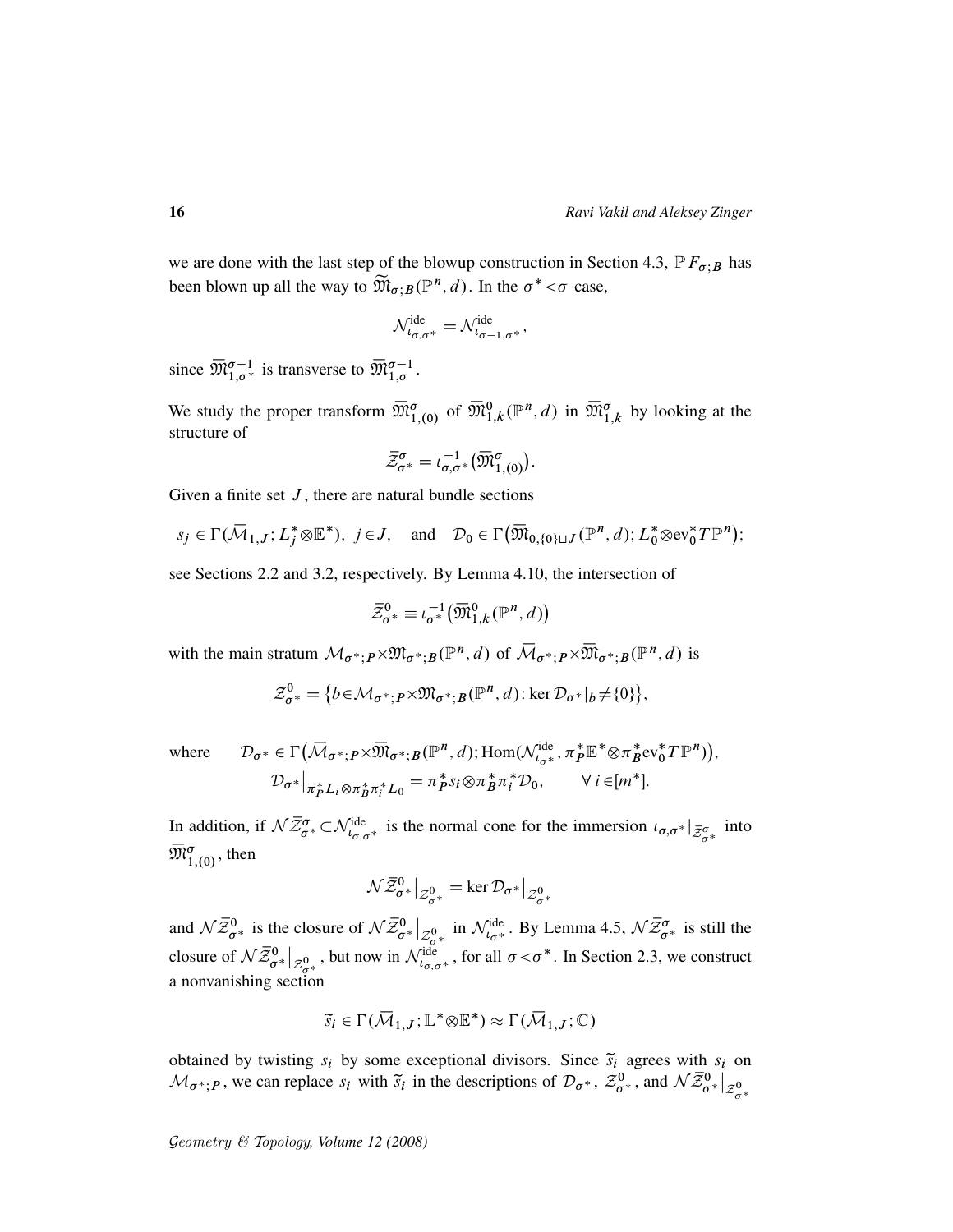above. In particular,  $\mathcal{N}\bar{Z}_{\sigma^*}^{\sigma^*-1}$  is the closure of

$$
\mathcal{N}\bar{Z}_{\sigma^*}^0\big|_{\mathcal{Z}_{\sigma^*}^0} = \pi_P^* \mathbb{L} \otimes \pi_B^* \ker \mathcal{D}_{\sigma^*;B}\big|_{\mathcal{Z}_{\sigma^*}^0} \subset \pi_P^* \mathbb{L} \otimes \pi_B^* F_{\sigma^*;B},
$$

where 
$$
\mathcal{D}_{\sigma^*;B} \in \Gamma\big(\overline{\mathfrak{M}}_{\sigma^*;B}(\mathbb{P}^n,d); \text{Hom}(F_{\sigma^*;B}, \text{ev}_0^*T\mathbb{P}^n)\big),
$$

$$
\mathcal{D}_{\sigma^*;B}\big|_{\pi_i^*L_0} = \pi_i^*\mathcal{D}_0 \,\forall\, i \in [m^*].
$$

The bundle homomorphism  $\mathcal{D}_{\sigma^*;B}$  induces a section

$$
\widetilde{\mathcal{D}}_0 \in \Gamma\big(\mathbb{P}\, F_{\sigma^*;B};\gamma_{\sigma;B}^* \otimes \pi_{\mathbb{P}\, F_{\sigma^*;B}}^* \mathrm{ev}_0^* T\mathbb{P}^n\big).
$$

By the previous paragraph and Lemma 4.5,  $\bar{Z}_{\sigma^*}^{\sigma^*}$  is the closure of

$$
\widetilde{\mathcal{M}}_{\sigma^*; P} \times \widetilde{\mathcal{D}}_0^{-1}(0) \cap \mathbb{P} F_{\sigma^*; B}|_{\mathfrak{M}_{\sigma^*; B}(\mathbb{P}^n, d)} \subset \widetilde{\mathcal{M}}_{\sigma^*; P} \times \mathbb{P} F_{\sigma^*; B}
$$
\nand\n
$$
\mathcal{N}\overline{\mathcal{Z}}_{\sigma^*}^{\sigma^*} = \pi_P^* \mathbb{L} \otimes \pi_B^* \gamma_{\sigma; B}|_{\overline{\mathcal{Z}}_{\sigma^*}^{\sigma^*}}.
$$

Since  $\widetilde{\mathfrak{M}}_{1,k}^0(\mathbb{P}^n,d) \equiv \widetilde{\mathfrak{M}}_{1,k}^{\sigma_{\text{max}}}(\mathbb{P}^n,d)$  is the proper transform of  $\overline{\mathfrak{M}}_{1,(k)}^{\sigma^*}$  $\sigma_{1,(0)}^*$  in  $\overline{\mathfrak{M}}_{1,k}^{\sigma_{\text{max}}}$ ,  $-1$ n

$$
\widetilde{\mathcal{Z}}_{\sigma^*} \equiv \iota_{\sigma_{\max}, \sigma^*}^{-1}(\widetilde{\mathfrak{M}}_{1,k}^0(\mathbb{P}^n,d))
$$

is still the closure of

$$
\widetilde{\mathcal{M}}_{\sigma^*;P}\times \widetilde{\mathcal{D}}_0^{-1}(0)\cap \mathbb{P} F_{\sigma^*;B}\big|_{\mathfrak{M}_{\sigma^*;B}(\mathbb{P}^n,d)}\subset \widetilde{\mathcal{M}}_{\sigma^*;P}\times \widetilde{\mathfrak{M}}_{\sigma^*;B}(\mathbb{P}^n,d).
$$

On the other hand, in the process of constructing the blowup  $\widetilde{M}_{\sigma,B}(\mathbb{P}^n,d)$  of  $\mathbb{P} F_{\sigma^*;B}$ in Section 3.4, we also define a bundle section

$$
\widetilde{\mathcal{D}}_{\sigma^*;B} \in \Gamma(\widetilde{\mathfrak{M}}_{\sigma^*;B}(\mathbb{P}^n,d);\mathbb{E}^*_{\sigma;B} \otimes \widetilde{\pi}_{\sigma;B}^* \pi^*_{\mathbb{P} F_{\sigma^*;B}} \text{ev}_0^* T \mathbb{P}^n)
$$

by twisting  $\widetilde{\mathcal{D}}_0$  by the exceptional divisors. In particular,

$$
\widetilde{\mathcal{D}}_{\sigma^*;B}^{-1}(0) \cap \mathbb{P} F_{\sigma^*;B}\big|_{\mathfrak{M}_{\sigma^*;B}(\mathbb{P}^n,d)} = \widetilde{\mathcal{D}}_0^{-1}(0) \cap \mathbb{P} F_{\sigma^*;B}\big|_{\mathfrak{M}_{\sigma^*;B}(\mathbb{P}^n,d)}.
$$

Since  $\widetilde{\mathcal{D}}_{\sigma^*,B}$  is transverse to the zero set, we conclude that

$$
\widetilde{\mathcal{Z}}_{\sigma^*} = \widetilde{\mathcal{M}}_{\sigma^*; P} \times \widetilde{\mathcal{D}}_{\sigma^*; B}^{-1}(0),
$$

as stated in Section 1.2.

Finally, the role played by the blowup construction of Section 2.4 in the blowup construction of Section 3 is similar to the role played by the construction of Section 2.3 in the construction of Section 4. In the case of Section 3, we blow up a moduli space of genus-zero stable maps,  $\mathbb{P}F_{(\mathbf{X},J)}$ , along certain subvarieties  $\widetilde{\mathfrak{M}}_{0,\varrho}^{0}$  and their proper transforms. These subvarieties are images of natural node-identifying immersions  $\iota_{0,\rho}$ .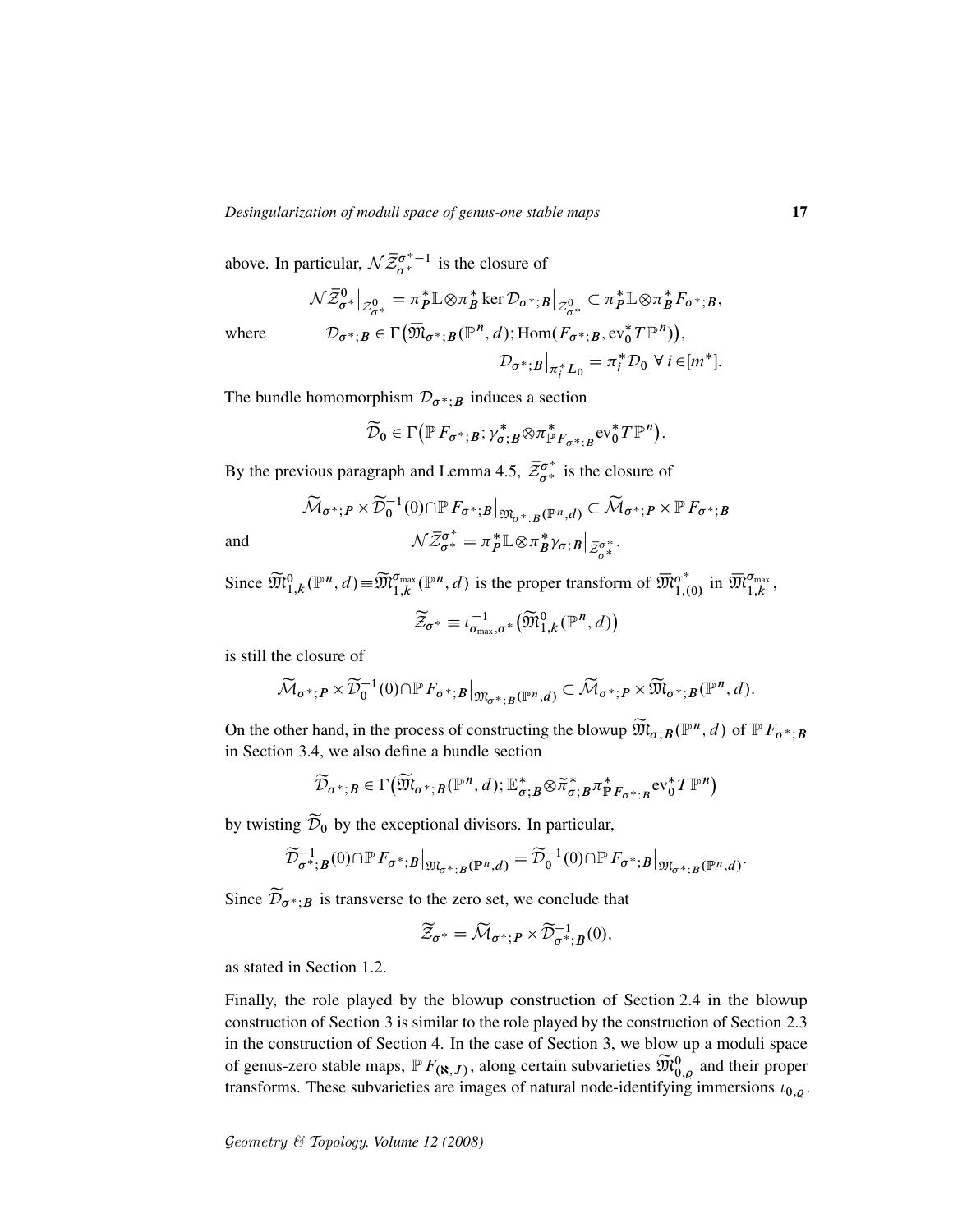The domain of  $\iota_{0,\rho}$  splits as the Cartesian product of a moduli space of genus-zero curves and a moduli space of genus-zero maps, defined in Sections 2.4 and 3.3, respectively. As we modify  $\widetilde{M}_{0,\varrho}^0$  by taking its proper transforms in the blowups of  $\mathbb{P}F_{(\aleph,J)}$  constructed in Section 3.4, the first factor in the domain of the corresponding immersion changes by blowups along collections of smooth disjoint subvarieties, as specified by the inductive assumption  $(I6)$ . This change corresponds to several interchangeable steps in the blowup construction of Section 2.4. By the time we are ready to blow up the proper transform of  $\widetilde{M}_{0,\varrho}^0$ , the first component of the domain of the corresponding immersion has been blown up all the way to  $\mathcal{M}_{0,\rho_P}$ , the end result in the blowup construction of Section 2.4.

In the blowup construction of Section 3.4, we twist a natural bundle section

$$
\widetilde{\mathcal{D}}_0 \in \Gamma\left(\mathbb{P} F_{(\aleph,J)}; \gamma^*_{(\aleph,J)} \otimes \pi^*_{\mathbb{P} F_{(\aleph,J)}} \mathrm{ev}_0^* T \mathbb{P}^n\right)
$$

by the exceptional divisors to a bundle section

$$
\widetilde{\mathcal{D}}_{(\aleph,J)} \in \Gamma\big(\widetilde{\mathfrak{M}}_{(\aleph,J)}(\mathbb{P}^n,d); \widetilde{\mathbb{E}}^* \otimes \pi_{0,(\aleph,J)}^* \pi_{\mathbb{P}F_{(\aleph,J)}}^* \mathrm{ev}_0^* T \mathbb{P}^n\big).
$$

The two sections enter in an essential way in the main blowup construction of this paper. It is also essential that  $\mathcal{D}_{(\mathbf{R},J)}$  is transverse to the zero set. The section  $\mathcal{D}_0$  is transverse to the zero set outside of the subvarieties  $\widetilde{M}_{0,\varrho}^0$  and vanishes identically along  $\widetilde{M}_{0,\varrho}^0$ . Its derivative in the normal direction to  $t_{0,\rho}$  is described by Lemma 3.11, using Lemma 3.8. The bundle sections  $s_i$  over a moduli space of genus-zero curves defined in Section 2.2 and modified in Section 2.4 enter into the expression of Lemma 3.8. In fact, this expression is identical to the expression for  $\mathcal{D}_{\sigma^*}$  above, ie in the genus-one case. We use Lemma 3.11 to show that with each newly twisted version of  $\mathcal{D}_0$  is transverse to the zero set outside of the proper transforms of the remaining subvarieties  $\overline{\mathfrak{M}}_{0,\varrho}^0$ , ie the ones that have not been blown up yet; see the inductive assumption  $(I4)$  in Section 3.4. In particular, at the end of the blowup construction of Section 3.4, we end up with a twisted version of  $\mathcal{D}_0$ , which we call  $\mathcal{D}_{(\aleph,J)}$ , which is transverse to the zero set.

## 1.4 Localization data

Suppose the group  $G = (S^1)^{n+1}$  or  $G = (\mathbb{C}^*)^{n+1}$  acts in a natural way on the projective space  $\mathbb{P}^n$ . In particular, the fixed locus consists of  $n+1$  points, which we denote by  $p_0, \ldots, p_n$ , and the only curves preserved by G are the lines passing through pairs of fixed points. The G-action on  $\mathbb{P}^n$  lifts to an action on  $\overline{\mathfrak{M}}_{1,k}(\mathbb{P}^n,d)$  and on  $\widetilde{\mathfrak{M}}_{1,k}^0(\mathbb{P}^n,d)$ . The fixed loci of these two actions that are contained in  $\mathfrak{M}^{\text{eff}}_{1,k}(\mathbb{P}^n,d)$ and their normal bundles are the same and are described in Sections 27.3 and 27.4 of *Mirror Symmetry* [10]. We note that the four-term exact sequence [10, (27.6)] applies to such loci.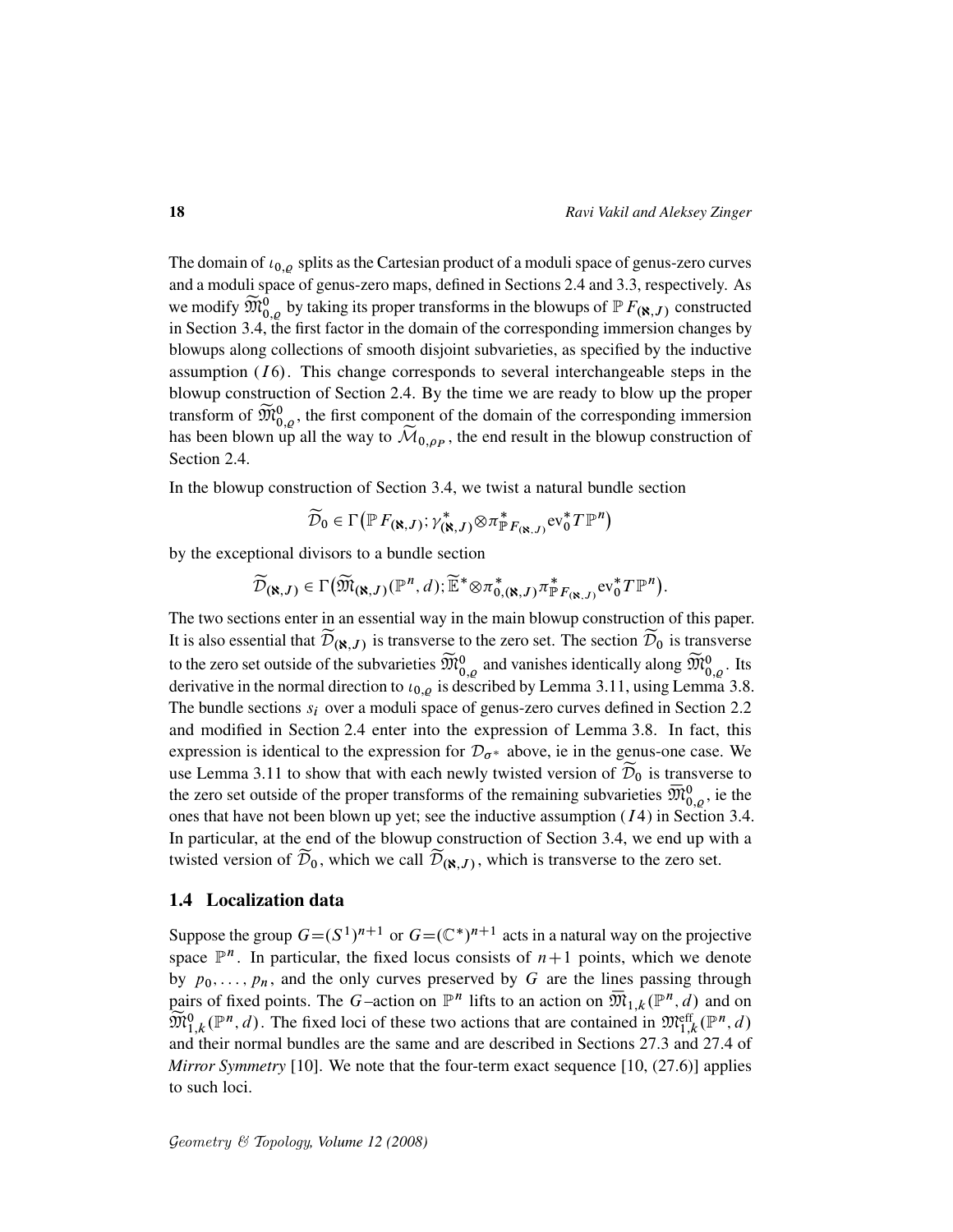In this subsection, we describe the fixed loci of the G-action on  $\widetilde{\mathfrak{M}}_{1,k}^{0}(\mathbb{P}^n,d)$  that are contained in  $\partial \widetilde{\mathfrak{M}}_{1,k}^0(\mathbb{P}^n,d)$  and their normal bundles. To simplify the discussion, we ignore all automorphism groups until the very end of this subsection.

The boundary fixed loci  $\widetilde{\mathcal{Z}}_{\overline{\mathbb{L}}}$  will be indexed by *refined decorated rooted trees*  $\widetilde{\Gamma}$ . Figure 5 shows such a tree  $\tilde{\Gamma}$  and the corresponding decorated graph  $\Gamma = \pi(\tilde{\Gamma})$ . In [10, Section 27.3] the fixed loci  $\mathcal{Z}_{\Gamma}$  of the G-action on  $\overline{\mathfrak{M}}_{g,k}(\mathbb{P}^n,d)$  are indexed by decorated graphs  $\Gamma$ . If  $\Gamma$  is a decorated graph such that  $\mathcal{Z}_{\Gamma}$  is a G-fixed locus contained in  $\partial \overline{\mathfrak{M}}_{1,k}({\mathbb P}^n,d)$ , we will have

$$
\mathcal{Z}_{\Gamma} \cap \overline{\mathfrak{M}}^{0}_{1,k}(\mathbb{P}^n,d) = \widetilde{\pi} \Big( \bigsqcup_{\pi(\widetilde{\Gamma}) = \Gamma} \widetilde{\mathcal{Z}}_{\widetilde{\Gamma}} \Big),
$$

where  $\tilde{\Gamma}$  denotes a refined decorated rooted tree.



Figure 5: A refined decorated rooted tree and its decorated graph

We now formally describe what we mean by a refined decorated rooted tree and its corresponding decorated graph. A *graph* consists of a set Ver of *vertices* and a collection Edg of *edges*, ie of two-element subsets of Ver. In Figure 5, the vertices are represented by dots, while each edge  $\{v_1, v_2\}$  is shown as the line segment between v<sup>1</sup> and v<sup>2</sup> . A graph is a *tree* if it contains no *loops*, ie the set Edg contains no subset of the form

$$
\{\{v_1, v_2\}, \{v_2, v_3\}, \ldots, \{v_N, v_1\}\}, \qquad v_1, \ldots, v_N \in \text{Ver}, N \ge 1.
$$

A tree is *rooted* if Ver contains a distinguished element  $v_0$ . It is represented by the large dot in the first diagram of Figure 5. A rooted tree is *refined* if Ver- $\{v_0\}$  contains two, possibly empty, distinguished subsets Ver $_+$  and Ver<sub>0</sub> such that

$$
\text{Ver}_{+} \cap \text{Ver}_{0} = \varnothing \quad \text{and} \quad \{v_{0}, v\} \in \text{Edg} \ \forall \ v \in \text{Ver}_{+} \cup \text{Ver}_{0}.
$$

We put

$$
Edg_{+} = \{ \{v_0, v\} : v \in \text{Ver}_{+} \} \quad \text{and} \quad Edg_{0} = \{ \{v_0, v\} : v \in \text{Ver}_{0} \}.
$$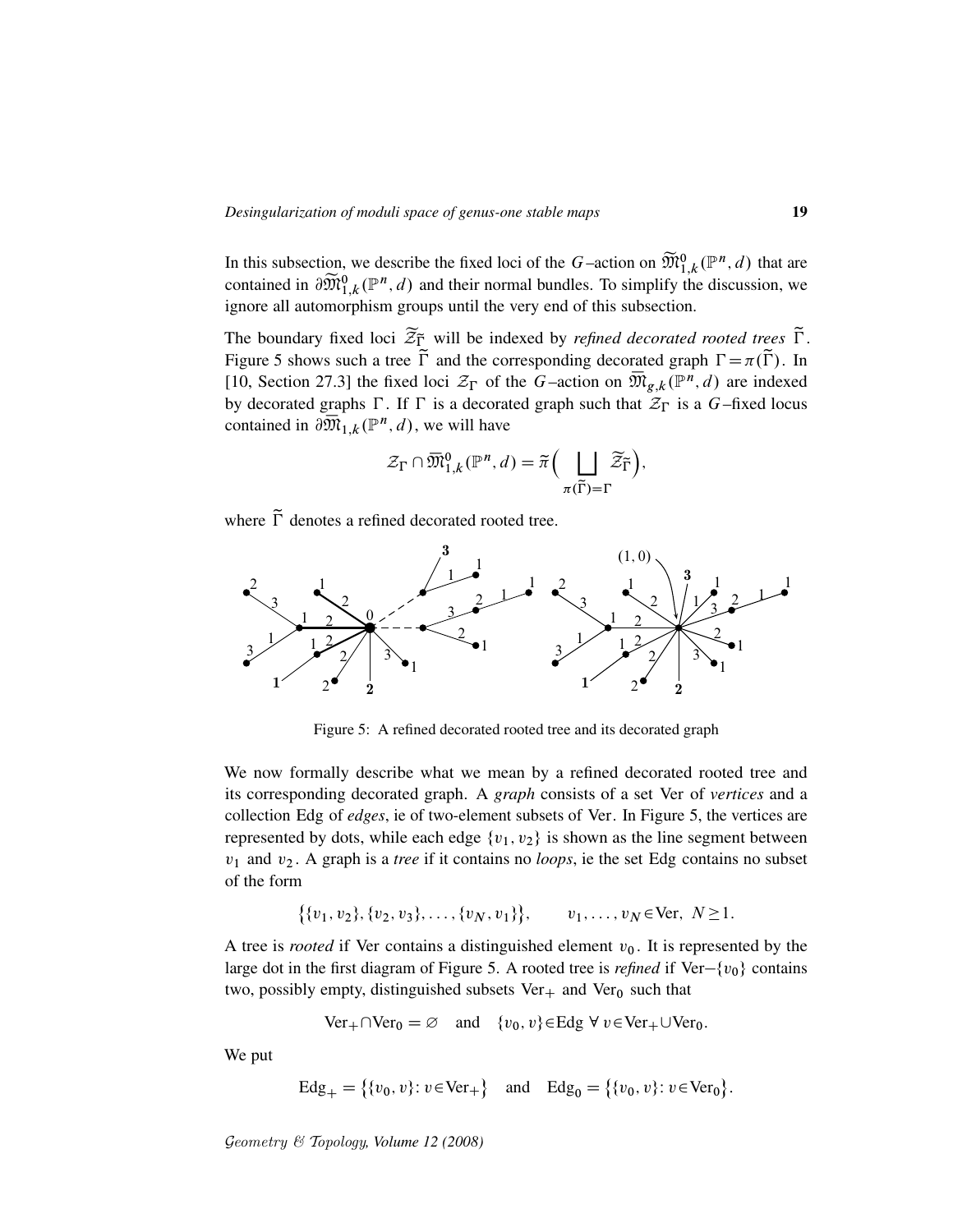The elements of  $Edg_+$  and  $Edg_0$  are shown in the first diagram of Figure 5 as the thick solid lines and the thin dashed lines, respectively. Finally, a *refined decorated rooted tree* is a tuple

(1–8) 
$$
\widetilde{\Gamma} = (\text{Ver}, \text{Edg}; v_0; \text{Ver}_+, \text{Ver}_0; \mu, \mathfrak{d}, \eta),
$$

where (Ver, Edg;  $v_0$ ; Ver<sub>+</sub>, Ver<sub>0</sub>) is refined rooted tree and

$$
\mu\colon \text{Ver}-\text{Ver}_0 \longrightarrow \{0,\ldots,n\}, \quad \mathfrak{d}\colon \text{Edg}-\text{Edg}_0 \longrightarrow \mathbb{Z}^+, \quad \eta\colon \{1,\ldots,k\} \longrightarrow \text{Ver}
$$

are maps such that

- (i)  $\mu(v_1) = \mu(v_2)$  and  $\mathfrak{d}(\{v_0, v_1\}) = \mathfrak{d}(\{v_0, v_2\})$  for all  $v_1, v_2 \in \text{Ver}_+$ ;
- (ii) if  $v_1 \in \text{Ver}_+$ ,  $v_2 \in \text{Ver}-\text{Ver}_0-\text{Ver}_+$ , and  $\{v_0, v_2\} \in \text{Edg}$ , then

 $\mu(v_1) \neq \mu(v_2)$  or  $\mathfrak{d}(\{v_0, v_1\}) \neq \mathfrak{d}(\{v_0, v_2\})$ ;

(iii) if  $\{v_1, v_2\} \in \text{Edg}$  and  $v_2 \notin \text{Ver}_0 \cup \{v_0\}$ , then

$$
\mu(v_2) \neq \mu(v_1)
$$
 if  $v_1 \notin \text{Ver}_0$  and  $\mu(v_2) \neq \mu(v_0)$  if  $v_1 \in \text{Ver}_0$ ;

(iv) if  $v_1 \in \text{Ver}_0$ , then  $\{v_1, v_2\} \in \text{Edg}$  for some  $v_2 \in \text{Ver}-\{v_0\}$  and

$$
\text{val}(v_1) \equiv |\{v_2 \in \text{Ver}: \{v_1, v_2\} \in \text{Edg}\}| + |\{l \in [k] : \eta(l) = v_1| \ge 3;
$$

(v)  $\sum_{e \in \text{Edg}_+} \mathfrak{d}(e) \geq 2$ .

In Figure 5, the value of the map  $\mu$  on each vertex, not in Ver<sub>0</sub>, is indicated by the number next to the vertex. Similarly, the value of the map  $\mathfrak d$  on each edge, not in Edg<sub>0</sub>, is indicated by the number next to the edge. The elements of the set  $[k]=[3]$  are shown in bold face. Each of them is linked by a line segment to its image under  $\eta$ . The first condition above implies that all of the thick edges have the same labels, and so do their vertices, other than the root  $v_0$ . By the second condition, the set of thick edges is a maximal set of edges leaving  $v_0$  which satisfies the first condition. By the third condition, no two consecutive vertex labels are the same. By the fourth condition, there are at least two solid lines, at least one of which is an edge, leaving from every vertex which is connected to the root by a dashed line. The final condition implies that either the set  $Edg<sub>+</sub>$  contains at least two elements or its only element is marked by at least 2.

A *decorated graph* is a tuple

$$
\Gamma = (\text{Ver}, \text{Edg}; g, \mu, \mathfrak{d}, \eta),
$$

where  $(Ver, Edg)$  is a graph and

g: Ver  $\longrightarrow \overline{\mathbb{Z}}^+$ ,  $\mu:$  Ver  $\longrightarrow \{0, \ldots, n\}$ ,  $\mathfrak{d}:$  Edg  $\longrightarrow \mathbb{Z}^+$ ,  $\eta: [k] \longrightarrow$  Ver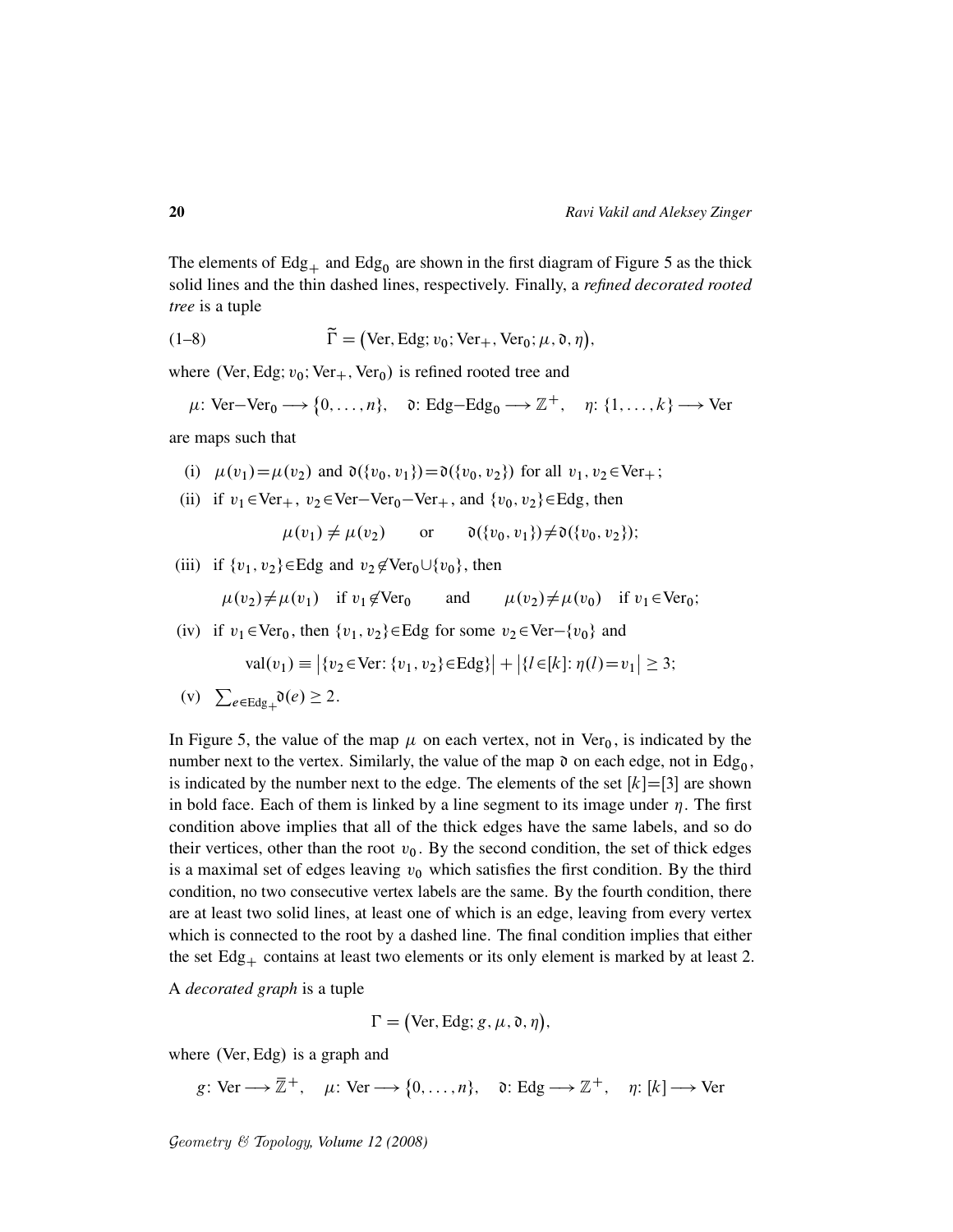are maps such that

$$
\mu(v_1) \neq \mu(v_2) \quad \text{if} \quad \{v_1, v_2\} \in \text{Edg.}
$$

The domain  $[k]$  of the map  $\eta$  can be replaced by any finite set. A decorated graph can be represented graphically as in the second diagram of Figure 5. In this case, every vertex v should be labeled by the pair  $(g(v), \mu(v))$ . However, we drop the first entry if it is zero. If  $\tilde{\Gamma}$  is a refined decorated rooted tree as in (1–8), the corresponding decorated graph  $\Gamma$  is obtained by identifying all elements of Ver<sub>0</sub> with  $v_0$ , dropping  $Edg_0$  from Edg, and setting

$$
g(v) = \begin{cases} 1, & \text{if } v = v_0; \\ 0, & \text{otherwise.} \end{cases}
$$

In terms of the first diagram in Figure 5, this procedure corresponds to contracting the dashed edges and adding 1 to the label for  $v_0$ .

The fixed locus  $\mathcal{Z}_{\Gamma}$  of  $\overline{\mathfrak{M}}_{1,k}(\mathbb{P}^n,d)$  consists of the stable maps u from a genus-one nodal curve  $\Sigma_u$  with k marked points into  $\mathbb{P}^n$  that satisfy the following conditions. The components of  $\Sigma_u$  on which the map u is not constant are rational and correspond to the edges of  $\Gamma$ . Furthermore, if  $e = \{v_1, v_2\}$  is an edge, the restriction of u to the component  $\Sigma_{u,e}$  corresponding to e is a degree– $\mathfrak{d}(e)$  cover of the line

$$
\mathbb{P}^{1}_{p_{\mu(v_{1})},p_{\mu(v_{2})}}\subset\mathbb{P}^{n}
$$

passing through the fixed points  $p_{\mu(v_1)}$  and  $p_{\mu(v_2)}$ . The map  $u|_{\Sigma_{u,e}}$  is ramified only over  $p_{\mu(v_1)}$  and  $p_{\mu(v_2)}$ . In particular,  $u|_{\Sigma_{u,e}}$  is unique up to isomorphism. The remaining, contracted, components of  $\Sigma_u$  correspond to the vertices  $v \in \text{Ver}$  such that

$$
\operatorname{val}(v) + g(v) \ge 3.
$$

For such a vertex v,  $g(v)$  specifies the genus of the component corresponding to v. The map u takes this component to the fixed point  $\mu(v)$ . Thus,

$$
\mathcal{Z}_{\Gamma} \approx \bar{\mathcal{M}}_{\Gamma} \equiv \prod_{v \in \text{Ver}} \bar{\mathcal{M}}_{g(v), \text{val}(v)}
$$

[10, Section 27.3]. For the purposes of this definition,  $\overline{M}_{0,1}$  and  $\overline{M}_{0,2}$  denote onepoint spaces. For example, in the case of the second diagram in Figure 5,

$$
\mathcal{Z}_{\Gamma} \approx \overline{\mathcal{M}}_{\Gamma} \equiv \overline{\mathcal{M}}_{1,10} \times \overline{\mathcal{M}}_{0,3} \times \overline{\mathcal{M}}_{0,2}^2 \times \overline{\mathcal{M}}_{0,1}^8 \approx \overline{\mathcal{M}}_{1,10}.
$$

In this case,  $\mathcal{Z}_{\Gamma}$  is a locus in  $\overline{\mathfrak{M}}_{1,3}(\mathbb{P}^n, 22)$ , with  $n \ge 3$ .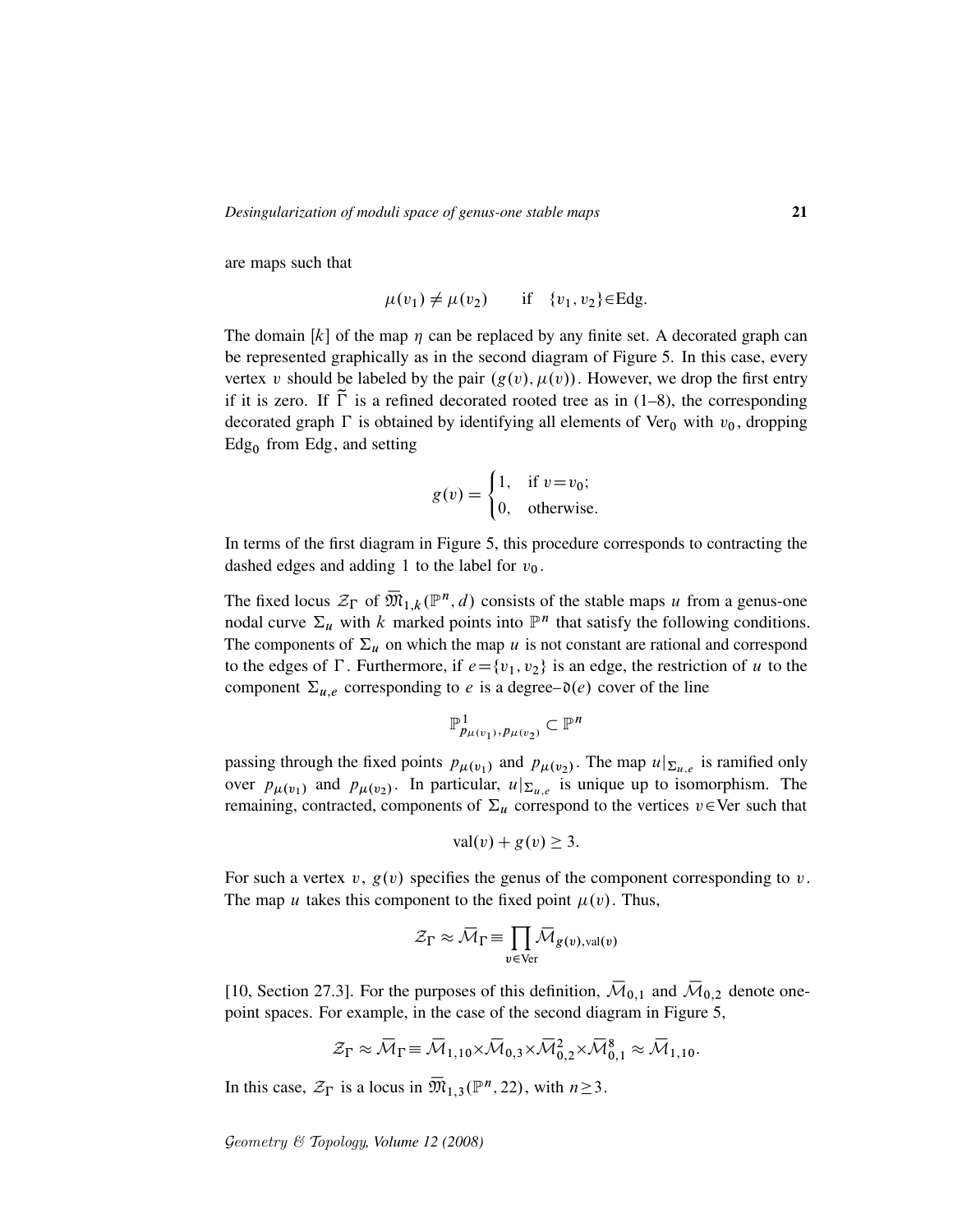If  $\tilde{\Gamma}$  is a refined decorated rooted tree as in (1–8), we put

Edg(v<sub>0</sub>) = {
$$
\{v_0, v_1\}
$$
 ∈ Edg:  $v_1$  ∈ Ver} and  $J_{v_0}$  = { $l$  ∈ [ $k$ ]:  $\mu$ ( $l$ ) =  $v_0$ }.

Similarly, for each  $v \in \text{Ver}_0$ , we set

$$
Edg(v) = \{ \{v, v_1\} \in Edg : v_1 \in Ver - \{v_0\} \} \text{ and } J_v = \{l \in [k] : \mu(l) = v \}.
$$

If  $e = \{v, v_1\}$  is an element of Edg $(v)$  for some  $v \in \text{Ver}_0$  or of Edg $(v_0)$ –Edg<sub>0</sub> with  $v=v_0$ , let (Ver<sub>e</sub>, Edg<sub>e</sub>) be the branch of the tree (Ver, Edg) beginning at v with the edge e. We put

$$
J_e = \{l \in [k] : \mu(l) \in \text{Ver}_e - \{v\}\} \quad \text{and} \quad d_e = \sum_{e' \in \text{Edg}_e} \mathfrak{d}(e').
$$

Let  $\widetilde{\Gamma}_e$  be the decorated graph defined by

$$
\widetilde{\Gamma}_e = (\text{Ver}_e, \text{Edg}_e; g_e \equiv 0, \mu_e, \mathfrak{d}_e \equiv \mathfrak{d}|_{\text{Edg}_e}, \eta_e),
$$

where

$$
\mu_e(v') = \begin{cases} \mu(v'), & \text{if } v' \neq v; \\ \mu(v_0), & \text{if } v' = v; \end{cases} \quad \eta_e: \{0\} \sqcup J_e \longrightarrow \text{Ver}_e, \ \eta_e(l) = \begin{cases} \eta(l), & \text{if } l \in J_e; \\ v, & \text{if } l = 0; \end{cases}
$$

see Figure 6 for two examples.



Figure 6: A refined decorated rooted tree and some of its components graphs

If *e* is an element of  $Edg(v_0) - Edg_0$  or of  $Edg(v)$  for some  $v \in Ver_0$ , let

$$
\mathcal{Z}_{\widetilde{\Gamma}_e} \subset \overline{\mathfrak{M}}_{0,\{0\}\sqcup J_e}(\mathbb{P}^n, d_e)
$$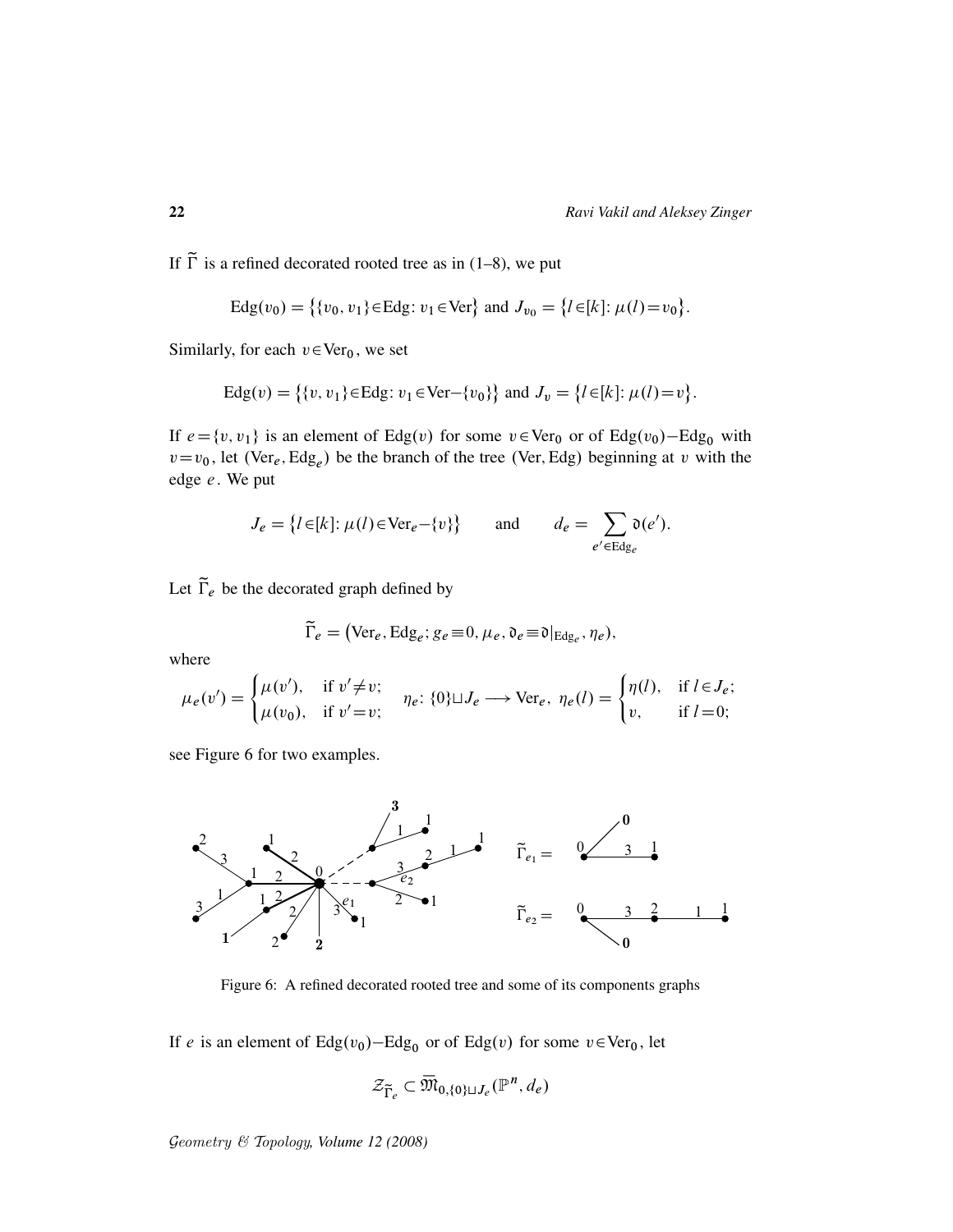be the fixed locus corresponding to the decorated graph  $\widetilde{\Gamma}_e$ . We put

$$
\sigma(\widetilde{\Gamma}) = (|\mathrm{Edg}(v_0)|; J_{v_0}, [k] - J_{v_0}) \in \mathcal{A}_1(d, k), \qquad \widetilde{\mathcal{M}}_{\widetilde{\Gamma}; P} = \widetilde{\mathcal{M}}_{\sigma(\widetilde{\Gamma}); P};
$$
\n
$$
\overline{\mathcal{Z}}_{\widetilde{\Gamma}; B} = \prod_{e \in \mathrm{Edg}(v_0) - \mathrm{Edg}_0} \mathcal{Z}_{v \in \mathrm{Ver}_0} \left( \overline{\mathcal{M}}_{0, \{0\} \cup \mathrm{Edg}(v) \cup J_v} \times \prod_{e \in \mathrm{Edg}(v)} \mathcal{Z}_{\widetilde{\Gamma}_e} \right) \subset \overline{\mathfrak{M}}_{\sigma(\widetilde{\Gamma}); B}(\mathbb{P}^n, d);
$$
\n
$$
F_{\widetilde{\Gamma}; B} = \bigoplus_{e \in \mathrm{Edg}_+} L_{e;0} \subset F_{\sigma(\widetilde{\Gamma}); B} \longrightarrow \overline{\mathcal{Z}}_{\widetilde{\Gamma}; B},
$$

where  $L_{e,0} \longrightarrow \mathcal{Z}_{\widetilde{\Gamma}_e}$  is the tangent line bundle for the marked point 0. If  $e = \{v_0, v_1\}$ is an element of  $Edg<sub>+</sub>$ , let

$$
\mu_+(\widetilde{\Gamma}) = \mu(v_1), \quad \mathfrak{d}_+(\widetilde{\Gamma}) = \mathfrak{d}(e), \quad \dim_+(\widetilde{\Gamma}) = \begin{cases} |\mathrm{Edg}_+| - 2, & \text{if } \mathfrak{d}_+(\widetilde{\Gamma}) = 1; \\ |\mathrm{Edg}_+| - 1, & \text{if } \mathfrak{d}_+(\widetilde{\Gamma}) \ge 2. \end{cases}
$$

By the assumption (i) above, the numbers  $\mu_+(\tilde{\Gamma})$  and  $\mathfrak{d}_+(\tilde{\Gamma})$  are independent of the choice of  $e \in Edg_+$ . Furthermore, if  $e, e' \in Edg_+$ , then the line bundles  $L_{e,0}$  and  $L_{e',0}$ are G–equivariantly isomorphic. Thus,

$$
F_{\widetilde{\Gamma};B} \approx \mathbb{C}^{|Edg_+|} \otimes L_{e;0} \quad \text{if} \quad e \in Edg_+.
$$

The group G acts trivially on  $\mathbb{C}^{|Edg_+|}$ . Let

$$
F'_{\widetilde{\Gamma};B} = \begin{cases} \{ (w_e)_{e \in \text{Edg}_+} \in \mathbb{C}^{\text{Edg}_+} : \sum_{e \in \text{Edg}_+} w_e = 0 \}, & \text{if } \mathfrak{d}_+(\widetilde{\Gamma}) = 1; \\ \mathbb{C}^{\text{Edg}_+}, & \text{if } \mathfrak{d}_+(\widetilde{\Gamma}) \ge 2; \end{cases}
$$

$$
\widetilde{\mathcal{Z}}_{\widetilde{\Gamma};B} = \mathbb{P}\left( F'_{\widetilde{\Gamma};B} \otimes L_{e;0} \right) \approx \widetilde{\mathcal{Z}}_{\widetilde{\Gamma};B} \times \mathbb{P}^{\dim_+(\widetilde{\Gamma})}.
$$

While the moduli space  $\widetilde{\mathfrak{M}}_{\sigma(\widetilde{\Gamma});B}(\mathbb{P}^n,d)$  is a blowup of  $\mathbb{P} F_{\sigma(\widetilde{\Gamma});B}$ , none of the blowup loci intersects  $\mathcal{Z}_{\widetilde{\Gamma};B}$ . Thus,

$$
\widetilde{\mathcal{Z}}_{\widetilde{\Gamma};B} \subset \widetilde{\mathfrak{M}}_{\sigma(\widetilde{\Gamma});B}(\mathbb{P}^n,d).
$$

In fact,

$$
\widetilde{\mathcal{Z}}_{\widetilde{\Gamma};B} \subset \widetilde{\mathcal{Z}}_{\sigma(\widetilde{\Gamma});B}(\mathbb{P}^n,d).
$$

We put

$$
\mathcal{Z}_{\widetilde{\Gamma}} = \mathcal{M}_{\widetilde{\Gamma};P} \times \mathcal{Z}_{\widetilde{\Gamma};B}.
$$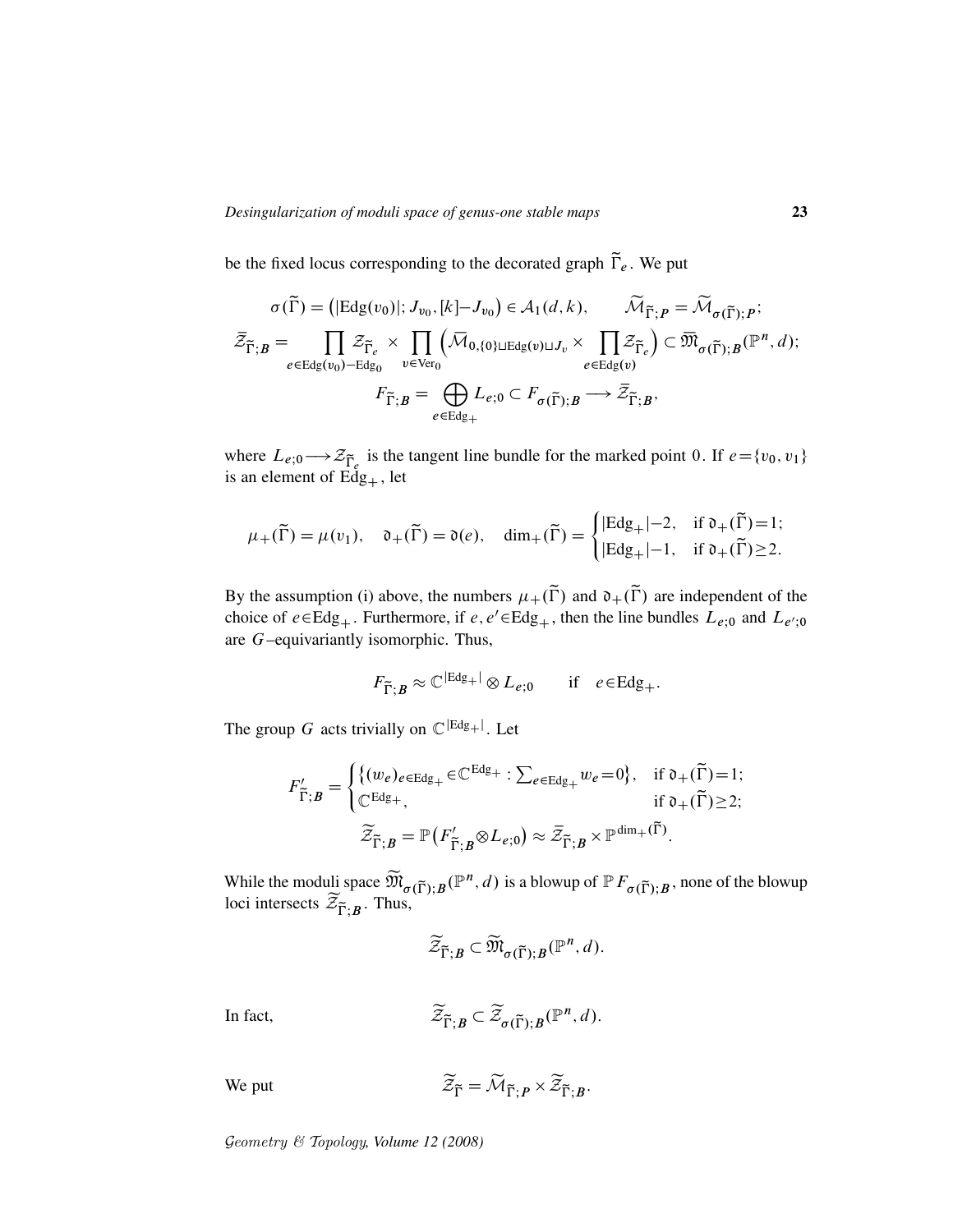By the above,  $\widetilde{\mathcal{Z}}_{\widetilde{\Gamma}}$  is a fixed point locus in  $\widetilde{\mathfrak{M}}_{1,k}^0(\mathbb{P}^n,d)$ . For example, in the case of the first diagram in Figure 6,

$$
\sigma(\widetilde{\Gamma}) = (7; \{2\}, \{1, 3\}), \qquad \widetilde{\mathcal{M}}_{\widetilde{\Gamma}; P} = \widetilde{\mathcal{M}}_{1, ([7], \{2\})},
$$

$$
\bar{\mathcal{Z}}_{\widetilde{\Gamma}; B} = (\overline{\mathcal{M}}_{0,3} \times \overline{\mathcal{M}}_{0,2}^6 \times \overline{\mathcal{M}}_{0,1}^5) \times (\overline{\mathcal{M}}_{0,3}^2 \times \overline{\mathcal{M}}_{0,2}^4 \times \overline{\mathcal{M}}_{0,1}^3) \approx \{\text{pt}\};
$$
rk  $F_{\widetilde{\Gamma}; B} = \text{rk } F'_{\widetilde{\Gamma}; B} = 3, \qquad \widetilde{\mathcal{Z}}_{\widetilde{\Gamma}; B} \approx \mathbb{P}^2, \qquad \widetilde{\mathcal{Z}}_{\widetilde{\Gamma}} \approx \widetilde{\mathcal{M}}_{1, ([7], \{2\})} \times \mathbb{P}^2.$ 

The weight of the G–action on the line  $L_{e,0}$  is  $1/2$  of the weight of the G–action on  $T_{p_0} \mathbb{P}^1_{p_0, p_1}$  [10, Sects 27.1 and 27.2].

We next describe the equivariant normal bundle  $\mathcal{N} \widetilde{Z}_{\widetilde{\Gamma}}$  of  $\widetilde{Z}_{\widetilde{\Gamma}}$  in  $\widetilde{\mathfrak{M}}_{1,k}^0(\mathbb{P}^n,d)$ . Let

$$
\mathcal{N}_{\overline{\mathfrak{M}}_{\sigma(\widetilde{\Gamma});B}(\mathbb{P}^n,d)}\bar{\mathcal{Z}}_{\widetilde{\Gamma};B}\longrightarrow\bar{\mathcal{Z}}_{\widetilde{\Gamma};B}
$$

be the normal bundle of  $\bar{z}_{\tilde{\Gamma};B}$  in  $\bar{\mathfrak{M}}_{\sigma(\tilde{\Gamma});B}(\mathbb{P}^n,d)$ . This normal bundle can easily be described using [10, Section 27.4]. Let

$$
F_{\widetilde{\Gamma};B}^- = F_{\sigma(\widetilde{\Gamma});B}/(F_{\widetilde{\Gamma};B}' \otimes L_{e;0}) \approx \bigoplus_{e' \in \text{Edg}(v_0) - \text{Edg}^+} L_{e';0} \oplus \begin{cases} L_{e;0}, & \text{if } \mathfrak{d}_+(\widetilde{\Gamma}) = 1; \\ \{0\}, & \text{if } \mathfrak{d}_+(\widetilde{\Gamma}) \ge 2, \end{cases}
$$

where *e* is an element of Edg<sub>+</sub>. The normal bundle of  $\widetilde{\mathcal{Z}}_{\widetilde{\Gamma};B}$  in  $\widetilde{\mathfrak{M}}_{\sigma(\widetilde{\Gamma});B}(\mathbb{P}^n,d)$  is given by

$$
\mathcal{N}_{\widetilde{\mathfrak{M}}_{\sigma(\widetilde{\Gamma});B}(\mathbb{P}^n,d)}\widetilde{\mathcal{Z}}_{\widetilde{\Gamma};B}=\mathcal{N}_{\overline{\mathfrak{M}}_{\sigma(\widetilde{\Gamma});B}(\mathbb{P}^n,d)}\widetilde{\mathcal{Z}}_{\widetilde{\Gamma};B}\oplus \gamma_{\dim_+ \widetilde{\Gamma}}^*\otimes L_{e;0}^*\otimes F_{\widetilde{\Gamma};B}^-,
$$

where  $\gamma_{\text{dim}_+ \tilde{\Gamma}} \longrightarrow \mathbb{P}_{\sim}^{\text{dim}_+ \tilde{\Gamma}}$  is the tautological line bundle. Since none of the exceptional divisors intersects  $\mathcal{Z}_{\widetilde{\Gamma};B}$ ,

(1-9) 
$$
\mathbb{E}_{\sigma;B}|_{\widetilde{\mathcal{Z}}_{\widetilde{\Gamma};B}} = \gamma_{\dim_+ \widetilde{\Gamma}} \otimes L_{e;0}.
$$

Since the section  $\mathcal{D}_{\sigma,B}$  is transverse to the zero set, the normal bundle of  $\mathcal{Z}_{\widetilde{\Gamma},B}$  in  $\widetilde{\mathcal{Z}}_{\sigma(\widetilde{\Gamma});B}(\mathbb{P}^n,d)$  is

$$
\mathcal{N}_{\widetilde{\mathcal{Z}}_{\sigma(\widetilde{\Gamma});B}(\mathbb{P}^n,d)}\widetilde{\mathcal{Z}}_{\widetilde{\Gamma};B}=\mathcal{N}_{\widetilde{\mathfrak{M}}_{\sigma(\widetilde{\Gamma});B}(\mathbb{P}^n,d)}\widetilde{\mathcal{Z}}_{\widetilde{\Gamma};B}\big/\big(\gamma_{\dim_+ \widetilde{\Gamma}}^*\otimes L_{e;0}^*\otimes T_{\mu(v_0)}\mathbb{P}^n\big)
$$

by  $(1-6)$  and  $(1-7)$ . Finally,

$$
\mathcal{N}\widetilde{\mathcal{Z}}_{\widetilde{\Gamma}}=\mathcal{N}_{\widetilde{\mathcal{Z}}_{\sigma(\widetilde{\Gamma});B}(\mathbb{P}^n,d)}\widetilde{\mathcal{Z}}_{\widetilde{\Gamma};B}\oplus\mathbb{L}_{\sigma(\widetilde{\Gamma});P}\otimes\gamma_{\dim_{+}\widetilde{\Gamma}}\otimes L_{e;0},
$$

since the normal bundle of  $\widetilde{\mathcal{Z}}_{\sigma(\widetilde{\Gamma})}(\mathbb{P}^n, d)$  in  $\widetilde{\mathfrak{M}}_{1,k}^0(\mathbb{P}^n, d)$  is  $\mathbb{L}_{\sigma(\widetilde{\Gamma}); P} \otimes \gamma_{\sigma(\widetilde{\Gamma}); B}$ .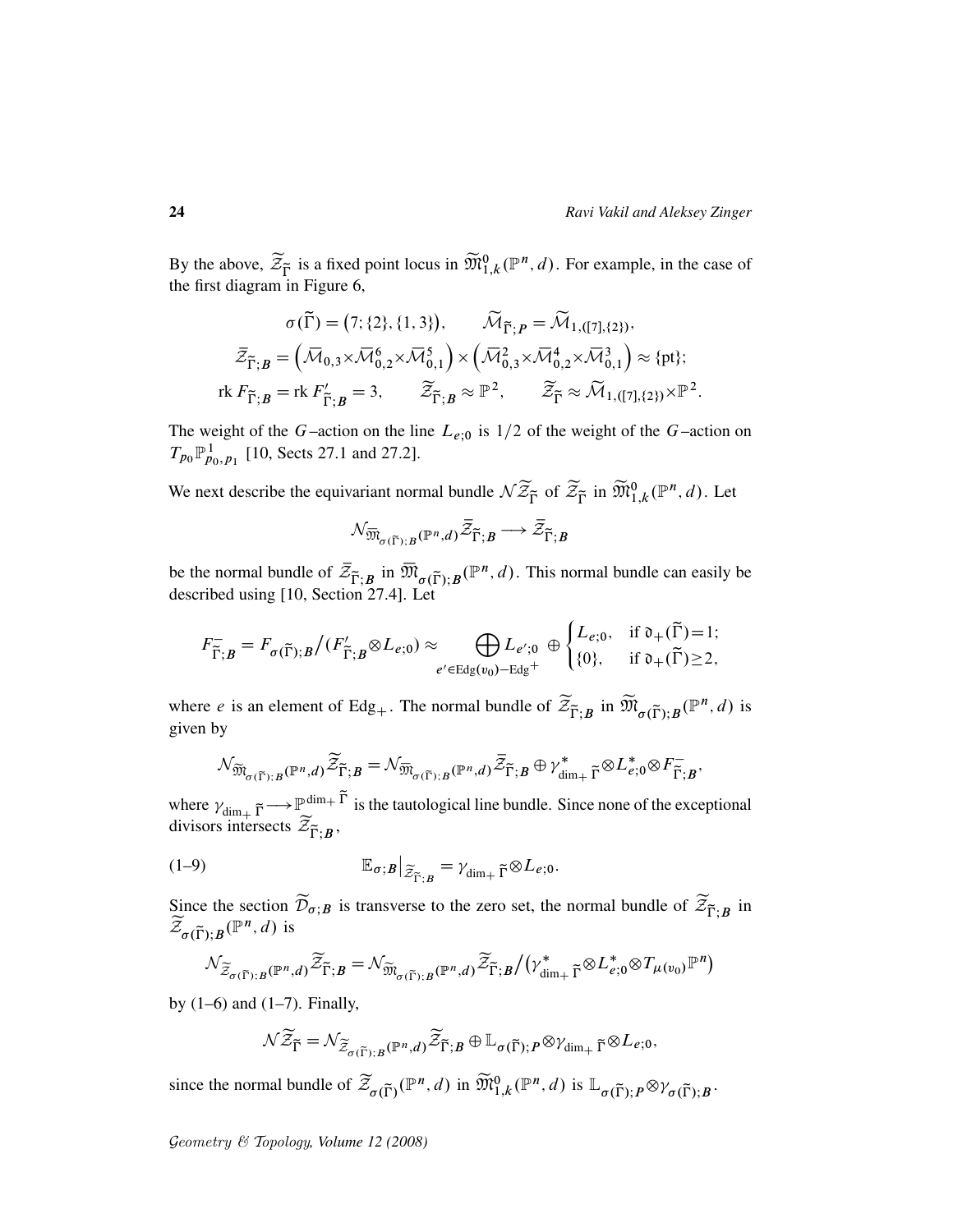In order to compute the last number in (1–4), we also need to determine the restriction of the vector bundle  $\widetilde{\mathcal{V}}_{1,k}^d$  to  $\widetilde{\mathcal{Z}}_{\widetilde{\Gamma}}$ . By Theorem 1.2 and (1–9), there is a short exact sequence of vector bundles

$$
(1-10) \qquad 0 \longrightarrow \widetilde{\mathcal{V}}_{1,k}^d \big|_{\widetilde{\mathcal{Z}}_{\widetilde{\Gamma}}} \longrightarrow \mathcal{V}_{\sigma(\widetilde{\Gamma});B}^d \big|_{\widetilde{\mathcal{Z}}_{\widetilde{\Gamma};B}} \longrightarrow \mathcal{V}_{\dim_+ \widetilde{\Gamma}}^* \otimes L_{e;0}^* \otimes \mathcal{L}_{\mu(v_0)} \longrightarrow 0
$$

over  $\widetilde{\mathcal{Z}}_{\widetilde{\Gamma}}$ . This exact sequence describes the euler class of the restriction of  $\widetilde{\mathcal{V}}^d_{1,k}$  to  $\widetilde{\mathcal{Z}}_{\widetilde{\Gamma}}$ . If  $\sigma = (m; J_P, J_B) \in A_1(d, k),$ 

$$
\langle c_1^{|m|+|J_P|}(\mathbb{L}_{\sigma;P}^*), \widetilde{\mathcal{M}}_{\sigma;P}\rangle = \frac{m^{|J_P|} \cdot (m-1)!}{24},
$$

by [27, Corollary 1.2]. This is the only intersection number on  $\widetilde{\mathcal{M}}_{\sigma,P}$  needed for computing the last number in (1–4) and the integrals of the cohomology classes on  $\overline{\mathfrak{M}}_{1,k}^{0}(\mathbb{P}^n,d)$  that count elliptic curves in  $\mathbb{P}^n$  passing through specified constraints. For more general enumerative problems, such as counting curves with tangency conditions and with singularities considered by the first author in [18] and the second author in [23], respectively, one would need to compute the intersection numbers of the form

$$
\left\langle c_1^{\beta_0}(\mathbb{L}_{\sigma;P}^*)\cdot \prod_{l\in J_P}\psi_l^{\beta_l},\widetilde{\mathcal{M}}_{\sigma;P}\right\rangle,\qquad\text{where}\qquad \beta_0+\sum_{l\in J_P}\beta_l=|m|+|J_P|.
$$

Theorem 1.1 in [27] gives a recursive formula for such numbers. The recursion is on  $|m|+|J_P|$ , ie the total number of marked points. The starting data for the recursion is the well-known number  $\langle \psi_1, \overline{\mathcal{M}}_{1,1} \rangle = 1/24$ .

In the above discussion we ignored all automorphism groups. As in [10, Chapter 27], the rational function for each refined decorated rooted tree  $\tilde{\Gamma}$  obtained following the above algorithm and applying the localization theorem of [1] should be divided by the order of the appropriate automorphism group  $A_{\tilde{\Gamma}}$ :

$$
|\mathbb{A}_{\widetilde{\Gamma}}| = |\text{Aut}(\widetilde{\Gamma})| \cdot \prod_{e \in \text{Edg} - \text{Edg}_0} \mathfrak{d}(e).
$$

For example, in the case of the first diagram in Figure 6,

$$
|\mathbb{A}_{\widetilde{\Gamma}}| = 1 \cdot (1^3 \cdot 2^5 \cdot 3^3) = 864.
$$

# 2 Blowups of moduli spaces of curves

### 2.1 Blowups and subvarieties

In this section we construct blowups of certain moduli spaces of genus-one and genuszero curves; see Sections 2.3 and 2.4. The former appear in Section 4.3 as the first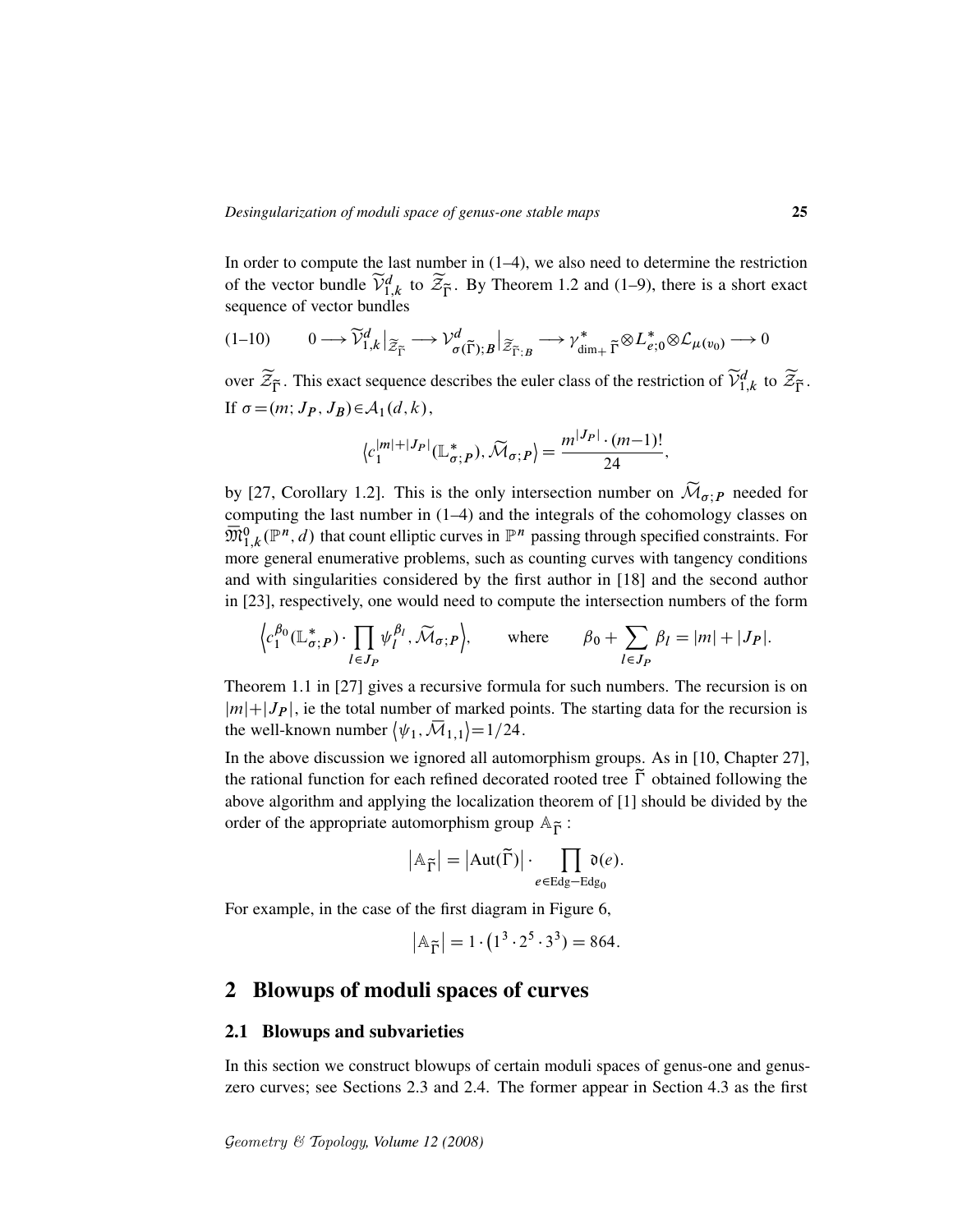factor in the domain of the proper transforms of the immersion  $\iota_{\sigma}$  of Section 1.2. The latter play the analogous role in Section 3.4, where we blow up certain moduli spaces of genus-zero maps. In turn, these last blowups describe the second factor of the domain of maps induced by  $\iota_{\sigma}$  in Section 4.3; see Section 1.3 for more details.

We begin by introducing convenient terminology and reviewing standard facts from algebraic geometry. If  $\overline{M}$  is a smooth variety and Z is a smooth subvariety of  $\overline{M}$ , let

$$
\mathcal{N}_{\mathcal{\overline{M}}}Z\equiv T\mathcal{\overline{M}}|_Z\big/TZ
$$

be the normal bundle of Z in  $\overline{\mathcal{M}}$ . We denote by

$$
\pi_Z^{\perp}: T\overline{\mathcal{M}}|_Z \longrightarrow \mathcal{N}_{\overline{\mathcal{M}}} Z
$$

the quotient projection map.

**Definition 2.1** Let  $\overline{\mathcal{M}}$  be a smooth variety.

(1) Smooth subvarieties X and Y of  $\overline{\mathcal{M}}$  *intersect properly* if  $X \cap Y$  is a smooth subvariety of  $\overline{\mathcal{M}}$  and

$$
T(X \cap Y) = TX|_{X \cap Y} \cap TY|_{X \cap Y}.
$$
<sup>6</sup>

(2) If Z is a smooth subvariety of  $\overline{\mathcal{M}}$ , properly intersecting subvarieties X and Y of  $\overline{M}$  *intersect properly relative to*  $Z$  if

$$
\pi_Z^{\perp}(T(X\cap Y)|_{X\cap Y\cap Z})=\pi_Z^{\perp}(TX|_{X\cap Y\cap Z})\cap \pi_Z^{\perp}(TY|_{X\cap Y\cap Z})\subset \mathcal{N}_{\overline{\mathcal{M}}}Z.
$$

For example, if  $X$  and  $Y$  are two smooth curves in a projective space that intersect without being tangent to each other, then  $X$  and  $Y$  intersect properly (but not transversally, unless the dimension of the projective space is 2). If  $X$ ,  $Y$ , and  $Z$  are three distinct concurrent lines that lie in a plane, then they intersect properly pairwise, but X and Y do not intersect properly relative to  $Z$ .

**Definition 2.2** If  $\overline{\mathcal{M}}$  is a smooth variety, a collection  $\{\overline{\mathcal{M}}_{\rho}\}_{\rho \in \mathcal{A}}$  of smooth subvarieties is *properly intersecting* if  $\overline{M}_{\rho_1}$  and  $\overline{M}_{\rho_2}$  intersect properly relative to  $\overline{M}_{\rho_3}$  for all  $\rho_1, \rho_2, \rho_3 \in \mathcal{A}.$ 

$$
TX|_{X\cap Y}/T(X\cap Y)\longrightarrow T\mathcal{\overline{M}}/TY.
$$

 ${}^6$ In other words, the scheme-theoretic intersection of X and Y is smooth. If the set-theoretic intersection  $X\cap Y$  is smooth, the second part of this condition is also equivalent to the injectivity of the natural homomorphism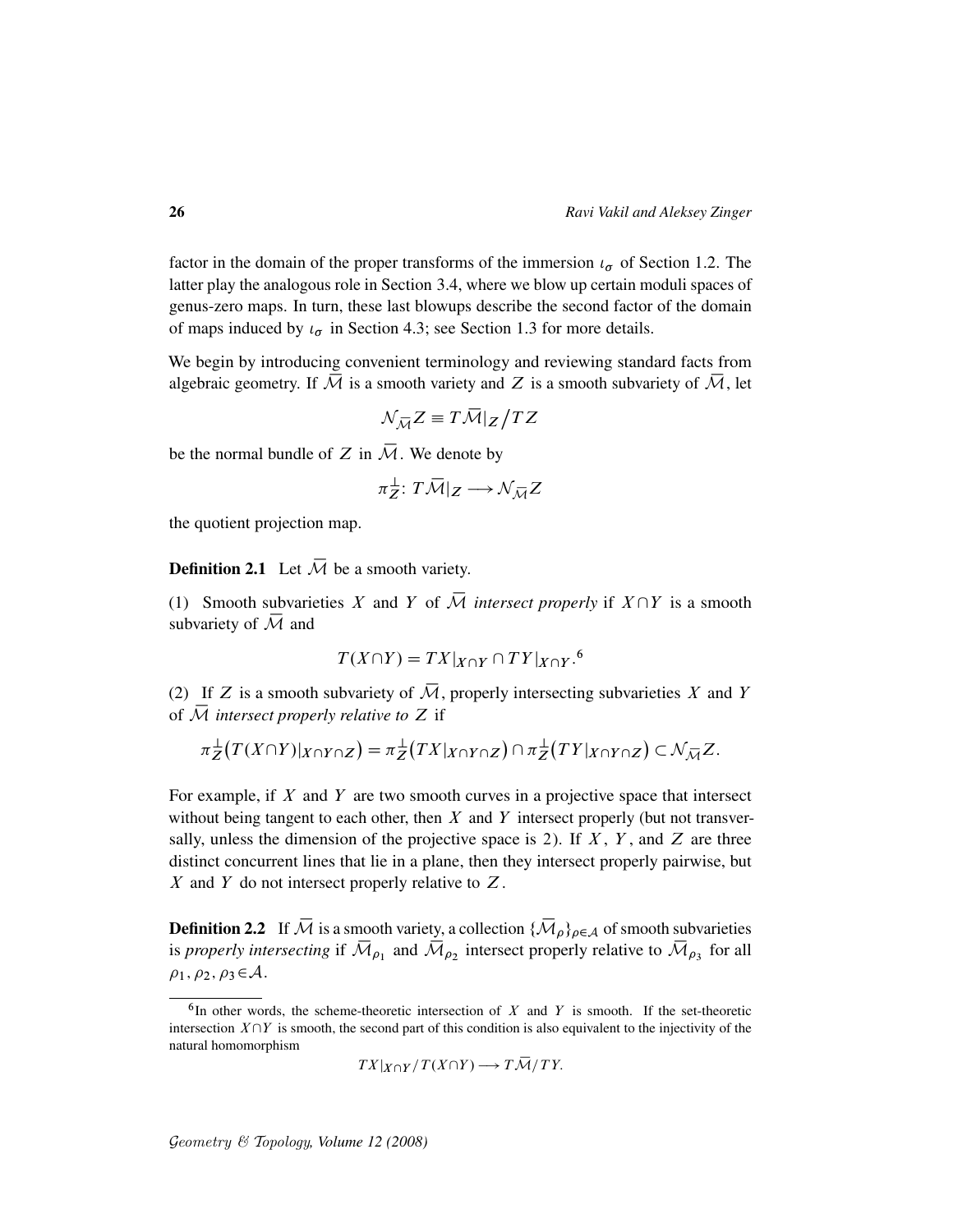If Z is a smooth subvariety of  $\overline{M}$ , let

$$
\pi\colon Bl_Z\,\overline{\mathcal{M}}\longrightarrow\overline{\mathcal{M}}
$$

be the blowup of  $\overline{\mathcal{M}}$  along Z. If X is a subvariety of  $\overline{\mathcal{M}}$ , we denote by Prz X the proper transform of X in Bl $_Z\overline{\mathcal{M}}$ , ie the closure of  $\pi^{-1}(X-Z)$  in Bl $_Z\overline{\mathcal{M}}$ .<sup>7</sup> The next lemma follows from a local computation. (The local geometry of a proper intersection is particularly simple.)

**Lemma 2.3** Let  $\overline{\mathcal{M}}$  be a smooth variety.

(1) If X and Z are properly intersecting subvarieties of  $\overline{\mathcal{M}}$ , then Pr<sub>Z</sub> X is a smooth subvariety of  $Bl_Z\overline{\mathcal{M}}$  and

$$
\Pr_Z X = \text{Bl}_{X \cap Z} X.
$$

(2) If X, Y, and Z are pairwise properly intersecting subvarieties of  $\overline{\mathcal{M}}$  and X and Y intersect properly relative to Z, then  $Pr_Z X$  and  $Pr_Z Y$  are properly intersecting subvarieties of  $Pr_Z\overline{\mathcal{M}}$  and

$$
Pr_Z X \cap Pr_Z Y = Pr_Z(X \cap Y).
$$

(3) If X, Y, Z, and Z' are pairwise properly intersecting subvarieties of  $\overline{\mathcal{M}}$  and X and Y intersect properly relative to Z and Z', then  $Pr_Z X$  and  $Pr_Z Y$  intersect properly relative to  $Pr_Z Z'$ .

**Corollary 2.4** If  $\overline{\mathcal{M}}$  is a smooth variety,  $\{\overline{\mathcal{M}}_{\rho}\}_{{\rho}\in\mathcal{A}}$  is a properly intersecting collection of subvarieties of  $\overline{M}$ , and  $\rho \in A$ , then  $\{Pr_{\overline{M}_{\rho}}, \overline{M}_{\rho'}\}_{\rho' \in A-\{\rho\}}$  is a properly intersecting collection of subvarieties of  $Bl_{\overline{\mathcal{M}}_0}\mathcal{M}$ .

Remark By our definitions, properly intersecting subvarieties are necessarily smooth subvarieties of smooth varieties.

### 2.2 Moduli spaces of genus-one and -zero curves

In this subsection, we describe natural subvarieties of moduli spaces of genus-one and -zero curves and natural bundle sections over these moduli spaces. These bundle sections and their twisted versions introduced in the next two subsections are used in Sections 3.4 and 4.3 to describe the structure of the proper transforms of  $\overline{\mathfrak{M}}_{1,k}^0(\mathbb{P}^n,d)$ . Below we also state the now standard facts about these objects that are used in the next two subsections.

<sup>&</sup>lt;sup>7</sup>For the purposes of these definitions we do not require that  $\overline{\mathcal{M}}$  and X be smooth.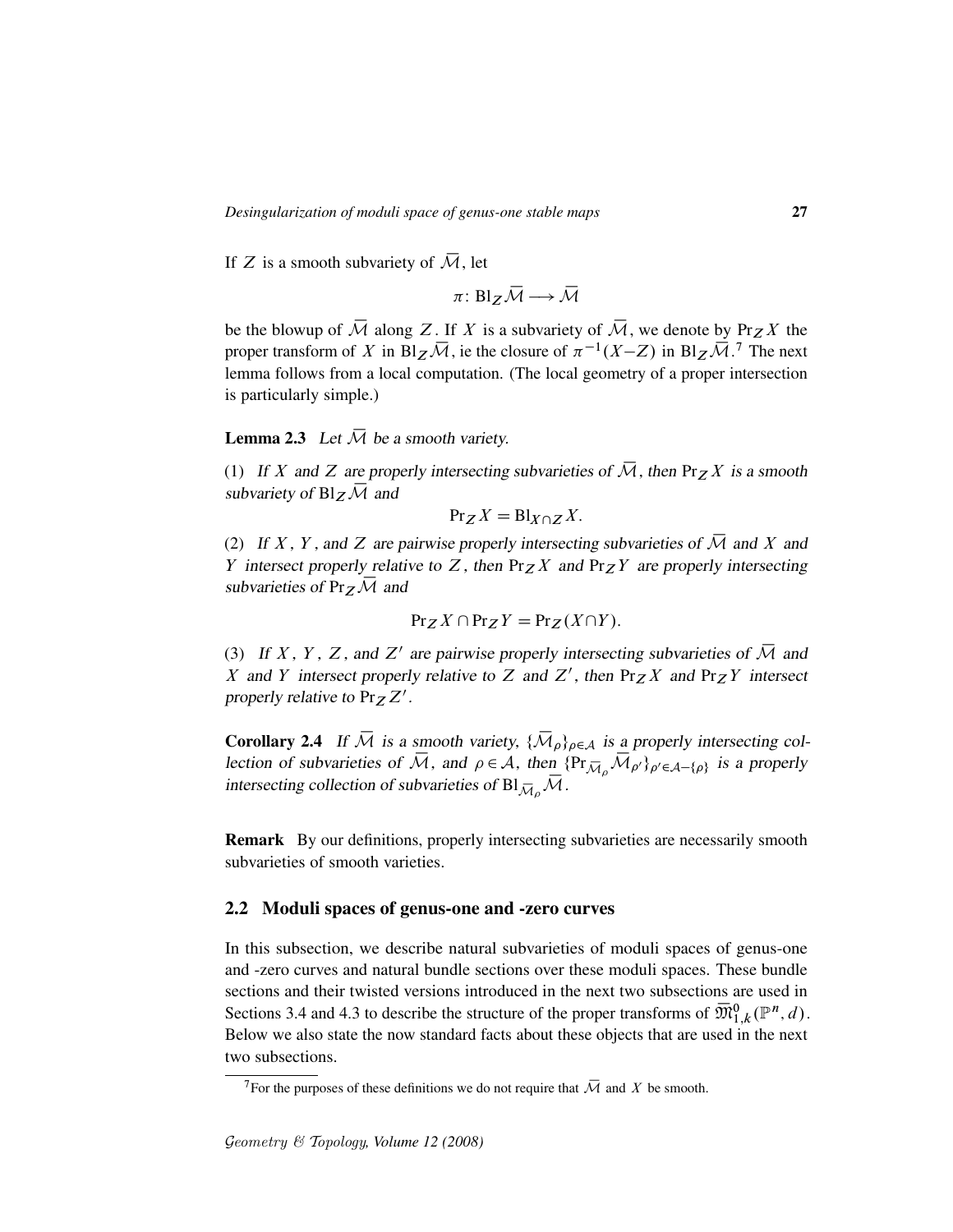If  $I$  is a finite set, let

$$
A_1(I) = \{ (I_P, \{I_k : k \in K\}) : K \neq \emptyset; I = \bigsqcup_{k \in \{P\} \sqcup K} I_k; \ |I_k| \geq 2 \ \forall \ k \in K \};
$$
  
(2-1)  

$$
A_0(I) = \{ (I_P, \{I_k : k \in K\}) : K \neq \emptyset; I = \bigsqcup_{k \in \{P\} \sqcup K} I_k; \ |I_k| \geq 2 \ \forall \ k \in K; \ |K| + |I_P| \geq 2 \}.
$$

If  $\rho = (I_P, \{I_k : k \in K\})$  is an element of  $\{(I, \emptyset)\}\sqcup \mathcal{A}_1(I)$ , we denote by  $\mathcal{M}_{1,\rho}$  the subset of  $\overline{\mathcal{M}}_{1,I}$  consisting of the stable curves C such that

- (i) C is a union of a smooth torus and |K| projective lines, indexed by K;
- (ii) each line is attached directly to the torus;
- (iii) the marked points on the line corresponding to  $k \in K$  are indexed by  $I_k$ .

Let  $\overline{M}_{1,\rho}$  be the closure of  $M_{1,\rho}$  in  $\overline{M}_{1,I}$ . Figure 7 illustrates this definition, from the points of view of symplectic topology and of algebraic geometry. In the first diagram, each circle represents a sphere, or  $\mathbb{P}^1$ . In the second diagram, the irreducible components of  $C$  are represented by curves, and the integer next to each component shows its genus. Similarly, if

$$
\rho = (I_P, \{I_k : k \in K\}) \in \big\{(I, \varnothing)\big\} \sqcup \mathcal{A}_0(I),
$$

let  $\mathcal{M}_{0,\rho}$  be the subset of  $\overline{\mathcal{M}}_{0,\{0\}\sqcup I}$  consisting of the stable curves C such that

- (i) the components of C are indexed by the set  $\{P\} \sqcup K$ ;
- (ii) for each  $k \in K$ , the component  $C_k$  of C is attached directly to  $C_P$ ;
- (iii) for each  $k \in K$ , the marked points on  $C_k$  are indexed by  $I_k$ .

We denote by  $\overline{\mathcal{M}}_{0,\rho}$  the closure of  $\mathcal{M}_{0,\rho}$  in  $\overline{\mathcal{M}}_{0,\{0\}\sqcup I}$ . This definition is illustrated in Figure 8. In this case, we do not indicate the genus of the irreducible components in the second diagram, as all of the curves are rational.

The next lemma follows from the fact that for any nodal curve, the deformations of the nodes are independent. More precisely, in the dual to the first-order deformation space of a nodal curve, the vectors corresponding to the smoothings of each node are linearly independent.

**Lemma 2.5** If  $g=0, 1$  and I is a finite set, the collection  $\{\overline{\mathcal{M}}_{g,\rho}\}_{\rho \in A_g(I)}$  is properly intersecting.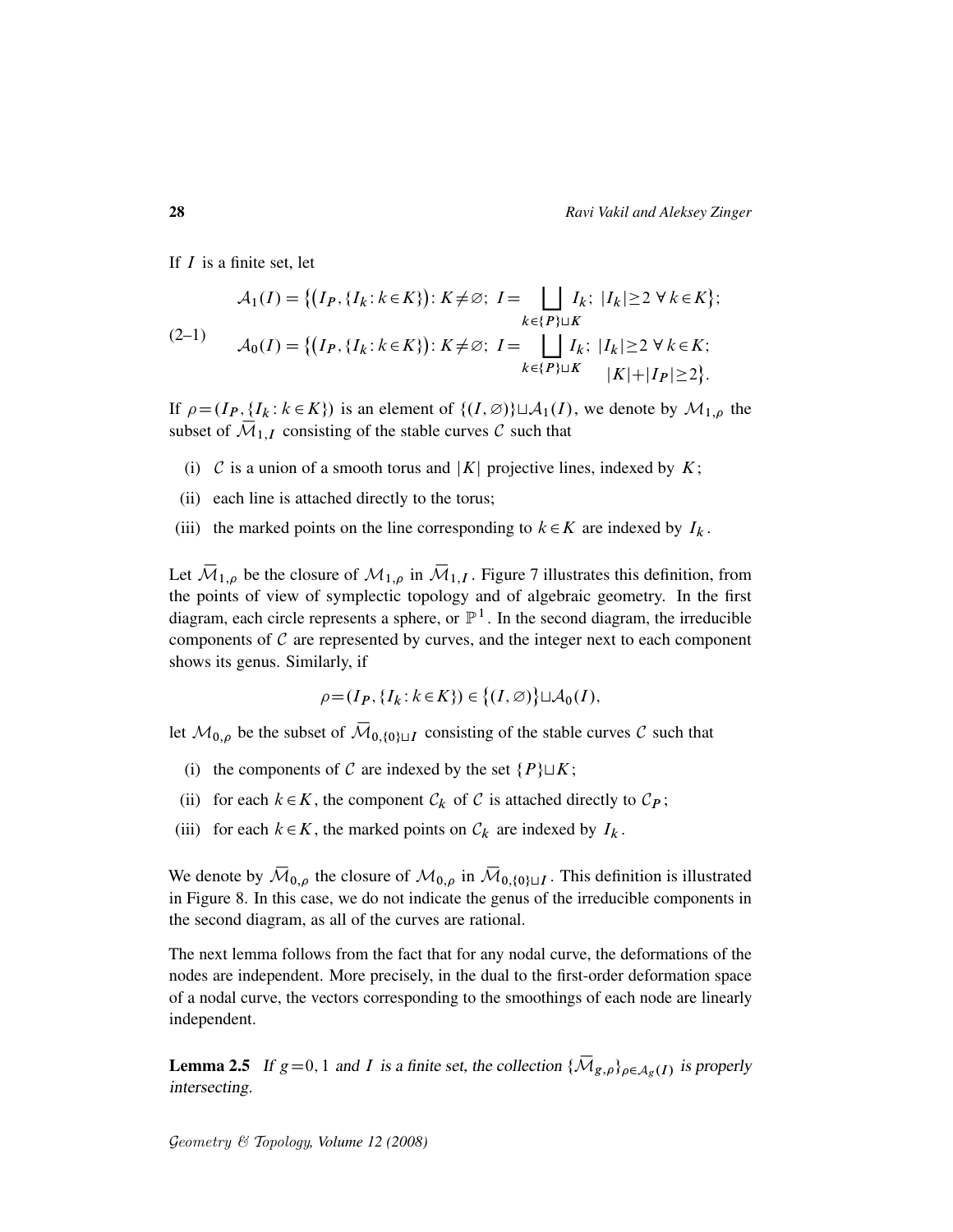

Figure 7: A typical element of  $\overline{\mathcal{M}}_{1,\rho}$ 



Figure 8: A typical element of  $\overline{\mathcal{M}}_{0,\rho}$ 

We define a partial ordering on the sets  $A_g(I)$  for  $g=0, 1$  by setting

(2-2) 
$$
\rho' \equiv (I'_P, \{I'_k : k \in K'\}) \prec \rho \equiv (I_P, \{I_k : k \in K\})
$$

if  $\rho' \neq \rho$  and there exists a map  $\varphi: K \longrightarrow K'$  such that  $I_k \subset I'_\rho$  $\psi_{\varphi(k)}'$  for all  $k \in K$ . This condition means that the elements of  $\mathcal{M}_{\rho'}$  can be obtained from the elements of  $\mathcal{M}_{\rho}$  by moving more points onto the bubble components or combining the bubble components; see Figure 9. In the  $g=0$  case, we define the bubble components to be the components not containing the marked point 0.



Figure 9: Examples of partial ordering (2–2)

In the blowup constructions of the next two subsections we will twist certain line bundles over moduli spaces of curves and homomorphisms between them. In the rest of this subsection we describe the relevant starting data.

For each  $i \in I$ , let  $L_i \longrightarrow \overline{\mathcal{M}}_{1,I}$  be the universal tangent line bundle at the marked point labeled *i*. Let  $\mathbb{E} \longrightarrow \overline{\mathcal{M}}_{1,I}$  be the Hodge line bundle of holomorphic differentials.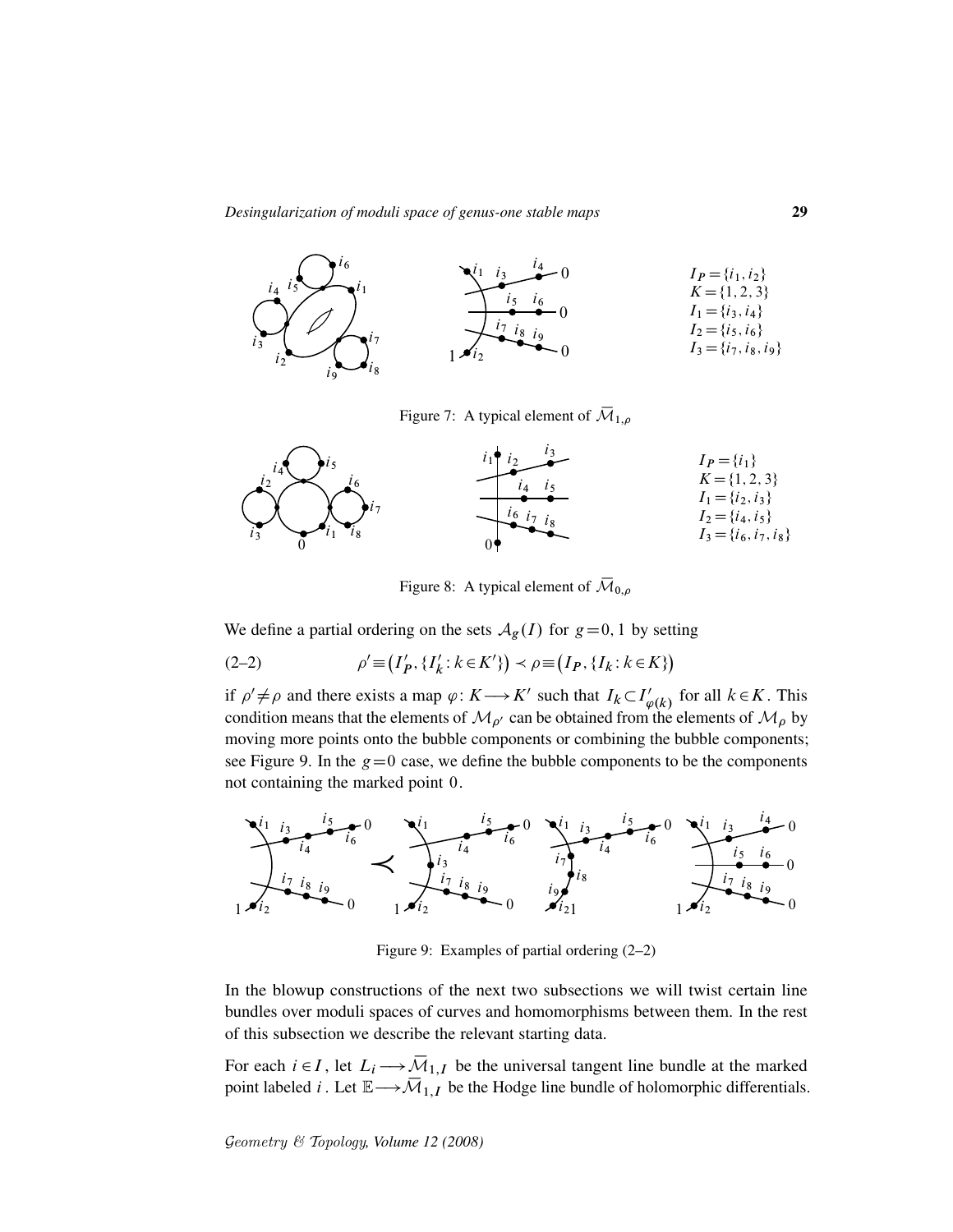The natural pairing of tangent vectors with cotangent vectors induces a section

$$
s_i \in \Gamma(\overline{\mathcal{M}}_{1,I}; \text{Hom}(L_i, \mathbb{E}^*))
$$
  
Explicitly,  

$$
\{s_i([C; w])\}([C, \psi]) = \psi_{x_i(C)}w
$$
  
if  $[C] \in \overline{\mathcal{M}}_{1,I}, [C, w] \in L_i|_C = T_{x_i(C)}C, [C, \psi] \in \mathbb{E}|_C = H^0(C; T^*C),$ 

and  $x_i(\mathcal{C}) \in \mathcal{C}$  is the marked point on  $\mathcal C$  labeled by i.

In the genus-zero case, the line bundle  $L_0 \rightarrow \overline{\mathcal{M}}_{0,\{0\}\sqcup I}$  will be one of the substitutes for E. We note that for every  $p \in \mathbb{P}^1$ , there is a natural isomorphism between the tangent space  $T_p \mathbb{P}^1$  of  $\mathbb{P}^1$  at p and the space of holomorphic differentials  $H^0(\mathbb{P}^1;T^*\mathbb{P}^1\otimes$  $\mathcal{O}(2p)$  on  $\mathbb{P}^1$  that have a pole of order two at p. More precisely, let w be a meromorphic function on  $\mathbb{P}^1$  such that p is the only zero of w and this zero is a simple one. We can then view w as a coordinate around p in  $\mathbb{P}^1$ . Every tangent vector  $v \in T_p \mathbb{P}^1$  can be written as

$$
v = c_w(v)\frac{\partial}{\partial w}, \qquad c_w(v) \in \mathbb{C}.
$$

We define the isomorphism

$$
\psi: T_p \mathbb{P}^1 \longrightarrow H^0(\mathbb{P}^1; T^* \mathbb{P}^1 \otimes \mathcal{O}(2p)) \qquad \text{by} \qquad v \longrightarrow \psi_v = \frac{c_w(v) \, dw}{w^2}.
$$

If w' is another meromorphic function on  $\mathbb{P}^1$  such that p is the only zero of w' and this zero is a simple one, then

$$
w' = \frac{w}{\alpha w + \beta} \qquad \Longrightarrow \qquad dw' = \frac{\beta dw}{(\alpha w + \beta)^2}, c_{w'}(v) = \frac{c_w(v)}{\beta}
$$

$$
\Longrightarrow \qquad \frac{c_{w'}(v) dw'}{w'^2} = \frac{c_w(v) dw}{w^2}.
$$

Thus, the isomorphism  $\psi$  is well-defined. If  $i \in I$ , we define the section

(2-3) 
$$
s_i \in \Gamma(\overline{\mathcal{M}}_{0,\{0\}\sqcup I}; \text{Hom}(L_i, L_0^*))
$$
 by  $\{s_i([\mathcal{C}; w])\}([\mathcal{C}, v]) = \psi_v|_{x_i(\mathcal{C})}w$   
if  $[\mathcal{C}] \in \overline{\mathcal{M}}_{0,\{0\}\sqcup I}$ ,  $[\mathcal{C}, w] \in L_i|_{\mathcal{C}} = T_{x_i(\mathcal{C})}\mathcal{C}$ ,  $[\mathcal{C}, v] \in L_0|_{\mathcal{C}} = T_{x_0(\mathcal{C})}\mathcal{C}$ .

We note that in both cases the section  $s_i$  vanishes precisely on the curves for which the point i lies on a bubble component. In fact,

$$
(2-4) \quad s_i^{-1}(0) = \sum_{\rho \in \mathcal{B}_g(I;i)} \overline{\mathcal{M}}_{1,\rho}, \quad \text{where} \quad \mathcal{B}_g(I;i) = \left\{ \left( I_P, \{I_B\} \right) \in \mathcal{A}_g(I) : i \in I_B \right\}.
$$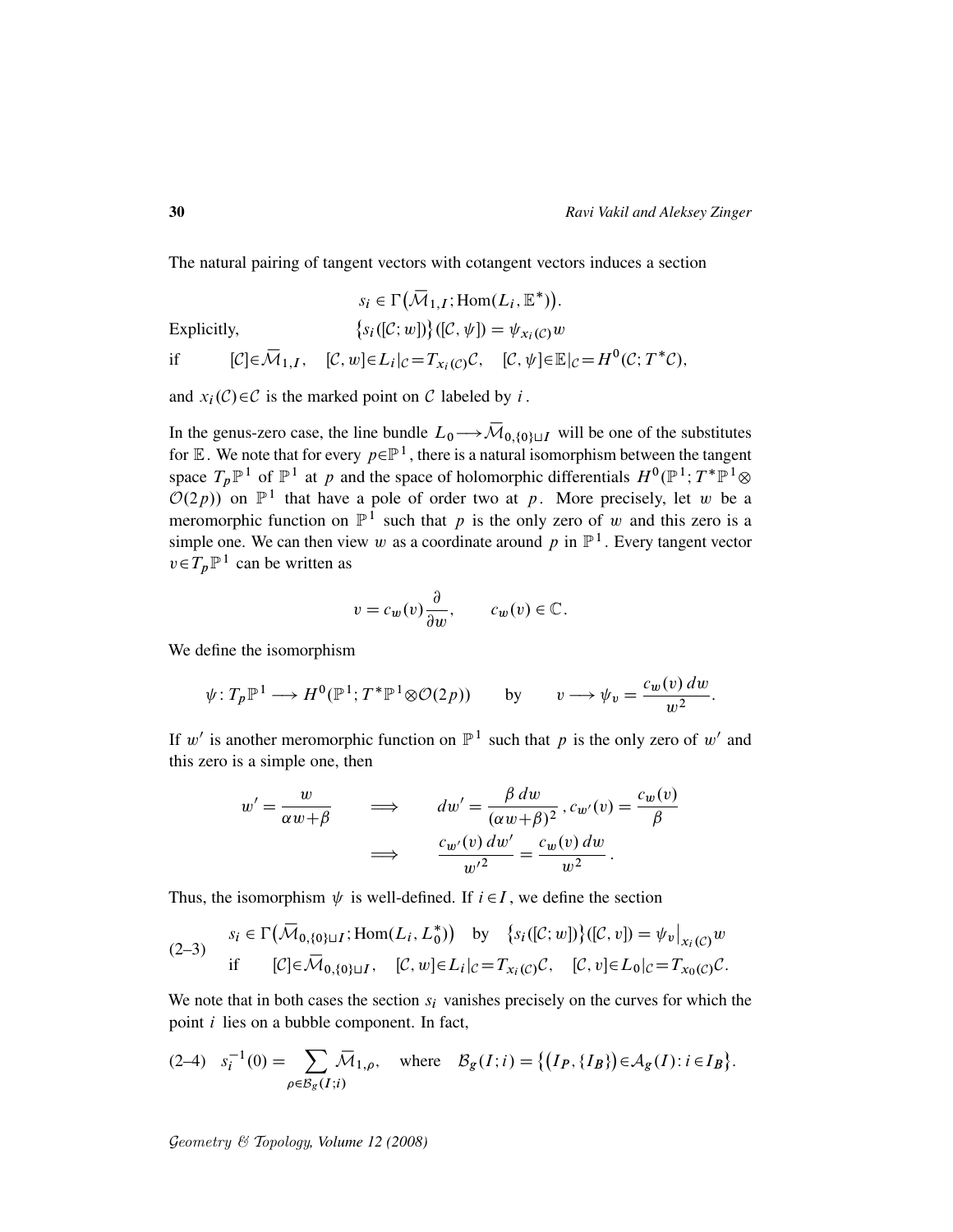### 2.3 A blowup of a moduli space of genus-one curves

Let I and J be finite sets such that I is nonempty. In this subsection, we construct a blowup

$$
\pi_{1,(I,J)}\colon \widetilde{\mathcal{M}}_{1,(I,J)}\longrightarrow \overline{\mathcal{M}}_{1,I\sqcup J}
$$

of the moduli space  $\overline{\mathcal{M}}_{1,I\sqcup J}$ ,  $|I|+1$  line bundles

$$
\widetilde{\mathbb{E}}, \widetilde{L}_i \longrightarrow \widetilde{\mathcal{M}}_{1,(I,J)}, \qquad i \in I,
$$

and  $|I|$  nowhere vanishing sections

$$
\widetilde{s}_i \in \Gamma\big(\widetilde{\mathcal{M}}_{1,(I,J)}; \text{Hom}(\widetilde{L}_i, \widetilde{\mathbb{E}}^*)\big), \qquad i \in I.
$$

Since the sections  $\tilde{s}_i$  do not vanish, all  $|I|+1$  bundles  $\tilde{L}_i$  and  $\tilde{\mathbb{E}}^*$  are explicitly isomorphic. They will be denoted by  $\mathbb L$  and called the universal tangent line bundle.

The smooth variety  $\widetilde{\mathcal{M}}_{1,(I,J)}$  is obtained by blowing up some of the subvarieties  $\overline{\mathcal{M}}_{1,\rho}$ , defined in the previous subsection, and their proper transforms in an order consistent with the partial ordering  $\prec$ . The line bundle  $\widetilde{E}$  is the sum of the Hodge line bundle E and all exceptional divisors. For each given  $i \in I$ ,  $\tilde{L}_i$  is the universal tangent line bundle  $L_i$  for the marked point i minus some of these divisors. The section  $\tilde{s}_i$  is induced from the pairing  $s_i$  of the previous subsection.

With I and J as above and  $A_g(I \sqcup J)$  as in (2–1), let

$$
(2-5) \qquad \mathcal{A}_g(I,J) = \left\{ \left( (I_P \sqcup J_P), \{ I_k \sqcup J_k : k \in K \} \right) \in \mathcal{A}_g(I \sqcup J) : I_k \neq \varnothing \ \forall \ k \in K \right\}.
$$

We note that if  $\rho \in A_g(L \sqcup J)$ , then  $\rho \in A_g(I, J)$  if and only if every bubble component of an element of  $\mathcal{M}_{\rho}$  carries at least one element of I. Furthermore,

$$
(2-6) \t\t\t\t\mathcal{B}_g(I \sqcup J; i) \subset \mathcal{A}_g(I, J) \t\t\t\t\forall i \in I.
$$

If  $|I|+|J|\geq 2$ , with respect to the partial ordering  $\prec$  the set  $\mathcal{A}_1(I, J)$  has a unique minimal element:

$$
\rho_{\min} \equiv \big(\varnothing, \{I \sqcup J\}\big).
$$

Let  $\lt$  be an ordering on  $\mathcal{A}_1(I, J)$  extending the partial ordering  $\lt$ . We denote the corresponding maximal element by  $\rho_{\text{max}}$ . If  $\rho \in A_1(I, J)$ , we put

(2-7) 
$$
\rho - 1 = \begin{cases} \max\{\rho' \in \mathcal{A}_1(I, J) : \rho' < \rho\}, & \text{if } \rho \neq \rho_{\min}; \\ 0, & \text{if } \rho = \rho_{\min}, \end{cases}
$$

where the maximum is taken with respect to the ordering  $\lt$ .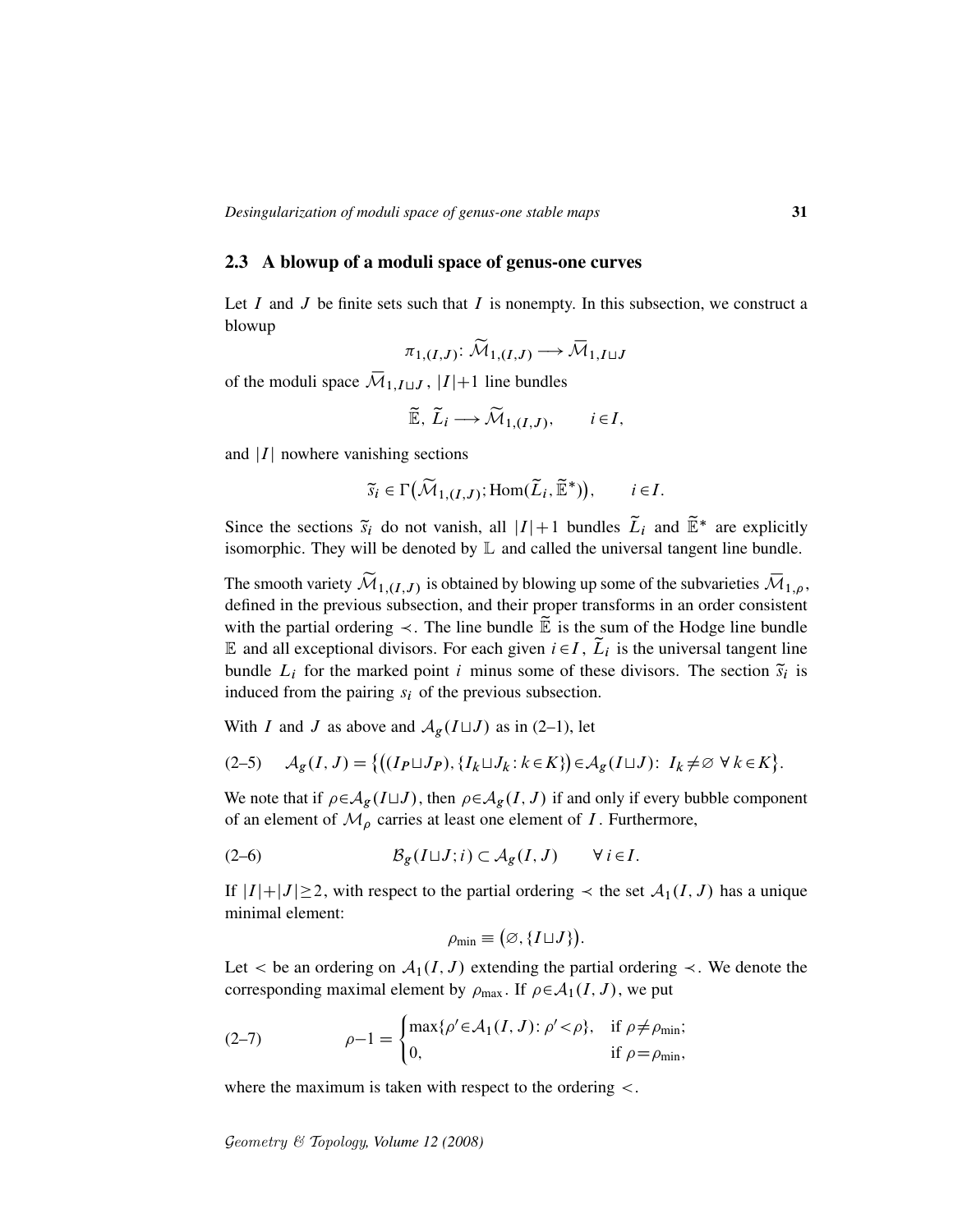We now describe the starting data for the inductive blowup procedure involved in constructing the space  $\mathcal{M}_{1,(I,J)}$  and the line bundle  $\mathbb{L}$  over  $\mathcal{M}_{1,(I,J)}$ . Let

 $\overline{\mathcal{M}}_{1,(I,J)}^0 = \overline{\mathcal{M}}_{1,I\sqcup J}, \quad \mathbb{E}_0 = \mathbb{E} \longrightarrow \overline{\mathcal{M}}_{1,(I,J)}^0, \quad \overline{\mathcal{M}}_{1,\rho}^0 = \overline{\mathcal{M}}_{1,\rho} \ \forall \ \rho \in \mathcal{A}_1(I,J).$ 

For each  $i \in I$ , let

$$
L_{0,i} = L_i \longrightarrow \overline{\mathcal{M}}_{1,(I,J)}^0 \quad \text{and} \quad s_{0,i} = s_i \in \Gamma\big(\overline{\mathcal{M}}_{1,(I,J)}^0; \text{Hom}(L_{0,i}, \mathbb{E}_0^*)\big).
$$

By (2-4), 
$$
s_{0,i}^{-1}(0) = \sum_{\rho^* \in \mathcal{B}_1(I \sqcup J; i)} \overline{\mathcal{M}}_{1,\rho^*}^0.
$$

Suppose  $\rho \in A_1(I, J)$  and we have constructed

- (11) a blowup  $\pi_{\rho-1}$ :  $\overline{\mathcal{M}}_{1,(I,J)}^{\rho-1} \longrightarrow \overline{\mathcal{M}}_{1,(I,J)}^0$  of  $\overline{\mathcal{M}}_{1,(I,J)}^0$  such that  $\pi_{\rho-1}$  is an isomorphism outside of the preimages of the spaces  $\mathcal{M}^0_{1,\rho'}$  with  $\rho' \leq \rho-1$ ;
- (12) line bundles  $L_{\rho-1,i} \longrightarrow \overline{\mathcal{M}}_{1,(I,J)}^{\rho-1}$  for  $i \in I$  and  $\mathbb{E}_{\rho-1} \longrightarrow \overline{\mathcal{M}}_{1,(I,J)}^{\rho-1}$ ;
- (13) sections  $s_{\rho-1,i} \in \Gamma(\overline{\mathcal{M}}_{1,(I,J)}^{\rho-1}; \text{Hom}(L_{\rho-1,i}, \mathbb{E}_{\rho-1}^*))$  for  $i \in I$ .

For each  $\rho^* > \rho - 1$ , let  $\overline{\mathcal{M}}_{1,\rho^*}^{\rho-1}$  be the proper transform of  $\overline{\mathcal{M}}_{1,\rho^*}^0$  in  $\overline{\mathcal{M}}_{1,(I,J)}^{\rho-1}$ . We assume that

- (14) the collection  $\{\overline{\mathcal{M}}_{1,\rho^*}^{\rho-1}\}_{\rho^*\in\mathcal{A}_1(I,J),\rho^*> \rho-1}$  is properly intersecting;
- (15) for all  $i \in I$ ,

$$
s_{\rho-1,i}^{-1}(0) = \sum_{\rho^* \in \mathcal{B}_1(I \sqcup J; i), \rho^* > \rho-1} \overline{\mathcal{M}}_{1,\rho^*}^{\rho-1}.
$$

The assumption  $(15)$  means that we will gradually be killing the zero locus of the section  $s_i$ . We note that all five assumptions are satisfied if  $\rho-1$  is replaced by 0.

If  $\rho$  is as above, let

$$
\widetilde{\pi}_{\rho}: \overline{\mathcal{M}}_{1,(I,J)}^{\rho} \longrightarrow \overline{\mathcal{M}}_{1,(I,J)}^{\rho-1}
$$

 $\pi_{\rho}: \overline{\mathcal{M}}_{1,(I,J)}^{\rho} \longrightarrow \overline{\mathcal{M}}_{1,(I,J)}^{\rho-1}$ <br>be the blowup of  $\overline{\mathcal{M}}_{1,(I,J)}^{\rho-1}$  along  $\overline{\mathcal{M}}_{1,\rho}^{\rho-1}$ . We denote by  $\overline{\mathcal{M}}_{1,\rho}^{\rho}$  the corresponding exceptional divisor. If  $\rho^* > \rho$ , let  $\overline{M}_{1,\rho^*}^{\rho} \subset \overline{M}_{1,(I,J)}^{\rho}$  be the proper transform of  $\overline{M}_{1,\rho^*}^{\rho-1}$ . If

$$
\rho = (I_P \sqcup J_P, \{I_k \sqcup J_k : k \in K\})
$$

and  $i \in I$ , we put

$$
(2-9)\ L_{\rho,i} = \begin{cases} \tilde{\pi}_{\rho}^* L_{\rho-1,i}, & \text{if } i \notin I_P; \\ \tilde{\pi}_{\rho}^* L_{\rho-1,i} \otimes \mathcal{O}(-\overline{\mathcal{M}}_{1,\rho}^{\rho}), & \text{if } i \in I_P; \end{cases} \quad \mathbb{E}_{\rho} = \tilde{\pi}_{\rho}^* \mathbb{E}_{\rho-1} \otimes \mathcal{O}(\overline{\mathcal{M}}_{1,\rho}^{\rho}).
$$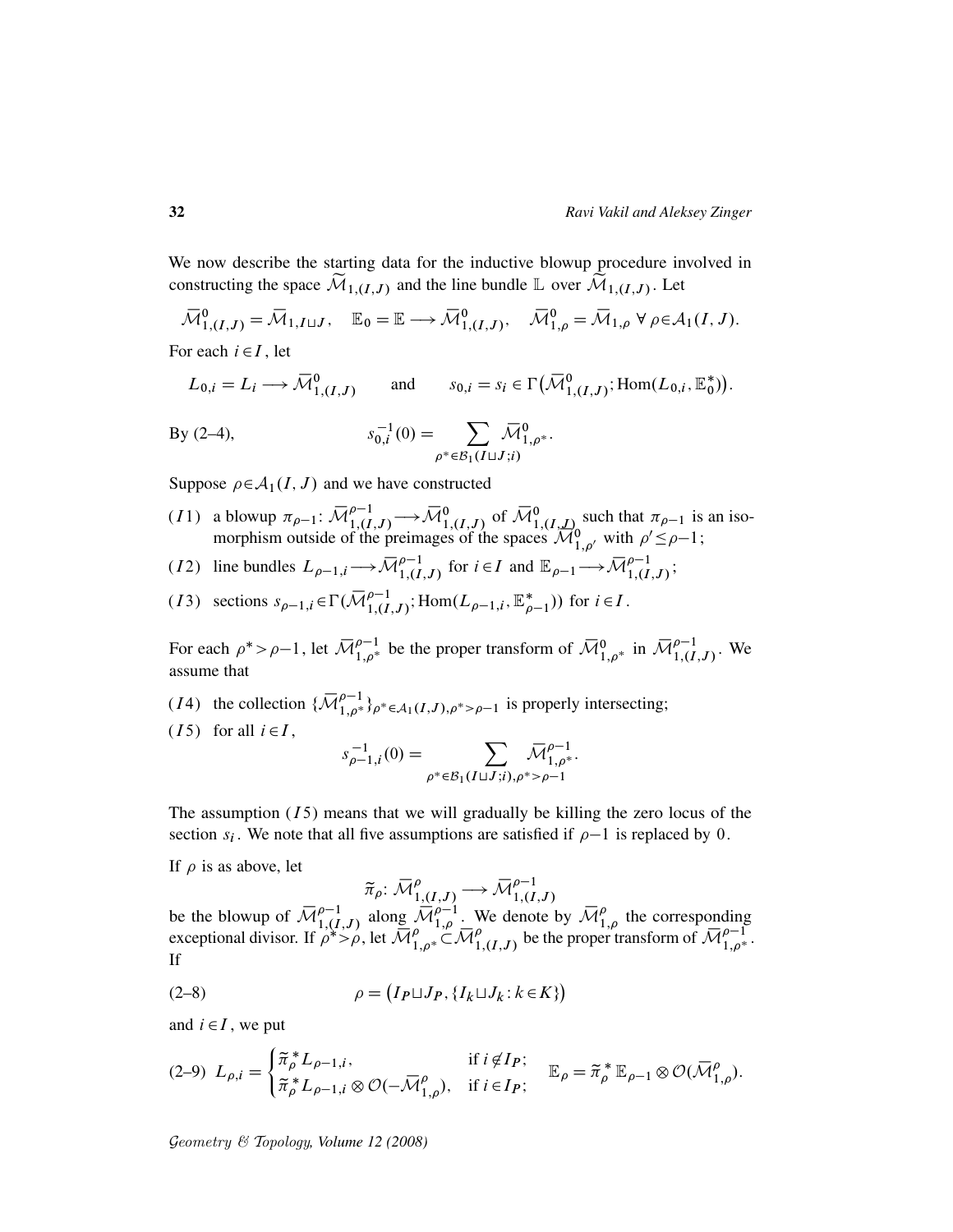The section  $\tilde{\pi}_{\rho}^* s_{\rho-1,i}$  induces a section

$$
\widetilde{\mathfrak{s}}_{\rho,i} \in \Gamma\big(\overline{\mathcal{M}}_{1,(I,J)}^{\rho}; \text{Hom}(L_{\rho,i}, \widetilde{\pi}_{\rho}^* \mathbb{E}_{\rho-1}^*)\big).
$$

This section vanishes along  $\overline{\mathcal{M}}_{1,\rho}^{\rho}$ , by the inductive assumption (15) if  $i \notin I_P$ . Thus,  $\tilde{s}_{\rho,i}$  induces a section

$$
s_{\rho,i} \in \Gamma\big(\overline{\mathcal{M}}_{1,(I,J)}^{\rho}; \text{Hom}(L_{\rho,i}, \mathbb{E}_{\rho}^*)\big).
$$

We have now described the inductive step of the procedure. It is immediate that the requirements (I1)–(I3) and (I5) are satisfied, with  $\rho$ –1 replaced by  $\rho$ , are satisfied. Corollary 2.4 and the assumption (*I*4) imply that the assumption (*I*4) with  $\rho-1$ replaced by  $\rho$  is also satisfied.

We conclude the blowup construction after the  $\rho_{\text{max}}$  step. Let

$$
\widetilde{\mathcal{M}}_{1,(I,J)} = \overline{\mathcal{M}}_{1,(I,J)}^{\rho_{\text{max}}}; \qquad \widetilde{\mathbb{E}} = \mathbb{E}_{\rho_{\text{max}}}; \qquad \widetilde{L}_i = L_{\rho_{\text{max}},i}, \quad \widetilde{s}_i = s_{\rho_{\text{max}},i} \qquad \forall i \in I.
$$

By (15), with  $\rho$ -1 replaced by  $\rho_{\text{max}}$ , and (2–6), the section  $\tilde{s}_i$  does not vanish. We note that by  $(I1)$ , the stratum

$$
\mathcal{M}_{1,(I,J)}\subset \mathcal{\bar M}_{1,(I,J)}
$$

consisting of the smooth curves is a Zariski open subset of  $\overline{\mathcal{M}}_{1,(I,J)}^{\rho}$  for all  $\rho \in$  $\{0\} \sqcup \mathcal{A}_1(I,J).$ 

By the next lemma, different extensions of the partial order  $\prec$  to an order  $\prec$  on  $\mathcal{A}_1(I, J)$  correspond to blowing up along disjoint subvarieties in different orders. Thus, the end result of the above blowup construction is well-defined, ie independent of the choice of the ordering  $\lt$  extending the partial ordering  $\lt$ .

**Lemma 2.6** Suppose  $\rho, \rho' \in A_1(I, J)$  are such that  $\rho \neq \rho'$  and  $\rho' \neq \rho$ . If  $\rho \neq \rho'$ , then the spaces  $\overline{\mathcal{M}}_{1,\rho}^{\tilde{\rho}}$  and  $\overline{\mathcal{M}}_{1,\rho'}^{\tilde{\rho}}$  are disjoint for some  $\tilde{\rho} \prec \rho, \rho'.$ 

Proof (1) Suppose

$$
\rho = (I_P \sqcup J_P, \{I_k \sqcup J_k : k \in K\}) \qquad \text{and} \qquad \rho' = (I'_P \sqcup J'_P, \{I'_k \sqcup J'_k : k \in K'\}).
$$

For each  $k \in K$  and  $k' \in K'$ , let

$$
\rho_k = ((I - I_k) \sqcup (J - J_k), \{I_k \sqcup J_k\}) \in \mathcal{A}_1(I, J),
$$
  

$$
\rho'_{k'} = ((I - I'_{k'}) \sqcup (J - J'_{k'}), \{I'_{k'} \sqcup J'_{k'}\}) \in \mathcal{A}_1(I, J).
$$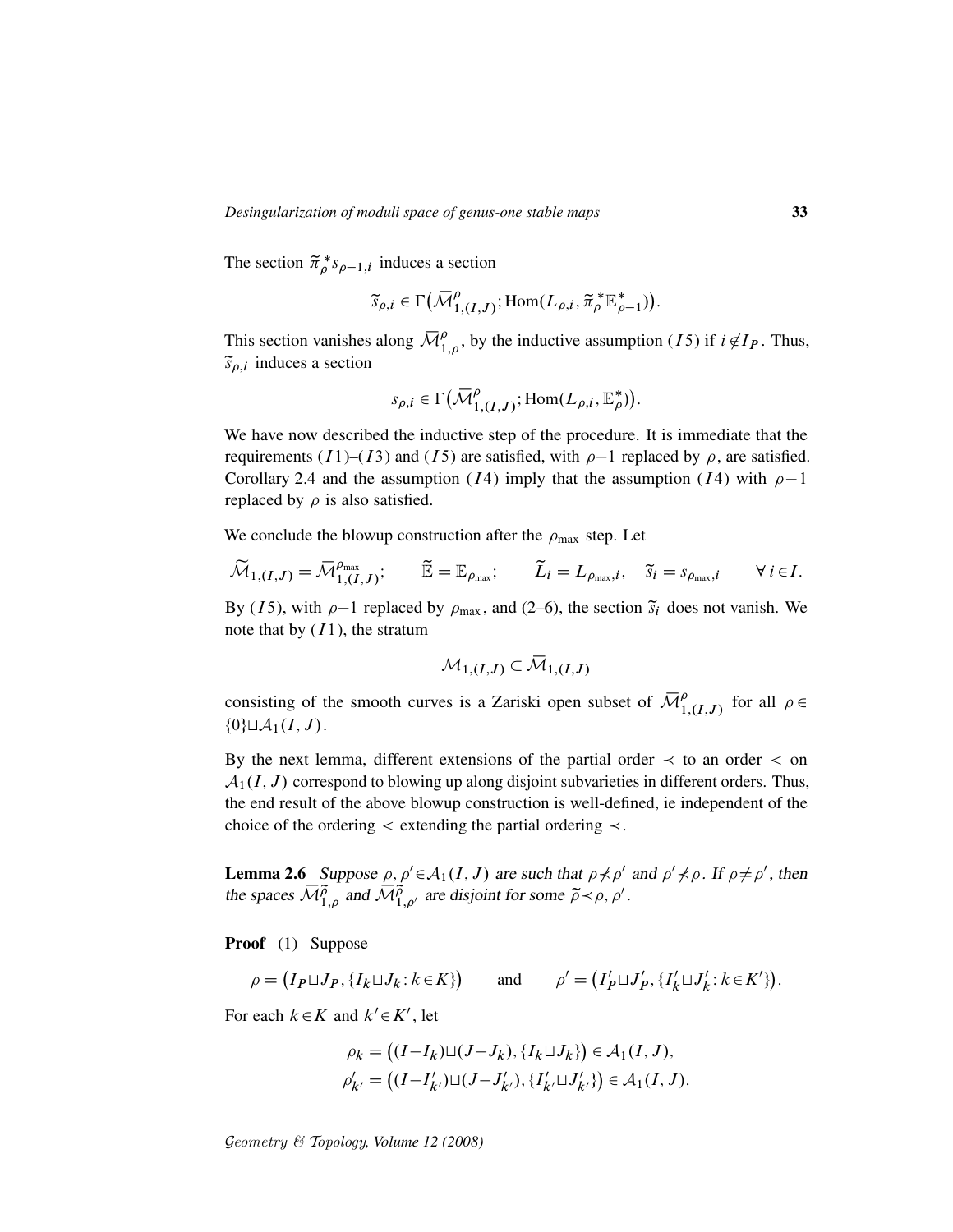By definition,  $\overline{\mathcal{M}}_{1,\rho_k}^0$  and  $\overline{\mathcal{M}}_{1,\rho'_{k'}}^0$  are divisors in  $\overline{\mathcal{M}}_{1,(I,J)}^0 = \overline{\mathcal{M}}_{1,I\sqcup J}$ ,

$$
\overline{\mathcal{M}}_{1,\rho}^{0} = \bigcap_{k \in K} \overline{\mathcal{M}}_{1,\rho_k}^{0}, \quad \text{and} \quad \overline{\mathcal{M}}_{1,\rho'}^{0} = \bigcap_{k' \in K'} \overline{\mathcal{M}}_{1,\rho'_{k'}}^{0}.
$$

Furthermore, if  $\bar{\mathcal{M}}_{1,\rho_k}^0 \cap \bar{\mathcal{M}}_{1,\rho'_{k'}}^0 \neq \varnothing$ , then either

$$
I_k \sqcup J_k \subset I'_{k'} \sqcup J'_{k'}, \quad I_k \sqcup J_k \supset I'_{k'} \sqcup J'_{k'}, \quad \text{or} \quad (I_k \sqcup J_k) \cap (I'_{k'} \sqcup J'_{k'}) = \varnothing.
$$

(2) Suppose  $\overline{\mathcal{M}}_{1,\rho}^{0} \cap \overline{\mathcal{M}}_{1,\rho'}^{0} \neq \emptyset$ . By the above, there exist decompositions

$$
K = K_+ \sqcup K_0 \sqcup \bigsqcup_{l' \in K'_+} K_{l'} \qquad \text{and} \qquad K' = K'_+ \sqcup K'_0 \sqcup \bigsqcup_{l \in K_+} K'_l
$$

and a bijection  $\varphi: K_0 \longrightarrow K'_0$  such that

$$
\begin{array}{lll} I_k\sqcup J_k\subsetneq I'_{l'}\sqcup J'_{l'} & \forall\; k\!\in\! K_{l'},\; l'\!\in\! K'_+, \qquad I_l\!\sqcup\! J_l\supsetneq I'_{k'}\sqcup J'_{k'} & \forall\; k'\!\in\! K'_l,\; l\!\in\! K_+,\\ & I_k\!\sqcup\! J_k=I'_{\varphi(k)}\!\sqcup\! J'_{\varphi(k)} & \forall\; k\!\in\! K_0. \end{array}
$$

We note that the subsets  $K_+$  and  $K'_+$  of K and K' are nonempty. For example, if  $K_{+}$  were empty, then we would have  $\rho' \prec \rho$ , contrary to our assumptions. Let

$$
\widetilde{\rho} = (\widetilde{I}_P \sqcup \widetilde{J}_P, \{\widetilde{I}_k \sqcup \widetilde{J}_k : k \in K_0 \sqcup K_+ \sqcup K'_+ \}) \in \mathcal{A}_1(I, J)
$$

be given by

$$
\widetilde{I}_P \sqcup \widetilde{J}_P = (I_P \cap I'_P) \sqcup (J_P \cap J'_P), \qquad \widetilde{I}_k \sqcup \widetilde{J}_k = \begin{cases} I_k \sqcup J_k, & \text{if } k \in K_0 \sqcup K_+; \\ I'_k \sqcup J'_k, & \text{if } k \in K'_+.\end{cases}
$$

For example, if  $\rho$  corresponds to the second diagram on the right side of Figure 9 and  $\rho'$ corresponds to either the first or the third diagram on the right side, then  $\tilde{\rho}$  corresponds to the diagram on the left side of Figure 9. By definition,  $\tilde{\rho} \prec \rho$ ,  $\rho'$ . Furthermore,

$$
{\mathbin{\smash{\,\,\overline{\!\!\mathcal M\!}\,}}}_{1,\rho}^0\cap{\mathbin{\smash{\,\,\overline{\!\!\mathcal M\!}\,}}}_{1,\rho'}^0\subset{\mathbin{\smash{\,\,\overline{\!\!\mathcal M\!}\,}}}_{1,\widetilde\rho}^0.
$$

Thus, by Lemma 2.5, Corollary 2.4, and (2) of Lemma 2.3,

$$
{\mathbin{\smash{\,\,\overline{\!\!\mathcal M\!}\,}}}_{1,\rho}^{\widetilde\rho}\cap{\mathbin{\smash{\,\,\overline{\!\!\mathcal M\!}\,}}}_{1,\rho'}^{\widetilde\rho}\subset{\mathbin{\smash{\,\,\overline{\!\!\mathcal M\!}\,}}}_{1,(I,J)}^{\widetilde\rho}
$$

is the closure of the empty set.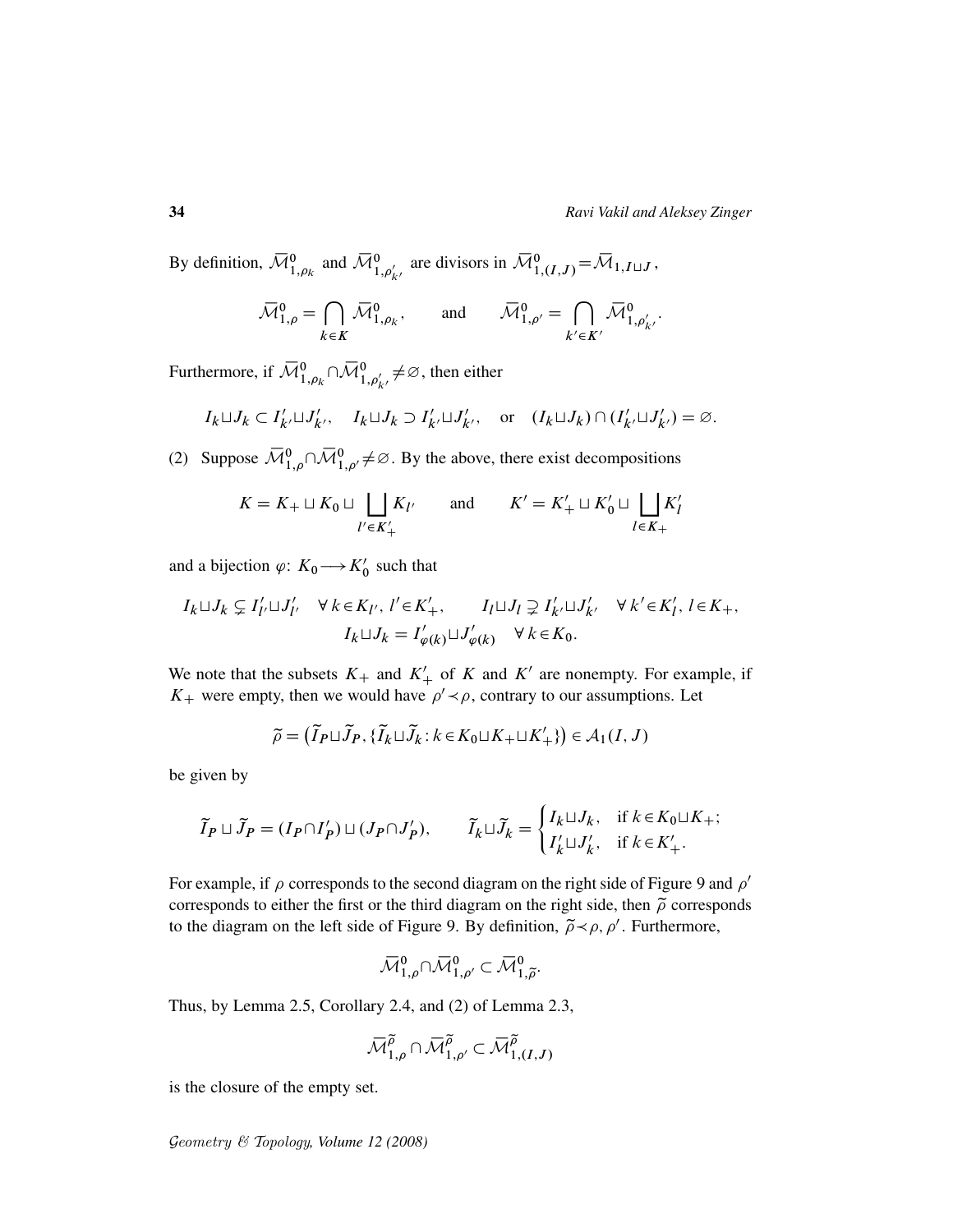### 2.4 A blowup of a moduli space of genus-zero curves

Suppose **N** is a nonempty finite set and  $\varrho = (I_l, J_l)_{l \in \mathbb{N}}$  is a tuple of finite sets such that  $I_l \neq \emptyset$  and  $|I_l|+|J_l| \geq 2$  for all  $l \in \mathbb{N}$ . Let

$$
\overline{\mathcal{M}}_{0,\varrho} = \prod_{l \in \mathbf{N}} \overline{\mathcal{M}}_{0,\{0\} \sqcup I_l \sqcup J_l} \quad \text{and} \quad F_{\varrho} = \bigoplus_{l \in \mathbf{N}} \pi_l^* L_0 \longrightarrow \overline{\mathcal{M}}_{0,\varrho},
$$

where  $L_0 \rightarrow \overline{\mathcal{M}}_{0,\{0\} \sqcup I_l \sqcup J_l}$  is the universal tangent line bundle for the marked point 0 and

$$
\pi_l\colon \overline{\mathcal{M}}_{0,\varrho}\longrightarrow \overline{\mathcal{M}}_{0,\{0\}\sqcup I_l\sqcup J_l}
$$

is the projection map. In this subsection, we construct a blowup

$$
\pi_{0,\varrho}\colon \widetilde{\mathcal{M}}_{0,\varrho}\longrightarrow \mathbb{P} F_{\varrho}
$$

of the projective bundle  $\mathbb{P} F_{\varrho}$  over  $\overline{\mathcal{M}}_{0,\varrho}$ . We also construct line bundles

$$
\widetilde{\mathbb{E}}, \ \widetilde{L}_{(l,i)} \longrightarrow \widetilde{\mathcal{M}}_{0,\varrho}, \qquad i \in I_l, \ l \in \aleph,
$$

and nowhere vanishing sections

$$
\widetilde{s}_{(l,i)} \in \Gamma\big(\widetilde{\mathcal{M}}_{0,\varrho};\text{Hom}(\widetilde{L}_{(l,i)},\widetilde{\mathbb{E}}^*)\big), \qquad i \in I_l, \ l \in \aleph.
$$

In particular, all line bundles  $\tilde{L}_{(l,i)}$  and  $\tilde{\mathbb{E}}^*$  are explicitly isomorphic. They will be denoted by  $\mathbb L$  and called the universal tangent line bundle.

Similarly to the previous subsection, the smooth variety  $\widetilde{\mathcal{M}}_{0,\varrho}$  is obtained by blowing up the subvarieties  $\overline{\mathcal{M}}_{0,\rho}$  defined below and their proper transforms in an order consistent with a natural partial ordering  $\prec$ . The line bundle  $\widetilde{\mathbb{E}}$  is the sum of the tautological line bundle

$$
\gamma_{\varrho} \longrightarrow \mathbb{P} F_{\varrho}
$$

and all exceptional divisors. For every  $l \in \mathbb{N}$  and  $i \in I_l$ ,  $\tilde{L}_{(l,i)}$  is  $\pi_l^* L_i$  minus some of these divisors. The section  $\tilde{s}_{(l,i)}$  is induced from the pairings  $s_i$  of Section 2.2.

With  $\varrho$  as above and  $\mathcal{A}_0(I_l, J_l)$  as in (2–5), let

$$
(2-10) \quad \mathcal{A}_0(\varrho) = \{ (\mathbf{\aleph}_+, (\rho_l)_{l \in \mathbf{N}}) : \varnothing \neq \mathbf{\aleph}_+ \subset \mathbf{\aleph}; \rho_l \in \{ (I_l \sqcup J_l, \varnothing) \} \sqcup \mathcal{A}_0(I_l, J_l) \forall l \in \mathbf{\aleph};
$$
  

$$
\rho_l = (I_l \sqcup J_l, \varnothing) \ \forall \ l \in \mathbf{\aleph} - \mathbf{\aleph}_+; (\mathbf{\aleph}_+, (\rho_l)_{l \in \mathbf{\aleph}}) \neq (\mathbf{\aleph}, (I_l \sqcup J_l, \varnothing)_{l \in \mathbf{\aleph}}) \}.
$$

We define a partial ordering on  $\mathcal{A}_0(\varrho)$  by setting

(2-11) 
$$
\rho' \equiv (\aleph'_+, (\rho'_l)_{l \in \aleph}) \prec \rho \equiv (\aleph_+, (\rho_l)_{l \in \aleph})
$$

if  $\rho' \neq \rho$ ,  $\aleph'_+ \subset \aleph_+$ , and for every  $l \in \aleph$  either  $\rho'_l = \rho_l$ ,  $\rho'_l$  $\ell_l' \prec \rho_l$ , or  $\rho_l' = (I_l \sqcup J_l, \varnothing)$ . Let < be an ordering on  $A_0(\rho)$  extending the partial ordering  $\prec$ . We denote the corresponding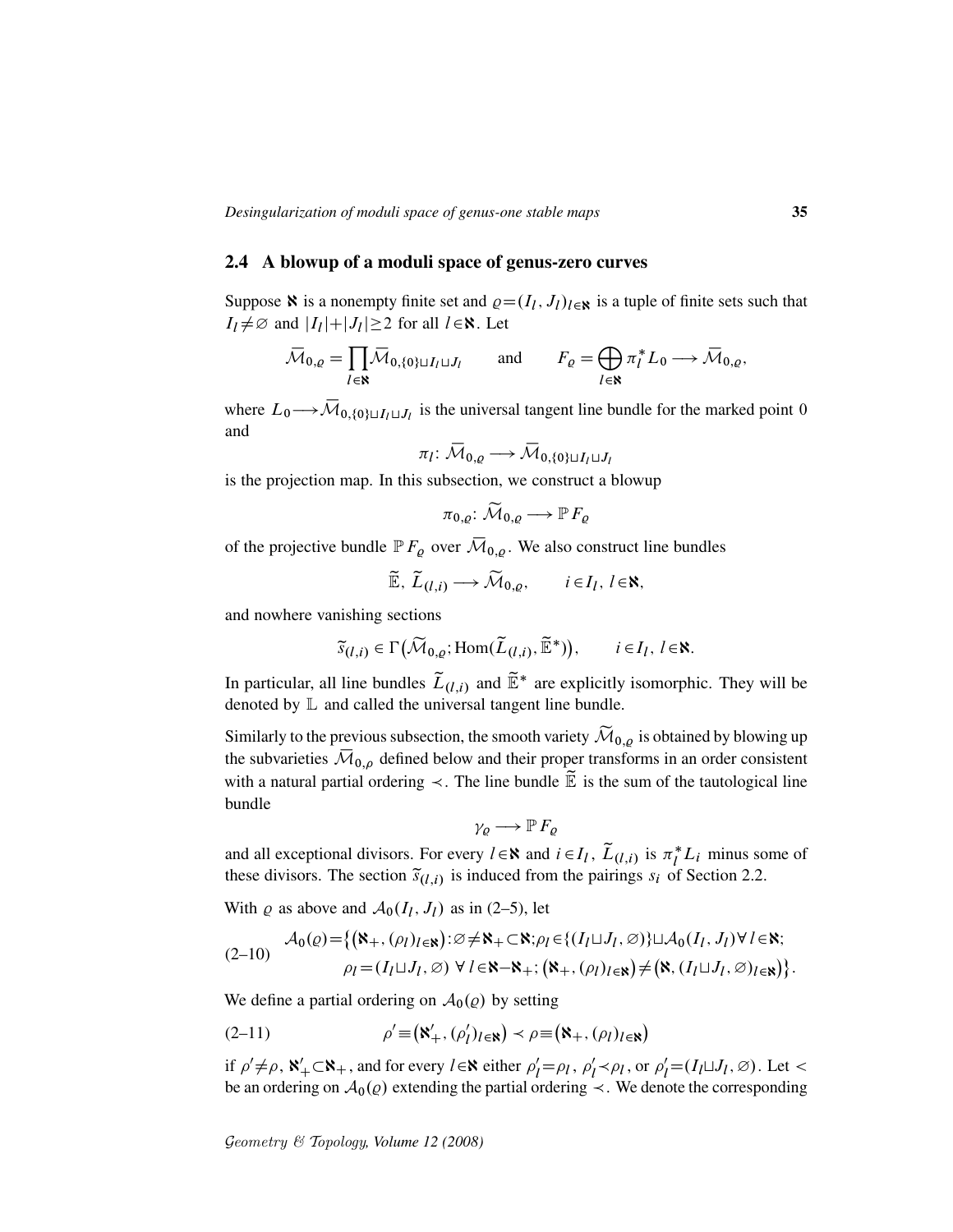minimal and maximal elements of  $A_0(\varrho)$  by  $\rho_{\text{min}}$  and  $\rho_{\text{max}}$ , respectively. If  $\rho \in A_0(\varrho)$ , we define

$$
\rho - 1 \in \{0\} \sqcup \mathcal{A}_0(\varrho)
$$

as in (2–7).

If  $\rho \in A_0(\rho)$  is as in (2–11), let

$$
\overline{\mathcal{M}}_{0,\rho} = \prod_{l \in \mathbf{R}} \overline{\mathcal{M}}_{0,\rho_l}, \qquad F_{\rho} = \bigoplus_{l \in \mathbf{R}^+} \pi_l^* L_0 \big|_{\overline{\mathcal{M}}_{0,\rho}} \subset F_{\varrho},
$$
  
and  

$$
\widetilde{\mathcal{M}}_{0,\rho}^0 = \mathbb{P} F_{\rho} \subset \widetilde{\mathcal{M}}_{0,\varrho}^0 \equiv \mathbb{P} F_{\varrho}.
$$

The spaces  $\widetilde{\mathcal{M}}_{0,\varrho}^0$  and  $\widetilde{\mathcal{M}}_{0,\rho}^0$  can be represented by diagrams as in Figure 10.



Figure 10: Typical elements of  $\widetilde{\mathcal{M}}_{0,\rho}^0$  and  $\widetilde{\mathcal{M}}_{0,\rho}^0$ 

The trees of circles attached to the vertical lines correspond to the tuples  $\rho_l$ , with conventions as in the first, symplectic-topology, diagram in Figure 8. For each such tree, the marked point 0 is the point on the line. We indicate the elements of  $\aleph_+ \subset \aleph$ with plus signs next to these points. Note that by  $(2-10)$ , every dot on a vertical line for which the corresponding tree of circles contains more than one circle must be labeled with a plus sign. From Lemma 2.5, we immediately obtain the following lemma:

**Lemma 2.7** Suppose  $\aleph$  is a nonempty finite set and  $\varrho = (I_l, J_l)_{l \in \aleph}$  is a tuple of finite sets such that  $I_l \neq \emptyset$  and  $|I_l| + |J_l| \geq 2$  for all  $l \in \mathbb{R}$ . If  $\mathcal{A}_0(\varrho)$  is as above, the collection  $\{\widetilde{\mathcal{M}}_{0,\rho}^0\}_{\rho \in \mathcal{A}_0(\rho)}$  is properly intersecting.

We now describe the starting data for the sequential blowup construction of this subsection. Let

$$
\mathbb{E}_0 = \gamma_\varrho \longrightarrow \widetilde{\mathcal{M}}_{0,\varrho}^0 = \mathbb{P} F_\varrho \quad \text{and} \quad L_{0,(l,i)} = \pi_{0,\varrho}^* \pi_l^* L_i \longrightarrow \widetilde{\mathcal{M}}_{0,\varrho}^0 \ \forall \ i \in I_l, \ l \in \mathbb{N}.
$$
  
We take 
$$
s_{0,(l,i)} \in \Gamma\big(\widetilde{\mathcal{M}}_{0,\varrho}^0; \text{Hom}(L_{0,(l,i)}, \mathbb{E}_0^*)\big)
$$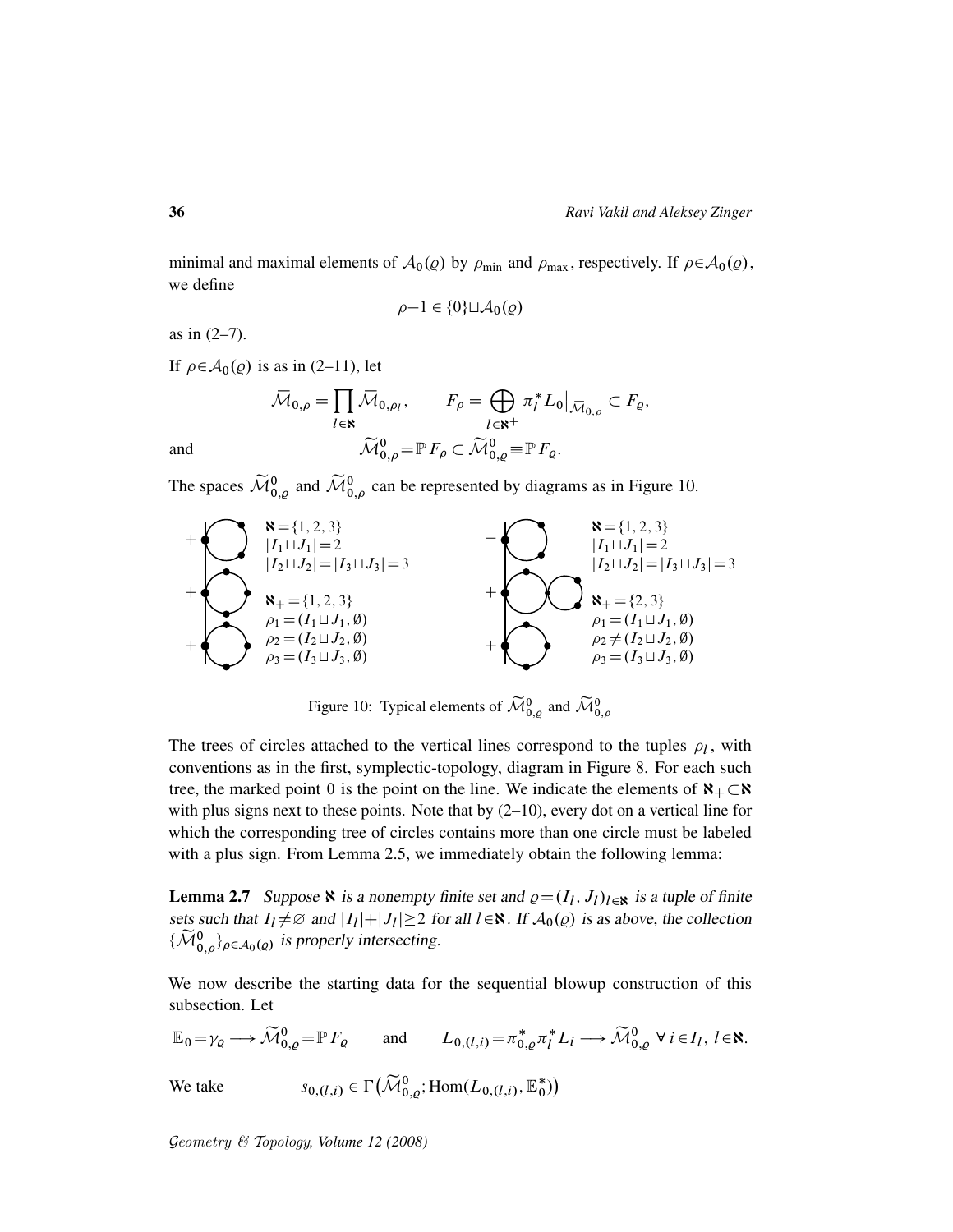to be the section induced by  $\pi_{0,\varrho}^* \pi_l^*$  $i<sub>i</sub>$  s<sub>i</sub>, with s<sub>i</sub> defined by (2–3). It follows immediately from  $(2-4)$  that

$$
s_{0,(l,i)}^{-1}(0) = \sum_{\rho^* \in \mathcal{B}_0(\varrho; l,i)} \widetilde{\mathcal{M}}_{0,\rho^*}^0,
$$

where  $\mathcal{B}_0(\varrho; l, i) = \{ (\aleph_+, (\rho_{l'})_{l' \in \aleph}) \in \mathcal{A}_0(\varrho) \colon$ 

$$
\mathbf{R}_{+} = \mathbf{R} - \{l\} \text{ and } \rho_{l'} = (I_{l'} \sqcup J_{l'}, \varnothing) \ \forall l' \in \mathbf{R}, \text{ or}
$$
\n
$$
\mathbf{R}_{+} = \mathbf{R}, \ \rho_{l} \in \mathcal{B}_{0}(I_{l} \sqcup J_{l}; i), \ \rho_{l'} = (I_{l'} \sqcup J_{l'}, \varnothing) \ \forall l' \in \mathbf{R} - \{l\}.
$$

The rest of the construction proceeds as in Section 2.3. The analogue of (2–9) now is

(2-12) 
$$
L_{\rho,(l,i)} = \begin{cases} \tilde{\pi}_{\rho}^{*} L_{\rho-1,(l,i)}, & \text{if } l \notin \mathbb{N}_{+} \text{ or } \\ \tilde{\pi}_{\rho}^{*} L_{\rho-1,(l,i)} \otimes \mathcal{O}(-\widetilde{\mathcal{M}}_{0,\rho}^{\rho}), & \text{otherwise}; \end{cases}
$$
  
(2-13) 
$$
\mathbb{E}_{\rho} = \tilde{\pi}_{\rho}^{*} \mathbb{E}_{\rho-1} \otimes \mathcal{O}(\widetilde{\mathcal{M}}_{0,\rho}^{\rho}).
$$

As before, we take

$$
\widetilde{\mathcal{M}}_{0,\varrho} = \widetilde{\mathcal{M}}_{0,\varrho}^{\rho_{\text{max}}}; \qquad \widetilde{\mathbb{E}} = \mathbb{E}_{\rho_{\text{max}}};
$$
\n
$$
\widetilde{L}_{(l,i)} = L_{\rho_{\text{max}},(l,i)} \quad \text{and} \quad \widetilde{s}_{(l,i)} = s_{\rho_{\text{max}},(l,i)} \qquad \forall \ i \in I_l, \ l \in \mathbb{N}.
$$

The analogue of the inductive assumption (15) insures that each section  $\tilde{s}_{(l,i)}$  does not vanish. The statement and the proof of Lemma 2.6 remain valid in the present setting, with only minor changes. Thus, the end result of the above blowup construction is again well-defined, ie independent of the choice of the ordering < extending the partial ordering  $\prec$ .

# 3 A blowup of a moduli space of genus-zero maps

### 3.1 Blowups and immersions

In this section we construct blowups of certain moduli spaces of genus-zero maps; see Sections 3.3 and 3.4. As outlined in Section 1.3, these blowups appear in Section 4.3 as the second factor in the domain of the immersions induced by the immersions  $\iota_{\sigma}$  of Section 1.2.

As in Section 2, we begin by introducing convenient terminology and reviewing standard facts from algebraic geometry. If  $\overline{\mathfrak{M}}$  is a variety, we denote its Zariski tangent space and its tangent cone by  $T\overline{\mathfrak{M}}$  and  $TC\overline{\mathfrak{M}}$ , respectively. If X is a smooth variety (but not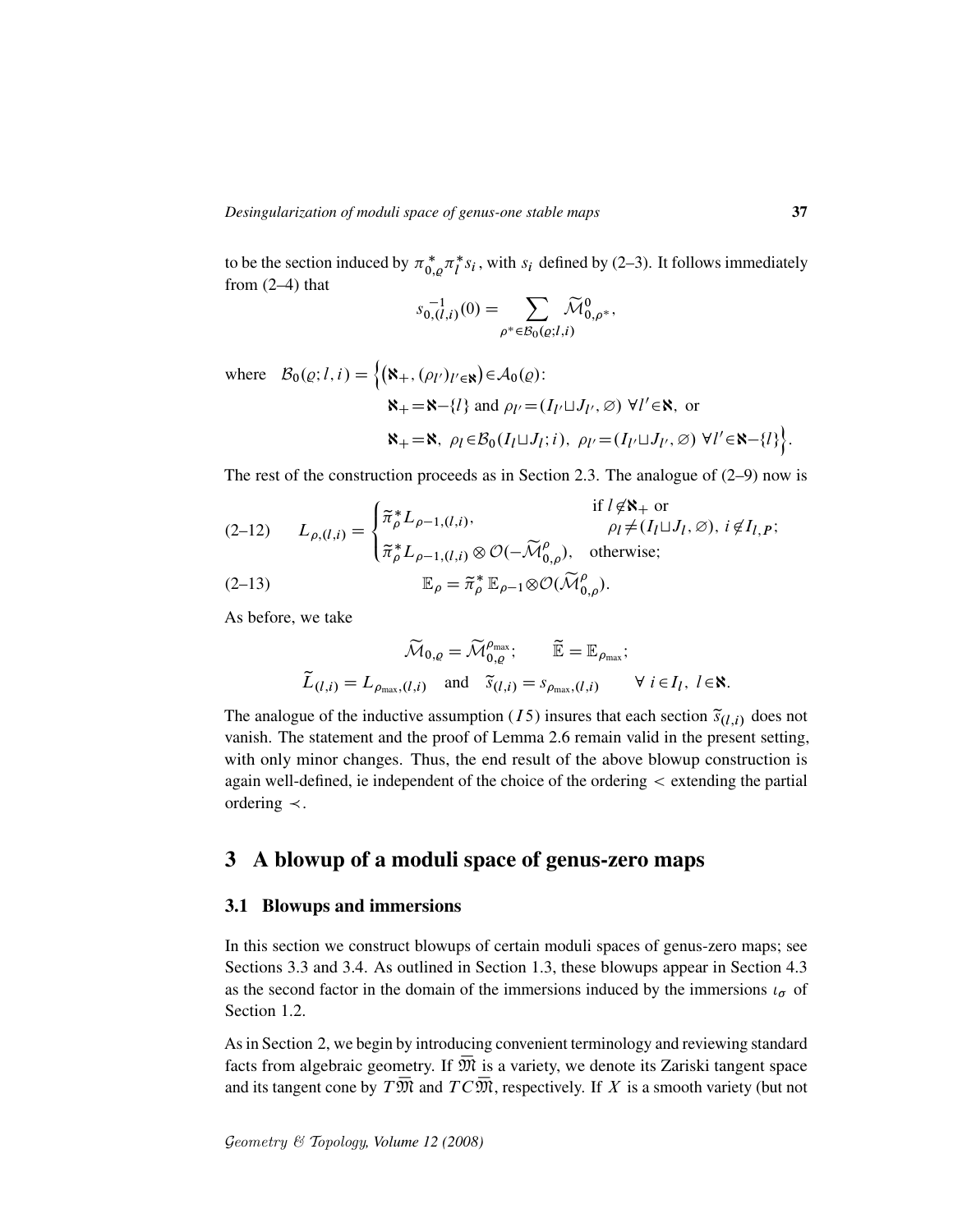necessarily equidimensional), we recall that a morphism  $\iota_X : X \longrightarrow \overline{\mathfrak{M}}$  is an *immersion* if the differential of  $\iota_X$ ,

$$
d\iota_X\colon TX\longrightarrow \iota_X^*TC\overline{\mathfrak{M}},
$$

is injective at every point of  $X$ . Let

Im<sup>s</sup> 
$$
\iota_X \equiv \{ p \in \overline{\mathfrak{M}} : |\iota_X^{-1}(p)| \ge 2 \}
$$
 and  $\mathcal{N}_{\iota_X} \equiv \iota_X^* T C \overline{\mathfrak{M}} / \text{Im } d \iota_X$ 

be *the singular locus of*  $\iota_X$  and *the normal cone of*  $\iota_X$  *in*  $\overline{\mathfrak{M}}$ , respectively. We denote by

$$
\pi_{\iota_X}^{\perp} : \iota_X^* T C \overline{\mathfrak{M}} \longrightarrow \mathcal{N}_{\iota_X}
$$

the projection map. If Z is a subvariety of  $\overline{\mathfrak{M}}$ , let

$$
\iota_Z\colon Z\longrightarrow \overline{\mathfrak M}
$$

the inclusion map.

**Definition 3.1** Let  $\overline{\mathfrak{M}}$  be a variety.

(1) An immersion  $\iota_X \colon X \longrightarrow \overline{\mathfrak{M}}$  is *properly self-intersecting* if for all  $x_1, x_2 \in X$  such that  $\iota_X(x_1) = \iota_X(x_2)$  and sufficiently small neighborhoods  $U_1$  of  $x_1$  and  $U_2$  of  $x_2$  in X

$$
TC_{\iota_X(x_1)}(\iota_X(U_1)\cap \iota_X(U_2)) = \text{Im}\, d\iota_X|_{x_1} \cap \text{Im}\, d\iota_X|_{x_2} \subset TC_{\iota_X(x_1)}\overline{\mathfrak{M}}.
$$
<sup>8</sup>

(2) If  $\iota_X \colon X \longrightarrow \overline{\mathfrak{M}}$  and  $\iota_Y \colon Y \longrightarrow \overline{\mathfrak{M}}$  are immersions such that  $\iota_X$  is properly selfintersecting,  $\iota_X$  is *properly self-intersecting relative to*  $\iota_Y$  if for all  $x_1, x_2 \in X$  and  $y \in Y$  such that

$$
\iota_X(x_1) = \iota_X(x_2) = \iota_Y(y)
$$

and for all sufficiently small neighborhoods  $U_1$  of  $x_1$  and  $U_2$  of  $x_2$  in  $X$ ,

$$
\pi_{tY}^{\perp}\big|_{y}\big(TC_{tY}(y)(tX(U_1)\cap tX(U_2))\big)=\pi_{tY}^{\perp}\big|_{y}\mathrm{Im}\,dtX|_{x_1}\cap \pi_{tY}^{\perp}\big|_{y}\mathrm{Im}\,dtX|_{x_2}\subset \mathcal{N}_{tY}\big|_{y}.
$$

This definition generalizes Definition 2.1; see the paragraph following the latter for some examples.

**Definition 3.2** If  $\overline{\mathfrak{M}}$  is a variety, a collection  $\{\iota_{\rho}: X_{\rho} \longrightarrow \overline{\mathfrak{M}}\}_{\rho \in A}$  of immersions is *properly self-intersecting* if for all  $\rho_1, \rho_2, \rho_3 \in \mathcal{A}$  the immersion  $\iota_{\rho_1} \sqcup \iota_{\rho_2}$  is properly self-intersecting relative to  $\iota_{\rho_3}$ .

The next lemma follows from a local computation. (The local geometry of a proper self-intersection is particularly simple.)

<sup>8</sup>We emphasize that intersections are taken to be set-theoretic intersections unless otherwise noted.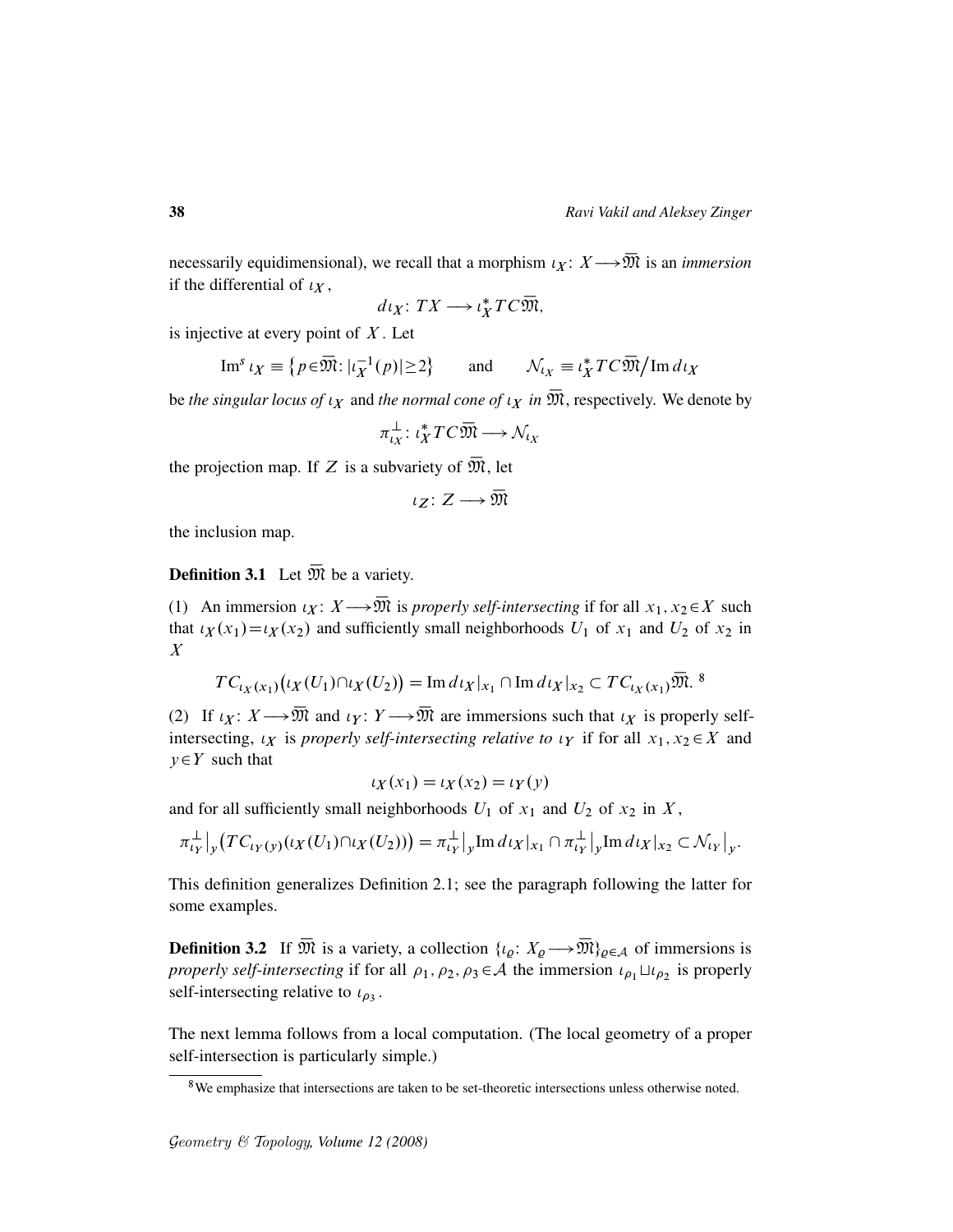**Lemma 3.3** Suppose  $\overline{\mathfrak{M}}$  is a variety and Z is a smooth subvariety of  $\overline{\mathfrak{M}}$ .

(1) If  $\iota_X \colon X \longrightarrow \overline{\mathfrak{M}}$  is an immersion such that the immersion  $\iota_X \sqcup \iota_Z \colon X \sqcup Z \longrightarrow \overline{\mathfrak{M}}$  is properly self-intersecting, then  $\iota_X$  lifts to an immersion

$$
\Pr_Z \iota_X \colon \mathrm{Bl}_{\iota_X^{-1}(Z)} X \longrightarrow \mathrm{Bl}_Z \overline{\mathfrak{M}} \qquad \text{s.t.} \qquad \mathrm{Im} \Pr_Z \iota_X = \Pr_Z \mathrm{Im} \iota_X.
$$

(2) If in addition  $\iota_X$  is properly self-intersecting relative to  $\iota_Z$ , then Pr $Z \iota_X$  is properly self-intersecting and

$$
\operatorname{Im}^s \operatorname{Pr}_{Z} \iota_X = \operatorname{Pr}_{Z} \operatorname{Im}^s \iota_X.
$$

(3) If in addition  $\iota_Y : Y \longrightarrow \overline{\mathfrak{M}}$  is an immersion such that  $\iota_X \sqcup \iota_Y \sqcup \iota_Z$  is properly selfintersecting and  $\iota_X$  is properly self-intersecting relative to  $\iota_Y$ , then  $Pr_Z \iota_X$  is properly self-intersecting relative to  $Pr_Z \wr_Y$ . Furthermore,

$$
{\left\{\Pr_Z\iota_X\right\}}^{-1}{\left(\Pr_Z\operatorname{Im}\iota_Y\right)} = \Pr_{\iota_X^{-1}(Z)}\iota_X^{-1}{\left(\operatorname{Im}\iota_Y\right)}.
$$

Remark Since we always require that the blowup locus be smooth, an implicit conclusion of (1) of Lemma 3.3 is that  $\iota_X^{-1}(Z)$  is a smooth subvariety of X; this is immediate from the local situation. Note that  $X$  itself is smooth, as it is the domain of the immersion  $\iota_X$ .

**Corollary 3.4** Suppose  $\overline{\mathfrak{M}}$  is a variety and  $\{i_{\rho}: X_{\rho} \longrightarrow \overline{\mathfrak{M}}\}_{\rho \in A}$  is a properly selfintersecting collection of immersions. If  $\rho \in A$  is such that  $\iota_{\rho}$  is an embedding, then  $\{P_{\text{Im} \iota_Q} \iota_{Q'}\}_{Q' \in \mathcal{A}-\{Q\}}$  is a properly self-intersecting collection of immersions into  $Bl_{\mathrm{Im}\iota_o}\mathfrak{M}.$ 

Like Lemma 3.3, the next lemma follows from a local computation, using the simple geometry of a proper self-intersection.

**Lemma 3.5** Suppose  $\overline{\mathfrak{M}}$  is a smooth variety, Z is a smooth subvariety of  $\overline{\mathfrak{M}}$ ,  $\iota_X \colon X \longrightarrow \overline{\mathfrak{M}}$  is an immersion such that the immersion  $\iota_X \sqcup \iota_Z$  is properly selfintersecting. Let

$$
\iota_X^{-1}(Z) = \bigsqcup_{\varrho \in \mathcal{A}} Z_{\varrho}
$$

be the decomposition of  $\iota_X^{-1}(Z)$  into path components. If there exist a splitting

$$
\mathcal{N}_{l_X} = \bigoplus_{i \in I} L_i \longrightarrow X
$$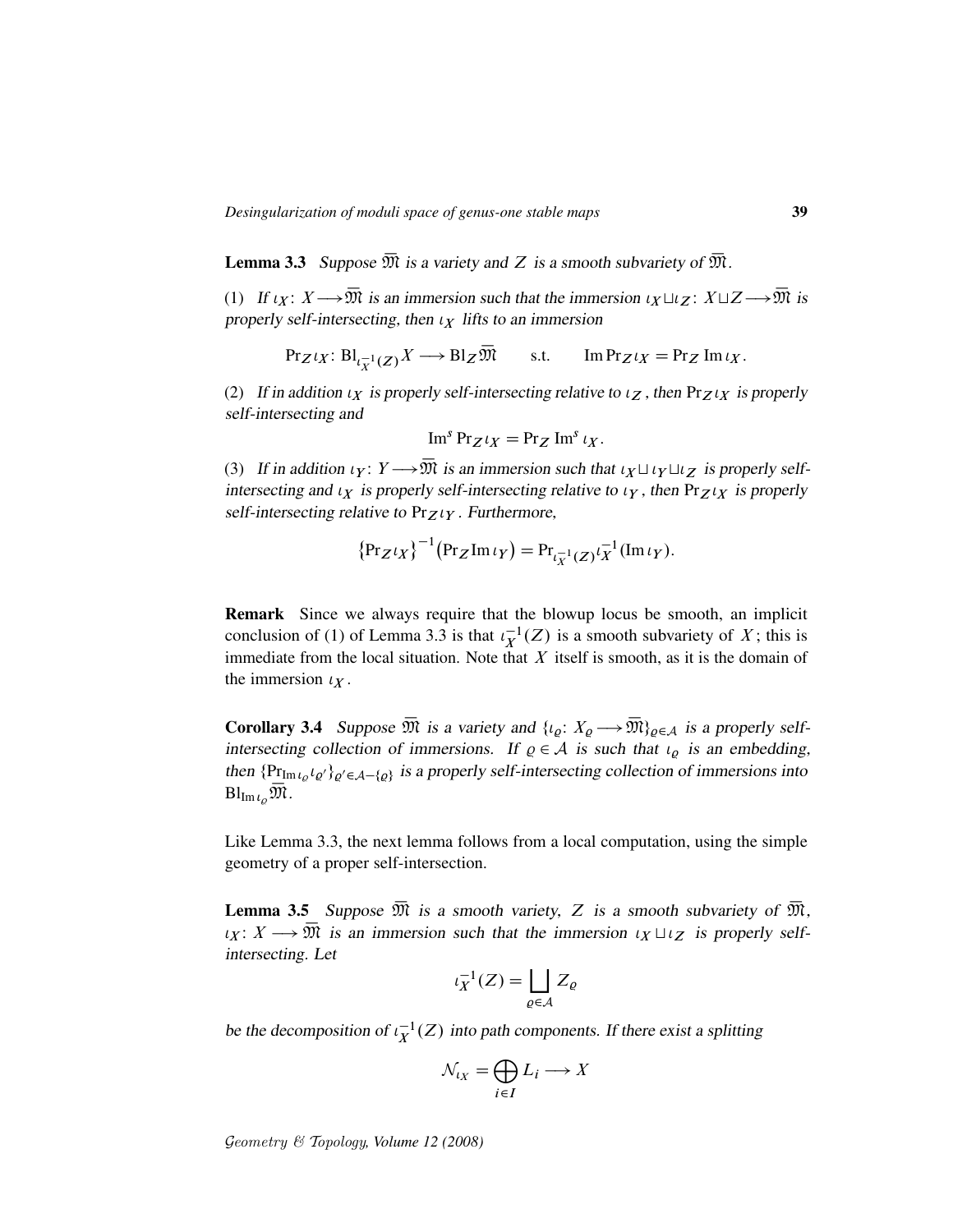and a subset  $I_{\rho}$  of I for each  $\rho \in A$  such that

(3-1) 
$$
\iota_X|_{Z_{\varrho}}^*TZ/TZ_{\varrho} = \bigoplus_{i \in I - I_{\varrho}} L_i|_{Z_{\varrho}} \quad \forall \varrho \in \mathcal{A},
$$

then 
$$
\mathcal{N}_{\Pr_Z t_X} = \bigoplus_{i \in I} \Big( \pi^* L_i \otimes \bigotimes_{i \in I_Q} \mathcal{O}(-E_Q) \Big),
$$

where  $E_{\varrho}$  is the component of the exceptional divisor for the blowup  $\pi: \text{Bl}_{\iota_X^{-1}}(Z)X \longrightarrow$ X that projects onto  $Z_{\rho}$ .

We note that by (1) of Definition 3.1, the homomorphism

$$
\iota_X|_{Z_{\varrho}}^*TZ/TZ_{\varrho}\longrightarrow \mathcal{N}_{\iota_X}\equiv \iota_X^*T\overline{\mathfrak{M}}/\mathrm{Im}\,d\iota_X
$$

induced by the inclusions is injective. Thus, we can identify  $\ell_X \vert_Z^*$  $\frac{1}{Z_{\varrho}}TZ/TZ_{\varrho}$  with a subbundle of  $\mathcal{N}_{tx}$ , as we have done in Lemma 3.5.

## 3.2 Moduli spaces of genus-zero maps

In this subsection, we describe natural subvarieties of the moduli space of genus-zero maps and a natural bundle section over them. This bundle section induces other bundle sections, introduced in the next two subsections, that are used in the blowup construction of Section 4.3 to describe the structure of the proper transforms of  $\overline{\mathfrak{M}}_{1,k}^{0}(\mathbb{P}^{n},d)$ ; see Section 1.3 for more details. Below we also state two well-known facts in the Gromov– Witten theory, Lemmas 3.6 and 3.7, and a more recent result, Lemma 3.8.

If  $d \in \mathbb{Z}^+$  and J is a finite set, let

$$
(3-2) \qquad \mathcal{A}_0(d,J) = \{ (m; J_P, J_B) : m \in \mathbb{Z}^+, m \le d; \ J = J_P \sqcup J_B, m + |J_P| \ge 2 \};
$$

$$
\overline{\mathfrak{M}}_{0,(0,J)}(\mathbb{P}^n, d) = \overline{\mathfrak{M}}_{0,\{0\} \sqcup J}(\mathbb{P}^n, d).
$$

If  $\sigma = (m; J_P, J_B) \in A_0(d, J)$ , let  $\mathfrak{M}_{0,\sigma}(\mathbb{P}^n, d)$  be the subset of  $\overline{\mathfrak{M}}_{0,\{0\}\sqcup J}(\mathbb{P}^n, d)$ consisting of the stable maps  $[\Sigma, u]$  such that

- (i) the components of  $\Sigma$  are  $\Sigma_i = \mathbb{P}^1$  with  $i \in \{P\} \sqcup [m]$ ;
- (ii)  $u|_{\Sigma_P}$  is constant and the marked points on  $\Sigma_P$  are indexed by the set  $\{0\} \sqcup J_P$ ;
- (iii) for each  $i \in [m]$ ,  $\Sigma_i$  is attached to  $\Sigma_P$  and  $u|_{\Sigma_i}$  is not constant.

We denote by  $\overline{\mathfrak{M}}_{0,\sigma}(\mathbb{P}^n,d)$  the closure of  $\mathfrak{M}_{0,\sigma}(\mathbb{P}^n,d)$  in  $\overline{\mathfrak{M}}_{0,\{0\}\sqcup J}(\mathbb{P}^n,d)$ . Figure 11 illustrates this definition, from the points of view of symplectic topology and of algebraic geometry. In the first diagram, each disk represents a sphere, and we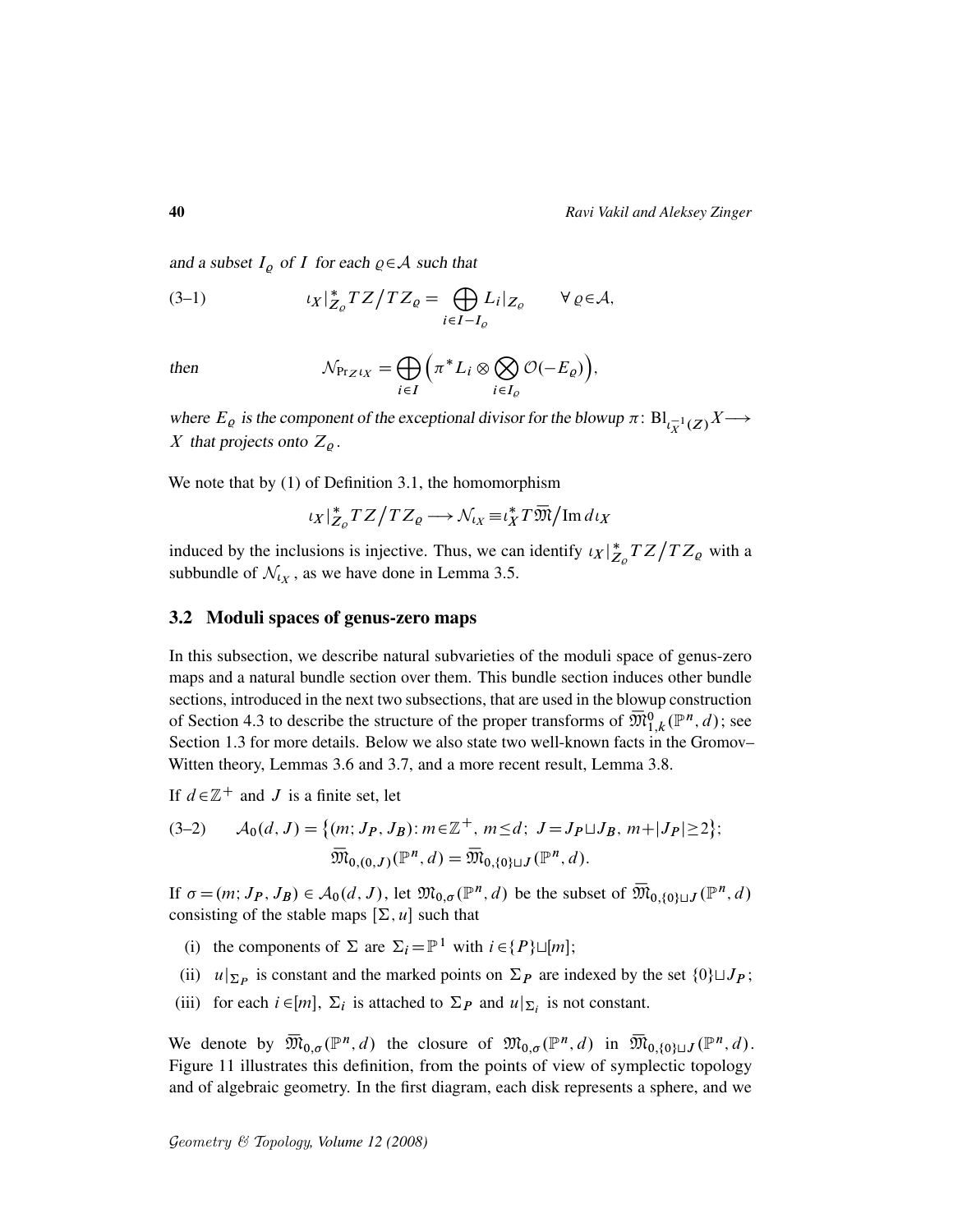shade the components on which the map  $u$  is nonconstant. In the second diagram, the irreducible components of  $\Sigma$  are represented by lines, and the integer next to each component shows the degree of  $u$  on that component. In both cases, we indicate the marked points lying on the component  $\Sigma_{P}$  only.



Figure 11: A typical element of  $\overline{\mathfrak{M}}_{0,\sigma}(\mathbb{P}^n,d)$ 

We define a partial ordering on the set  $\mathcal{A}_0(d, J)$  by setting

 $(3-3)$  $\prime \equiv (m'; J'_p)$  $j'_P, J'_P$  $S'_B$ )  $\prec \sigma \equiv (m; J_P, J_B)$  if  $\sigma' \neq \sigma$ ,  $m' \leq m$ ,  $J'_P \subset J_P$ .

Similarly to Section 2.2, this condition means that the elements of  $\mathfrak{M}_{0,\sigma'}(\mathbb{P}^n,d)$  can be obtained from the elements of  $\mathfrak{M}_{0,\sigma}(\mathbb{P}^n,d)$  by moving more points onto the bubble components or combining the bubble components; see Figure 12. As in the  $g=0$  case of Section 2.2, the bubble components are the components not containing the marked point 0.



Figure 12: Examples of partial ordering (3–3)

**Lemma 3.6** If  $\sigma_1, \sigma_2 \in A_0(d, J)$ ,  $\sigma_1 \neq \sigma_2$ ,  $\sigma_1 \neq \sigma_2$ , and  $\sigma_2 \neq \sigma_1$ , then

 $\overline{\mathfrak{M}}_{0,\sigma_1}(\mathbb{P}^n,d) \cap \overline{\mathfrak{M}}_{0,\sigma_2}(\mathbb{P}^n,d) \subset \overline{\mathfrak{M}}_{0,\widetilde{\sigma}(\sigma_1,\sigma_2)}(\mathbb{P}^n,d),$ where  $\tilde{\sigma}(\sigma_1, \sigma_2) = \max \{ \sigma' \in \mathcal{A}_0(d, J) : \sigma' \prec \sigma_1, \sigma_2 \}.$ 

If  $\tilde{\sigma}(\sigma_1, \sigma_2)$  is not defined,  $\overline{\mathfrak{M}}_{0, \sigma_1}(\mathbb{P}^n, d)$  and  $\overline{\mathfrak{M}}_{0, \sigma_2}(\mathbb{P}^n, d)$  are disjoint.

For example, if  $\sigma_1$  and  $\sigma_2$  correspond to the two diagrams on the right side of Figure 12, then  $\tilde{\sigma}(\sigma_1, \sigma_2)$  corresponds to the diagram on the left side of Figure 12. Lemma 3.6 is immediate from the definition of the topology on  $\overline{\mathfrak{M}}_{0,\{0\}\sqcup J}(\mathbb{P}^n,d)$ . It can also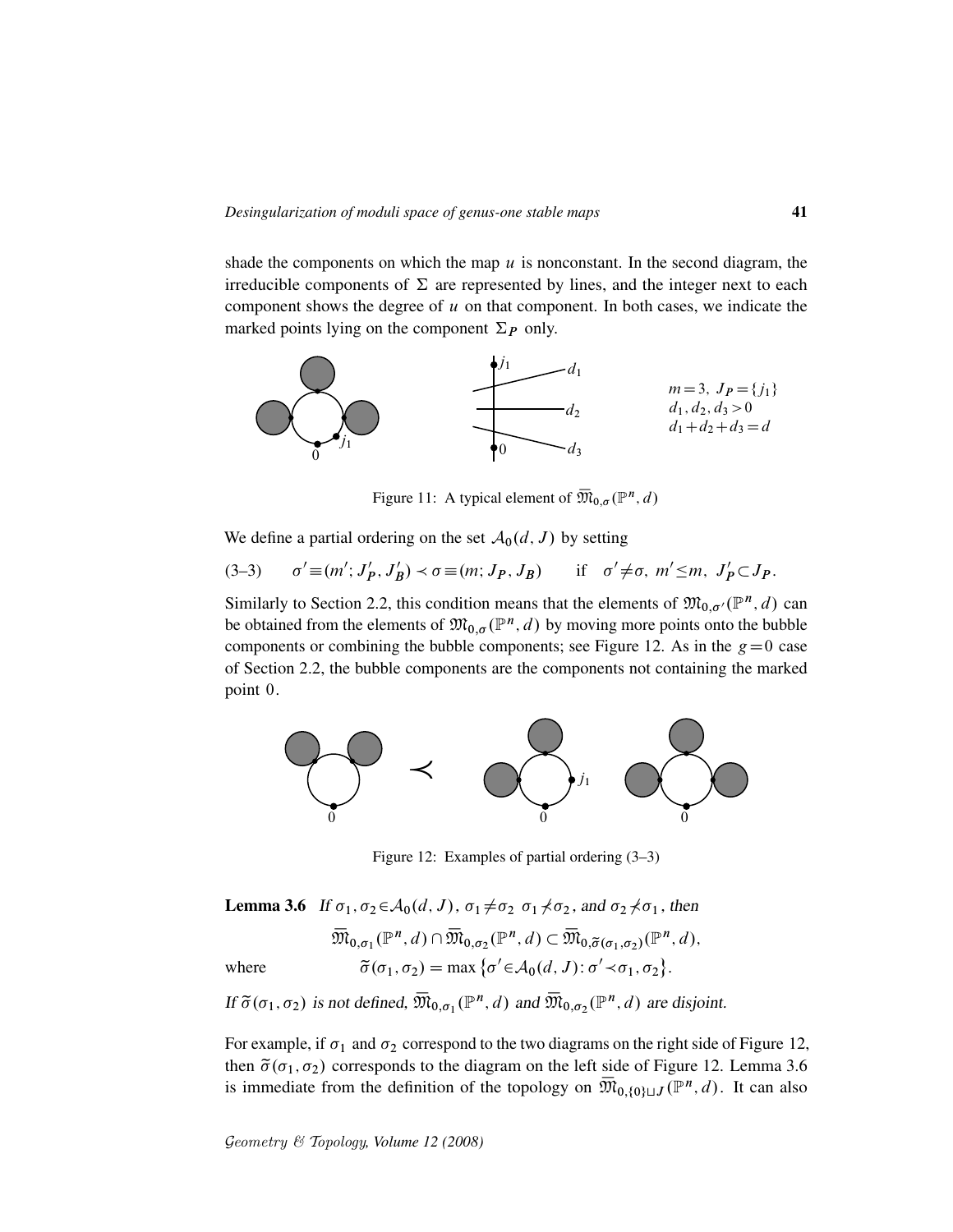be easily deduced from [16, Subsection 3.2] by an argument similar to the proof of Lemma 2.6.

If  $\sigma = (m; J_P, J_B)$  is an element of  $\mathcal{A}_0(d, J)$ , let

$$
\overline{\mathfrak{M}}_{\sigma; B}(\mathbb{P}^n, d) \subset \prod_{i \in [m]} \bigcup_{d_i > 0, J_i \subset J_B} \overline{\mathfrak{M}}_{0, \{0\} \sqcup J_i}(\mathbb{P}^n, d_i)
$$
\nand\n
$$
\pi_i \colon \overline{\mathfrak{M}}_{\sigma; B}(\mathbb{P}^n, d) \longrightarrow \bigcup_{d_i > 0, J_i \subset J_B} \overline{\mathfrak{M}}_{0, \{0\} \sqcup J_i}(\mathbb{P}^n, d_i), \quad i \in [m],
$$

be as in Section 1.2. Since each of the spaces  $\overline{\mathfrak{M}}_{0,\{0\}\sqcup J_i}(\mathbb{P}^n,d_i)$  is smooth and each of the evaluation maps

$$
\text{ev}_0 \colon \overline{\mathfrak{M}}_{0,\{0\} \sqcup J_i}(\mathbb{P}^n, d_i) \longrightarrow \mathbb{P}^n
$$

is a submersion, the space  $\overline{\mathfrak{M}}_{\sigma;B}(\mathbb{P}^n,d)$  is smooth. We denote by

$$
(3-4) \qquad \iota_{\sigma} \colon \overline{\mathcal{M}}_{0,\{0\} \sqcup [m] \sqcup J_P} \times \overline{\mathfrak{M}}_{\sigma;B}(\mathbb{P}^n,d) \longrightarrow \overline{\mathfrak{M}}_{0,\sigma}(\mathbb{P}^n,d) \subset \overline{\mathfrak{M}}_{0,\{0\} \sqcup J}(\mathbb{P}^n,d)
$$

the natural node-identifying map. It descends to an immersion

$$
\overline{\iota}_{\sigma} \colon (\overline{\mathcal{M}}_{0,\{0\}\sqcup[m]\sqcup J_P} \times \overline{\mathfrak{M}}_{\sigma;B}(\mathbb{P}^n,d)) \big/ S_m \longrightarrow \overline{\mathfrak{M}}_{0,\{0\}\sqcup J}(\mathbb{P}^n,d).
$$

Let  $\pi_P, \pi_B: \overline{\mathcal{M}}_{0,\{0\}\sqcup[m]\sqcup J_P} \times \overline{\mathfrak{M}}_{\sigma;B}(\mathbb{P}^n, d) \longrightarrow \overline{\mathcal{M}}_{0,\{0\}\sqcup[m]\sqcup J_P}, \overline{\mathfrak{M}}_{\sigma;B}(\mathbb{P}^n, d).$ 

be the natural projection maps.

**Lemma 3.7** If  $d \in \mathbb{Z}^+$  and J is a finite set, the collections  $\{t_{\sigma}\}_{{\sigma \in A_0(d, J)}}$  and  $\{\overline{\iota}_{\sigma}\}_{{\sigma}\in A_0(d,J)}$  of immersions are properly self-intersecting. If  ${\sigma}\in A_0(d,J)$  is as in (3–3),

$$
\operatorname{Im}^s \overline{\iota}_{\sigma} \subset \bigcup_{\sigma' \prec \sigma} \overline{\mathfrak{M}}_{0,\sigma'}(\mathbb{P}^n,d) \quad \text{and} \quad \mathcal{N}_{\iota_{\sigma}} = \bigoplus_{i \in [m]} \pi_P^* L_i \otimes \pi_B^* \pi_i^* L_0.
$$

If in addition  $\sigma' \in A_0(d, J)$ ,  $\sigma' \prec \sigma$ , and  $\sigma'$  is as in (3–3), then

$$
\iota_{\sigma}^{-1}(\overline{\mathfrak{M}}_{0,\sigma'}(\mathbb{P}^n,d)) = \Big(\bigcup_{\rho \in \mathcal{A}_0(\sigma;\sigma')} \overline{\mathcal{M}}_{0,\rho}\Big) \times \overline{\mathfrak{M}}_{\sigma;B}(\mathbb{P}^n,d),
$$

 $A_0(\sigma;\sigma') = {\rho = (I_P \sqcup J'_P)}$ where  $\mathcal{A}_0(\sigma; \sigma') = \{ \rho = (I_P \sqcup J_P', \{I_k \sqcup J_k : k \in K \}) \in \mathcal{A}_0([m], J_P) : |K| + |I_P| = m' \}$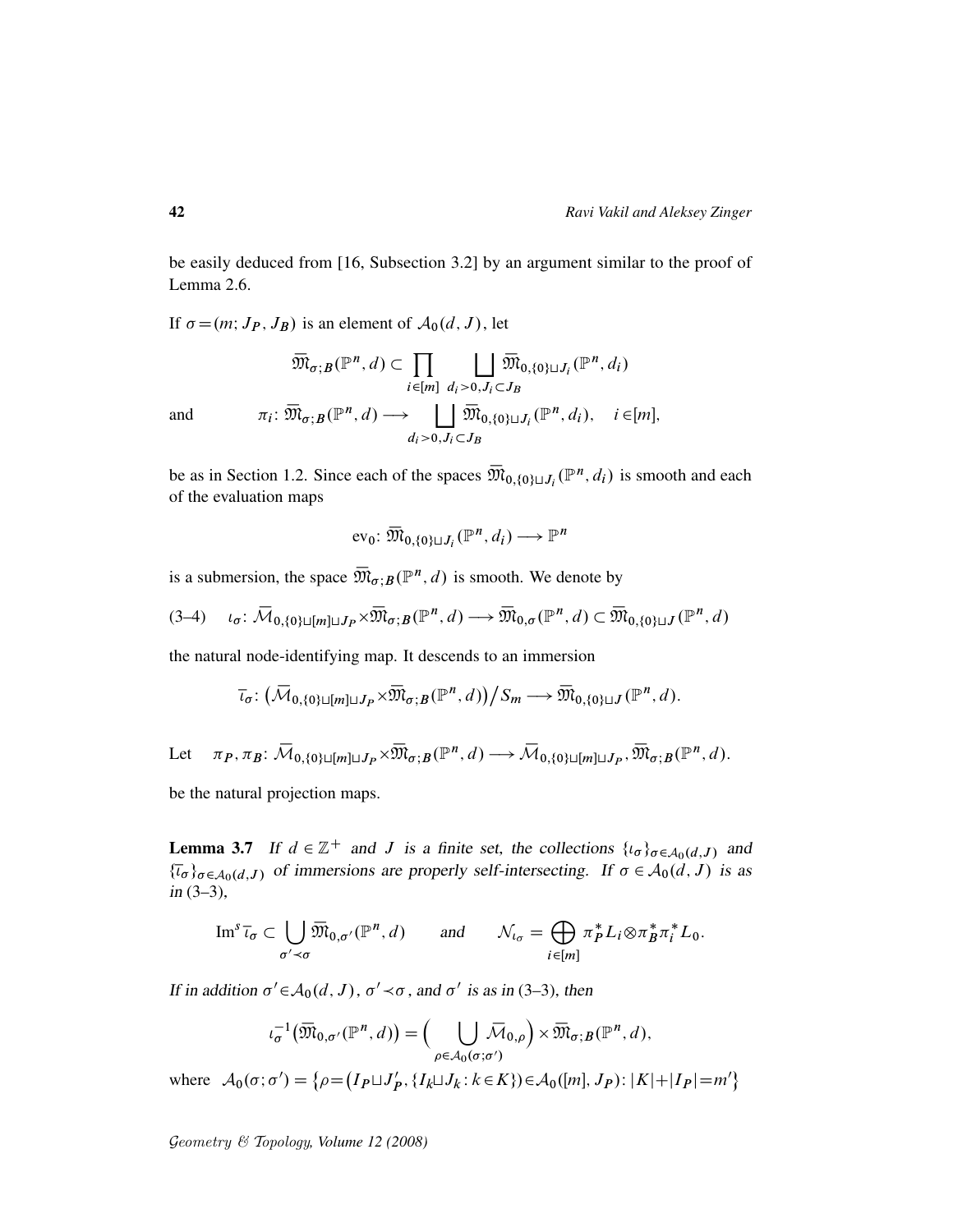and  $A_0([m], J_P)$  and  $\overline{\mathcal{M}}_{0,\rho}$  are as in Section 2.2. Finally, if  $\rho \in A_0(\sigma; \sigma')$  is as above,

$$
\iota_{\sigma} \Big|_{\overline{\mathcal{M}}_{0,\rho} \times \overline{\mathfrak{M}}_{\sigma;B}(\mathbb{P}^n,d)}^* T \overline{\mathfrak{M}}_{0,\sigma'}(\mathbb{P}^n,d) \Big/ T \big( \overline{\mathcal{M}}_{0,\rho} \times \overline{\mathfrak{M}}_{\sigma;B}(\mathbb{P}^n,d) \big) = \bigoplus_{i \in [m]-I_P} \pi_P^* L_i \otimes \pi_B^* \pi_i^* L_0.
$$

The first claim in the second sentence and the claim of the third sentence in Lemma 3.7 follow immediately from the definition of the topology on  $\overline{\mathfrak{M}}_{0,\{0\}\sqcup J}(\mathbb{P}^n,d)$ . The remaining claims are also restatements of standard facts in GW-theory; they all follow from the description of the tangent bundle of  $\overline{\mathfrak{M}}_{0,\{0\}\sqcup J}(\mathbb{P}^n, d)$  in [10, (27.6)].

We finish this subsection by describing a natural bundle section

$$
\mathcal{D}_0 \in \Gamma\big(\overline{\mathfrak{M}}_{0,\{0\}\sqcup J}(\mathbb{P}^n,d),\operatorname{Hom}(L_0; \operatorname{ev}_0^* T\mathbb{P}^n)\big)
$$

which plays a central role in the rest of the paper. An element  $[b] \in \overline{\mathfrak{M}}_{0, \{0\} \sqcup J}(\mathbb{P}^n, d)$ consists of a prestable nodal curve  $\Sigma$  with marked points and a map  $u: \Sigma \longrightarrow \mathbb{P}^n$ . One of the marked points is labeled by 0. We denote it by  $x_0(b)$ . We define  $\mathcal{D}_0$  by

$$
\mathcal{D}_0\big|_b = du|_{x_0(b)}: T_{x_0(b)}\Sigma \longrightarrow T_{\text{ev}_0(b)}\mathbb{P}^n.
$$

If  $\mathfrak{U}\longrightarrow \overline{\mathfrak{M}}_{0,\{0\}\sqcup J}(\mathbb{P}^n,d)$  is the universal curve and ev:  $\mathfrak{U}\longrightarrow \mathbb{P}^n$  is the natural evaluation map, then  $\mathcal{D}_0|_b$  is simply the restriction of  $dev|_{x_0(b)}$  to the vertical tangent bundle of  $\mathfrak U$ . The bundle section  $\mathcal D_0$  vanishes identically along the subvarieties  $\overline{\mathfrak M}_{0,\sigma}({\mathbb P}^n,d)$ with  $\sigma \in A_0(d, J)$ .

**Lemma 3.8** If  $d \in \mathbb{Z}^+$  and J is a finite set, the section  $\mathcal{D}_0$  is transverse to the zero set on the complement of the subvarieties  $\overline{\mathfrak{M}}_{0,\sigma}(\mathbb{P}^n,d)$  with  $\sigma \in \mathcal{A}_0(d,J)$ . Furthermore, for every

$$
\sigma \equiv (m; J_P, J_B) \in \mathcal{A}_0(d, J),
$$

the differential of  $\mathcal{D}_0$ ,

$$
\nabla \mathcal{D}_0: \mathcal{N}_{\iota_\sigma} \longrightarrow \iota_\sigma^* \operatorname{Hom}(L_0, \mathrm{ev}_0^* T \mathbb{P}^n) = \pi_P^* L_0^* \otimes \pi_B^* \mathrm{ev}_0^* T \mathbb{P}^n,
$$

in the normal direction to the immersion  $\iota_{\sigma}$  is given by

$$
\nabla \mathcal{D}_0|_{\pi_P^* L_i \otimes \pi_B^* \pi_i^* L_0} = \pi_P^* s_i \otimes \pi_B^* \pi_i^* \mathcal{D}_0 \qquad \forall i \in [m],
$$

where  $s_i$  is the homomorphism defined in Section 2.2.

The first claim of the lemma is an immediate consequence of the fact that

$$
H^1(\Sigma; u^*T\mathbb{P}^n \otimes \mathcal{O}(-2z)) = \{0\}
$$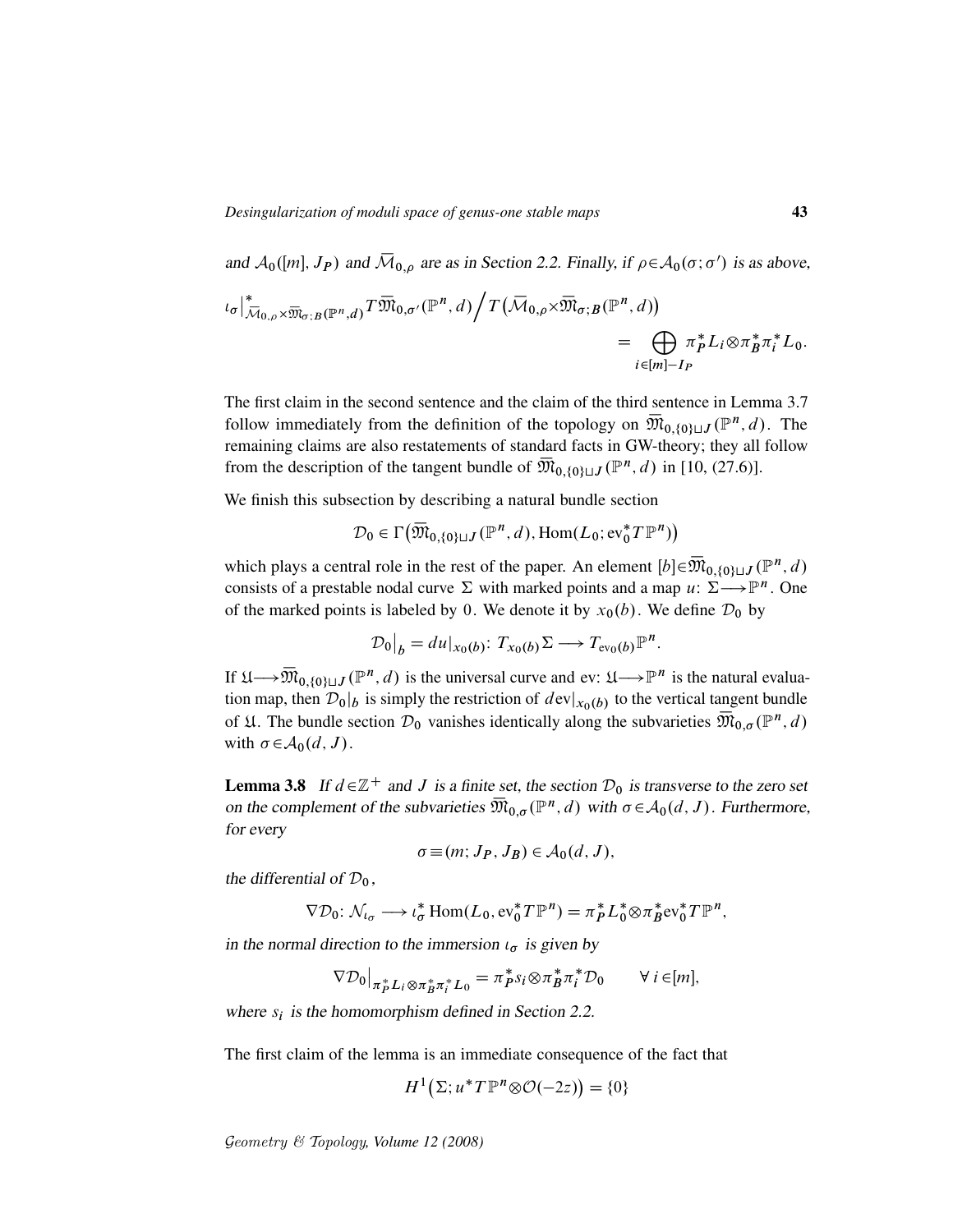for every genus-zero stable map  $(\Sigma, u)$  and a smooth point  $z \in \Sigma$  such that the restriction of u to the irreducible component of  $\Sigma$  containing z is not constant. The second statement of the lemma follows from [21, Theorem 2.8].

#### 3.3 Initial data

If  $\aleph$  and  $J$  are finite sets and  $d$  is positive integer, let

$$
\overline{\mathfrak{M}}_{0,(\aleph,J)}(\mathbb{P}^n,d) = \left\{ (b_l)_{l \in \aleph} \in \prod_{l \in \aleph} \overline{\mathfrak{M}}_{0,\{0\} \sqcup J_l}(\mathbb{P}^n,d_l) : d_l \in \mathbb{Z}^+, \sum_{l \in \aleph} d_l = d; \right\}
$$
\n
$$
\bigsqcup_{l \in \aleph} J_l = J; \text{ ev}_0(b_l) = \text{ev}_0(b_{l'}) \ \forall \ l, l' \in \aleph \right\};
$$
\n
$$
\mathfrak{M}_{0,(\aleph,J)}(\mathbb{P}^n,d) = \left\{ (b_l)_{l \in \aleph} \in \prod_{l \in \aleph} \mathfrak{M}_{0,\{0\} \sqcup J_l}(\mathbb{P}^n,d_l) : d_l \in \mathbb{Z}^+, \sum_{l \in \aleph} d_l = d; \right\}
$$
\n
$$
\bigsqcup_{l \in \aleph} J_l = J; \text{ ev}_0(b_l) = \text{ev}_0(b_{l'}) \ \forall \ l, l' \in \aleph \right\},
$$

where  $\mathfrak{M}_{0,\{0\}\sqcup J_l}(\mathbb{P}^n,d_l)$  is the subset of  $\overline{\mathfrak{M}}_{0,\{0\}\sqcup J_l}(\mathbb{P}^n,d_l)$  consisting of stable maps with smooth domains. For each  $l \in \mathbb{N}$ , let

$$
\pi_l \colon \overline{\mathfrak{M}}_{0,(\aleph,J)}(\mathbb{P}^n,d) \longrightarrow \bigsqcup_{d_l>0,J_l\subset J} \overline{\mathfrak{M}}_{0,\{0\}\sqcup J_l}(\mathbb{P}^n,d_l)
$$

be the projection map. We put

$$
F(\mathbf{x},J) = \bigoplus_{l \in \mathbf{N}} \pi_l^* L_0,
$$

where  $L_0 \rightarrow \overline{\mathfrak{M}}_{0,\{0\}\sqcup J_l}(\mathbb{P}^n,d_l)$  is the universal tangent line bundle for the marked point 0. In the next subsection, we construct a blowup

$$
\pi_{0,(\aleph,J)}\colon \widetilde{\mathfrak{M}}_{0,(\aleph,J)}(\mathbb{P}^n,d)\longrightarrow \mathbb{P} F_{(\aleph,J)}
$$

of the projective bundle  $\mathbb{P} F_{(\mathbf{X},J)}$  over  $\overline{\mathfrak{M}}_{0,(\mathbf{X},J)}(\mathbb{P}^n,d)$  and a line bundle

$$
\widetilde{\mathbb{E}} \longrightarrow \widetilde{\mathfrak{M}}_{0,(\aleph,J)}(\mathbb{P}^n,d).
$$

We also describe a natural bundle section

$$
\widetilde{\mathcal{D}}_{(\aleph,J)} \in \Gamma\big(\widetilde{\mathfrak{M}}_{0,(\aleph,J)}(\mathbb{P}^n,d); \widetilde{\mathbb{E}}^* \otimes \pi_{0,(\aleph,J)}^* \pi_{\mathbb{P}F_{(\aleph,J)}}^* \mathrm{ev}_0^* T \mathbb{P}^n\big),
$$

where

$$
\pi_{\mathbb{P} F_{(\aleph,J)}} \colon \mathbb{P} F_{(\aleph,J)} \longrightarrow \overline{\mathfrak{M}}_{0,(\aleph,J)}(\mathbb{P}^n,d)
$$

is the bundle projection map. This section is transverse to the zero set.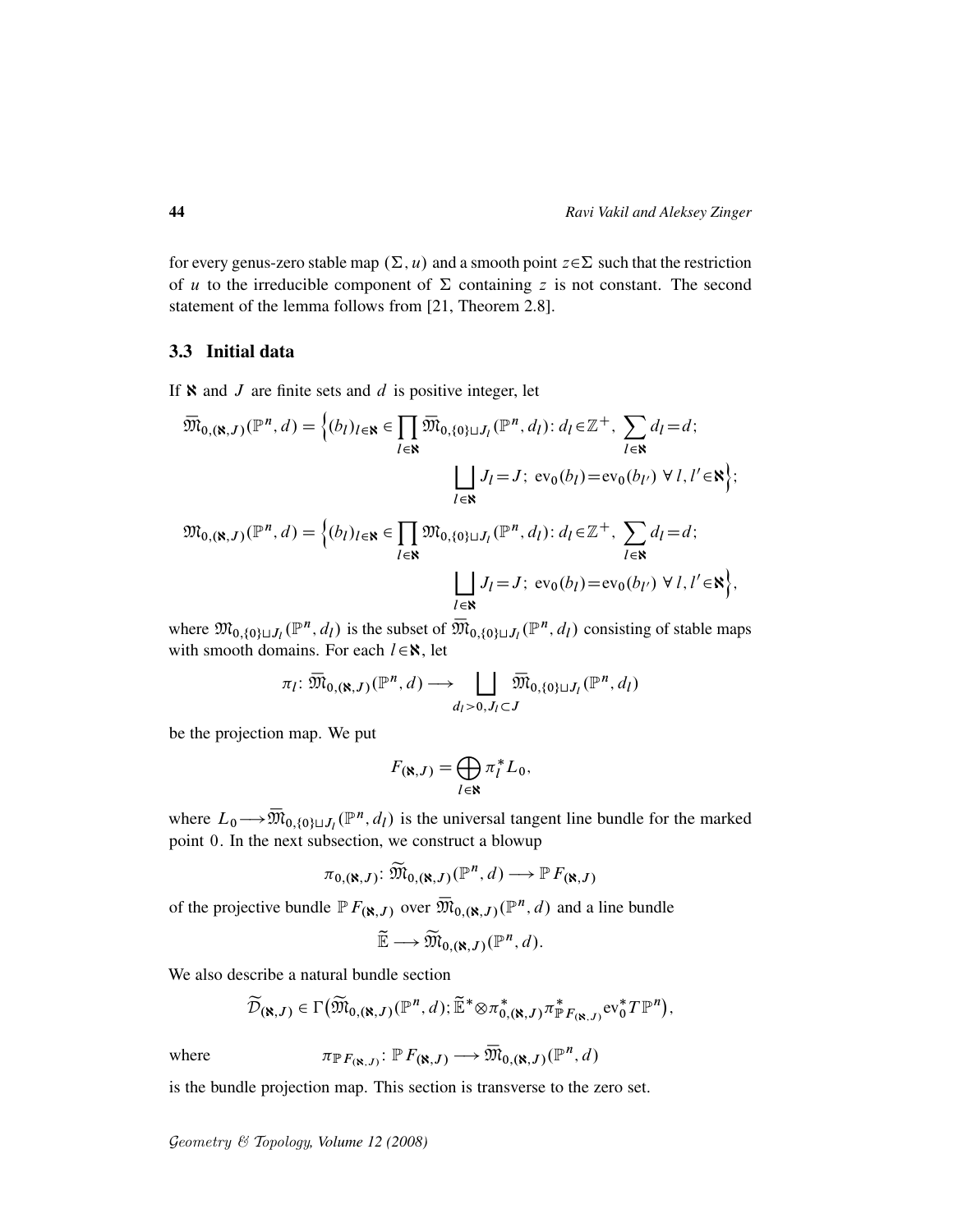Similarly to Section 2.4, the smooth variety  $\widetilde{M}_{0, (N, J)}(\mathbb{P}^n, d)$  is obtained by blowing up the subvarieties  $\widetilde{\mathfrak{M}}_{0,\varrho}^{0}(\mathbb{P}^n,d)$  defined below and their proper transforms in an order consistent with a natural partial ordering  $\prec$ . The line bundle  $\widetilde{\mathbb{E}}$  is the sum of the tautological line bundle

$$
\gamma_{(\aleph,J)} \longrightarrow \mathbb{P} F_{(\aleph,J)}
$$

and all exceptional divisors. The section  $\widetilde{\mathcal{D}}_{(\aleph,J)}$  is induced from the sections  $\pi_l^* \mathcal{D}_0$ , with  $l \in \mathbb{R}$ , where  $\mathcal{D}_0$  is as in Section 3.2.

If  $\aleph$ , J, and d are as above, let

$$
\mathcal{A}_0(\mathbf{N}; d, J) = \Big\{ \big( (\sigma_l)_{l \in \mathbf{N}}, J_B \big) \colon (\sigma_l, \varnothing) \in \{ (0, \varnothing) \} \sqcup \mathcal{A}_0(d_l, J_{l, P}), \ (\sigma_l)_{l \in \mathbf{N}} \neq (0)_{l \in \mathbf{N}}; \\ \sum_{l \in \mathbf{N}} d_l = d, \ J = J_B \sqcup \bigsqcup_{l \in \mathbf{N}} J_{l, P} \Big\}.
$$

We define a partial ordering  $\prec$  on  $\mathcal{A}_0(\mathbf{N}; d, J)$  by setting

(3-5) 
$$
\varrho' \equiv ((\sigma'_l)_{l \in \mathbf{R}}, J'_B) \prec \varrho \equiv ((\sigma_l)_{l \in \mathbf{R}}, J_B)
$$

if  $\varrho' \neq \varrho$  and for every  $l \in \mathbb{N}$  either  $\sigma'_l = \sigma_l$ ,  $(\sigma'_l, \varnothing) \prec (\sigma_l, \varnothing)$ , or  $\sigma'_l = 0$ . If  $\varrho \in \mathcal{A}_0(\mathbb{N}; d, J)$ is as in  $(3-5)$ , we put

$$
\aleph_P(\varrho) = \{l \in \aleph : \sigma_l \neq 0\} \quad \text{and} \quad \aleph_S(\varrho) = \{l \in \aleph : \sigma_l = 0\}.
$$

Here  $P$  and  $S$  stand for the subsets of principal and secondary elements of  $\aleph$ , respectively; see the next paragraph. Note that

(3-6)  
\n
$$
\varrho' \prec \varrho \implies \aleph_P(\varrho') \subset \aleph_P(\varrho), \qquad \aleph_P(\varrho) \neq \varnothing \ \forall \varrho \in \mathcal{A}_0(\aleph; d, J),
$$
\n
$$
\varrho = ((m_l; J_{l,P})_{l \in \aleph_P(\varrho)}, (0)_{l \in \aleph_S(\varrho)}, J_B)
$$

for some  $m_l$  and  $J_{l,P}$ . Choose an ordering  $\lt$  on  $\mathcal{A}_0(\mathbf{X}; d, J)$  extending the partial ordering  $\prec$ . We denote the corresponding minimal and maximal element by  $\varrho_{\min}$ and  $\varrho_{\text{max}}$ , respectively. For every  $\varrho \in A_0(\mathbf{X}; d, J)$ , define

$$
\varrho-1\in\{0\}\sqcup\mathcal{A}_0(\aleph;d,J)
$$

as in (2–7).

If  $\rho \in A_0(\mathbf{X}; d, J)$  is as in (3–5), let  $\overline{\mathfrak{M}}_{0,\varrho}(\mathbb{P}^n,d)=\Big\{(b_l)_{l\in\mathbf{N}}\in\prod$  $l$ ∈ន  $\overline{\mathfrak{M}}_{0,(\sigma_l,J_{l,B})}(\mathbb{P}^n,d_l): \sum$  $l$ EX  $d_l = d;$  | |  $l$ ∈ន  $J_{l,B}=J_{B};$  $ev_0(b_{l_1}) = ev_0(b_{l_2}) \ \forall \ l_1, l_2 \in \mathbf{R}$ .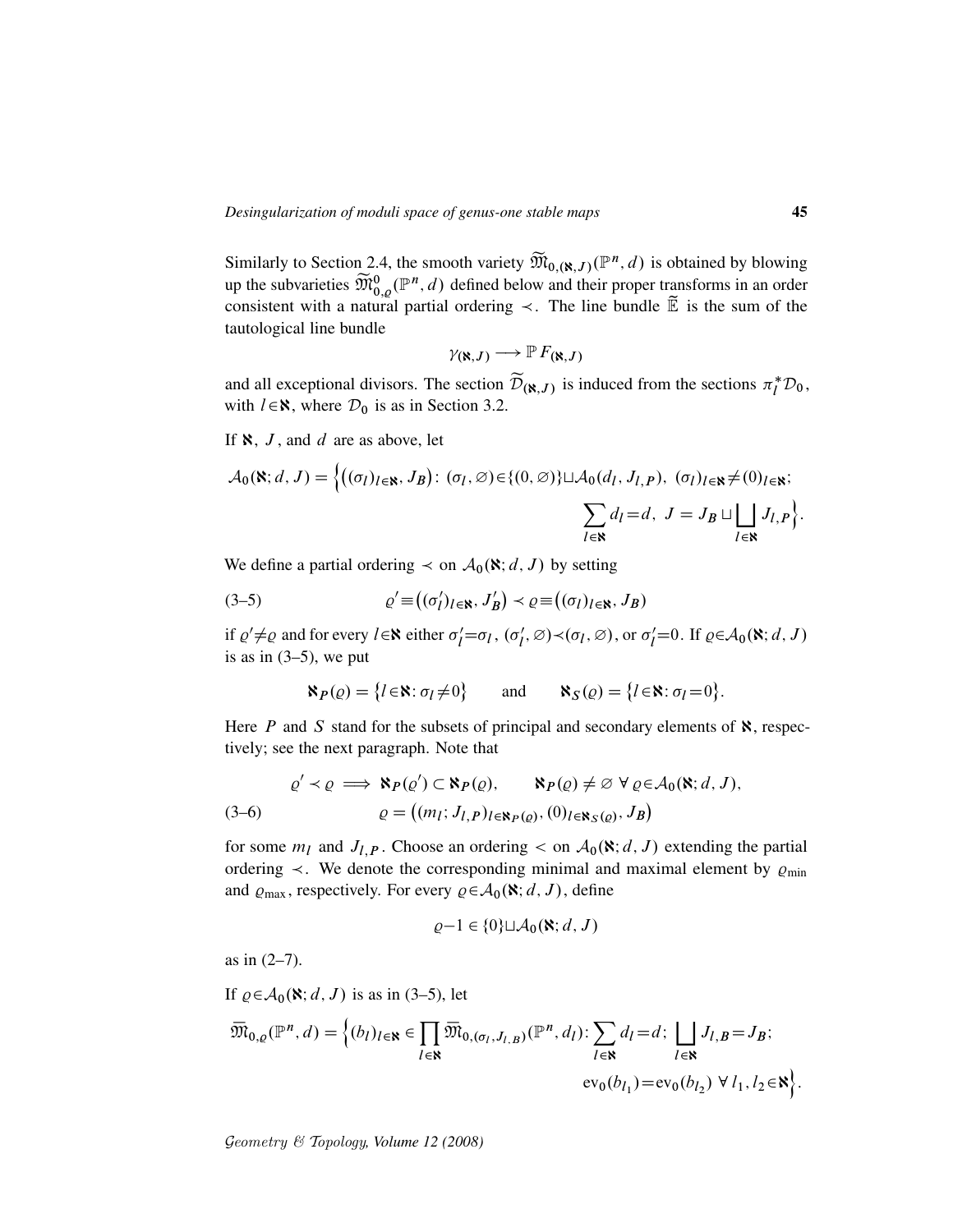This is a subset of  $\overline{\mathfrak{M}}_{0,(\aleph,J)}(\mathbb{P}^n,d)$ . With  $\bullet = P, S$ , we define

$$
F_{\varrho;\bullet} = \bigoplus_{l \in \mathbf{R}_{\bullet}(\varrho)} \pi_l^* L_0 \Big|_{\overline{\mathfrak{M}}_{0,\varrho}(\mathbb{P}^n,d)} \subset F_{(\mathbf{N},J)} \Big|_{\overline{\mathfrak{M}}_{0,\varrho}(\mathbb{P}^n,d)}.
$$

Let

$$
\widetilde{\mathfrak{M}}^{0}_{0,\varrho}(\mathbb{P}^n,d)=\mathbb{P} F_{\varrho;P}\subset \widetilde{\mathfrak{M}}^{0}_{0,(\aleph,J)}(\mathbb{P}^n,d)\equiv \mathbb{P} F_{(\aleph,J)}.
$$

From Lemma 3.6, we immediately obtain

**Lemma 3.9** If  $\varrho_1, \varrho_2 \in A_0(\mathbf{R}; d, J)$ ,  $\varrho_1 \neq \varrho_2$   $\varrho_1 \neq \varrho_2$ , and  $\varrho_2 \neq \varrho_1$ , then

$$
\widetilde{\mathfrak{M}}_{0,\varrho_1}^{0}(\mathbb{P}^n,d)\cap \widetilde{\mathfrak{M}}_{0,\varrho_2}^{0}(\mathbb{P}^n,d)\subset \widetilde{\mathfrak{M}}_{0,\widetilde{\varrho}(\varrho_1,\varrho_2)}^{0}(\mathbb{P}^n,d),
$$
  
where  

$$
\widetilde{\varrho}(\varrho_1,\varrho_2)=\max\left\{\varrho'\in \mathcal{A}_0(\mathbf{X};d,J): \varrho'\prec\varrho_1,\varrho_2\right\}.
$$

If  $\tilde{\varrho}(\varrho_1, \varrho_2)$  is not defined,  $\widetilde{\mathfrak{M}}_{0,\varrho_1}^0(\mathbb{P}^n, d)$  and  $\widetilde{\mathfrak{M}}_{0,\varrho_2}^0(\mathbb{P}^n, d)$  are disjoint.

With  $\varrho$  as (3–6), let

$$
\varrho_P = ([m_l], J_{l,P})_{l \in \mathbf{N}_P(\varrho)}, \mathbf{N}_B(\varrho) = \mathbf{N}_S(\varrho) \sqcup \bigsqcup_{l \in \mathbf{N}_P(\varrho)} [m_l], J_B(\varrho) = J_B, G_{\varrho} = \prod_{l \in \mathbf{N}_P(\varrho)} S_{m_l}.
$$

With  $\widetilde{\mathcal{M}}_{0,\varrho_P}^0$  as in Section 2.4, we denote by

$$
\iota_{0,\varrho} \colon \widetilde{\mathcal{M}}_{0,\varrho_P}^0 \times \overline{\mathfrak{M}}_{0,(\aleph_B(\varrho),J_B(\varrho))}(\mathbb{P}^n,d) \longrightarrow \widetilde{\mathfrak{M}}_{0,\varrho}^0(\mathbb{P}^n,d) \subset \widetilde{\mathfrak{M}}_{0,(\aleph,J)}^0(\mathbb{P}^n,d)
$$

the natural node-identifying map induced by the immersions  $\iota_{(\sigma_l, J_{l,B})}$  in (3–4). It descends to an immersion

$$
\overline{\iota}_{0,\varrho}\colon \big(\widetilde{\mathcal{M}}_{0,\varrho_P}^{0}\times \overline{\mathfrak{M}}_{0,(\aleph_B(\varrho),J_B(\varrho))}(\mathbb{P}^n,d)\big)\big/G_{\varrho}\longrightarrow \widetilde{\mathfrak{M}}_{0,(\aleph,J)}^{0}(\mathbb{P}^n,d).
$$

Let

$$
\pi_P, \pi_B: \widetilde{\mathcal{M}}_{0,\varrho_P}^0 \times \overline{\mathfrak{M}}_{0,(\aleph_B(\varrho),J_B(\varrho))}(\mathbb{P}^n,d) \longrightarrow \widetilde{\mathcal{M}}_{0,\varrho_P}^0, \overline{\mathfrak{M}}_{0,(\aleph_B(\varrho),J_B(\varrho))}(\mathbb{P}^n,d)
$$

be the projection maps.

For the rest of this section, as well as for Section 4, we take

$$
\overline{\mathfrak{M}}_{0,(\aleph,J)} = \overline{\mathfrak{M}}_{0,(\aleph,J)}(\mathbb{P}^n,d), \ \mathfrak{M}_{0,(\aleph,J)} = \mathfrak{M}_{0,(\aleph,J)}(\mathbb{P}^n,d), \n\widetilde{\mathfrak{M}}_{0,(\aleph,J)}^0 = \widetilde{\mathfrak{M}}_{0,(\aleph,J)}^0(\mathbb{P}^n,d), \ \widetilde{\mathfrak{M}}_{0,\varrho}^0 = \widetilde{\mathfrak{M}}_{0,\varrho}^0(\mathbb{P}^n,d) \qquad \forall \ \varrho \in \mathcal{A}_0(\aleph;d,J),
$$

for any pair  $(\aleph, J)$  as above.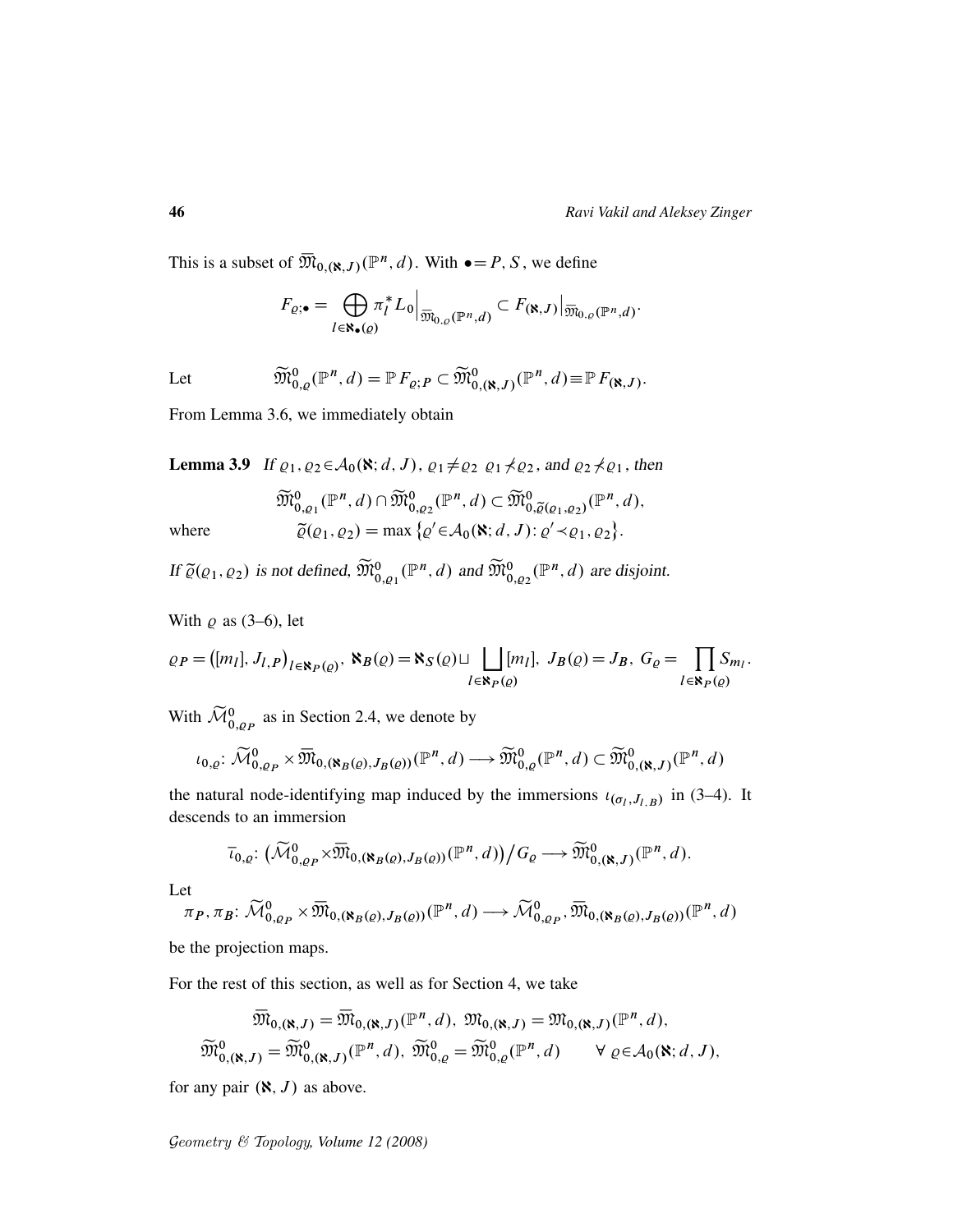**Lemma 3.10** If  $\aleph$  and J are finite sets and  $d \in \mathbb{Z}^+$ , the collections

$$
\{t_{0,\varrho}\}_{{\varrho}\in A_0(\mathbf{X};d,J)} \qquad \text{and} \qquad \{\overline{t}_{0,\varrho}\}_{{\varrho}\in A_0(\mathbf{X};d,J)}
$$

of immersions are properly self-intersecting. If

$$
\varrho^* \equiv \big((m_l^*; J_{l,P}^*)_{l \in \mathbf{R}_P(\varrho^*)}, (0)_{l \in \mathbf{R}_S(\varrho^*)}, J_B^*\big) \in \mathcal{A}_0(\mathbf{N}; d, J),
$$

then 
$$
\operatorname{Im}^s \overline{\iota}_{0,\varrho^*} \subset \bigcup_{\varrho' \prec \varrho^*} \widetilde{\mathfrak{M}}_{0,\varrho'}^0,
$$

$$
\mathcal{N}_{\iota_{0,\varrho^*}} = \bigoplus_{l \in \aleph_P(\varrho^*)} \bigoplus_{i \in [m_l^*]} \pi_P^* L_{0,(l,i)} \otimes \pi_B^* \pi_{(l,i)}^* L_0 \, \oplus \, \pi_P^* \mathbb{E}_0^* \otimes \pi_B^* \bigoplus_{l \in \aleph_S(\varrho^*)} \pi_l^* L_0,
$$

where  $\mathbb{E}_0$  and  $L_{0,(l,i)}$  are as in Sections 2.4. If  $\varrho, \varrho^* \in A_0(\mathbf{N}; d, J)$ ,  $\varrho$  is as (3–6), and  $\varrho \prec \varrho^*$ , then

$$
\iota_{0,\varrho^*}^{-1}(\widetilde{\mathfrak{M}}_{0,\varrho}^0)=\Big(\bigcup_{\rho\in\mathcal{A}_0(\varrho^*;\varrho)}\widetilde{\mathcal{M}}_{0,\rho}^0\Big)\times\overline{\mathfrak{M}}_{0,(\aleph_B(\varrho^*),J_B(\varrho^*))},
$$

where  $\mathcal{A}_0(\varrho^*; \varrho)$ 

$$
= \left\{ \rho = (\mathbf{N}_P(\varrho), (I_{l,P}^* \sqcup J_{l,P}, \{I_{l,k}^* \sqcup J_{l,k}^* : k \in K_l^* \})_{l \in \mathbf{N}_P(\varrho^*)}) \in \mathcal{A}_0(\varrho_P^*):
$$
  

$$
|K_l^*| + |I_{l,P}^*| = m_l \ \forall \ l \in \mathbf{N}_P(\varrho^*) \right\}
$$

and  $A_0(\varrho_P^*)$  and  $\widetilde{\mathcal{M}}_{0,\rho}^0$  are as in Section 2.4. Finally, if  $\rho \in A_0(\varrho^*; \varrho)$  is as above,

$$
\iota_{0,\varrho^*}|_{\widetilde{\mathcal{M}}_{0,\rho}^{0}\times \overline{\mathfrak{M}}_{0,(\aleph_{B}(\varrho^*),J_{B}(\varrho^*))}}T\overline{\mathfrak{M}}_{0,\varrho}\bigg/T(\widetilde{\mathcal{M}}_{0,\rho}^{0}\times \overline{\mathfrak{M}}_{0,(\aleph_{B}(\varrho^*),J_{B}(\varrho^*))})\n= \bigoplus_{l\in \aleph_{P}(\varrho^*)-\aleph_{P}(\varrho)}\bigoplus_{i\in [m_{l}^{*}]}\pi_{p}^{*}L_{0,(l,i)}\otimes \pi_{B}^{*}\pi_{(l,i)}^{*}L_{0}\n+ \bigoplus_{l\in \aleph_{P}(\varrho)}\bigoplus_{i\in [m_{l}^{*}]-I_{l,P}^{*}}\pi_{p}^{*}L_{0,(l,i)}\otimes \pi_{B}^{*}\pi_{(l,i)}^{*}L_{0}.
$$

The normal bundle  $\mathcal{N}_{t_{0,\rho^*}}$  for the immersion  $t_{0,\rho^*}$  splits into horizontal and vertical bundles:

$$
\mathcal{N}_{t_{0,\varrho}*} = \mathcal{N}_{t_{0,\varrho}*}^{\perp} \oplus \mathcal{N}_{t_{0,\varrho}*}^{\top}.
$$

It is immediate from the definitions that

$$
\mathcal{N}_{\iota_{0,\varrho^*}}^{\top} = \iota_{0,\varrho^*}^*(\gamma_{(\mathbf{X},J)}^*\otimes F_{\varrho;S}) = \pi_P^* \mathbb{E}_0^* \otimes \pi_B^* \bigoplus_{l \in \mathbf{X}_S(\varrho^*)} \pi_l^* L_0.
$$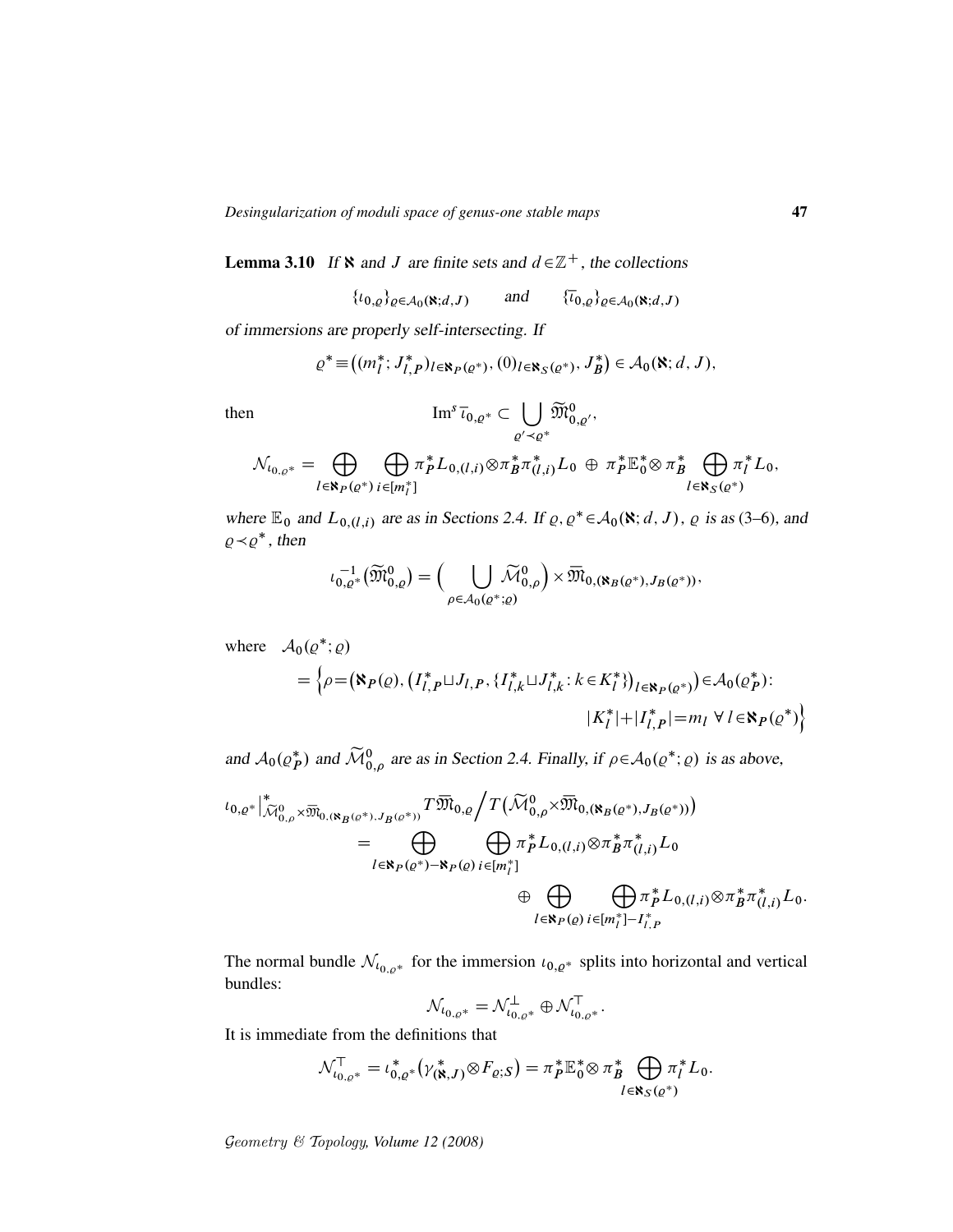The horizontal normal bundle  $\mathcal{N}_{\iota_{0,\rho^*}}^{\perp}$  is the pullback of the normal bundle for the node identifying immersion

$$
\overline{\mathcal{M}}_{0,\varrho^*_P} \times \overline{\mathfrak{M}}_{0,(\aleph_B(\varrho^*),J_B(\varrho^*))} \longrightarrow \overline{\mathfrak{M}}_{0,\varrho^*}(\mathbb{P}^n,d) \subset \overline{\mathfrak{M}}_{0,(\aleph,J)}
$$

induced by the immersions  $\iota_{(\sigma_l^*, J_{l,B}^*)}$  in (3–4) by the bundle projection map  $\pi_{\mathbb{P}F_{Q,P}}$ . The normal bundle for this immersion is the sum of component-wise normal bundles given by Lemma 3.7. The remaining claims of Lemma 3.10 follow easily from the corresponding statements of Lemma 3.7 as well.

We note that for every  $\varrho^* \in \mathcal{A}_0(\mathbf{\aleph}; d, J)$ ,

$$
\mathcal{A}_0(\varrho_P^*) = \bigsqcup_{\varrho \prec \varrho^*} \mathcal{A}_0(\varrho^*; \varrho).
$$

Furthermore, if  $\varrho_1, \varrho_2 \in A_0(\mathbf{X}; d, J)$  are such that  $\varrho_1, \varrho_2 \prec \varrho^*$ , then

$$
\rho_1^* \in \mathcal{A}_0(\varrho^*; \varrho_1), \quad \rho_2^* \in \mathcal{A}_0(\varrho^*; \varrho_2), \quad \rho_1^* \prec \rho_2^* \qquad \Longrightarrow \qquad \varrho_1 \prec \varrho_2.
$$

Thus, we can choose an ordering  $\langle$  on  $A_0(\rho_P^*)$  extending the partial ordering  $\langle$  of Section 2.4 such that

$$
\varrho_1 < \varrho_2, \quad \rho_1^* \in \mathcal{A}_0(\varrho^*; \varrho_1), \quad \rho_2^* \in \mathcal{A}_0(\varrho^*; \varrho_2) \quad \Longrightarrow \quad \rho_1^* < \rho_2^*,
$$

whenever  $\varrho_1, \varrho_2 \in A_0(\mathbf{X}; d, J)$  are such that  $\varrho_1, \varrho_2 \prec \varrho^*$ . In the next subsection, we will refer to the blowup construction of Section 2.4 corresponding to such an ordering.

Via the projection maps  $\pi_l$ , the bundle sections  $\mathcal{D}_0$  of Section 3.2 induce a linear bundle map

$$
\mathcal{D}(\mathbf{x},J) \colon F(\mathbf{x},J) \longrightarrow \text{ev}_0^* T \mathbb{P}^n
$$

over  $\overline{\mathfrak{M}}_{0,(\aleph,J)}$ . In turn, this homomorphism induces a bundle section

$$
\widetilde{\mathcal{D}}_0 \in \Gamma\big(\widetilde{\mathfrak{M}}_{0,(\aleph,J)}^0; \mathbb{E}_0^* \otimes \pi_{\mathbb{P}F_{(\aleph,J)}}^* \mathrm{ev}_0^* T \mathbb{P}^n\big), \quad \text{where} \quad \mathbb{E}_0 = \gamma_{(\aleph,J)} \longrightarrow \widetilde{\mathfrak{M}}_{0,(\aleph,J)}^0.
$$

This section vanishes identically on the subvarieties  $\widetilde{M}_{0,\varrho}^0$  of  $\widetilde{M}_{0,(\aleph,J)}^0$  with  $\varrho \in$  $\mathcal{A}_0^*(\aleph; d, J)$ .

**Lemma 3.11** The section  $\widetilde{\mathcal{D}}_0$  is transverse to the zero set on the complement of the subvarieties  $\widetilde{M}_{0,q^*}^0$  with  $\varrho^* \in \mathcal{A}_0(\aleph; d, J)$ . Furthermore, for every  $\varrho^* \in \mathcal{A}_0(\aleph; d, J)$  as in Lemma 3.10, the differential of  $\overline{\mathcal{D}}_0$ ,

$$
\nabla \widetilde{\mathcal{D}}_0 \colon \mathcal{N}_{\iota_{0,\varrho^*}} \longrightarrow \iota_{0,\varrho^*}^*(\mathbb{E}_0^* \otimes \pi^*_{\mathbb{P}F_{(\mathfrak{S},J)}} \mathrm{ev}_0^* T \mathbb{P}^n) = \pi_P^* \mathbb{E}_0^* \otimes \pi_B^* \mathrm{ev}_0^* T \mathbb{P}^n,
$$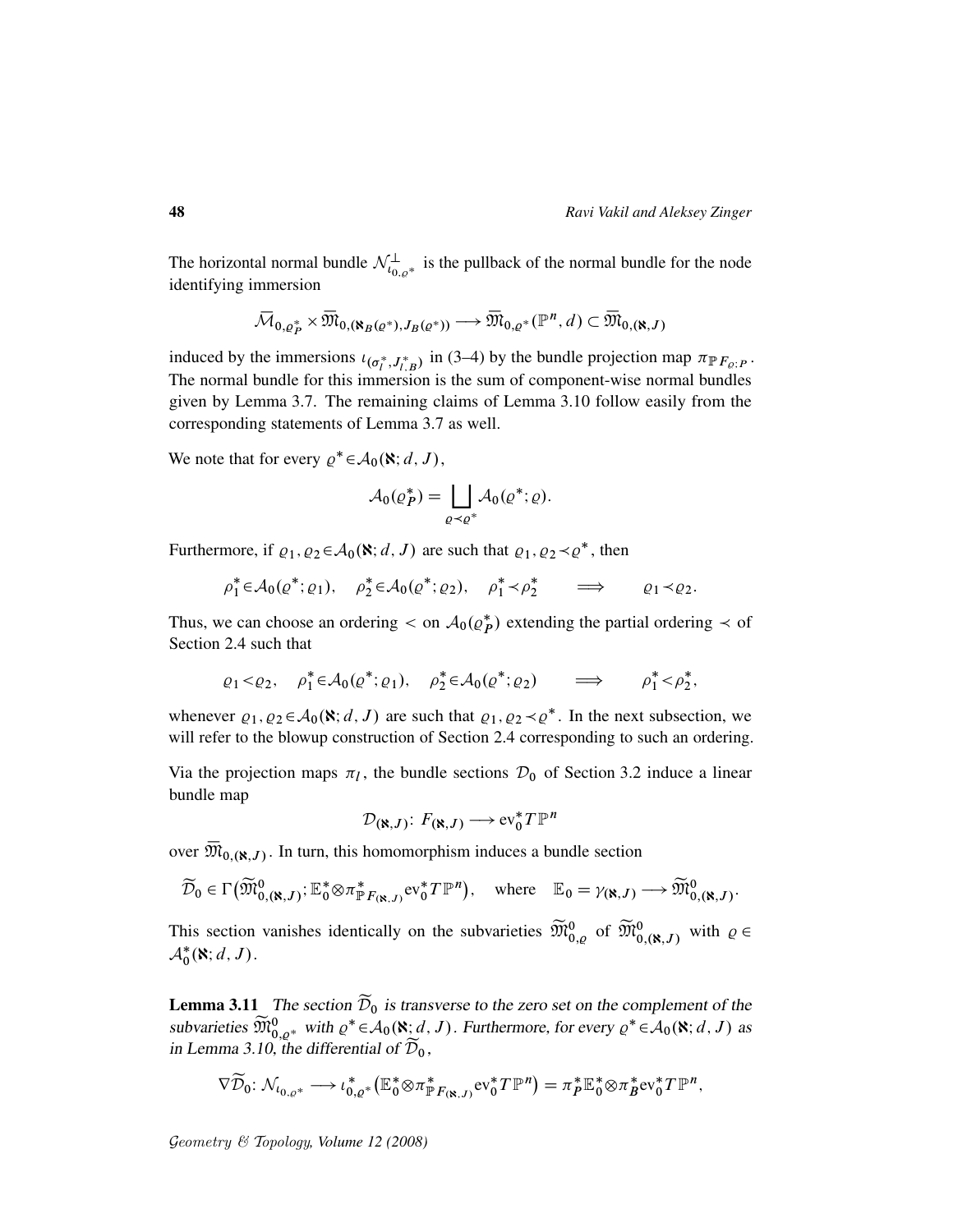in the normal direction to the immersion  $\iota_{0,\rho^*}$  is given by

$$
\nabla \widetilde{\mathcal{D}}_0|_{\pi_P^* L_{0,(l,i)} \otimes \pi_B^* \pi_{(l,i)}^* L_0} = \pi_P^* s_{0,(l,i)} \otimes \pi_B^* \pi_{(l,i)}^* \mathcal{D}_0 \ \forall \ i \in [m_l^*], \ l \in \mathbf{N}_P(\varrho^*),
$$

$$
\nabla \widetilde{\mathcal{D}}_0|_{\mathcal{N}_{0,\varrho^*}^-} = \pi_P^* \mathrm{id} \otimes \pi_B^* \mathcal{D}_{(\mathbf{N}_B(\varrho^*), J_B(\varrho^*))},
$$

where  $s_{0,(l,i)}$  is the homomorphism defined in Section 2.4.

This lemma follows immediately from Lemma 3.8.

### 3.4 Inductive construction

We are now ready to describe the inductive assumptions for our construction of the blowup

$$
\pi_{0,(\aleph,J)}\colon \widetilde{\mathfrak{M}}^{0}_{0,(\aleph,J)} \equiv \widetilde{\mathfrak{M}}_{0,(\aleph,J)}(\mathbb{P}^n,d) \longrightarrow \widetilde{\mathfrak{M}}^0_{0,(\aleph,J)} \equiv \widetilde{\mathfrak{M}}^0_{0,(\aleph,J)}(\mathbb{P}^n,d).
$$

Suppose  $\varrho \in A_0(\mathbf{N}; d, J)$  and we have constructed

 $(I1)$  a blowup

$$
\pi_{\varrho-1}\colon \widetilde{\mathfrak{M}}^{ \varrho-1}_{0,(\aleph,J)} \,{\longrightarrow}\, \widetilde{\mathfrak{M}}^{0}_{0,(\aleph,J)}
$$

such that  $\pi_{\varrho-1}$  is an isomorphism outside of the preimage of the spaces  $\widetilde{\mathfrak{M}}_{0,\varrho'}^0$ with  $\varrho' \leq \varrho - 1$ ;

- (*I*2) a line bundle  $\mathbb{E}_{\varrho-1} \longrightarrow \widetilde{\mathfrak{M}}_{0,(\aleph,J)}^{\varrho-1}$ ;
- (13) a section  $\widetilde{\mathcal{D}}_{\varrho-1} \in \Gamma\big(\widetilde{\mathfrak{M}}_{0,(\aleph,J)}^{ \varrho-1}$ ;  $\mathbb{E}_{\varrho-1}^* \otimes \pi_{\varrho-1}^* \pi_{\mathbb{P}}^*$  $_{\mathbb{P}F_{(\mathbf{R},J)}}^*$ ev $_{0}^*T\mathbb{P}^n$ .

For each  $\varrho^* > \varrho - 1$ , let

$$
\widetilde{\mathfrak{M}}^{ \varrho-1}_{0, \varrho^*}\equiv \widetilde{\mathfrak{M}}^{ \varrho-1}_{0, \varrho^*}(\mathbb{P}^n,d) \subset \widetilde{\mathfrak{M}}^{ \varrho-1}_{0,(\aleph, J)}
$$

be the proper transform of  $\widetilde{M}_{0,\rho^*}^0$  in  $\widetilde{M}_{0,(\aleph,J)}^{\rho-1}$ . We assume that

- (I4) the section  $\mathcal{D}_{\varrho-1}$  is transverse to the zero set on the complement of the subvarieties  $\widetilde{M}_{0,\varrho^*}^{\varrho-1}$  with  $\varrho^* > \varrho-1$  and vanishes identically along these subvarieties;
- (I5) if  $\varrho_1, \varrho_2 \in A_0(\mathbf{R}; d, J)$  are such that  $\varrho_1 \neq \varrho_2$ ,  $\varrho_1 \neq \varrho_2$ ,  $\varrho_2 \neq \varrho_1$ , and  $\varrho-1 < \varrho_1, \varrho_2$ , then

$$
\widetilde{\mathfrak{M}}^{\varrho-1}_{0,\varrho_1}\cap \widetilde{\mathfrak{M}}^{ \varrho-1}_{0,\varrho_2} \begin{cases} \subset \widetilde{\mathfrak{M}}^{ \varrho-1}_{0,\widetilde{\varrho}(\varrho_1,\varrho_2)}, & \text{if } \widetilde{\varrho}(\varrho_1,\varrho_2) > \varrho-1; \\ = \varnothing, & \text{otherwise}, \end{cases}
$$

where  $\tilde{\varrho}(\varrho_1, \varrho_2)$  is as in Lemma 3.10.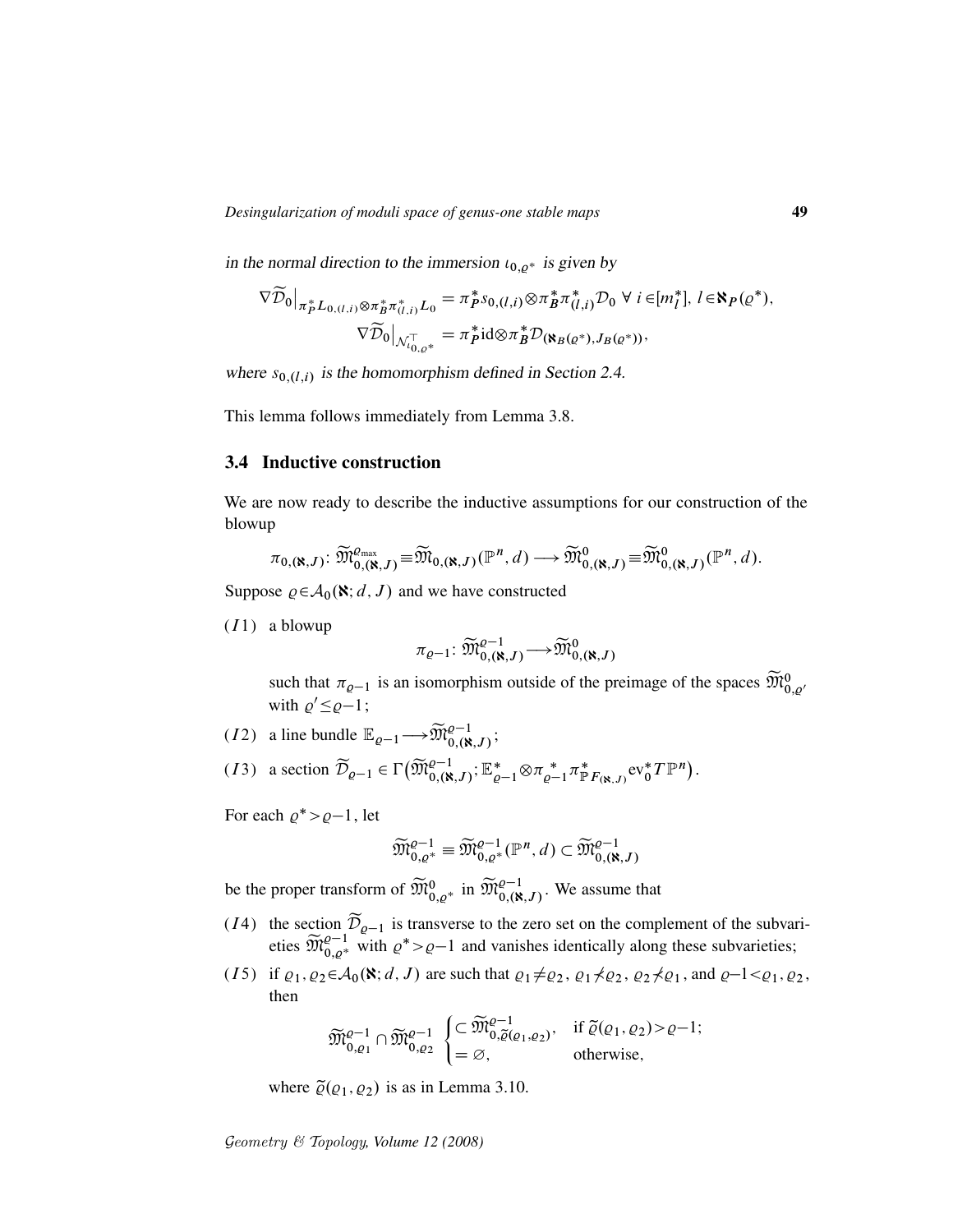We also assume that for all  $\varrho^* \in A_0(\mathbf{R}; d, J)$  such that  $\varrho^* > \varrho - 1$ :

(I6) the domain of the  $G_{\varrho^*}$  –invariant immersion  $\iota_{\varrho-1,\varrho^*}$  induced by  $\iota_{0,\varrho^*}$  is

$$
\widetilde{\mathcal{M}}_{0,\varrho_{p}^{*}}^{\rho_{\varrho^{*}}(\varrho-1)} \times \overline{\mathfrak{M}}_{0,(\aleph_{B}(\varrho^{*}),J_{B}(\varrho^{*}))},
$$
\nwhere\n
$$
\rho_{\varrho^{*}}(\varrho-1) = \begin{cases}\n\max \left\{ \rho \in \mathcal{A}_{0}(\varrho^{*};\varrho') : & \text{if } \exists \varrho' \in \mathcal{A}_{0}(\aleph; d, J) \\
\varrho' \leq \varrho - 1, \varrho' \prec \varrho^{*} \right\}, & \text{s.t. } \varrho' \leq \varrho - 1, \varrho' \prec \varrho^{*}; \\
0, & \text{otherwise};\n\end{cases}
$$

$$
(I7) \quad \text{if } \varrho' \in \mathcal{A}_0(\mathbf{N}; d, J) \text{ is such that } \varrho - 1 < \varrho' \prec \varrho^*, \text{ then}
$$
\n
$$
\iota_{\varrho-1, \varrho^*}^{-1}(\widetilde{\mathfrak{M}}_{0, \varrho'}^{\varrho-1}) = \Big( \bigcup_{\rho \in \mathcal{A}_0(\varrho^*; \varrho')} \widetilde{\mathcal{M}}_{0, \rho}^{\varrho_{\varrho^*}(\varrho-1)} \Big) \times \overline{\mathfrak{M}}_{0, (\aleph_B(\varrho^*), J_B(\varrho^*))};
$$

$$
(I8) \operatorname{Im}^s \overline{\iota}_{\varrho-1,\varrho^*} \subset \bigcup_{\varrho-1 < \varrho' < \varrho^*} \widetilde{\mathfrak{M}}_{0,\varrho'}^{\varrho-1}, \text{ where}
$$
\n
$$
\overline{\iota}_{\varrho-1,\varrho^*}: \left( \widetilde{\mathcal{M}}_{0,\varrho_P^*}^{\varrho_{\varrho^*}(\varrho-1)} \times \overline{\mathfrak{M}}_{0,(\aleph_B(\varrho^*),J_B(\varrho^*))} \right) / G_{\varrho^*} \longrightarrow \widetilde{\mathfrak{M}}_{0,(\aleph,J)}^{\varrho-1},
$$

is the immersion map induced by  $\iota_{\varrho-1,\varrho^*}$ .

Furthermore, we assume that

 $(I<sup>9</sup>)$  the collections of immersions

$$
\{t_{\varrho-1,\varrho^*}\}_\varrho^* \in \mathcal{A}_0(\mathbf{R};d,J), \varrho^* > \varrho-1 \quad \text{and} \quad \{\overline{t}_{\varrho-1,\varrho^*}\}_\varrho-1 \in \mathcal{A}_0(\mathbf{R};d,J), \varrho^* > \varrho-1
$$
\nare properly self-intersecting.

Finally, for all  $\varrho^* \in A_0(\mathbf{X}; d, J)$  such that  $\varrho^* > \varrho - 1$ :

$$
(I10) \quad \iota_{\varrho-1,\varrho^*}^* \mathbb{E}_{\varrho-1} = \pi_P^* \mathbb{E}_{\rho_{\varrho^*}(\varrho-1)}, \text{ where}
$$
\n
$$
\pi_P, \ \pi_B: \ \widetilde{\mathcal{M}}_{0,\varrho_P^*}^{\rho_{\varrho^*}(\varrho-1)} \times \overline{\mathfrak{M}}_{0,(\aleph_B(\varrho^*),J_B(\varrho^*))} \longrightarrow \widetilde{\mathcal{M}}_{0,\varrho_P^*}^{\rho_{\varrho^*}(\varrho-1)}, \ \overline{\mathfrak{M}}_{0,(\aleph_B(\varrho^*),J_B(\varrho^*))}
$$

are the two projection maps;

(I11) if  $\rho^*$  is as in Lemma 3.10, then the normal bundle for the immersion  $\iota_{\rho-1,\rho^*}$  is given by

$$
\mathcal{N}_{t_{\varrho-1,\varrho^*}} = \mathcal{N}_{t_{\varrho-1,\varrho^*}}^{\perp} \oplus \mathcal{N}_{t_{\varrho-1,\varrho^*}}^{\top}
$$
\n
$$
\equiv \bigoplus_{l \in \mathbb{N}_P(\varrho^*)} \bigoplus_{i \in [m_l^*]} \pi_P^* L_{\rho_{\varrho^*}(\varrho-1),(l,i)} \otimes \pi_B^* \pi_{(l,i)}^* L_0
$$
\n
$$
\oplus \pi_P^* \mathbb{E}_{\rho_{\varrho^*}(\varrho-1)}^* \otimes \pi_B^* \bigoplus_{l \in \mathbb{N}_S(\varrho^*)} \pi_l^* L_0,
$$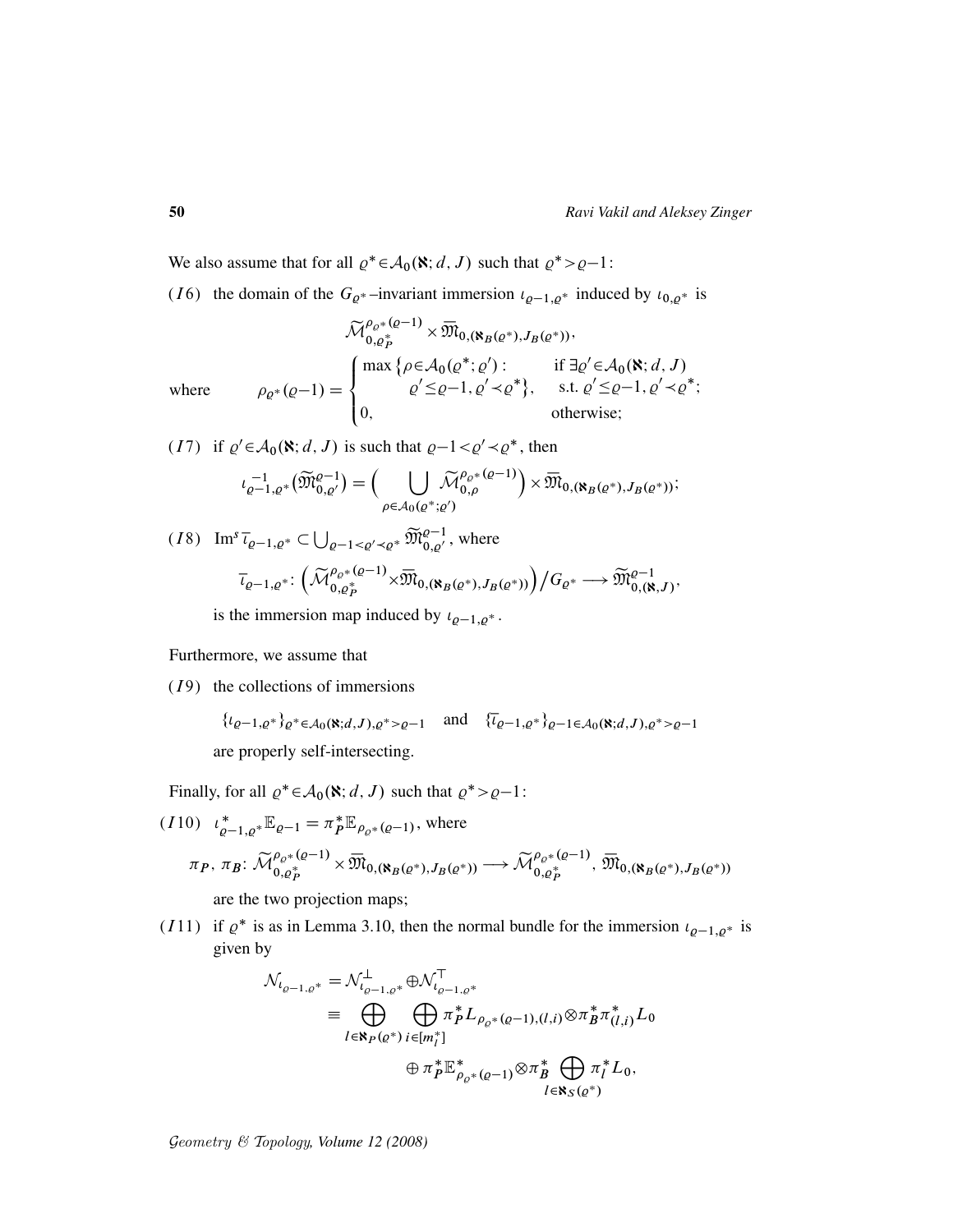*Desingularization of moduli space of genus-one stable maps* 51

where  $L_{\rho_{Q^*}(q-1),(l,i)}, \mathbb{E}_{\rho_{Q^*}(q-1)} \longrightarrow \widetilde{\mathcal{M}}_{0,q_p^*}^{\rho_{Q^*}(q-1)}$  $\begin{bmatrix} \n\mathcal{P}_{Q^*}(g) \\
0, \rho_P^* \n\end{bmatrix}$  are the line bundles constructed in Section 2.4;

(112) the differential of  $\widetilde{\mathcal{D}}_{\rho-1}$ ,

$$
\nabla \widetilde{\mathcal{D}}_{\varrho-1} : \mathcal{N}_{\iota_{\varrho-1,\varrho^*}} \longrightarrow \iota_{\varrho-1,\varrho^*}^* (\mathbb{E}_{\varrho-1}^* \otimes \pi_{\varrho-1}^* \pi_{\mathbb{P}F_{(\aleph,J)}}^* \mathrm{ev}_0^* T \mathbb{P}^n) \\
= \pi_P^* \mathbb{E}_{\rho_{\varrho^*}(\varrho-1)}^* \otimes \pi_B^* \mathrm{ev}_0^* T \mathbb{P}^n,
$$

in the normal direction to the immersion  $\iota_{\rho-1,\rho^*}$  is given by

$$
\nabla \widetilde{\mathcal{D}}_{\varrho-1}|_{\pi_P^* L_{\rho_{\varrho^*}(\varrho-1), (l,i)} \otimes \pi_B^* \pi_{(l,i)}^* L_0} = \pi_P^* s_{\rho_{\varrho^*}(\varrho-1), (l,i)} \otimes \pi_B^* \pi_{(l,i)}^* \mathcal{D}_0
$$

for all  $i \in [m_l^*], l \in \mathbf{N}_P(\varrho^*)$  and

$$
\nabla \widetilde{\mathcal{D}}_{\varrho-1}\big|_{\mathcal{N}_{\varrho-1,\varrho^*}^{\top}} = \pi_P^* \mathrm{id} \otimes \pi_B^* \mathcal{D}_{(\mathbf{R}_B(\varrho^*),J_B(\varrho^*))},
$$

where  $s_{\rho_{\rho^*}(\rho-1), (l,i)}$  is the homomorphism defined in Section 2.4.

By the inductive assumption (*I*4), the loci on which the sections  $\widetilde{\mathcal{D}}_{\rho}$  fail to be transverse to the zero set shrink and eventually disappear. For each  $\varrho$ , the behavior of  $\mathcal{D}_{\rho}$  in the directions normal to the "bad" locus is described by  $(112)$ . By the inductive assumption (15), if  $\varrho_1$  and  $\varrho_2$  are noncomparable elements of  $(\mathcal{A}_0(\mathbf{N}; d, J), \prec),$ the proper transforms of  $\widetilde{M}_{0,2}^0$  and  $\widetilde{M}_{0,2}^0$  become disjoint by the time either is ready to be blown up for any ordering  $\lt$  extending the partial ordering  $\lt$ . Similarly to Sections 2.3 and 2.4,  $(I5)$  will imply that the end result of the present blowup construction is independent of the choice of an extension  $\lt$ . By (16), our blowup construction modifies each immersion  $\iota_{0,\rho^*}$  by changing the first factor of the domain according to the blowup construction of Section 2.4, until a proper transform of the image of  $\iota_{0,\rho^*}$  is to be blown up; see below. By (*I* 8), by the time this happens the immersion  $\overline{\iota}_{0,\varrho^*}$  induced by  $\iota_{0,\varrho^*}$  transforms into an embedding. Thus, all blowup loci are smooth.

We note that all of the assumptions  $(I1)$ – $(I12)$  are satisfied if  $\rho$ –1 is replaced by 0. In particular,  $(I5)$  is a restatement of Lemma 3.9, while  $(I4)$  and  $(I12)$  are the two parts of Lemma 3.11. The statements  $(I7)$ – $(I11)$ , with  $\rho$ –1 replaced by 0, are contained in Lemma 3.10.

If  $\varrho \in A_0(\mathbf{X}; d, J)$  is as above, let

$$
\widetilde{\pi}_{\varrho} \colon \widetilde{\mathfrak{M}}^{ \varrho}_{0,(\aleph,J)} \longrightarrow \widetilde{\mathfrak{M}}^{ \varrho-1}_{0,(\aleph,J)}
$$

be the blowup of  $\widetilde{M}_{0,8}(R, J)$  along  $\widetilde{M}_{0, \varrho}^{\varrho-1}$ , which is a smooth subvariety by the inductive assumption (18). We denote the exceptional divisor for this blowup by  $\widetilde{\mathfrak{M}}_{0,\varrho}^e$ . If  $\varrho^* > \varrho$ ,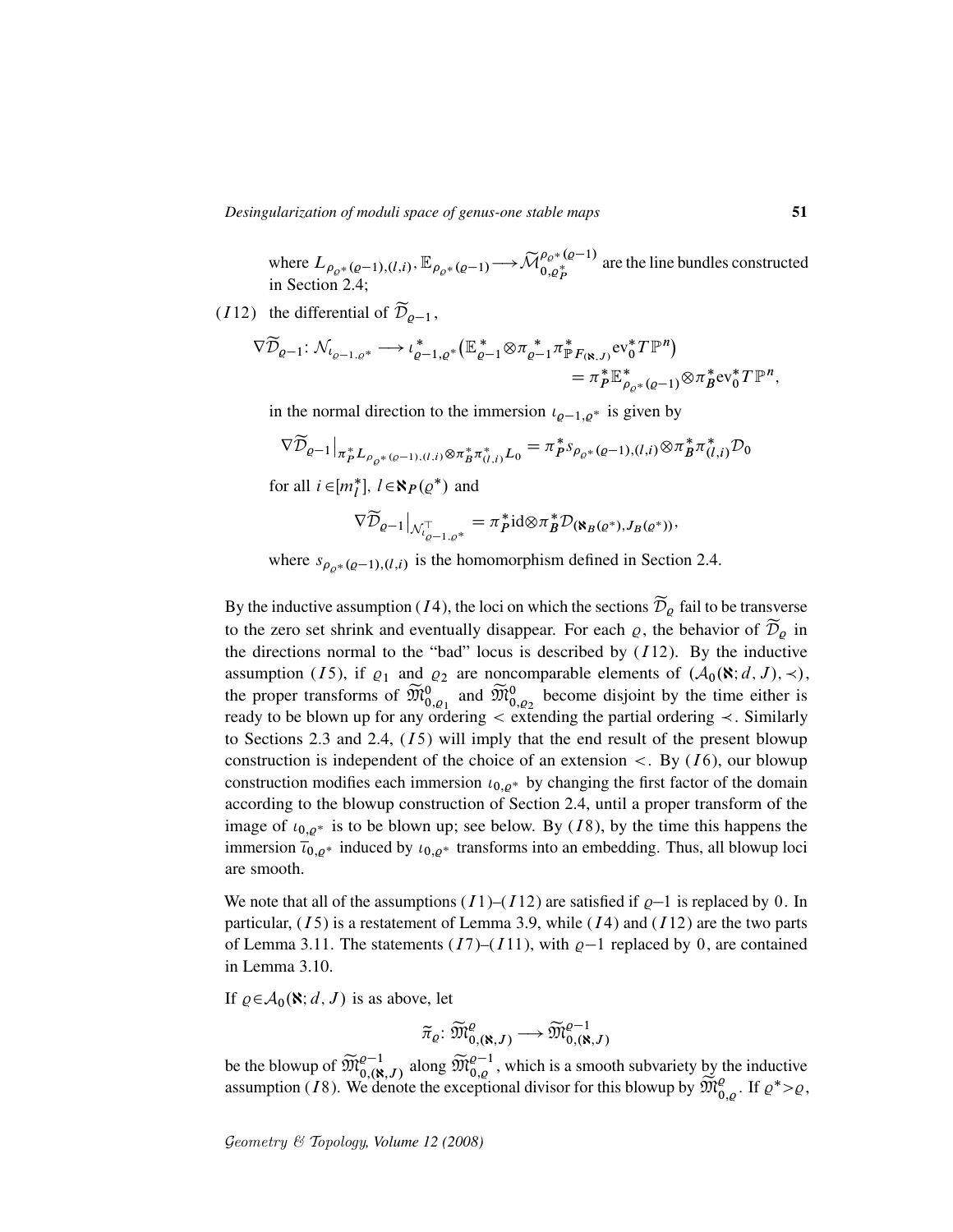let  $\widetilde{\mathfrak{M}}^{ \varrho}_{0,\varrho *} \subset \widetilde{\mathfrak{M}}^{ \varrho}_{0,(\aleph,J)}$  be the proper transform of  $\widetilde{\mathfrak{M}}^{ \varrho-1}_{0,\varrho *}$ . We put

(3-7) 
$$
\mathbb{E}_{\varrho} = \widetilde{\pi}_{\varrho}^* \mathbb{E}_{\varrho-1} \otimes \mathcal{O}(\widetilde{\mathfrak{M}}_{0,\varrho}^{\varrho}).
$$

The section  $\tilde{\pi}_{\varrho}^* \widetilde{\mathcal{D}}_{\varrho-1}$  vanishes identically along the divisor  $\widetilde{\mathfrak{M}}_{0,\varrho}^{\varrho}$ . Thus, it induces a section

$$
\widetilde{\mathcal{D}}_{\varrho} \in \Gamma\big(\widetilde{\mathfrak{M}}_{(\aleph,J)}^{\varrho}; \mathbb{E}_{\varrho}^* \otimes \pi_{\varrho}^* \pi_{\mathbb{P}F_{(\aleph,J)}}^* \mathrm{ev}_0^* T \mathbb{P}^n\big),
$$

where  $\pi_{\varrho} = \pi_{\varrho-1} \circ \tilde{\pi}_{\varrho}$ .

The inductive assumptions (I1)–(I3), with  $\varrho$ –1 replaced by  $\varrho$ , are clearly satisfied, while  $(I5)$ ,  $(I8)$ , and  $(I9)$  follow from  $(2)$  of Lemma 3.3 and Corollary 3.4. On the other hand, by (16), the domain of the immersion  $\iota_{\rho-1,\rho}$  is

$$
\widetilde{\mathcal{M}}_{0,\varrho_P}^{\rho_{\varrho}(Q-1)} \times \overline{\mathfrak{M}}_{0,(\aleph_B(\varrho),J_B(\varrho))} = \widetilde{\mathcal{M}}_{0,\varrho_P} \times \overline{\mathfrak{M}}_{0,(\aleph_B(\varrho),J_B(\varrho))},
$$

where  $\widetilde{M}_{0,\rho_P} \longrightarrow \widetilde{\mathcal{M}}_{0,\rho_P}^0$  is the blowup constructed in Section 2.4. By (111), the normal bundle for the immersion  $\iota_{\varrho-1,\varrho}$  is given by

$$
\mathcal{N}_{l_{\varrho-1,\varrho}} = \bigoplus_{l \in \mathbf{N}_P(\varrho)} \bigoplus_{i \in [m_l]} \pi_P^* L_{\rho_{\varrho}(\varrho-1), (l,i)} \otimes \pi_B^* \pi_{(l,i)}^* L_0 \oplus \pi_P^* \mathbb{E}_{\rho_{\varrho}(\varrho-1)}^* \otimes \pi_B^* \bigoplus_{l \in \mathbf{N}_S(\varrho)} \pi_l^* L_0
$$
\n
$$
= \bigoplus_{l \in \mathbf{N}_P(\varrho)} \bigoplus_{i \in [m_l]} \pi_P^* \mathbb{L} \otimes \pi_B^* \pi_{(l,i)}^* L_0 \oplus \pi_P^* \mathbb{L} \otimes \pi_B^* \bigoplus_{l \in \mathbf{N}_S(\varrho)} \pi_l^* L_0
$$
\n
$$
= \pi_P^* \mathbb{L} \otimes \pi_B^* F_{(\mathbf{N}_B(\varrho), J_B(\varrho))},
$$

where  $\mathbb{L} \longrightarrow \mathcal{M}_{0,\varrho_P}$  is the universal tangent line bundle constructed in Section 2.4. We also note that by  $(110)$ ,

$$
\iota_{\varrho-1,\varrho}^*(\mathbb{E}_{\varrho-1}^*\otimes\pi_{\mathbb{P}F_{(\mathbf{R},J)}}^*ev_0^*T\mathbb{P}^n)=\pi_P^*\mathbb{L}\otimes\pi_B^*\pi_{\mathbb{P}F_{(\mathbf{R}_B(\varrho),J_B(\varrho))}}^*ev_0^*T\mathbb{P}^n.
$$

By (112), the differential of  $\widetilde{\mathcal{D}}_{\rho-1}$  in the normal direction to the immersion  $\iota_{\rho-1,\rho}$  is given by

$$
\nabla \widetilde{\mathcal{D}}_{\varrho-1} = \pi_P^* \mathrm{id} \otimes \pi_B^* \mathcal{D}_{(\mathbf{N}_B(\varrho), J_B(\varrho))}.
$$

Thus, if

$$
\iota_{\varrho,\varrho} \colon \mathbb{P}\mathcal{N}_{\iota_{\varrho-1,\varrho}} \approx \widetilde{\mathcal{M}}_{0,\varrho_P} \times \widetilde{\mathfrak{M}}_{0,(\aleph_P(\varrho),J_B(\varrho))}^0 \longrightarrow \widetilde{\mathfrak{M}}_{0,\varrho}^{\varrho} \subset \widetilde{\mathfrak{M}}_{0,(\aleph,J)}^{\varrho}
$$

is the immersion induced by  $\iota_{\rho-1,\rho}$ , then

$$
\iota_{\varrho,q}^* \widetilde{\mathcal{D}}_{\varrho} = \pi_B^* \widetilde{\mathcal{D}}_0 \in \Gamma\big(\widetilde{\mathcal{M}}_{0,\varrho_P} \times \widetilde{\mathfrak{M}}_{0,(\mathbf{N}_P(\varrho),J_B(\varrho))}^0; \iota_{\varrho,\varrho}^* \big(\mathbb{E}_{\varrho}^* \otimes \pi_\varrho^* \pi_{\mathbb{P}F_{(\mathbf{N},J)}}^* \mathrm{ev}_0^* T \mathbb{P}^n\big)\big) \n= \Gamma\big(\widetilde{\mathcal{M}}_{0,\varrho_P} \times \widetilde{\mathfrak{M}}_{0,(\mathbf{N}_B(\varrho),J_B(\varrho))}^0; \n\pi_B^* (\gamma^*_{(\mathbf{N}_B(\varrho),J_B(\varrho))} \otimes \pi_{\mathbb{P}F_{(\mathbf{N}_B(\varrho),J_B(\varrho))}}^* \mathrm{ev}_0^* T \mathbb{P}^n)\big).
$$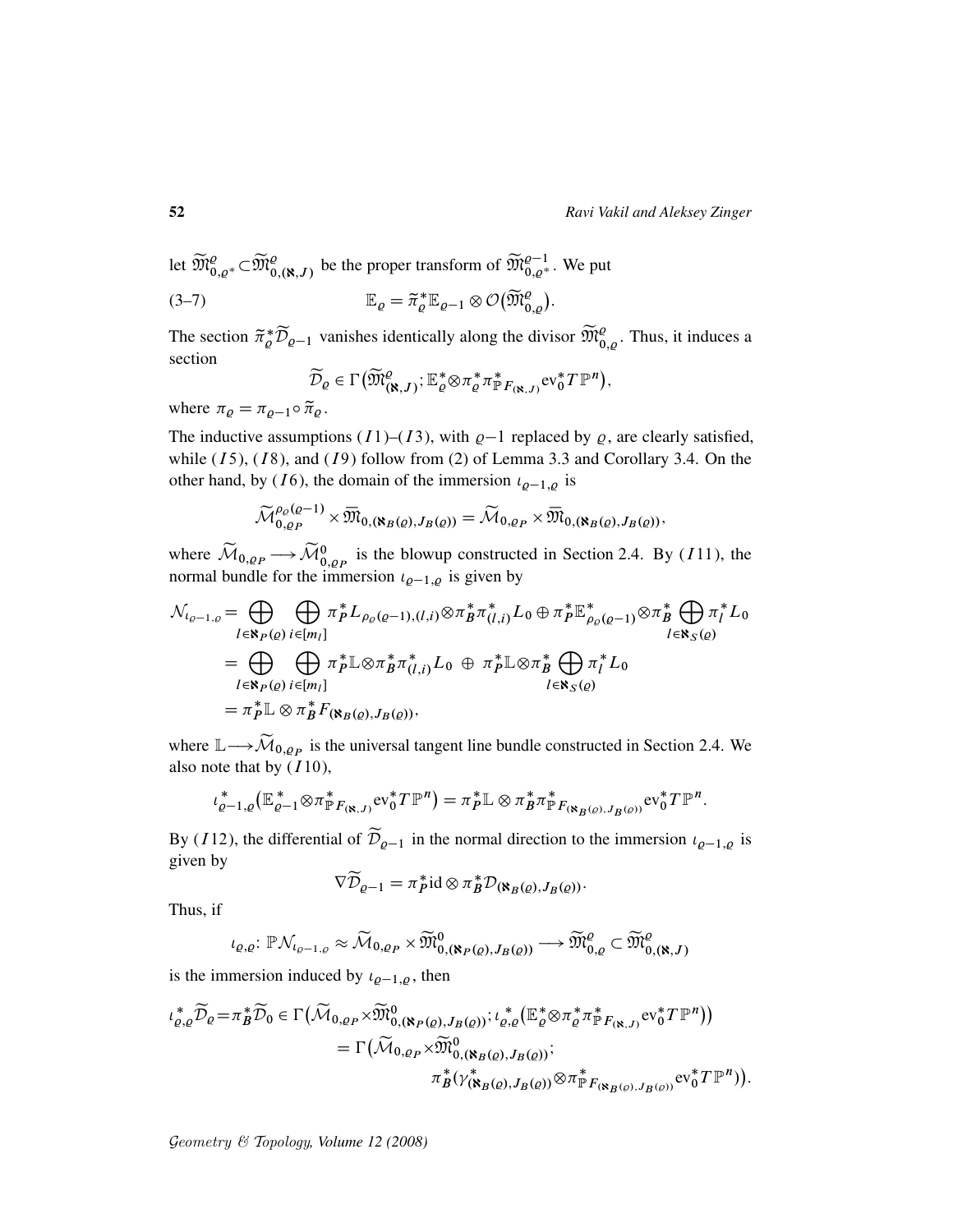Lemmas 3.10 and 3.11 thus imply that the restriction of the section  $\mathcal{D}_{\rho}$  to the exceptional divisor  $\widetilde{\mathfrak{M}}_{0,\varrho}^{\varrho}$  is transverse to the zero set away from the subvarieties  $\widetilde{\mathfrak{M}}_{0,\varrho^*}^{\varrho}$  with  $\varrho^* > \varrho$ . Thus, by the inductive assumption (*I*4) as stated above, (*I*4) is satisfied with  $\varrho-1$ replaced by  $\rho$ .

We now verify that the remaining inductive assumptions are satisfied. If  $\rho < \rho^*$ , but  $\rho \nprec \rho^*,$ 

$$
\rho_{\varrho^*}(\varrho) = \rho_{\varrho^*}(\varrho - 1) \quad \text{and} \quad \overline{\mathfrak{M}}_{0,\varrho^*}^{\varrho - 1} \cap \overline{\mathfrak{M}}_{0,\varrho}^{\varrho - 1} = \varnothing,
$$

by definition and by  $(15)$ , respectively. It then follows that

$$
\iota_{\varrho,\varrho^*} = \iota_{\varrho-1,\varrho^*}, \qquad \widetilde{\mathfrak{M}}_{0,\varrho^*}^{\varrho} \cap \widetilde{\mathfrak{M}}_{0,\varrho'}^{\varrho} = \widetilde{\mathfrak{M}}_{0,\varrho^*}^{\varrho-1} \cap \widetilde{\mathfrak{M}}_{0,\varrho'}^{\varrho-1} \quad \forall \varrho' > \varrho,
$$
  

$$
\iota_{\varrho,\varrho^*}^* \mathbb{E}_{\varrho} = \iota_{\varrho-1,\varrho^*}^* \mathbb{E}_{\varrho-1}, \qquad \mathcal{N}_{\iota_{\varrho,\varrho^*}} = \mathcal{N}_{\iota_{\varrho-1,\varrho^*}}, \quad \text{and} \quad \nabla \widetilde{\mathcal{D}}_{\varrho} = \nabla \widetilde{\mathcal{D}}_{\varrho-1}.
$$

Thus, the inductive assumptions (*I* 6), (*I* 7), and (*I* 10)–(*I* 12), as stated above, imply the corresponding statements with  $\varrho-1$  replaced by  $\varrho$ .

Suppose that  $\rho \prec \rho^*$ . By (16) and (1) of Lemma 3.3, the domain of the immersion  $\iota_{\rho,\rho^*}$ induced by the immersion  $\iota_{\varrho-1,\varrho^*}$  is the blowup of

$$
{\mathbin{\smash{\,\,\overline{\!\!\mathcal M\!}\,}}}_{0,\varrho_P^*}^{\rho_\varrho\ast(\varrho-1)}\times{\mathbin{\smash{\,\,\overline{\!\!\mathcal M\!}\,}}}_{0,({\mathbf{X}}_B(\varrho^*),J_B(\varrho^*))}
$$

along the preimage of  $\overline{\mathfrak{M}}_{0,\varrho}^{\varrho-1}$  under  $\iota_{\varrho-1,\varrho^*}$  in

$$
\pi_{\rho_{\varrho^*}(\varrho-1)} \times \mathrm{id}: \widetilde{\mathcal{M}}_{0,\varrho_P^*}^{\rho_{\varrho^*}(\varrho-1)} \times \overline{\mathfrak{M}}_{0,(\aleph_B(\varrho^*),J_B(\varrho^*))} \longrightarrow \widetilde{\mathcal{M}}_{0,\varrho_P^*}^0 \times \overline{\mathfrak{M}}_{0,(\aleph_B(\varrho^*),J_B(\varrho^*))}.
$$

By  $(I7)$ , this preimage is

$$
\bigg(\bigcup_{\rho\in\mathcal{A}_0(\varrho^*;\varrho)}\widetilde{\mathcal{M}}_{0,\rho}^{\rho_{\varrho^*}(\varrho-1)}\bigg)\times\overline{\mathfrak{M}}_{0,(\aleph_B(\varrho^*),J_B(\varrho^*))}.
$$

By the last paragraph of Section 2.4 and the second paragraph after Lemma 3.10,

$$
\widetilde{\mathcal{M}}_{0,\rho_1}^{\rho_{\varrho^*}(\varrho-1)} \cap \widetilde{\mathcal{M}}_{0,\rho_2}^{\rho_{\varrho^*}(\varrho-1)} = \varnothing \qquad \forall \ \rho_1, \rho_2 \in \mathcal{A}_0(\varrho^*; \varrho), \ \rho_1 \neq \rho_2.
$$

Thus, by the construction of Section 2.4, the blowup of  $\widetilde{\mathcal{M}}_{0,\varrho_{p}^{*}}^{\rho_{\varrho^{*}}(q-1)}$  $\begin{bmatrix} \rho \rho^* & 1 \\ 0 & \rho^* \end{bmatrix}$  along

$$
\bigcup_{\rho \in \mathcal{A}_0(\varrho^*; \varrho)} \widetilde{\mathcal{M}}_{0,\rho}^{\rho_{\varrho^*}(\varrho-1)}
$$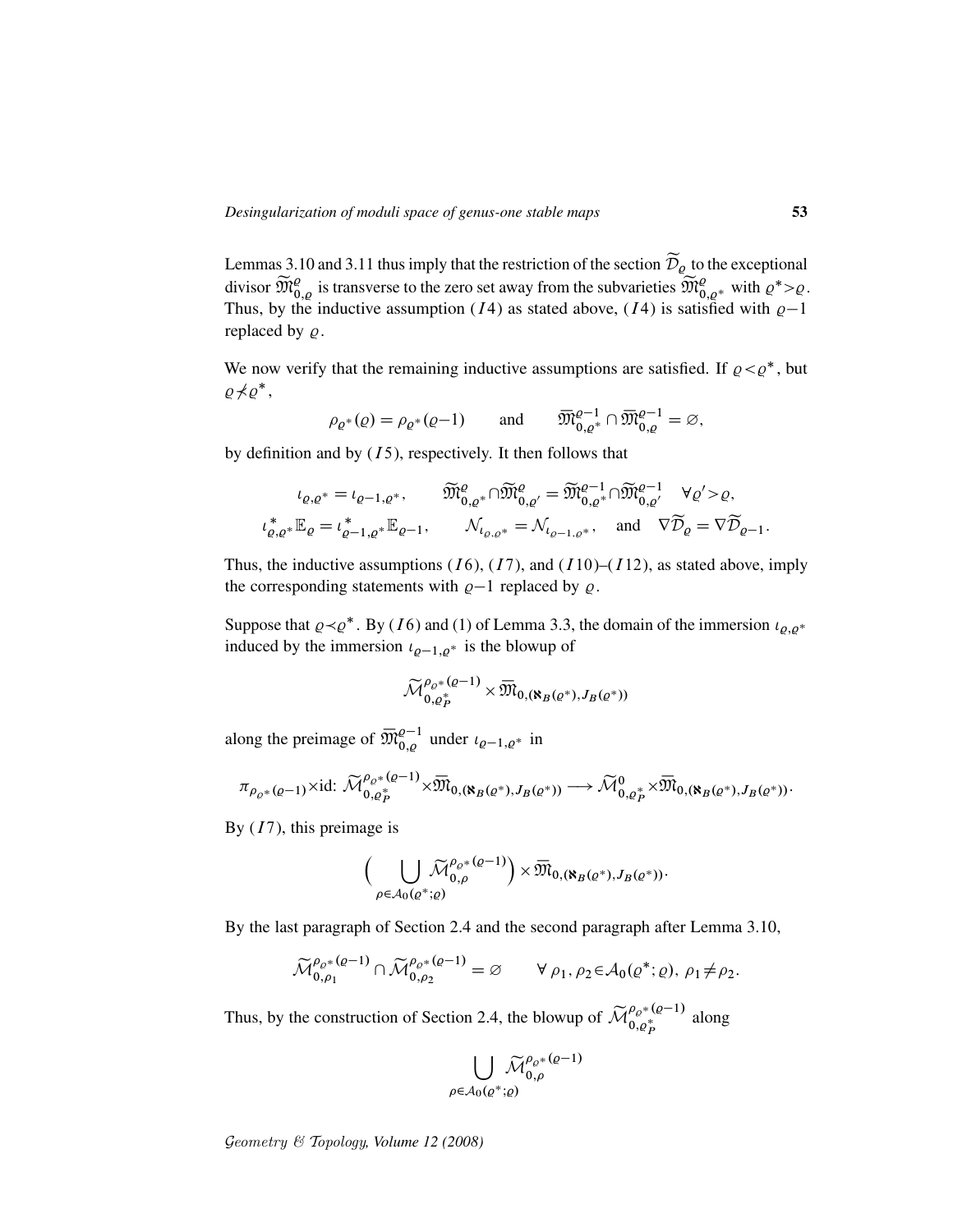is  $\widetilde{\mathcal{M}}_{0,\varrho_{\boldsymbol{p}}}^{\rho_{\varrho}*}(\varrho)}$  $\begin{bmatrix} \n\varphi_0 \ast \mathfrak{e}_\mathcal{O}, \\ \n0, \varphi_p^* \n\end{bmatrix}$ , as needed for the inductive statement (16), with  $\varrho - 1$  replaced by  $\varrho$ . For the same reasons,  $(110)$ ,  $(2-13)$ , and  $(3-7)$  imply that

$$
\iota_{\varrho,q^*}^* \mathbb{E}_{\varrho} = \iota_{\varrho-1,\varrho^*}^* \mathbb{E}_{\varrho-1} \otimes \iota_{\varrho,\varrho^*}^* \mathcal{O}(\widetilde{\mathfrak{M}}_{0,\varrho}^{\varrho})
$$
  
=  $\pi_P^* \mathbb{E}_{\rho_{\varrho^*}(\varrho-1)} \otimes \bigotimes_{\rho \in \mathcal{A}_0(\varrho^*;\varrho)} \pi_P^* \mathcal{O}(\widetilde{\mathcal{M}}_{0,\rho}^{\rho}) = \pi_P^* \mathbb{E}_{\rho_{\varrho^*}(\varrho)}.$ 

Thus, the inductive statement (110), with  $\varrho-1$  replaced by  $\varrho$ , is satisfied. The assumption  $(I7)$  is checked similarly, using  $(3)$  of Lemma 3.3.

We next determine the normal bundle for the immersion  $\iota_{\varrho,\varrho^*}$ . By the construction of Section 2.4, the restrictions of the line bundles  $L_{\rho_{Q^*}(Q-1),(l,i)}$  and  $\mathbb{E}_{\rho_{Q^*}(Q-1)}$  to the complement of the exceptional divisors in  $\widetilde{\mathcal{M}}_{0,\varrho_{P}^{*}}^{\rho_{\varrho^{*}}}(\varrho^{-1})$  are  $\pi_{0,\varrho_{P}^{*}}^{*}(\varrho^{-1})\widetilde{L}_{0,\varrho}(l,i)$  and  $\pi_{\alpha}^*$  $_{\rho_{\rho^*}(q-1)}^* \mathbb{E}_0$ . Thus, by the last statement of Lemma 3.10,  $(11)$ , and the inductive assumptions  $(I1)$  above and in Section 2.4,

$$
\iota_{\varrho-1,\varrho^{*}}\Big|_{\widetilde{\mathcal{M}}^{^{\rho}_{0,\rho}}_{0,\rho}}^{*_{\varrho^{-*}(\varrho-1)}\times \overline{\mathfrak{M}}_{0,(\aleph_{B}(\varrho^{*}),J_{B}(\varrho^{*}))}}T\overline{\mathfrak{M}}^{^{\rho-1}}_{0,\varrho}\Big/T\Big(\widetilde{\mathcal{M}}^{\rho_{\varrho^{*}}(\varrho-1)}_{0,\rho}\times \overline{\mathfrak{M}}_{0,(\aleph_{B}(\varrho^{*}),J_{B}(\varrho^{*}))}\Big)
$$
\n
$$
=\bigoplus_{l\in\aleph_{P}(\varrho^{*})-\aleph_{P}(\varrho)}\bigoplus_{i\in [m_{l}^{*}]}\pi_{p}^{*}L_{\rho_{\varrho^{*}}(\varrho-1),(l,i)}\otimes \pi_{B}^{*}\pi_{(l,i)}^{*}L_{0}
$$
\n
$$
\oplus \bigoplus_{l\in\aleph_{P}(\varrho)}\bigoplus_{i\in [m_{l}^{*}]-I_{l,P}^{*}}\pi_{l}^{*}L_{\rho_{\varrho^{*}}(\varrho-1),(l,i)}\otimes \pi_{B}^{*}\pi_{(l,i)}^{*}L_{0}
$$

for all  $\rho \in \mathcal{A}_0(\varrho^*; \varrho)$  as in the statement of Lemma 3.10. Let

$$
I_P(\rho) = \{(l, i) : l \in \mathbb{R}_P(\rho), i \in I_{l, P}^*\}.
$$

From Lemma 3.5, we then obtain

$$
\mathcal{N}_{l_{\varrho,\varrho^*}} = \bigoplus_{l \in \mathbf{R}_P(\varrho^*)} \bigoplus_{i \in [m_l^*]} \Biggl( (\pi_P^* L_{\rho_{\varrho^*}(\varrho-1),(l,i)} \otimes \pi_B^* \pi_{(l,i)}^* L_0) \otimes \pi_P^* \mathcal{O} \Big( - \sum_{\rho \in \mathcal{A}_0(\varrho^*;\varrho),(l,i) \in I_P(\rho)} \widetilde{\mathcal{M}}_{0,\rho}^{\rho} \Big) \right) \n\oplus \pi_P^* \mathbb{E}_{\rho_{\varrho^*}(\varrho-1)}^* \otimes \pi_B^* \bigoplus_{l \in \mathbf{R}_S(\varrho^*)} \pi_l^* L_0 \otimes \pi_P^* \mathcal{O} \Big( - \sum_{\rho \in \mathcal{A}_0(\varrho^*;\varrho)} \widetilde{\mathcal{M}}_{0,\rho}^{\rho} \Big) \Big) \n= \bigoplus_{l \in \mathbf{R}_P(\varrho^*)} \bigoplus_{i \in [m_l^*]} (\pi_P^* L_{\rho_{\varrho^*}(\varrho),(l,i)} \otimes \pi_B^* \pi_{(l,i)}^* L_0) \oplus \pi_P^* \mathbb{E}_{\rho_{\varrho^*}(\varrho)}^* \otimes \pi_B^* \bigoplus_{l \in \mathbf{R}_S(\varrho^*)} \pi_l^* L_0.
$$

The last equality above follows from  $(2-12)$  by the same argument as in the previous paragraph. We have thus verified that the inductive assumption (111), with  $\rho-1$ replaced by  $\varrho$ , is satisfied. Finally, the inductive assumption (*I*12) and the continuity of the two bundle sections involved in the identity in (I12), with  $\rho-1$  replaced by  $\rho$ , imply (112) with  $\rho-1$  replaced by  $\rho$ .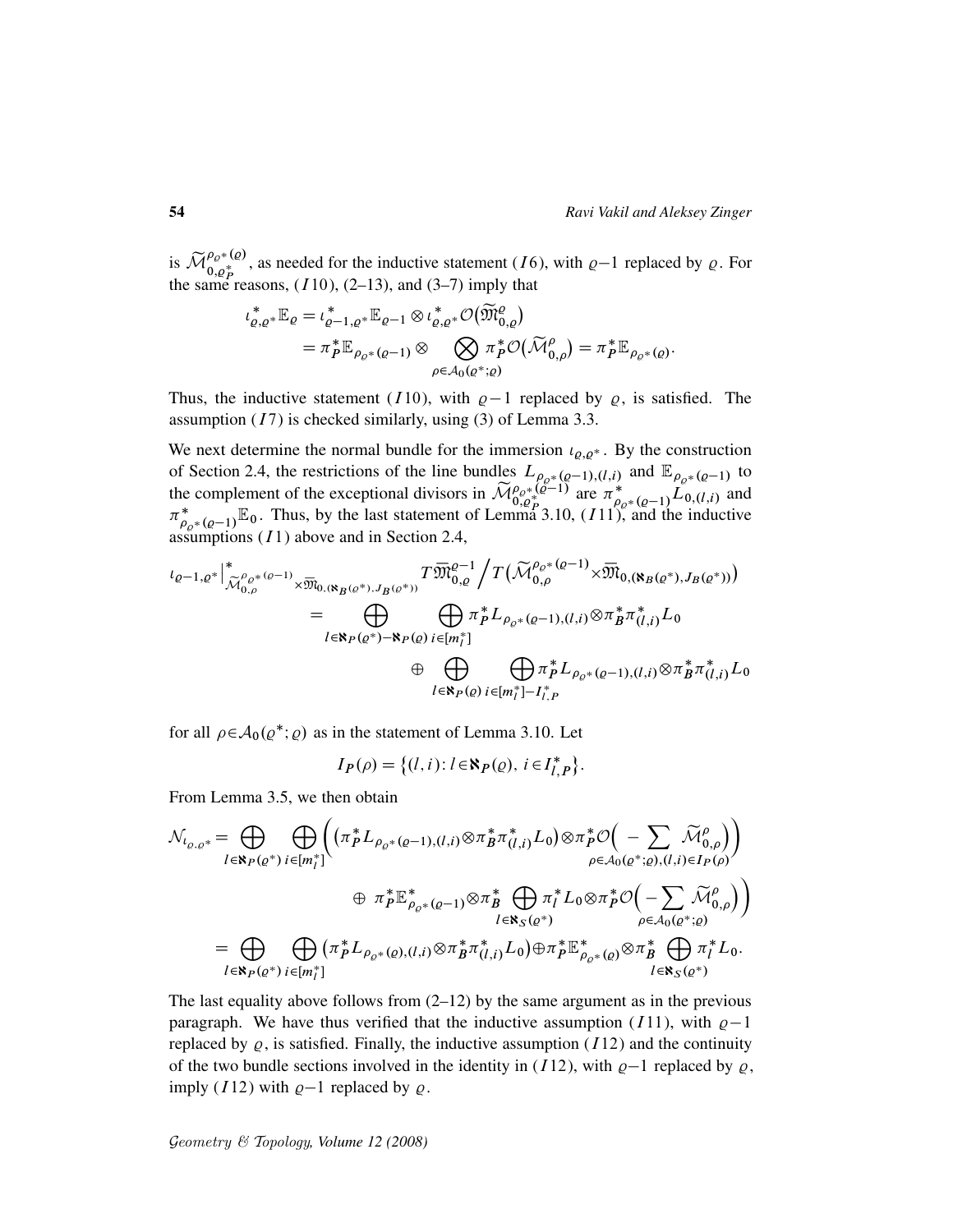We conclude this construction after the blowup at the  $\varrho_{\text{max}}$  step. Let

$$
\widetilde{\mathfrak{M}}_{0,(\aleph,J)}(\mathbb{P}^n,d)=\widetilde{\mathfrak{M}}^{\varrho_{\text{max}}}_{0,(\aleph,J)},\qquad \widetilde{\mathbb{E}}=\mathbb{E}_{\varrho_{\text{max}}},\qquad \widetilde{\mathcal{D}}_{(\aleph,J)}=\widetilde{\mathcal{D}}_{\varrho_{\text{max}}}.
$$

By the inductive assumption (*I*4), applied with  $\varrho-1$  replaced by  $\varrho_{\text{max}}$ , the section  $\mathcal{D}_{(\aleph,J)}$  is transverse to the zero set. As in the previous two subsections, the final result of this blowup construction is independent of the order < chosen to extend the partial ordering  $\prec$  on  $\mathcal{A}_0(\mathbf{R}; d, J)$ , as can be seen from (15).

# 4 A blowup of a moduli space of genus-one maps

#### 4.1 Idealized blowups and immersions

In this section we describe the main blowup construction of this paper. This is the sequential idealized blowup construction for  $\overline{\mathfrak{M}}_{1,k}(\mathbb{P}^n,d)$  with the initial data and the inductive step specified in Sections 4.2 and 4.3, respectively. This construction is outlined in Sections 1.2 and 1.3.

In contrast to the situations in Sections 2 and 3, the variety  $\overline{\mathfrak{M}}_{1,k}(\mathbb{P}^n,d)$  is singular. In order to describe the structure of  $\overline{\mathfrak{M}}_{1,k}(\mathbb{P}^n,d)$ , we introduce the notion of *idealized normal bundle* for an immersion. Recall that the domain of an immersion is assumed to be a smooth variety.

**Definition 4.1** Suppose  $\overline{\mathfrak{M}}$  is a variety and  $\iota_X : X \longrightarrow \overline{\mathfrak{M}}$  is an immersion. An *idealized normal bundle* for the immersion  $\iota_X$  is a vector bundle  $\mathcal{N}^{\text{ide}}_{\iota_X}$  over X such that  $\mathcal{N}_{l_X} \subset \mathcal{N}_{l_X}^{\text{ide}}$ .

Remark An idealized normal bundle is of course not unique; an idealized normal bundle plus any other vector bundle is still an idealized normal bundle. If the image of  $\iota_X$  is an irreducible component of  $\overline{\mathfrak{M}}$ , an idealized normal bundle of the smallest possible rank still need not be unique; it can be twisted by any divisor in  $X$  disjoint from the preimage under  $\iota_X$  of the other components of  $\overline{\mathfrak{M}}$ . For each of the immersions we encounter in the next subsection, there is a natural choice for  $\mathcal{N}_{t_X}^{\text{ide}}$ . These idealized normal bundles also transform in a natural way under blowups and proper immersions, as described in Lemma 4.3 below.

Suppose  $\overline{\mathfrak{M}}$  is a variety, Z is a smooth subvariety of  $\overline{\mathfrak{M}}$ , and  $\mathcal{N}_{\iota}^{\text{ide}}$  is an idealized normal bundle for the embedding  $\iota_Z$  of Z into  $\overline{\mathfrak{M}}$ . Let

$$
\mathcal{E}_Z \! \equiv \! \mathbb{P} \mathcal{N}_{\iota_Z} \subset \mathrm{Bl}_Z \, \overline{\!\mathfrak{M}}
$$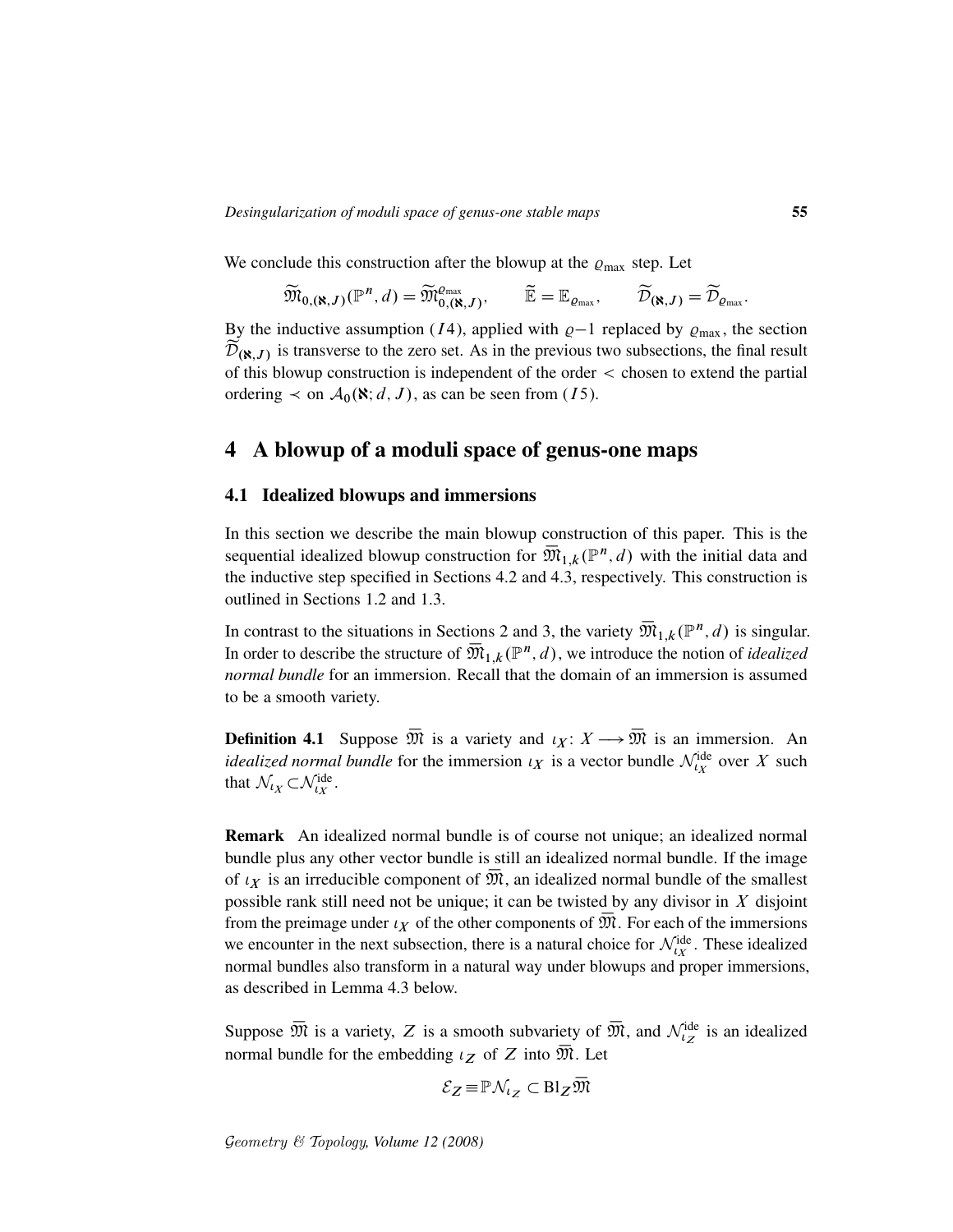be the exceptional divisor for the blowup of  $\overline{\mathfrak{M}}$  along Z. We denote by  $\text{Bl}_{Z}^{\text{ide}}\overline{\mathfrak{M}}$  the variety obtained by identifying  $Bl_Z\overline{\mathfrak{M}}$  with

$$
\mathcal{E}_Z^{\text{ide}} \equiv \mathbb{P} \mathcal{N}_{\iota_Z}^{\text{ide}}
$$

along  $\mathcal{E}_Z$ . We will call

 $\pi^{\text{ide}}: \text{Bl}_{Z}^{\text{ide}} \overline{\mathfrak{M}} \longrightarrow \overline{\mathfrak{M}}$ 

*the idealized blowup of*  $\overline{\mathfrak{M}}$  *along* Z and

$$
\mathcal{E}_Z^{\text{ide}} \subset \text{Bl}_Z^{\text{ide}} \overline{\mathfrak{M}}
$$

*the idealized exceptional divisor for*  $\pi$ <sup>ide</sup>. (Caution: the idealized exceptional divisor is not necessarily a divisor!) More generally, we will call

$$
\pi\colon\widetilde{\mathfrak{M}}\longrightarrow\overline{\mathfrak{M}}
$$

an *idealized blowup of*  $\overline{\mathfrak{M}}$  if  $\pi$  is a composition of idealized blowups along smooth subvarieties. In practice, *idealized blowup* is simply a convenient term. In the inductive assumption  $(I1)$  in Section 4.3 below, it can be replaced by *morphism of varieties*, as the remaining inductive assumptions describe all the relevant properties of this morphism. Let

$$
\gamma_Z \longrightarrow \mathcal{E}_Z^{\text{ide}}
$$

be the tautological line bundle. Note that the normal bundle of  $\mathcal{E}_Z \subset \mathcal{E}_Z^{\text{ide}}$  in

$$
\mathrm{Pr}_Z\,\overline{\mathfrak M}=\mathrm{Bl}_Z\,\overline{\mathfrak M}
$$

is  $\gamma_Z|_{\mathcal{E}_Z}$ . This observation implies the first statement of Lemma 4.3 below.

Our strategy is as follows. We begin with a space with a properly self-intersecting collection of immersions, each with an idealized normal bundle. These are the immersions  $\iota_{\sigma}$  with  $\sigma \in \mathcal{A}_1(d, k)$  defined in Section 1.2; their images are the subvarieties  $\overline{\mathfrak{M}}_{1,\sigma}(\mathbb{P}^n,d)$  of  $\overline{\mathfrak{M}}_{1,k}(\mathbb{P}^n,d)$ . The idealized normal bundle for the immersion  $\iota_{\sigma}$  is the direct sum of the deformation spaces of the nodes between the contracted genus-one curve and the noncontracted genus-zero curves that are identified by  $\iota_{\sigma}$ . At each stage, one of our immersions is an embedding, and we blow it up, replacing it with its idealized exceptional divisor. The exceptional divisor of the blowup of the main component is the intersection of the new main component with the idealized exceptional divisor. Then after each step, we have a new properly self-intersecting collection of immersions. Moreover, there is a natural idealized normal bundle for each of the proper transforms of the immersions we have "yet to blow up".

We now say this more explicitly. Lemmas 4.2 and 4.3 below are direct extensions of Corollary 3.4 and Lemma 3.5. The first lemma states that if we have a properly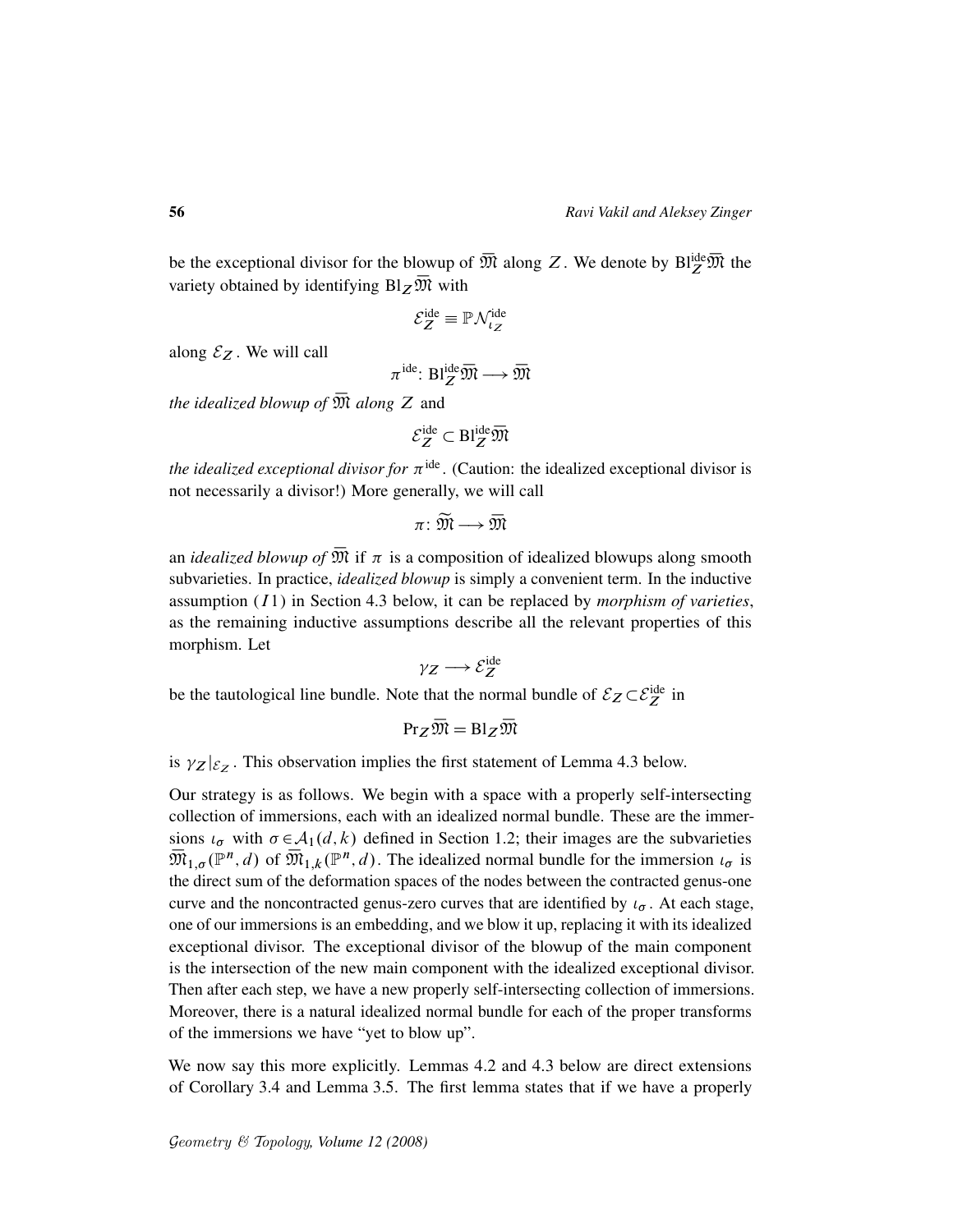self-intersecting collection of immersions, one of which is an embedding, then upon blowing up the embedding, we still have a properly self-intersecting collection of immersions. It is immediate from the definition of "properly self-intersecting", by checking in local coordinates.

The second part of the second lemma follows from Lemma 3.5 with only one change. Instead of writing

$$
(4-1) \qquad \mathcal{N}_{t_X} = \bigoplus_{i \in I} L_i \qquad \text{and} \qquad \mathcal{N}_{\Pr_Z t_X} = \bigoplus_{i \in I} \left( \pi^* L_i \otimes \bigotimes_{i \in I_Q} \mathcal{O}(-E_Q) \right)
$$

as in the statement of Lemma 3.5, we are saying that if there is a natural inclusion  $\mathcal{N}_{lX} \subset \bigoplus_{i \in I} L_i$ , then we get a natural inclusion

$$
\mathcal{N}_{\Pr_Z t_X} \subset \bigoplus_{i \in I} \Big( \pi^* L_i \otimes \bigotimes_{i \in I_{\varrho}} \mathcal{O}(-E_{\varrho}) \Big).
$$

The vector bundles on the right sides of the two expressions in (4–1) are the original idealized normal bundle and the new idealized normal bundle.

**Lemma 4.2** Suppose  $\overline{\mathfrak{M}}$  is a variety,  $\{u_{\sigma}: X_{\sigma} \longrightarrow \overline{\mathfrak{M}}\}_{\sigma \in \mathcal{A}}$  is a properly self-intersecting collection of immersions, and  $\sigma \in A$  is such that  $\iota_{\sigma}$  is an embedding. If  $\mathcal{N}_{\iota_{\sigma}}^{\text{ide}}$  is an idealized normal bundle for  $\iota_{\sigma}$ , then

$$
\left\{\mathrm{Pr}_{\mathrm{Im}\, \iota_{\sigma} \iota_{\sigma'}}\right\}_{\sigma' \in \mathcal{A}-\{\sigma\}} \cup \left\{\iota_{\mathcal{E}^{\mathrm{ide}}_{\mathrm{Im} \iota_{\sigma}}}\right\}
$$

is a properly self-intersecting collection of immersions into  $\text{Bl}^{\text{ide}}_{\text{Im}\iota_{\sigma}}\overline{\mathfrak{M}}$ .

**Lemma 4.3** If  $\overline{\mathfrak{M}}$  is a variety, Z is a smooth subvariety of  $\overline{\mathfrak{M}}$ , and  $\mathcal{N}_{\iota}^{\text{ide}}$  is an idealized normal bundle for  $\iota_Z$ , then

$$
\mathcal{N}^{\text{ide}}_{\iota_{\mathcal{E}^{\text{ide}}_{Z}}} = \gamma_{Z}
$$

is an idealized normal bundle for the immersion  $\iota_{\mathcal{E}_Z^{\text{ide}}}$ . Suppose in addition that  $\iota_X$ , A,  $Z_{\varrho}$ , and  $E_{\varrho}$  are as in Lemma 3.5 and  $\mathcal{N}_{t_X}^{\text{ide}}$  is an idealized normal bundle for  $\iota_X$ . If there exist a splitting

$$
\mathcal{N}_{\iota_X}^{\text{ide}} = \bigoplus_{i \in I} L_i \longrightarrow X
$$

and a subset  $I_{\varrho}$  of I for each  $\varrho \in A$  such that (3–1) holds, then

$$
\mathcal{N}_{\Pr_Z t_X}^{\text{ide}} = \bigoplus_{i \in I} \left( \pi^* L_i \otimes \bigotimes_{i \in I_{\varrho}} \mathcal{O}(-E_{\varrho}) \right)
$$

is an idealized normal bundle for the immersion  $Pr_Z t_X$ .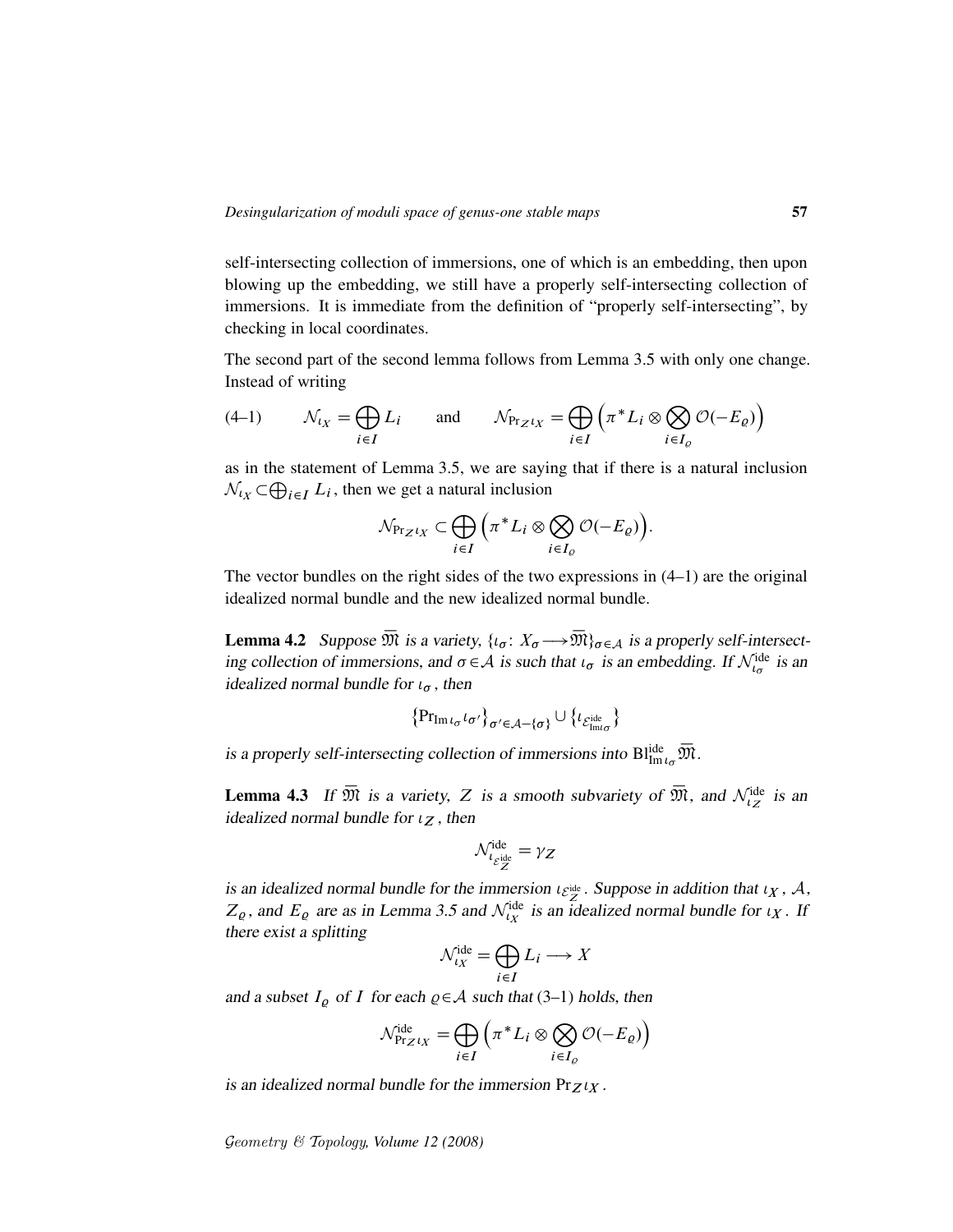**Definition 4.4** Suppose  $\overline{\mathfrak{M}}$  is a variety,  $\iota_X \colon X \longrightarrow \overline{\mathfrak{M}}$  is an immersion,  $\overline{\mathfrak{M}}^0$  is a subvariety in  $\overline{\mathfrak{M}}$ , and  $TC\overline{\mathfrak{M}}^0 \subset T\overline{\mathfrak{M}}$  is the tangent cone of  $\overline{\mathfrak{M}}^0$  in  $\overline{\mathfrak{M}}$  ( $TC\overline{\mathfrak{M}}^0$  not necessarily reduced). The subvariety  $\overline{\mathfrak{M}}^0$  is *proper relative to*  $\iota_X$  if

$$
d\iota_X TC\iota_X^{-1}(\overline{\mathfrak{M}}^0) = \iota_X^* TC\overline{\mathfrak{M}}^0 \cap \text{Im}\, d\iota_X \subset \iota_X^* T\overline{\mathfrak{M}}
$$

and the map

$$
(4-2) \qquad \iota_X^* T C \overline{\mathfrak{M}}^0|_{\iota_X^{-1}(\overline{\mathfrak{M}}^0)} / \operatorname{Im} d\iota_X|_{T C \iota_X^{-1}(\overline{\mathfrak{M}}^0)} \longrightarrow \iota_X^* T \overline{\mathfrak{M}} / \operatorname{Im} d\iota_X \subset \mathcal{N}_{\iota_X}^{\text{ide}}
$$

induced by inclusions is injective, with its image being reduced.

The left-hand side of (4–2) denotes the family of cones over  $\iota_X^{-1}(\overline{\mathfrak{M}}^0)$  such that for each  $x \in \iota_X^{-1}(\overline{\mathfrak{M}})^0$ 

$$
\iota_X^*TC\bar {\frak M}^0|_{\iota_X^{-1}(\overline {\frak M}^0)}/\operatorname{Im} d\iota_X|_{TC\iota_X^{-1}(\overline {\frak M}^0)}\Big|_{x}
$$

is the quotient by the minimal vector subspace of  $\text{Im } d\mu_X |_{x} = d\mu_X(T_X X)$  containing the cone Im  $d_l x|_{T_xC_l(\overline{X})^0}$ . If  $TC_l^{-1}_X(\overline{X})^0$  is a vector bundle, the two conditions in Definition 4.4 are equivalent.

If  $\overline{\mathfrak{M}}^0$  is a subvariety of  $\overline{\mathfrak{M}}$  which is proper relative to an immersion  $\iota_X \colon X \longrightarrow \overline{\mathfrak{M}}$ , we denote by

$$
\mathcal{N}_{\iota_X|\overline{\mathfrak{M}}^0} \subset \iota_X^* T\overline{\mathfrak{M}}/\mathrm{Im}\, d\iota_X \subset \mathcal{N}_{\iota_X}^{\mathrm{ide}}
$$

the image of the homomorphism (4–2). We will call  $\mathcal{N}_{tx}$   $\bar{m}$  *the normal cone of*  $\iota_X|_{\iota_X^{-1}(\overline{\mathfrak{M}}^0)}$  in  $\overline{\mathfrak{M}}^0$ .

**Lemma 4.5** Suppose  $\overline{\mathfrak{M}}$  is a variety,  $\iota_X : X \longrightarrow \overline{\mathfrak{M}}$  is an immersion with an idealized normal bundle  $\mathcal{N}_{tx}^{ide}$ ,  $\overline{\mathfrak{M}}^0$  is a subvariety of  $\overline{\mathfrak{M}}$  which is proper relative to  $\iota_X$ , and

$$
\mathcal{Z} \subset \overline{\mathcal{Z}} \equiv \iota_X^{-1}(\overline{\mathfrak{M}}^0)
$$

is such that  $\mathcal{N}_{l_X|\overline{m}l0}$  is the closure of  $\mathcal{N}_{l_X|\overline{m}l0}|z$  in  $\mathcal{N}_{l_X}^{ide}$ .

(1) If X is a smooth subvariety of  $\overline{\mathfrak{M}}$ , then  $\Pr_X \overline{\mathfrak{M}}^0$  is proper relative to the immersion  $\iota_{\mathcal{E}_X^{\text{ide}}},$ 

$$
\mathcal{E}_X^{\mathrm{ide}} \cap \mathrm{Pr}_X \overline{\mathfrak{M}}^0 \subset \mathcal{E}_X
$$

is the closure of  $\mathbb{P}\mathcal{N}_{U_X|\overline{\mathfrak{M}}^0}$   $|z$  in  $\mathcal{E}_X^{\text{ide}}$ , and

$$
\mathcal{N}_{\iota_{\mathcal{E}_X^{\mathrm{ide}}|\mathrm{Pr}_X\, \overline{\mathfrak{M}}^0}} = \gamma_X|_{\mathcal{E}_X^{\mathrm{ide}} \cap \mathrm{Pr}_X\, \overline{\mathfrak{M}}^0}.
$$

(2) If Z is a smooth subvariety of  $\overline{\mathfrak{M}}$  disjoint from  $\iota_X(\mathcal{Z})$  and  $\mathcal{N}_{\iota_Z}^{\text{ide}}$  is an idealized normal bundle for  $\iota_Z$ , then  $Pr_Z \overline{\mathfrak{M}}^0$  is a proper subvariety of the blowup  $Bl_Z^{ide} \overline{\mathfrak{M}}$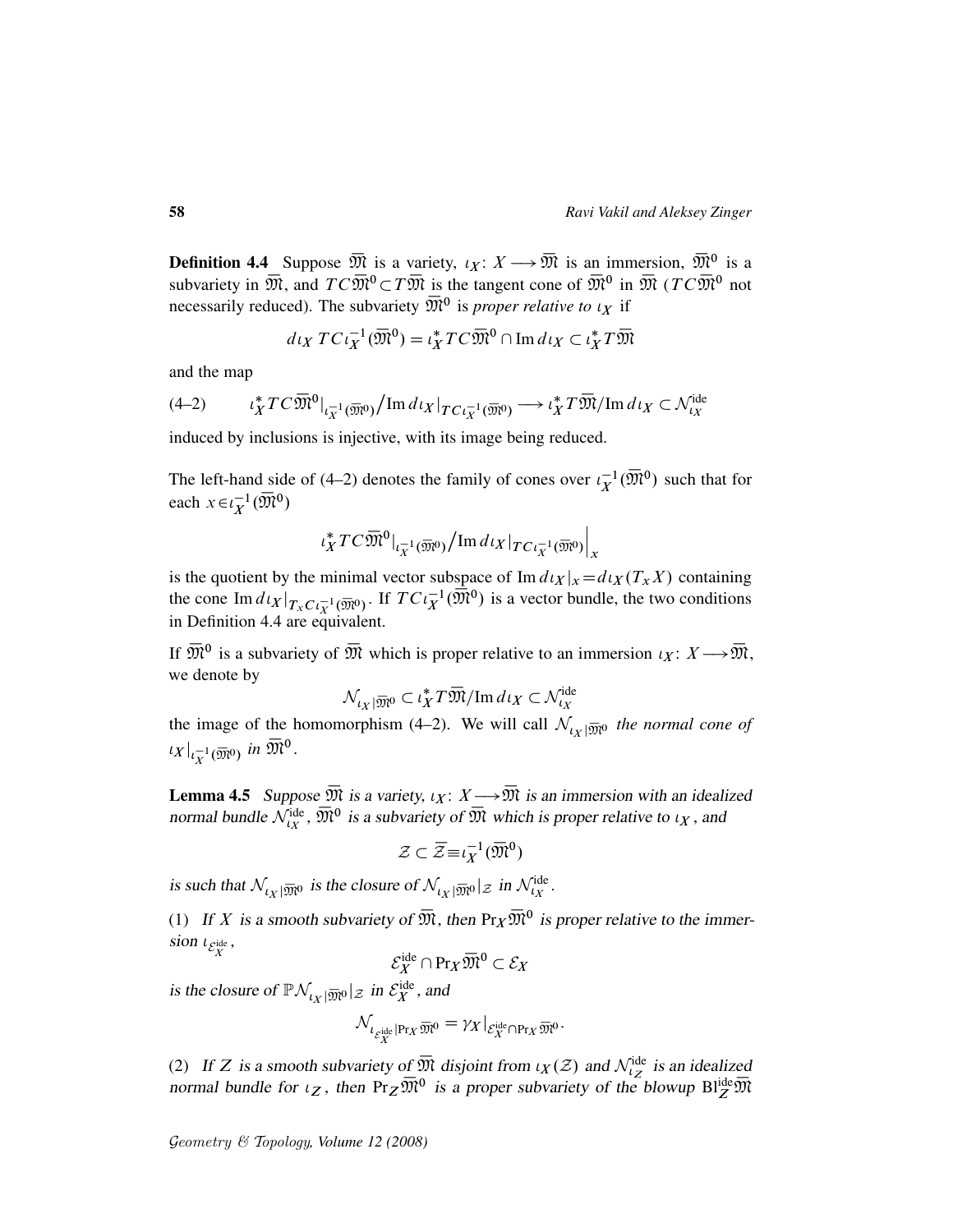relative to the immersion  $Pr_{Z^lX}$  and  $\mathcal{N}_{Pr_{Z^lY}|Pr_{Z}\overline{M}^0}$  is the closure of  $\mathcal{N}_{V_{\mathcal{N}}|\overline{M}^0}|_{Z}$  in  $\mathcal{N}_{\Pr_Z \iota_X}^{\mathrm{ide}}$  .

The first part of (1) essentially follows from the universal property of blowing up: if  $\bar{M}$  is blown up along Z, then the proper transform of  $\bar{M}^0$  in  $\bar{M}$  (the scheme-theoretic closure of  $\overline{\mathfrak{M}}^0$  – Z in the blowup) is the blowup of  $\overline{\mathfrak{M}}^0$  along  $\overline{\mathfrak{M}}^0 \cap Z$ , and the normal bundle to the exceptional divisor in  $Bl_{\overline{M}^0 \cap Z} \overline{M}^0$  is the restriction of the normal bundle of the exceptional divisor in  $B_1 \overline{\mathcal{D}} \overline{\mathcal{D}}$ . The statement (1) is the etale-local version of this. Part (2) is clear by working in local coordinates.

#### 4.2 Preliminaries

In this subsection, we state a number of known facts concerning the moduli space  $\overline{\mathfrak{M}}_{1,k}(\mathbb{P}^n,d)$  that insure that the inductive requirements of the next subsection are satisfied at the initial stage of the inductive construction. Lemmas 4.6–4.9, with the exception of one statement, are well-known in Gromov–Witten theory and are obtained similarly to Lemmas 3.6 and 3.7. We show that the last statement of Lemma 4.7 is simply a reinterpretation of a standard fact concerning moduli spaces of stable maps.

Let  $(A_1(d, k), \prec)$  be the partially ordered set of triples described in Section 1.2. It has a unique minimal element and a unique maximal element:

$$
\sigma_{\min} = (1; \emptyset, [k])
$$
 and  $\sigma_{\max} = (d; [k], \emptyset).$ 

Let  $\lt$  be an order on  $\mathcal{A}_1(d, k)$  extending the partial ordering  $\lt$ . For every  $\sigma \in A_1(d, k)$ , we define

$$
\sigma - 1 \in \{0\} \sqcup \mathcal{A}_1(d, k)
$$

as in (2–7). For each element  $\sigma = (m; J_P, J_B)$  of  $\mathcal{A}_1(d, k)$ , let

(4-3) 
$$
\overline{\mathfrak{M}}_{1,\sigma}^{0} \equiv \overline{\mathfrak{M}}_{1,\sigma}(\mathbb{P}^n,d) \subset \overline{\mathfrak{M}}_{1,k}^{0} \equiv \overline{\mathfrak{M}}_{1,k}(\mathbb{P}^n,d)
$$

be the subvarieties defined in Section 1.2.

**Warning** Note that  $\overline{\mathfrak{M}}_{1,k}^0$  denotes the entire moduli space  $\overline{\mathfrak{M}}_{1,k}(\mathbb{P}^n,d)$  and not the main component  $\overline{\mathfrak{M}}_{1,k}^{0}(\mathbb{P}^n,d)$ . Similarly to Sections 2 and 3, the superscript 0 indicates the 0–th stage in the blowup process.

**Lemma 4.6** If  $\sigma_1 = (m_1; J_1, P, J_1, B)$  and  $\sigma_2 = (m_2; J_2, P, J_2, B)$  are elements of  $\mathcal{A}_1(d, k)$ ,  $\sigma_1 \neq \sigma_2$ ,  $\sigma_1 \neq \sigma_2$ , and  $\sigma_2 \neq \sigma_1$ , then

$$
\overline{\mathfrak{M}}_{1,\sigma_1}^0 \cap \overline{\mathfrak{M}}_{1,\sigma_2}^0 \subset \overline{\mathfrak{M}}_{1,\widetilde{\sigma}(\sigma_1,\sigma_2)}^0,
$$
  
where 
$$
\widetilde{\sigma}(\sigma_1, \sigma_2) = (\min(m_1, m_2); J_{1;P} \cap J_{2;P}, J_{1;B} \cup J_{2;B}).
$$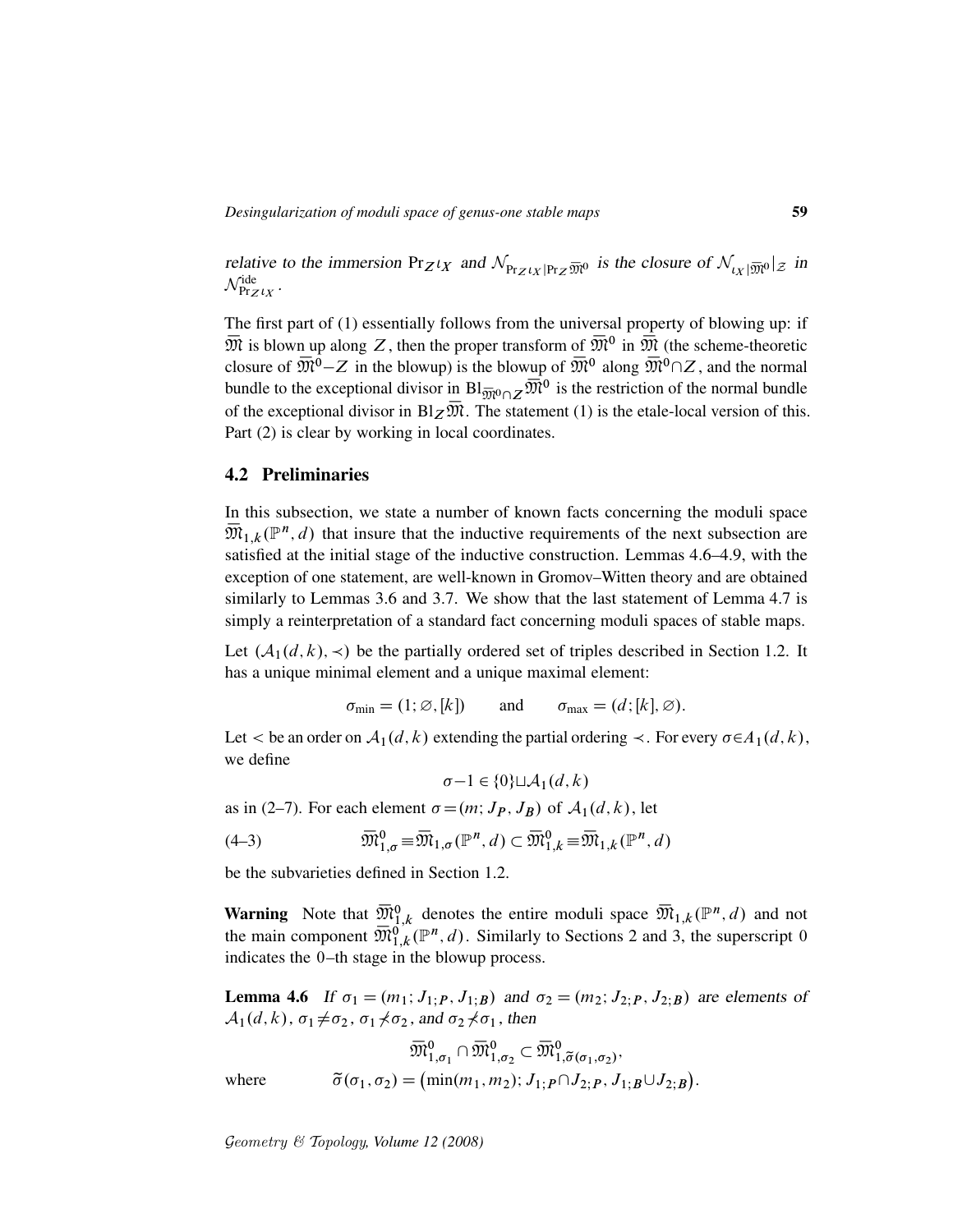With  $\sigma$  as above, we define

$$
I_P(\sigma) = \aleph_B(\sigma) = [m],
$$
  $J_P(\sigma) = J_P,$   $J_B(\sigma) = J_B,$   $G_{\sigma} = S_m.$ 

As in Section 1.2, we denote by

$$
\iota_{0,\sigma} \colon \overline{\mathcal{M}}_{1,(I_P(\sigma),J_P(\sigma))}^0 \times \overline{\mathfrak{M}}_{0,(\aleph_B(\sigma),J_B(\sigma))} \longrightarrow \overline{\mathfrak{M}}_{1,\sigma}^0 \subset \overline{\mathfrak{M}}_{1,k}^0,
$$
  
where 
$$
\overline{\mathfrak{M}}_{0,(\aleph_B(\sigma),J_B(\sigma))} = \overline{\mathfrak{M}}_{0,(\aleph_B(\sigma),J_B(\sigma))}(\mathbb{P}^n,d),
$$

the natural node-identifying map and by

$$
\overline{\iota}_{0,\sigma} \colon \left(\overline{\mathcal{M}}_{1,(I_P(\sigma),J_P(\sigma))}^0 \times \overline{\mathfrak{M}}_{0,(\aleph_B(\sigma),J_B(\sigma))}\right)/G_{\sigma} \longrightarrow \overline{\mathfrak{M}}_{1,k}^0
$$

the induced immersion. Let

$$
\pi_P, \pi_B: \overline{\mathcal{M}}_{1, (I_P(\sigma), J_P(\sigma))}^0 \times \overline{\mathcal{M}}_{0, (\aleph_B(\sigma), J_B(\sigma))} \longrightarrow \overline{\mathcal{M}}_{1, (I_P(\sigma), J_P(\sigma))}^0, \overline{\mathcal{M}}_{0, (\aleph_P(\sigma), J_B(\sigma))}
$$

be the two projection maps.

**Lemma 4.7** If  $d, n \in \mathbb{Z}^+$  and  $k \in \mathbb{Z}^+$ ,  $\{t_{0,\sigma}\}_{\sigma \in A_1(d,k)}$  and  $\{\overline{t}_{0,\sigma}\}_{\sigma \in A_1(d,k)}$  are properly self-intersecting collections of immersions. If  $\sigma^* = (m^*; J_p^*)$  $\stackrel{*}{p}, J_B^*$  $\mathcal{A}_1(d,k)$ ,

$$
\operatorname{Im}^s \overline{\iota}_{0,\sigma^*} \subset \bigcup_{\sigma' \prec \sigma^*} \overline{\mathfrak{M}}_{1,\sigma'} \quad \text{and} \quad \mathcal{N}_{\iota_{0,\sigma^*}}^{\mathrm{ide}} = \bigoplus_{i \in [m^*]} \pi_P^* L_i \otimes \pi_B^* \pi_i^* L_0
$$

is an idealized normal bundle for  $\iota_{0,\sigma^*}$ .

We deduce the last claim of this lemma from the deformation-obstruction exact sequence (24.2) in [10] as follows. Suppose

$$
[\Sigma, u] = \iota_{0,\sigma^*}([\Sigma_P] \times [\Sigma_B, u_B]) \in \overline{\mathfrak{M}}^0_{1,\sigma^*},
$$

where  $[\Sigma_B, u_B] = ([\Sigma_i, u_i])_{i \in [m^*]} \in \overline{\mathfrak{M}}_{0, (\aleph_B(\sigma^*), J_B(\sigma^*))}.$ 

By [10, (24.2)], there exists a natural homomorphism

$$
j_{\Sigma,u}
$$
:  $T\overline{\mathfrak{M}}_{1,k}(\mathbb{P}^n,d)|_{[\Sigma,u]} = \text{Def}(\Sigma,u) \longrightarrow \text{Def}(\Sigma),$ 

where  $Def(\Sigma, u)$  and  $Def(\Sigma)$  denote the deformations of the stable-map pair  $(\Sigma, u)$ and the deformations of the curve  $\Sigma$  (with its marked points), respectively. As  $[\Sigma, u]$ is considered as the image of  $[\Sigma_P] \times [\Sigma_B, u_B]$  under  $\iota_{0,\sigma^*}$ , there are  $m^*$  distinguished nodes of  $\Sigma$ . These are the nodes of  $\Sigma$  that do not correspond to either the nodes of  $\Sigma_P$  or the nodes of any of the curves  $\Sigma_i$  with  $i \in [m^*]$ ; see Figure 13. Let

$$
\mathrm{Def}(\Sigma_P, \Sigma_B) \subset \mathrm{Def}(\Sigma)
$$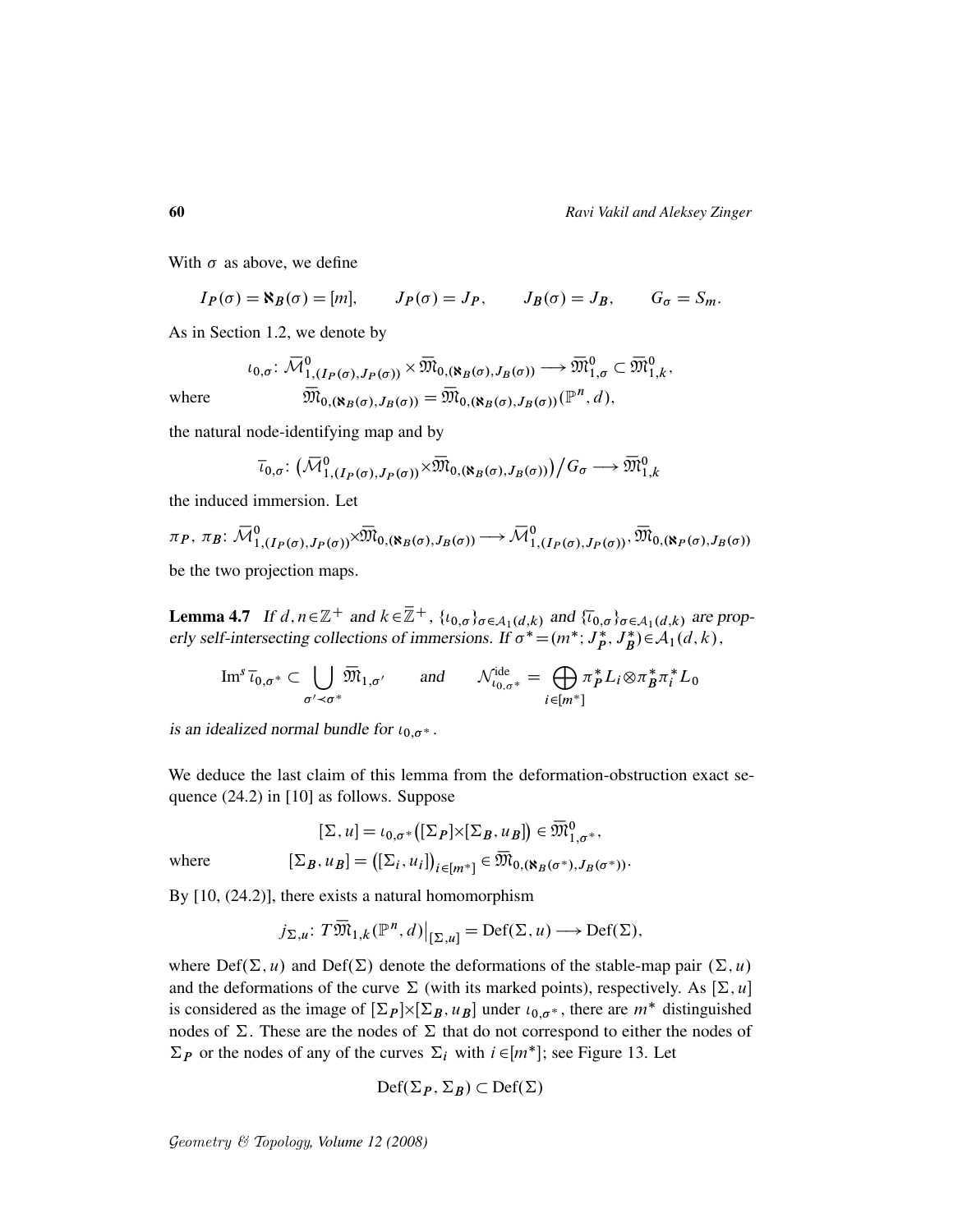be the deformations of  $\Sigma$  that do not smooth out the distinguished nodes of  $\Sigma$ . Since the smoothing of a given node of  $\Sigma$  is parametrized by the tensor product of the tangent lines to the two branches of  $\Sigma$  at the node, we have an exact sequence

$$
0 \longrightarrow \mathrm{Def}(\Sigma_P, \Sigma_B) \longrightarrow \mathrm{Def}(\Sigma) \xrightarrow{j_{\Sigma}} \mathcal{N}_{t_{0,\sigma^*}}^{\mathrm{ide}} \Big|_{[\Sigma, u]} \longrightarrow 0.
$$

We denote by

$$
\mathrm{Def}(\Sigma_P, (\Sigma_B, u_B)) \subset T\overline{\mathfrak{M}}_{1,k}(\mathbb{P}^n, d)|_{[\Sigma, u]} = \mathrm{Def}(\Sigma, u)
$$

the kernel of the map

$$
j_{\Sigma} \circ j_{\Sigma, u}
$$
: Def $(\Sigma, u) \longrightarrow \mathcal{N}_{\iota_{0}, \sigma^*}^{\text{ide}}|_{[\Sigma_P] \times [\Sigma_B, u_B]}$ .

The space  $Def(\Sigma_P, (\Sigma_B, u_B))$  consists of deformations of  $(\Sigma, u)$  that do not smooth out the  $m^*$  distinguished nodes of  $\Sigma$ . Thus,

$$
\begin{aligned} \mathrm{Def}\big(\Sigma_P, (\Sigma_B, u_B)\big) &\approx \mathrm{Def}(\Sigma_P) \oplus \mathrm{Def}(\Sigma_B, u_B) \\ &= T \,\overline{\mathcal{M}}^0_{1, (I_P(\sigma^*), J_P(\sigma^*))} \big|_{[\Sigma_P]} \oplus T \,\overline{\mathfrak{M}}_{0, (\aleph_B(\sigma^*), J_B(\sigma^*))} \big|_{[\Sigma_B, u_B]}.\end{aligned}
$$

The isomorphism from the right-hand side to the left-hand side is given by  $d\iota_{0,\sigma^*}$ . Thus, the homomorphism  $j_{\Sigma} \circ j_{\Sigma,\mu}$  induces an injection

$$
\mathcal{N}_{t_{0,\sigma^*}}|_{[\Sigma,u]} \equiv T C \overline{\mathfrak{M}}_{1,k}(\mathbb{P}^n,d)|_{[\Sigma,u]}/\mathrm{Im}\,d\iota_{0,\sigma^*} \longrightarrow \mathcal{N}_{t_{0,\sigma^*}}^{\mathrm{ide}}|_{[\Sigma_P] \times [\Sigma_B,u_B]},
$$

as needed.



Figure 13: A point in the domain of  $\iota_{0,\sigma^*}$  and its image in  $\overline{\mathfrak{M}}_{1,k}(\mathbb{P}^n,d)$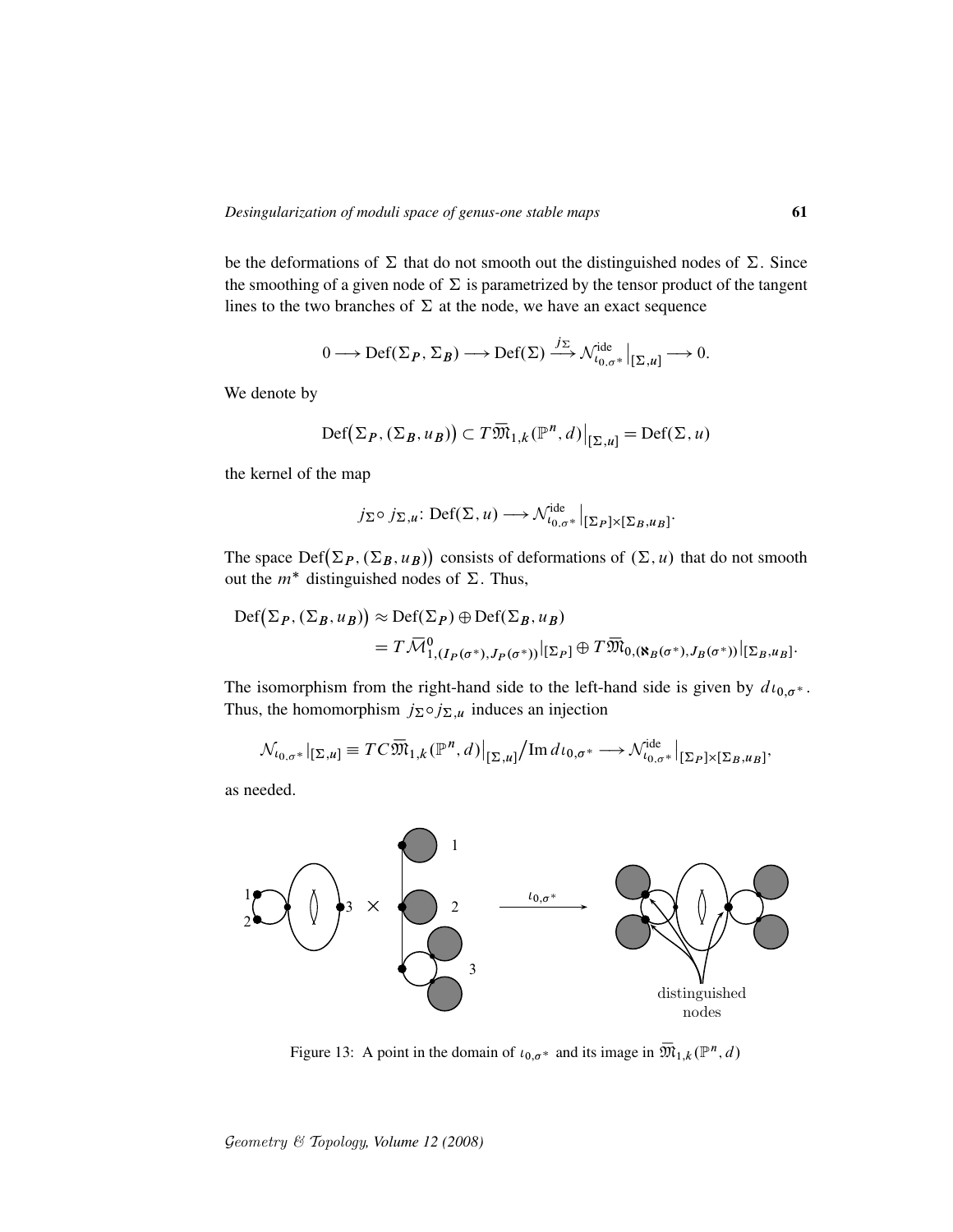**Lemma 4.8** If d, n, k, and  $\sigma^*$  are as in Lemma 4.7,  $\sigma \in A_1(d, k)$  is as above, and  $\sigma \prec \sigma^*$ , then

$$
\iota_{0,\sigma^*}^{-1}(\overline{\mathfrak{M}}_{1,\sigma}^0) = \Big( \bigcup_{\rho \in \mathcal{A}_P(\sigma^*; \sigma)} \overline{\mathcal{M}}_{0, (\aleph_B(\sigma^*), J_B(\sigma^*))},
$$
  
where 
$$
\mathcal{A}_P(\sigma^*; \sigma) = \Big\{\rho = (I_P \sqcup J_P, \{I_k \sqcup J_k : k \in K\}) \in \mathcal{A}_1(I_P(\sigma^*), J_P(\sigma^*)) : |K| + |I_P| = m \Big\}
$$

and  $A_1(I_P(\sigma^*), J_P(\sigma^*))$  and  $\overline{\mathcal{M}}_{1,\rho}^0 \equiv \overline{\mathcal{M}}_{1,\rho}$  are as in Section 2.2. Furthermore, if  $\rho \in A_P(\sigma^*; \sigma)$  is as above,

$$
\iota_{0,\sigma^*}|_{\overline{\mathcal{M}}_{1,\rho}^0 \times \overline{\mathfrak{M}}_{0,(\aleph_B(\sigma^*),J_B(\sigma^*))}} T \overline{\mathfrak{M}}_{1,\sigma}^0 / T(\overline{\mathcal{M}}_{1,\rho}^0 \times \overline{\mathfrak{M}}_{0,(\aleph_B(\sigma^*),J_B(\sigma^*))})
$$
\n
$$
= \bigoplus_{i \in I_P(\sigma^*) - I_P} \pi_P^* L_i \otimes \pi_B^* \pi_i^* L_0.
$$

**Lemma 4.9** If d, n, k,  $\sigma$ , and  $\sigma^*$  are as above, then

$$
\iota_{0,\sigma}^{-1}(\overline{\mathfrak{M}}_{1,\sigma^*}^{0}) = \overline{\mathcal{M}}_{1,(I_{P}(\sigma),J_{P}(\sigma))}^{0} \times \Big( \bigcup_{\varrho \in \mathcal{A}_{B}(\sigma;\sigma^{*})} \overline{\mathfrak{M}}_{0,\varrho}\Big),
$$
  
where 
$$
\mathcal{A}_{B}(\sigma;\sigma^{*}) = \big\{\varrho = \big((\sigma_{I})_{I \in \mathbf{N}_{B}(\sigma)},J_{B}\big) \in \mathcal{A}_{0}\big(\mathbf{N}_{B}(\sigma);d,J_{B}(\sigma)\big) : \big|\mathbf{N}_{B}(\varrho)\big| = m^{*}\big\},
$$

and  $\mathcal{A}_0(\aleph_B(\sigma); d, J_B(\sigma))$ ,  $\aleph_B(\varrho)$ , and  $\overline{\mathfrak{M}}_{0,\varrho} \equiv \overline{\mathfrak{M}}_{0,\varrho}(\mathbb{P}^n, d)$  are as in Section 3.3. Furthermore, if  $\rho \in A_B(\sigma; \sigma^*)$  is as above,

$$
\iota_{0,\sigma}\Big|_{\overline{\mathcal{M}}_{1,(I_P(\sigma),J_P(\sigma))}^{\ast}\times\overline{\mathfrak{M}}_{0,\varrho}}T\overline{\mathfrak{M}}_{1,\sigma^*}^0\Big/T\big(\overline{\mathcal{M}}_{1,(I_P(\sigma),J_P(\sigma))}^0\times\overline{\mathfrak{M}}_{0,\varrho}\big)
$$
\n
$$
=\bigoplus_{i\in\mathbf{N}_P(\varrho)}\pi_P^*L_i\otimes\pi_B^*\pi_i^*L_0,
$$

where  $\aleph_P(\varrho) \subset \aleph_B(\sigma)$  is as in Section 3.3.

We note that for every  $\sigma^* \in \mathcal{A}_1(d, k)$ ,

$$
\mathcal{A}_1(I_P(\sigma^*), J_P(\sigma^*)) = \bigsqcup_{\sigma \prec \sigma^*} \mathcal{A}_P(\sigma^*; \sigma).
$$

Furthermore, if  $\sigma_1, \sigma_2 \in A_1(d, k)$  are such that  $\sigma_1, \sigma_2 \prec \sigma^*$ , then

$$
\rho_1 \in \mathcal{A}_{\mathcal{P}}(\sigma^*; \sigma_1), \quad \rho_2 \in \mathcal{A}_{\mathcal{P}}(\sigma^*; \sigma_2), \quad \rho_1 \prec \rho_2 \quad \Longrightarrow \quad \sigma_1 \prec \sigma_2.
$$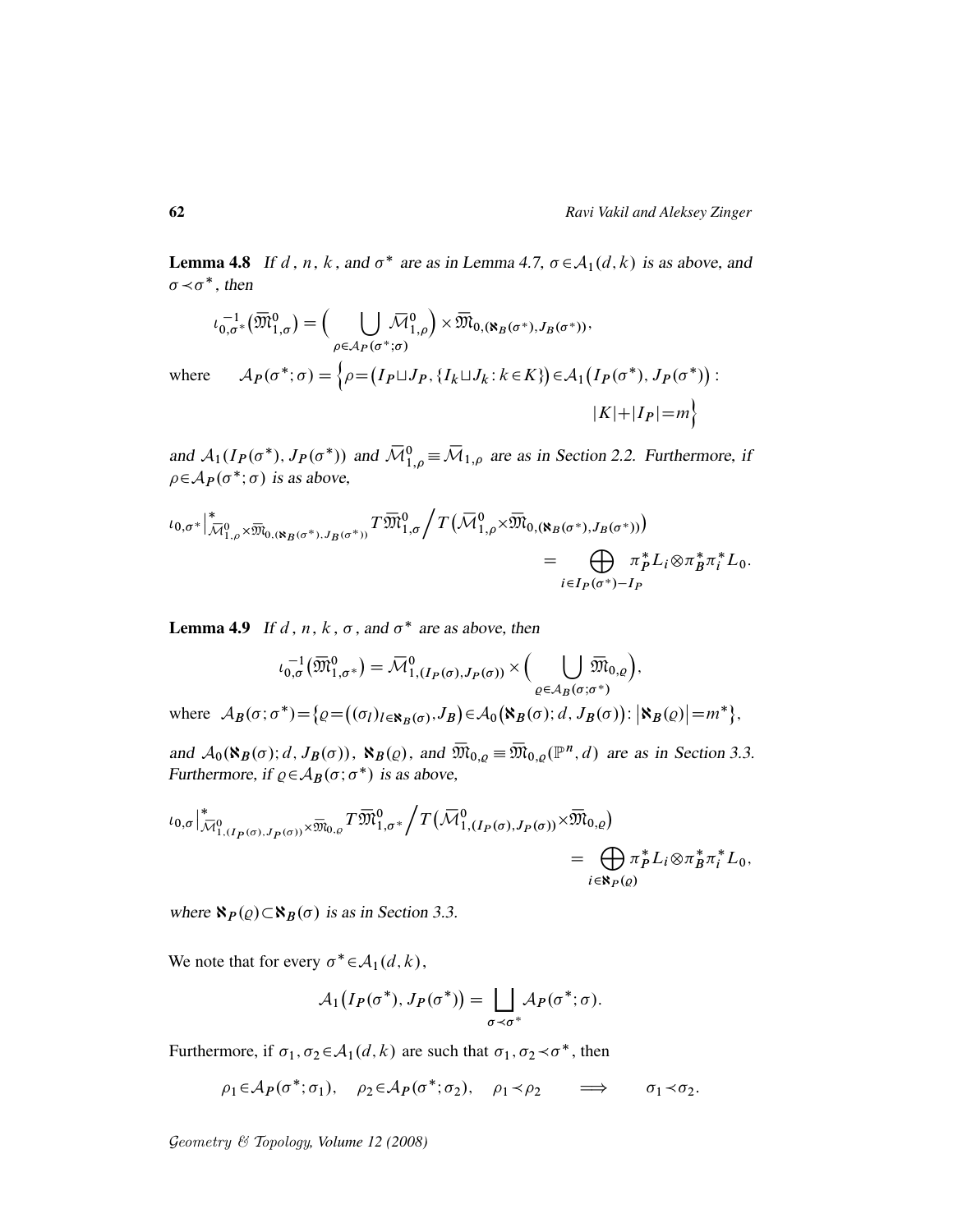Thus, we can choose an ordering  $\langle$  on  $A_1(I_P(\sigma^*), J_P(\sigma^*))$  extending the partial ordering  $\prec$  of Section 2.3 such that

$$
\sigma_1 < \sigma_2, \quad \rho_1 \in \mathcal{A}_P(\sigma^*; \sigma_1), \quad \rho_2 \in \mathcal{A}_P(\sigma^*; \sigma_2) \quad \Longrightarrow \quad \rho_1 < \rho_2,
$$

whenever  $\sigma_1, \sigma_2 \in A_1(d, k)$  are such that  $\sigma_1, \sigma_2 \prec \sigma^*$ . In the next subsection, we will refer to the blowup construction of Section 2.3 corresponding to such an ordering.

Similarly, if  $\sigma' \in \mathcal{A}_1(d, k)$ ,

$$
\mathcal{A}_0(\aleph_B(\sigma'); d, J_B(\sigma')) = \bigsqcup_{\sigma' \prec \sigma} \mathcal{A}_B(\sigma'; \sigma).
$$

Furthermore, if  $\sigma_1, \sigma_2 \in A_1(d, k)$  are such that  $\sigma' \prec \sigma_1, \sigma_2$ , then

$$
\varrho_1 \in \mathcal{A}_B(\sigma'; \sigma_1), \quad \varrho_2 \in \mathcal{A}_B(\sigma'; \sigma_2), \quad \varrho_1 \prec \varrho_2 \quad \Longrightarrow \quad \sigma_1 \prec \sigma_2.
$$

Thus, we can choose an ordering  $\langle$  on  $A_0(\mathbf{R}_B(\sigma'); d, J_B(\sigma'))$  extending the partial ordering  $\prec$  of Section 3.3 such that

$$
\sigma_1 < \sigma_2, \quad \varrho_1 \in \mathcal{A}_B(\sigma'; \sigma_1), \quad \varrho_2 \in \mathcal{A}_B(\sigma'; \sigma_2) \quad \Longrightarrow \quad \varrho_1 < \varrho_2,
$$

whenever  $\sigma_1, \sigma_2 \in A_1(d, k)$  are such that  $\sigma' \prec \sigma_1, \sigma_2$ . In the next subsection, we will refer to the blowup construction of Section 3.4 corresponding to such an ordering.

We denote by the main component  $\overline{\mathfrak{M}}_{1,k}^0(\mathbb{P}^n,d)$  of the moduli space  $\overline{\mathfrak{M}}_{1,k}(\mathbb{P}^n,d)$  by  $\overline{\mathfrak{M}}_{1,(0)}^{0}$ . If  $\sigma \in \mathcal{A}_{1}(d, k)$ , we put

$$
\overline{\mathcal{Z}}_{\sigma}^{0} = \iota_{0,\sigma}^{-1}(\overline{\mathfrak{M}}_{1,(0)}^{0}) \equiv \iota_{0,\sigma}^{-1}(\overline{\mathfrak{M}}_{1,(0)}^{0} \cap \overline{\mathfrak{M}}_{1,\sigma}^{0});
$$
\n
$$
\mathcal{Z}_{\sigma}^{0} = \iota_{0,\sigma}^{-1}(\overline{\mathfrak{M}}_{1,(0)}^{0} \cap \mathfrak{M}_{1,\sigma}) \subset \overline{\mathcal{Z}}_{\sigma}^{0}, \quad \text{where} \quad \mathfrak{M}_{1,\sigma} = \mathfrak{M}_{1,\sigma}(\mathbb{P}^{n},d).
$$

We denote by  $\mathcal{N}\overline{\mathcal{Z}}_{\sigma}^{0} \subset \mathcal{N}_{\iota_{0,\sigma}}^{\text{ide}}$  the normal cone  $\mathcal{N}_{\iota_{0,\sigma}|\overline{\mathfrak{M}}_{1,(0)}^{0}}$  for  $\iota_{0,\sigma}|_{\overline{\mathcal{Z}}_{\sigma}^{0}}$  in  $\overline{\mathfrak{M}}_{1,(0)}^{0}$ . Its structure is described in Lemma 4.10 below. Let

$$
\mathcal{D}_{0,\sigma} \in \Gamma\big(\overline{\mathcal{M}}_{1,(I_P(\sigma),J_P(\sigma))}^0 \times \overline{\mathfrak{M}}_{0,(\aleph_B(\sigma),J_B(\sigma))};\text{Hom}(\mathcal{N}_{\iota_{0,\sigma}}^{\text{ide}},\pi_P^* \mathbb{E}_0^* \otimes \pi_B^* \text{ev}_0^* T \mathbb{P}^n)\big)
$$

be the section defined by

$$
\mathcal{D}_{0,\sigma}\big|_{\pi_P^*L_i\otimes\pi_B^*\pi_i^*L_0}=\pi_P^*s_{0,i}\otimes\pi_B^*\pi_i^*\mathcal{D}_0,\qquad\forall\ i\in[m],
$$

where  $s_{0,i}$  and  $\mathcal{D}_0$  are as in Sections 2.3 and 3.2, respectively.

**Lemma 4.10** For all  $\sigma \in A_1(d, k)$ ,  $\overline{\mathfrak{M}}_{1,(0)}^0$  is a proper subvariety of  $\overline{\mathfrak{M}}_{1,k}^0$  relative to the immersions  $\iota_{0,\sigma}$  and  $\overline{\iota}_{0,\sigma}$ . Furthermore,

$$
\mathcal{Z}_{\sigma}^{0} = \{b \in \mathcal{M}_{1, I_{P}(\sigma) \sqcup J_{P}(\sigma)} \times \mathfrak{M}_{0, (\aleph_{B}(\sigma), J_{B}(\sigma))} : \ker \mathcal{D}_{0, \sigma} |_{b} \neq \{0\}\}
$$

$$
\mathcal{N}\overline{\mathcal{Z}}_{\sigma}^{0} |_{\mathcal{Z}_{\sigma}^{0}} = \ker \mathcal{D}_{0, \sigma} |_{\mathcal{Z}_{\sigma}^{0}}.
$$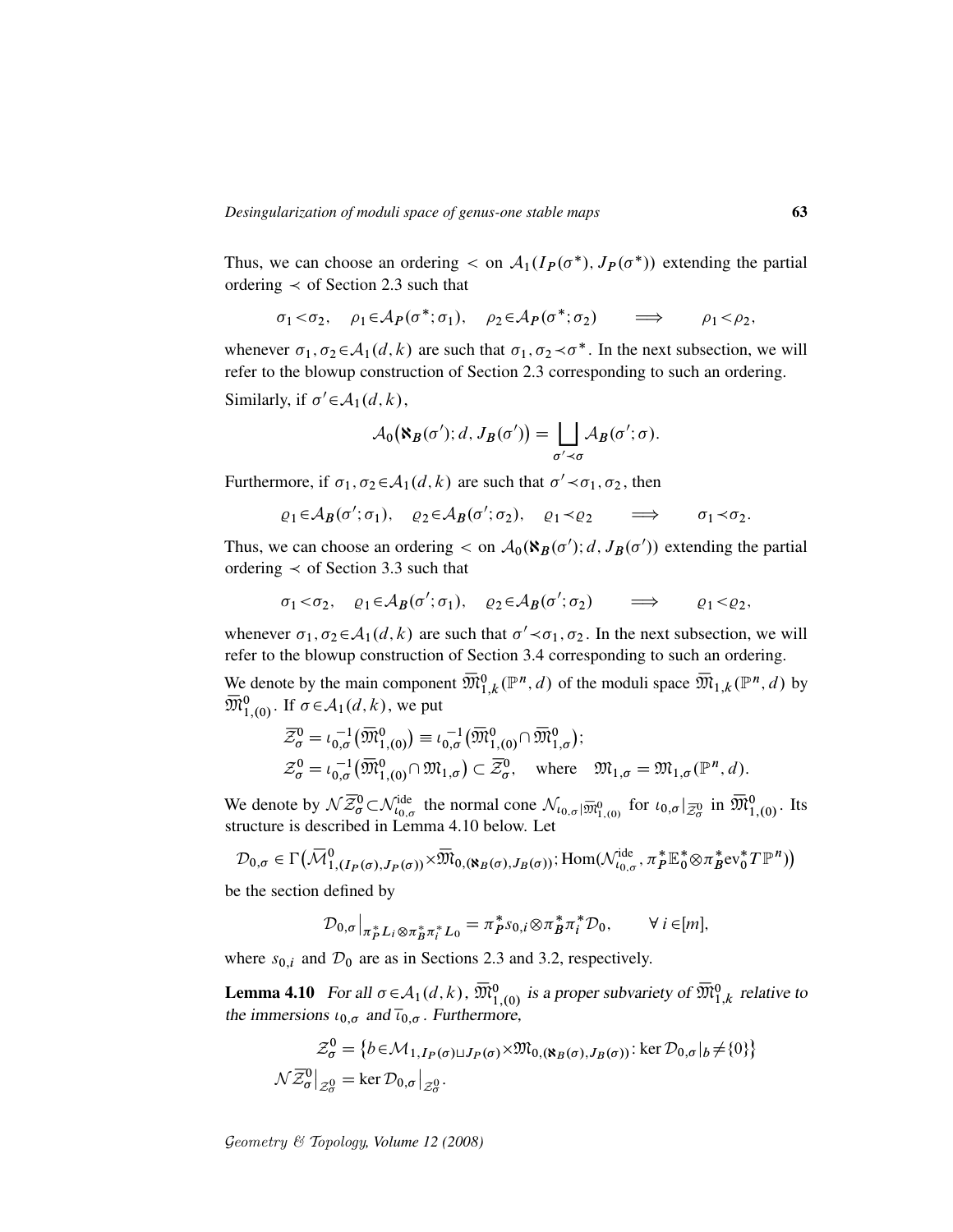Finally,  $\bar{z}_{\sigma}^0$  is the closure of  $z_{\sigma}^0$  in  $\bar{M}_{1,(I_P(\sigma),J_P(\sigma))}^0 \times \bar{\mathfrak{M}}_{0,(\aleph_B(\sigma),J_B(\sigma))}$  and  $\mathcal{N}\bar{z}_{\sigma}^0$  is the closure of  $\mathcal{N}\bar{\mathcal{Z}}_{\sigma}^{0}\big|_{\mathcal{Z}_{\sigma}^{0}}$  in  $\mathcal{N}_{t_{0,\sigma}}^{\text{ide}}$ .

This lemma is a consequence of [24, Theorem 2.3] and related results. In particular, the first claim in the second sentence of Lemma 4.10 is a special case of the first statement of [24, Theorem 2.3]. The second claim is nearly a special case of the last statement of [24, Theorem 2.3], but some additional comments are required. Theorem 2.3 in [24] by itself is a purely topological statement, as it describes the topological structure of a neighborhood of each stratum of  $\iota_{0,\sigma}(\overline{\mathcal{Z}}_0^0)$  in  $\overline{\mathfrak{M}}_{1,(0)}^0$ . On the other hand, by [22, Subsection 4.1],  $\mathcal{N}\overline{\mathcal{Z}_{\sigma}^0}|_{\mathcal{Z}_{\sigma}^0}$  is contained in ker  $\mathcal{D}_{0,\sigma}^{(1,0)}$ . The second claim in the second sentence of Lemma 4.10 can then be obtained from a dimension count and a comparison of the gluing construction used in the proof of [24, Theorem 2.3] with the analysis of limiting behavior in [22, Subsection 4.1]. This comparison implies that the gluing parameter in the analytic construction of [24] agrees to the first two orders in the zero limit with the smoothing parameter in algebraic geometry. Thus,  $\mathcal{N}\bar{Z}_{\sigma}^{0}|_{\mathcal{Z}_{\sigma}^{0}}$  must be equal to ker  $\mathcal{D}_{\sigma,0}$ . These considerations also imply the first claim of Lemma 4.10. Alternatively, suppose that  $d \leq n$ . If the moduli space  $\overline{\mathfrak{M}}_{1,\sigma}^0$  is nonempty, then  $m \leq n$ and thus for a Zariski open subset  $\mathcal{Z}_{\sigma;1}$  of  $\mathcal{Z}_{\sigma}^{0}$ 

(4-4)  
\n
$$
1 \le \dim \mathcal{N} \overline{\mathcal{Z}}_{\sigma}^{0} \big|_{\mathcal{Z}_{\sigma;1}} = 1 = \dim \ker \mathcal{D}_{0,\sigma} \big|_{\mathcal{Z}_{\sigma;1}} \n\implies \qquad \mathcal{N} \overline{\mathcal{Z}}_{\sigma}^{0} \big|_{\mathcal{Z}_{\sigma;1}} = \ker \mathcal{D}_{0,\sigma} \big|_{\mathcal{Z}_{\sigma;1}}.
$$

Since  $\mathcal{D}_{0,\sigma}$  is transverse to the zero set over  $\mathcal{Z}_{\sigma}^0$ , the second claim in the second sentence of the lemma follows from (4–4), if  $d \leq n$ . The general case follows from the observation that

$$
\overline{\mathfrak{M}}_{1,\sigma}(\mathbb{P}^n,d) = \{ [\Sigma, u] \in \overline{\mathfrak{M}}_{1,\sigma}(\mathbb{P}^{n+d},d) : u(\Sigma) \subset \mathbb{P}^n \}
$$

and the  $d \leq n$  case.

The first claim in the last sentence of Lemma 4.10 can be obtained by combining the first statement of [24, Theorem 2.3], the  $m=1$  case of [21, Theorem 2.8], and the Implicit Function Theorem. It also follows immediately from the last claim of Lemma 4.10. The latter can be deduced from [24, Theorem 2.3] as follows. Suppose first that  $m \le n$ . In this case, [21, Theorem 2.8] implies that  $\overline{\mathcal{Z}}_{\sigma}^{0}$  admits a stratification

$$
\overline{\mathcal{Z}}_{\sigma}^{0} = \mathcal{Z}_{\sigma;1} \sqcup \bigsqcup_{\alpha \in \mathcal{A}} \mathcal{Z}_{\sigma;\alpha}
$$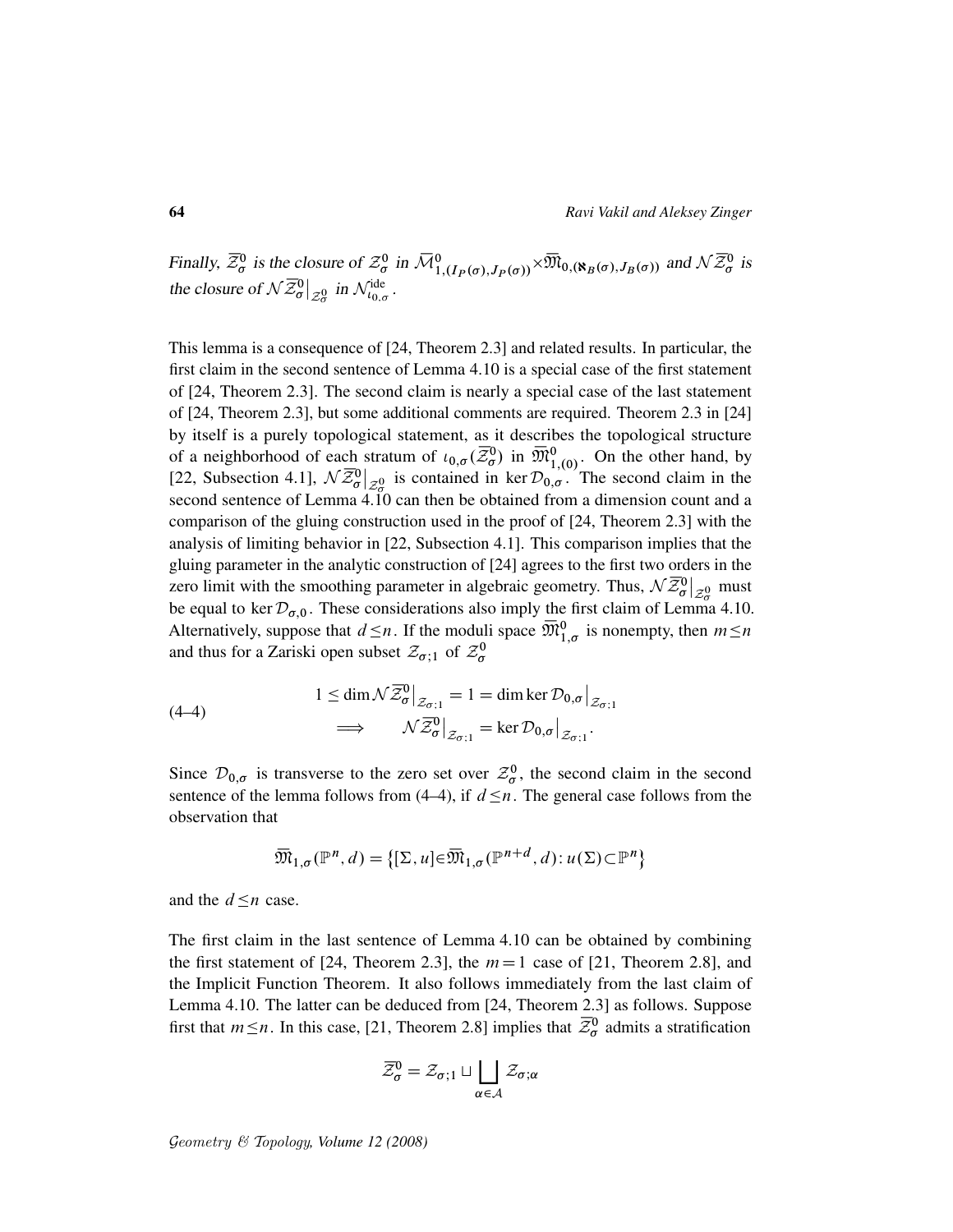such that  $\mathcal{Z}_{\sigma;1}$  is a Zariski open subset of  $\overline{\mathcal{Z}}_{\sigma}^0$ ,

$$
\mathcal{Z}_{\sigma;1} \subset \mathcal{Z}_{\sigma}^{0}, \qquad \dim \mathcal{N} \overline{\mathcal{Z}}_{\sigma}^{0} |_{b} = 1 \ \forall \ b \in \mathcal{Z}_{\sigma;1},
$$
  
(4–5) 
$$
\max \{ \dim \mathcal{N} \overline{\mathcal{Z}}_{\sigma}^{0} |_{b} : b \in \mathcal{Z}_{\sigma;\alpha} \} \leq \operatorname{codim}_{\overline{\mathcal{Z}}_{\sigma}^{0}} \mathcal{Z}_{\sigma;\alpha} \ \forall \ \alpha \in \mathcal{A};
$$

see the next paragraph. Let

$$
\widetilde{\mathcal{Z}}_{\sigma}^{0}=\mathbb{P}\mathcal{N}\overline{\mathcal{Z}}_{\sigma}^{0}\subset \mathbb{P}\mathcal{N}_{\iota_{0,\sigma}}^{\text{ide}}\big|_{\overline{\mathcal{Z}}_{\sigma}^{0}}
$$

be the exceptional divisor for the blowup of  $\overline{\mathfrak{M}}_{1,(0)}^{0}$  along  $\overline{\mathfrak{M}}_{1,\sigma}^{0}$ . Since all irreducible components of  $\widetilde{\mathcal{Z}}_{\sigma}^{0}$  must be of the same dimension,  $\widetilde{\mathcal{Z}}_{\sigma}^{0}$  must be the closure of  $\widetilde{\mathcal{Z}}_{\sigma}^{0}|_{\mathcal{Z}_{\sigma}^{0}}$ by (4–5). This closure property remains valid even if we do not assume that  $m \leq n$  for the following reason. Let pt $\in \mathbb{P}^{n+d}$  be any point not contained in  $\mathbb{P}^n$ . Let

$$
\pi\colon\mathbb{P}^{n+d}-\{\mathrm{pt}\}\longrightarrow\mathbb{P}^{\mathrm{n}}
$$

be the corresponding linear projection. It induces projection maps

$$
\varphi: \{[\Sigma, u] \in \overline{\mathfrak{M}}_{1,k}^{0}(\mathbb{P}^{n+d}, d): \mathrm{pt} \notin u(\Sigma)\} \longrightarrow \overline{\mathfrak{M}}_{1,k}^{0}(\mathbb{P}^{n}, d),
$$
  

$$
\widetilde{\varphi}: \{[\Sigma, u; v] \in \widetilde{\mathcal{Z}}_{\sigma}^{0}(\mathbb{P}^{n+d}, d): \mathrm{pt} \notin u(\Sigma)\} \longrightarrow \widetilde{\mathcal{Z}}_{\sigma}^{0}(\mathbb{P}^{n}, d).
$$

The latter map takes  $\tilde{\mathcal{Z}}_{\sigma}^{0}(\mathbb{P}^{n+d}, d)|_{\mathcal{Z}_{\sigma}^{0}(\mathbb{P}^{n+d}, d)}$  to  $\tilde{\mathcal{Z}}_{\sigma}^{0}(\mathbb{P}^{n}, d)|_{\mathcal{Z}_{\sigma}^{0}(\mathbb{P}^{n}, d)}$ . Since the closure of

$$
\widetilde{\mathcal{Z}}_{\sigma}^{0}(\mathbb{P}^{n+d},d)|_{\mathcal{Z}_{\sigma}^{0}(\mathbb{P}^{n+d},d)}
$$

contains  $\widetilde{\mathcal{Z}}_{\sigma}^{0}(\mathbb{P}^n, d)$ , it follows that so does the closure of  $\widetilde{\mathcal{Z}}_{\sigma}^{0}(\mathbb{P}^n, d)|_{\mathcal{Z}_{\sigma}^{0}(\mathbb{P}^n, d)}$ . This observation implies the last claim of Lemma 4.10.

We conclude this subsection by briefly describing the stratification mentioned above. A stratum  $\mathfrak{M}_{\Gamma_B}$  of  $\overline{\mathfrak{M}}_{0,(\aleph_B(\sigma),J_B(\sigma))}$  corresponds to a tuple  $\Gamma_B \equiv (\Gamma_{B,l})_{l \in \aleph_B(\sigma)}$  of dual graphs, all of which are trees. The vertices of  $\Gamma_{B,l}$  correspond to the irreducible components of the domain of the stable map  $b_l$  in the definition of  $\overline{\mathfrak{M}}_{0,(\aleph_B(\sigma),J_B(\sigma))}$  at the beginning of Section 3.3. Each vertex v of  $\Gamma_{B,l}$  is labeled by a nonnegative integer, which specifies the degree of the stable map  $b_l$  on the corresponding component  $\Sigma_{\nu}$ . There is an edge in  $\Gamma_{B}$ <sub>I</sub> between two vertices if and only if the two corresponding components of the domain share a node. In addition, there are tails attached at some vertices of  $\Gamma_{B;l}$ , which are labeled by the indexing set for marked points of the map  $b_l$ , ie  $J_{l,P}$  in the notation of Section 3.3. Let  $v_l^*$ <sup>\*</sup> be the vertex of  $\Gamma_{B,l}$  to which the tail corresponding to the marked point 0 is attached. If the degree of  $v_l^*$  $i<sub>l</sub>$  is positive, let

$$
\chi_l(\Gamma_B) \equiv \chi_l(\Gamma_{B;l}) = \{v_l^*\}.
$$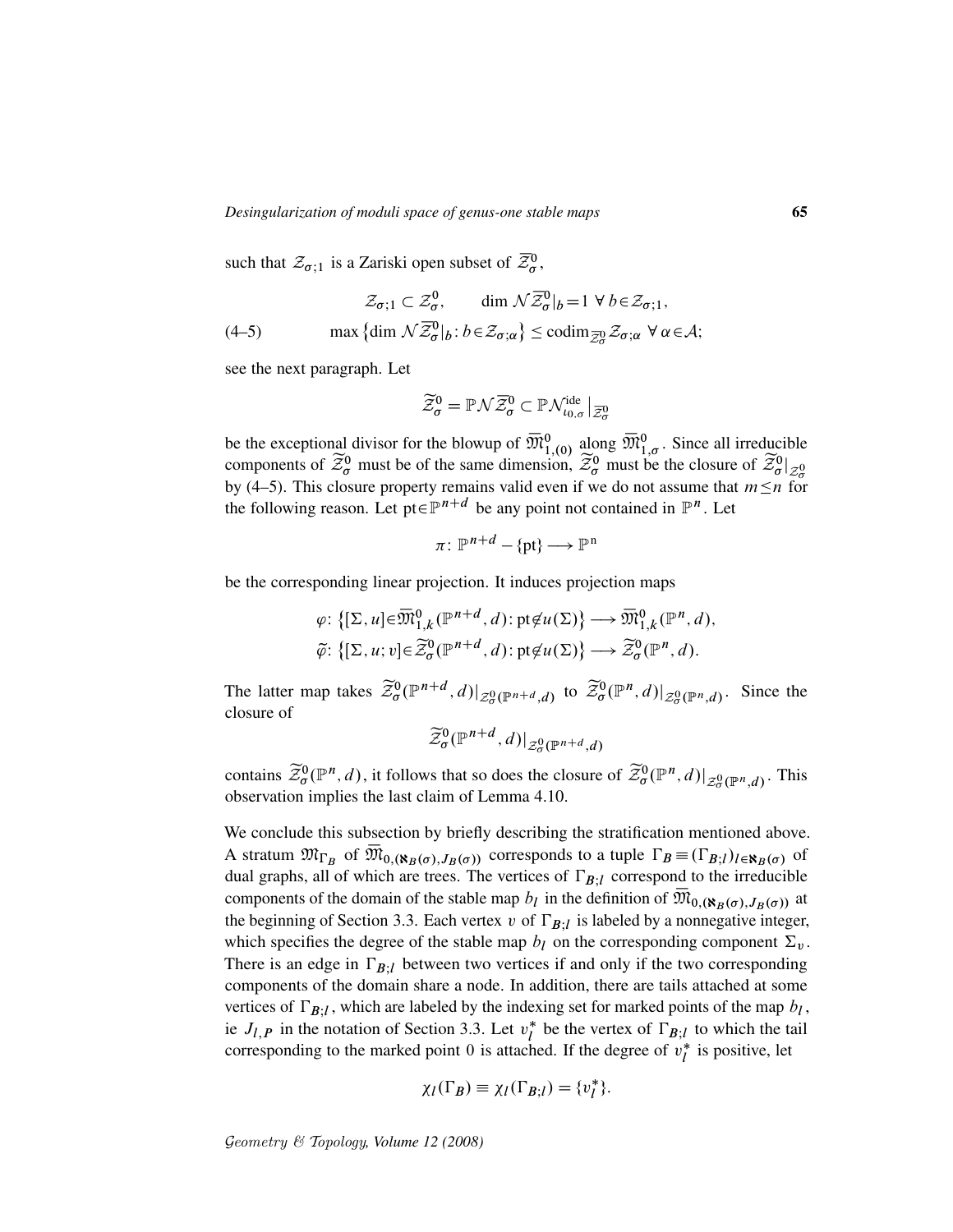Otherwise, denote by  $\chi_l(\Gamma_B)$  the set of positive-degree vertices of  $\Gamma_{B;l}$  that are not separated from  $v_l^*$  $\frac{1}{l}$  by a positive-degree vertex. Suppose

$$
b \equiv (b_l)_{l \in \mathbf{N}_B(\sigma)} \in \mathfrak{M}_{\Gamma_B} \equiv \overline{\mathfrak{M}}_{0,(\mathbf{N}_B(\sigma), J_B(\sigma))} \cap \prod_{l \in \mathbf{N}_B(\sigma)} \mathfrak{M}_{\Gamma_{B;l}}, \quad \text{with} \quad b_l = [\Sigma_l, u_l]
$$

as in the paragraph preceding Lemma 3.8. If  $l \in \mathbf{N}_B(\sigma)$  and  $v=v_l^*$  $\iota^*$ , let

$$
\operatorname{Im} \mathcal{D}_v|_b = \operatorname{Im} \mathcal{D}_0|_{b_l} \equiv \operatorname{Im} du_l|_{x_0(b_l)} \subset T_{ev_0(b)}\mathbb{P}^n.
$$

If v is a vertex of  $\Gamma_{B;l}$  different from  $v_l^*$ <sup>\*</sup>, we denote by  $\text{Im } \mathcal{D}_v|_b$  the image of  $d\{u_l|_{\Sigma_v}\}$ at the node of  $\Sigma_{\nu}$  corresponding to the edge of  $\Gamma_{B;l}$  that leaves v on the unique path from v on  $v_l^*$ <sup>\*</sup> in  $\Gamma_{B;l}$ . Note that if  $v \in \chi_l(\Gamma_B)$ , the image of this node under  $u_l$ is  $ev_0(b)$ . We set

$$
\chi(\Gamma) = \bigsqcup_{l \in \aleph_B(\sigma)} \chi_l(\Gamma_B).
$$

With  $b$  as above, let

$$
\operatorname{codim} \mathcal{D}|_b = |\chi(\Gamma_B)| - \dim \operatorname{Span}\{\operatorname{Im} \mathcal{D}_v|_b : v \in \chi_l(\Gamma_B), \ l \in \aleph_B(\sigma)\}.
$$

For each pair  $\alpha = (\Gamma_B, \mu)$ , where  $\mu \in \mathbb{Z}^+$  is such that

(4-6) 
$$
\max (1, |\chi(\Gamma_B)| - n) \le \mu \le |\chi(\Gamma_B)|,
$$

we put  $\mathcal{Z}$ 

$$
r_{B,\alpha} = \{b \in \mathfrak{M}_{\Gamma_B}: \mathrm{codim}\,\mathcal{D}|_b = \mu\}.
$$

By the first statement of [24, Theorem 2.3],

$$
\overline{\mathcal{Z}}_{\sigma}^{0} = \bigsqcup_{\alpha} \mathcal{Z}_{\sigma;\alpha}, \qquad \text{where} \qquad \mathcal{Z}_{\sigma;\alpha} = \overline{\mathcal{M}}_{1, I_{P}(\sigma) \sqcup J_{P}(\sigma)} \times \mathcal{Z}_{\Gamma_{B};\alpha}.
$$

The disjoint union is taken over all pairs  $\alpha = (\Gamma, \mu)$  as described above. From transversality as in the first claim of Lemma 3.8, it is easy to see that

(4-7)  
\n
$$
\operatorname{codim}_{\mathfrak{M}_{\Gamma_B}} \mathcal{Z}_{\Gamma_B; \alpha} = (n - (|\chi(\Gamma_B)| - \mu))\mu
$$
\n
$$
\geq n - (|\chi(\Gamma_B)| - \mu);
$$

see the end of [25, Subsection 2.3], for example. The above inequality follows from the first inequality in (4–6). By (4–7), if  $m=|\mathcal{R}_B(\sigma)|\leq n$ ,

$$
\operatorname{codim}_{\overline{Z}_{\sigma}^0} \mathcal{Z}_{\sigma;\alpha} = \operatorname{codim}_{\mathfrak{M}_{\Gamma_B}} \mathcal{Z}_{\Gamma_B;\alpha} + \operatorname{codim}_{\overline{\mathfrak{M}}_{0,(\aleph_B(\sigma), J_B(\sigma))}} \mathfrak{M}_{\Gamma_B}
$$

$$
- \operatorname{codim}_{\overline{\mathcal{M}}_{1, I_P(\sigma) \sqcup J_P(\sigma)} \times \overline{\mathfrak{M}}_{0,(\aleph_B(\sigma), J_B(\sigma))}} \overline{\mathcal{Z}}_{\sigma}^0
$$

$$
\geq (n - |\chi(\Gamma_B)| + \mu) + (|\chi(\Gamma_B)| - |\aleph_B(\sigma)|) - (n - |\aleph_B(\sigma)| + 1) = \mu - 1.
$$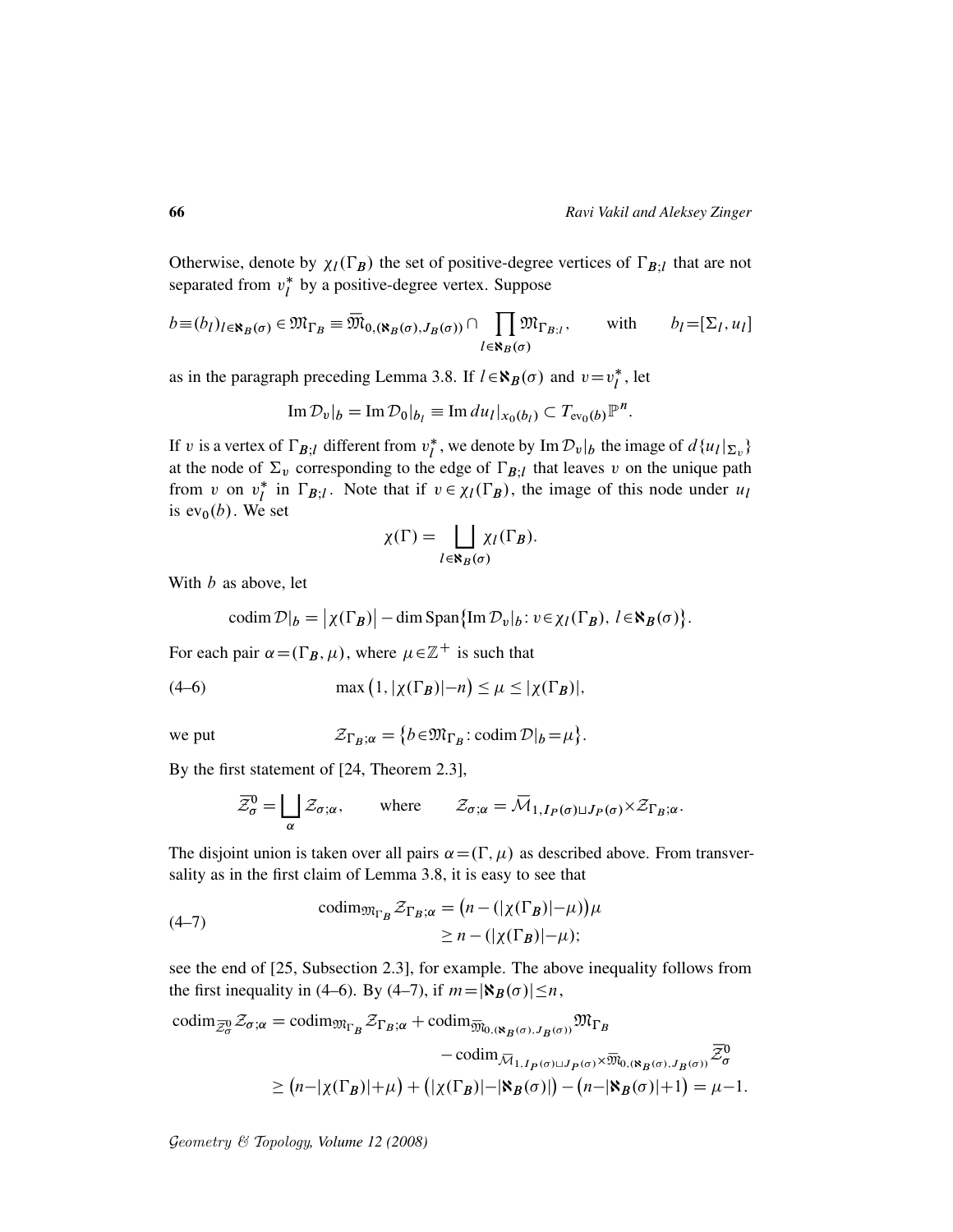On the other hand, by the last statement of [24, Theorem 2.3],

$$
\max\left\{\dim \mathcal{N}\overline{\mathcal{Z}}_{\sigma}^{0}|_{b}: b \in \mathcal{Z}_{\sigma;\alpha}\right\} = \mu.
$$

We conclude that

$$
\max \left\{ \dim \mathcal{N} \overline{\mathcal{Z}}_{\sigma}^0 |_{b} : b \in \mathcal{Z}_{\sigma; \alpha} \right\} \leq \operatorname{codim}_{\overline{\mathcal{Z}}_{\sigma}^0} \mathcal{Z}_{\sigma; \alpha} + 1.
$$

The equality holds if and only if  $\mu=1$  and  $\Gamma_B$  is a tuple of one-vertex graphs, ie the image of  $M_{1,I_P(\sigma)\sqcup J_P(\sigma)}\times \mathfrak{M}_{\Gamma_B}$  under  $\iota_{0,\sigma}$  is contained in  $\mathfrak{M}_{1,\sigma}$ . This observation concludes the proof of the stratification claim made in the previous paragraph.

### 4.3 Inductive construction

This subsection is the analogue of Section 3.4 in the present situation. Suppose  $\sigma \in$  $A_1(d, k)$  and we have constructed

- (11) an idealized blowup  $\pi_{\sigma-1}$ :  $\overline{\mathfrak{M}}_{1,k}^{\sigma-1} \longrightarrow \overline{\mathfrak{M}}_{1,k}^0$  such that  $\pi_{\sigma-1}$  is an isomorphism outside of the preimages of the subvarieties  $\overline{\mathfrak{M}}_{1,\sigma}^{0}$  with  $\sigma' \leq \sigma-1$ ;
- (12) for each  $\sigma' \in \{(0)\} \sqcup \mathcal{A}_1(d, k)$ , a subvariety  $\overline{\mathfrak{M}}_{1, \sigma'}^{\sigma-1}$  of  $\overline{\mathfrak{M}}_{1, k}^{\sigma-1}$  such that

$$
\overline{\mathfrak{M}}_{1,k}^{\sigma-1}=\overline{\mathfrak{M}}_{1,(0)}^{\sigma-1}\cup\bigcup_{\sigma'\in \mathcal{A}_1(d,k)}\overline{\mathfrak{M}}_{1,\sigma'}^{\sigma-1},\quad \pi_{\sigma-1}\big(\overline{\mathfrak{M}}_{1,\sigma'}^{\sigma-1}\big)=\overline{\mathfrak{M}}_{1,\sigma'}^0\ \forall\ \sigma'\!\in\!\{(0)\}\sqcup\mathcal{A}_1(d,k),
$$

and  $\overline{\mathfrak{M}}_{1,\sigma^*}^{\sigma-1}$  is the proper transform of  $\overline{\mathfrak{M}}_{1,\sigma^*}^0$  for  $\sigma^* = (0)$  and for all  $\sigma^* \in$  $\mathcal{A}_1(d, k)$  such that  $\sigma^* > \sigma - 1$ .

We assume that

(I3) for all  $\sigma_1, \sigma_2 \in A_1(d, k)$  such that  $\sigma_1 \neq \sigma_2$ ,  $\sigma_1 \neq \sigma_2$ ,  $\sigma_2 \neq \sigma_1$ , and  $\sigma -1 < \sigma_1, \sigma_2$ ,

$$
\overline{\mathfrak{M}}_{1,\sigma_1}^{\sigma-1} \cap \overline{\mathfrak{M}}_{1,\sigma_2}^{\sigma-1} \begin{cases} \subset \overline{\mathfrak{M}}_{1,\widetilde{\sigma}(\sigma_1,\sigma_2)}^{\sigma-1}, & \text{if } \widetilde{\sigma}(\sigma_1,\sigma_2) > \sigma - 1; \\ = \varnothing, & \text{otherwise}, \end{cases}
$$

where  $\tilde{\sigma}(\sigma_1, \sigma_2)$  is as in Lemma 4.6.

We also assume that for every  $\sigma' \in A_1(d, k)$  such that  $\sigma' \leq \sigma - 1$ : (14)  $\overline{\mathfrak{M}}_{1,\sigma'}^{\sigma-1}$  is the image of a  $G_{\sigma'}$ -invariant immersion

$$
\iota_{\sigma-1,\sigma'} \colon \widetilde{\mathcal{M}}_{1,(I_P(\sigma'),J_P(\sigma'))} \times \widetilde{\mathfrak{M}}_{0,(\aleph_B(\sigma'),J_B(\sigma'))}^{\varrho_{\sigma'}(\sigma-1)} \longrightarrow \overline{\mathfrak{M}}_{1,k}^{\sigma-1},
$$
\nwhere  $\varrho_{\sigma'}(\sigma-1) = \begin{cases} \max \{ \varrho \in \mathcal{A}_B(\sigma'; \sigma^*): \sigma' \prec \sigma^* \leq \sigma - 1 \}, & \text{if } \exists \sigma^* \in \mathcal{A}_1(d,k) \\ 0, & \text{otherwise,} \end{cases}$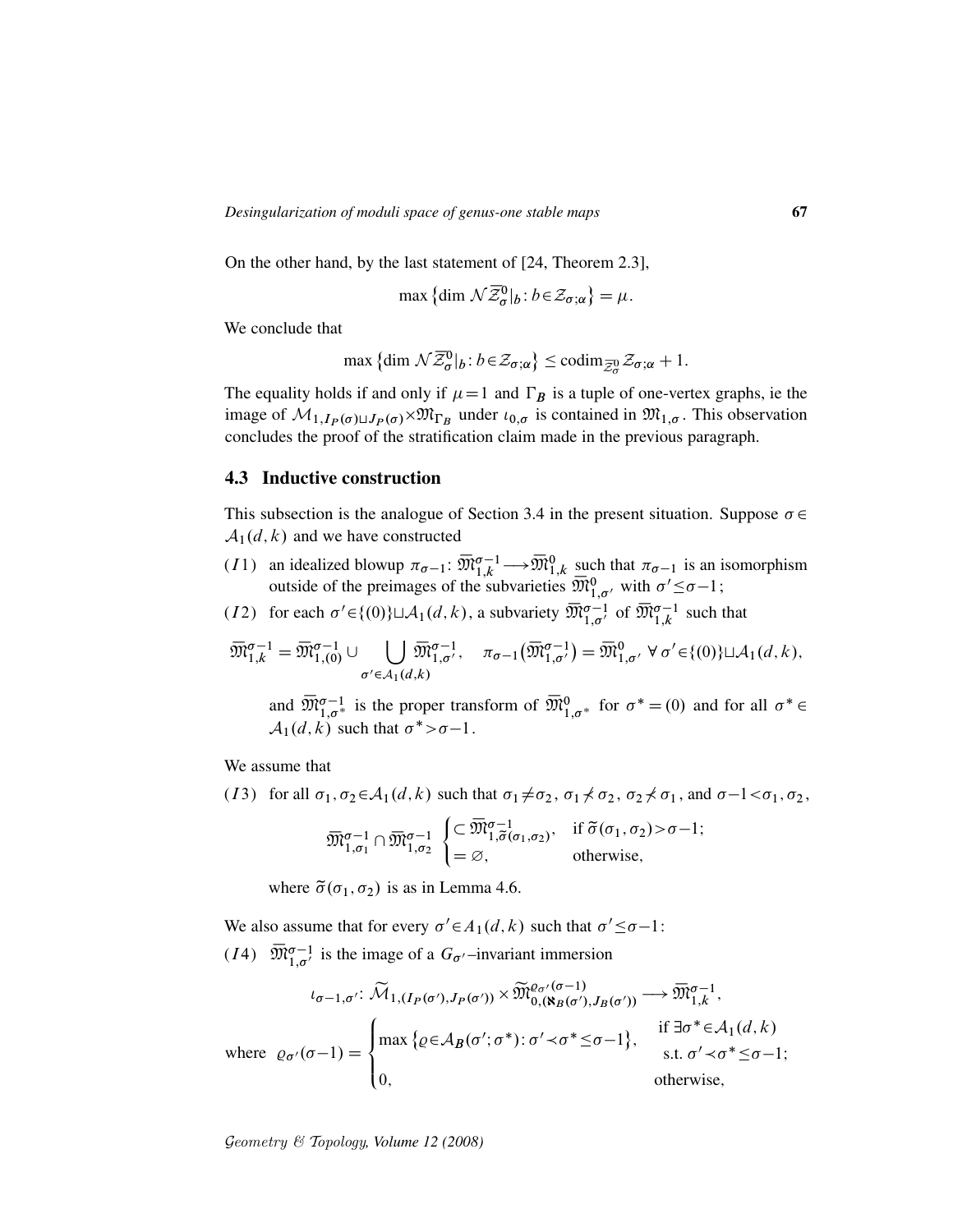and

$$
\widetilde{\mathfrak{M}}_{0,(\aleph_B(\sigma'),J_B(\sigma'))}^{\varrho_{\sigma'}(\sigma-1)} \equiv \widetilde{\mathfrak{M}}_{0,(\aleph_B(\sigma'),J_B(\sigma'))}^{\varrho_{\sigma'}(\sigma-1)}(\mathbb{P}^n,d)
$$

is the blowup of  $\widetilde{M}_{0,(\aleph_B(\sigma'),J_B(\sigma'))}^{0}(\mathbb{P}^n,d)$  constructed in Section 3.4;

(15) if  $\sigma^* \in A_1(d, k)$  is such that  $\sigma -1 < \sigma^*$  and  $\sigma' < \sigma^*$ , then

$$
\iota_{\sigma-1,\sigma'}^{-1}(\overline{\mathfrak{M}}_{1,\sigma^*}^{\sigma-1})=\widetilde{\mathcal{M}}_{1,(I_P(\sigma'),J_P(\sigma'))}\times \Big(\bigcup_{\varrho\in \mathcal{A}_B(\sigma';\sigma^*)}\widetilde{\mathfrak{M}}_{0,\varrho}^{\varrho_{\sigma'}(\sigma-1)}\Big),
$$

where  $\widetilde{\mathfrak{M}}_{0,q}^{\varrho_{\sigma'}(\sigma-1)} \equiv \widetilde{\mathfrak{M}}_{0,\varrho}^{\varrho_{\sigma'}(\sigma-1)}(\mathbb{P}^n,d)$  is the subvariety of  $\widetilde{\mathfrak{M}}_{0,(\aleph_B(\sigma'),J_B(\sigma')}^{\varrho_{\sigma'}(\sigma-1)}$ described in Section 3.4;

(*I* 6) an idealized normal bundle for the immersion  $\iota_{\sigma-1,\sigma'}$  is given by

$$
\mathcal{N}_{\iota_{\sigma-1,\sigma'}}^{\mathrm{ide}} = \pi_P^* \mathbb{L} \otimes \pi_B^* \pi_{\varrho_{\sigma'}(\sigma-1)}^* \gamma_{\mathbf{R}(\sigma'),J_B(\sigma')}^*,
$$

where  $\pi_B$ ,  $\pi_P$ :  $\widetilde{\mathcal{M}}_{1,(I_P(\sigma'),J_P(\sigma'))} \times \widetilde{\mathfrak{M}}_{0,(\aleph_B(\sigma'),J_B(\sigma'))}^{\varrho_{\sigma'}(\sigma-1)}$  $\longrightarrow {\widetilde {\cal M}}_{1,(I_P(\sigma'),J_P(\sigma'))},\, {\widetilde {\frak M}}_{0,({\bf k}_B(\sigma'),J_B(\sigma'))}^{\varrho_{\sigma'}(\sigma-1)}$ 

are the two projection maps and  $\mathbb{L}\longrightarrow \widetilde{\mathcal{M}}_{1,(I_P(\sigma'),J_P(\sigma'))}$  is the universal tangent line bundle of Section 2.3;

 $(I7)$   $\overline{\mathcal{Z}}_{\sigma'}^{\sigma-1} \equiv \iota_{\sigma-1,\sigma'}^{-1}(\overline{\mathfrak{M}}_{1,(0)}^{\sigma-1})$  is the closure of  $\mathcal{Z}_{\sigma'}^{\sigma-1} \equiv \widetilde{\mathcal{M}}_{1, (I_P(\sigma'), J_P(\sigma'))} \times \left( \widetilde{\mathcal{D}}^{-1}_{\varrho_{\sigma'}(\sigma-1)}(0) - \right) \qquad \qquad \bigcup \qquad \widetilde{\mathfrak{M}}_{0, \varrho}^{\varrho_{\sigma'}(\sigma-1)} \right)$ 

$$
\begin{array}{c}\n\varphi \in A_B(\aleph_B(\sigma'); d, J_B(\sigma')) \\
\varphi_{\sigma'}(\sigma-1) < \varrho\n\end{array}
$$
\nin

\n
$$
\widetilde{\mathcal{M}}_{1,(I_P(\sigma'), J_P(\sigma'))} \times \widetilde{\mathcal{M}}_{0,(\aleph_B(\sigma'), J_B(\sigma'))}^{\varrho_{\sigma'}(\sigma-1)}
$$
\nand

$$
\mathcal{N}\overline{\mathcal{Z}}^{\sigma-1}_{\sigma'}\equiv\mathcal{N}_{\iota_{\sigma-1,\sigma'}|\overline{\mathfrak{M}}^{\sigma-1}_{1,(0)}}=\mathcal{N}^{\mathrm{ide}}_{\iota_{\sigma-1,\sigma'}}\big|_{\overline{\mathcal{Z}}^{\sigma-1}_{\sigma'}}
$$

is the normal cone for  $\iota_{\sigma-1,\sigma'}|\overline{\mathfrak{M}}_{1,(0)}^{\sigma-1}$  in  $\overline{\mathfrak{M}}_{1,k}^{\sigma-1}$ ;

 $(I8)$  the immersion map

$$
\overline{\iota}_{\sigma-1,\sigma'}\colon \big(\widetilde{\mathcal{M}}_{1,(I_P(\sigma');J_P(\sigma'))}\times \widetilde{\mathfrak{M}}_{0,(\aleph_B(\sigma'),J_B(\sigma'))}^{\varrho_{\sigma'}(-1)}\big)\big/G_{\sigma'}\longrightarrow \overline{\mathfrak{M}}_{1,k}^{\sigma-1}
$$

induced by  $\iota_{\sigma-1,\sigma'}$  is an embedding.

Furthermore, we assume that for every  $\sigma^* \in A_1(d, k)$  such that  $\sigma^* > \sigma - 1$ :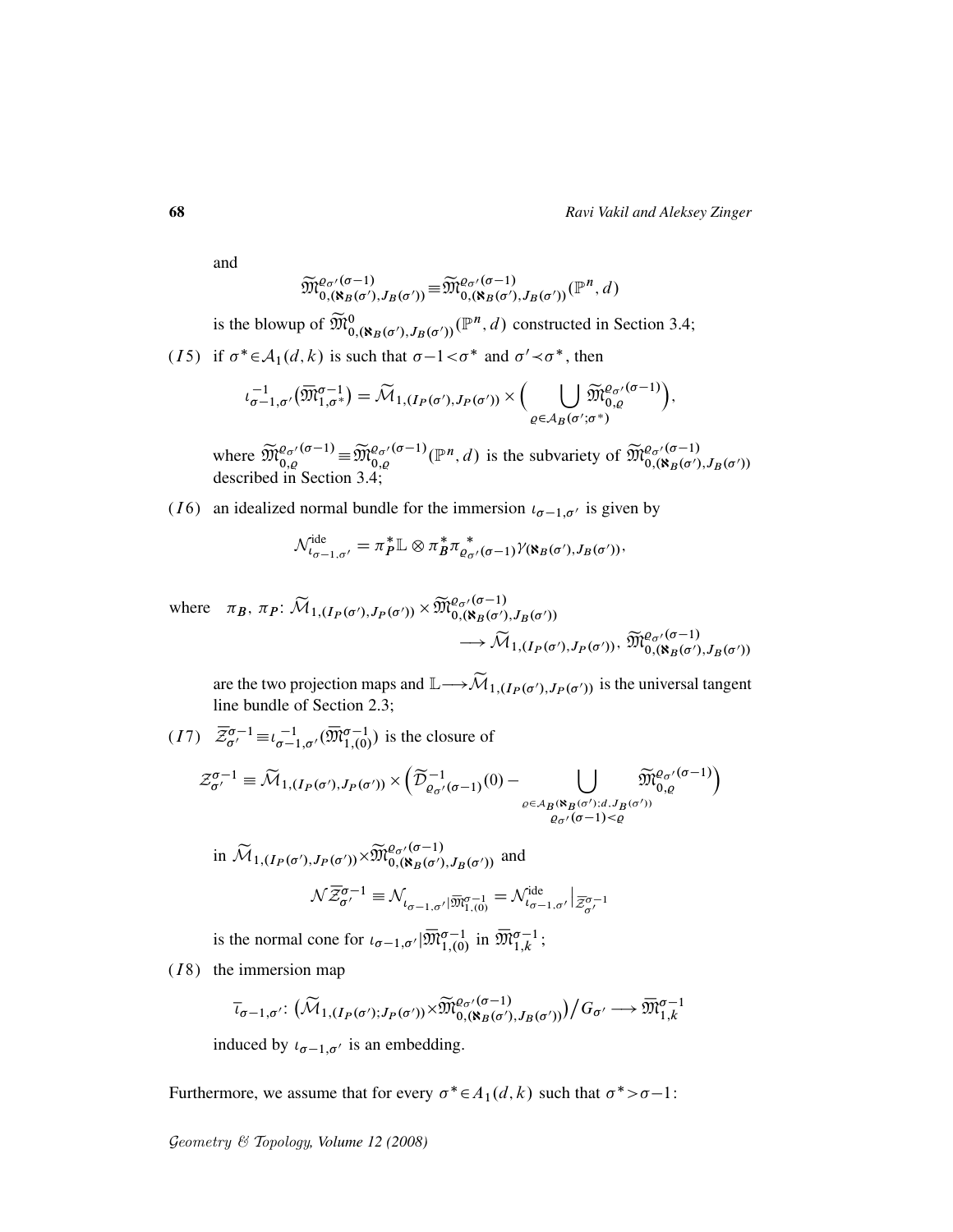(19) the domain of the  $G_{\sigma^*}$ –invariant immersion  $\iota_{\sigma-1,\sigma^*}$  induced by  $\iota_{0,\sigma^*}$  is

$$
{\mathbin{\smash{\,\,\overline{\!\!\mathcal M\!}\,}}}_{1,(I_P(\sigma^*),J_P(\sigma^*))}^{\rho_\sigma*(\sigma-1)}\times{\mathbin{\smash{\,\,\overline{\!\!\mathcal M\!}\,}}}_{0,({\mathbf X}_B(\sigma^*),J_B(\sigma^*))},
$$

where  $\rho_{\sigma^*}(\sigma-1) =$ 8  $\vert$  $\overline{\mathcal{L}}$ max { $\rho \in A_P(\sigma^*; \sigma')$ :  $\sigma' \leq \sigma - 1, \sigma' \prec \sigma^* \},$ if  $\exists \sigma' \in A_1(d, k)$ s.t.  $\sigma' \leq \sigma - 1$ ,  $\sigma' \prec \sigma^*$ ; 0, otherwise,

and  $\overline{\mathcal{M}}_{1,(I_{P}(\sigma^{*}),J_{P}(\sigma^{*}))}^{0,\sigma^{*}} \longrightarrow \overline{\mathcal{M}}_{1,I_{P}(\sigma^{*})\sqcup J_{P}(\sigma^{*})}$  is the blowup constructed in Section 2.3;

(110) if  $\sigma' \in A_1(d, k)$  is such that  $\sigma -1 < \sigma' < \sigma^*$ , then

$$
\iota_{\sigma-1,\sigma^*}^{-1}(\widetilde{\mathfrak{M}}_{1,\sigma'}^{\sigma-1})=\Big(\bigcup_{\rho\in A_P(\sigma^*;\sigma')}\bar{\mathcal{M}}_{1,\rho}^{\rho_{\sigma^*}(\sigma-1)}\Big)\times\overline{\mathfrak{M}}_{0,(\aleph_B(\sigma^*),J_B(\sigma^*))};
$$

(I11) if  $\sigma^*$  is as in Lemma 4.7, an idealized normal bundle for the immersion  $\iota_{\sigma-1,\sigma^*}$ is given by

$$
\mathcal{N}^{\text{ide}}_{\iota_{\sigma-1,\sigma^*}} = \bigoplus_{i \in [m^*]} \pi_P^* L_{\rho_{\sigma^*}(\sigma-1),i} \otimes \pi_B^* \pi_i^* L_0,
$$

where  $\pi_P$ ,  $\pi_B$ :  $\overline{\mathcal{M}}_{1,(I_P(\sigma^*), J_P(\sigma^*))}^{\rho_\sigma*(\sigma-1)} \times \overline{\mathfrak{M}}_{0,(\aleph_B(\sigma^*), J_B(\sigma^*))}$  $\longrightarrow \bar{\mathcal{M}}_{1,(I_P(\sigma^*),J_P(\sigma^*))}^{\rho_{\sigma^*}(\sigma-1)},\ \bar{\mathfrak{M}}_{0,(\mathbf{N}_B(\sigma^*),J_B(\sigma^*))}$ 

are the two projection maps and  $L_{\rho_{\sigma^*}(\sigma-1),i} \to \overline{\mathcal{M}}_{1,(I_P(\sigma^*),J_P(\sigma^*))}^{\rho_{\sigma^*}(\sigma-1)}$  is the line bundle constructed in Section 2.3;

 $(I12)$   $\overline{\mathcal{Z}}_{\sigma^*}^{\sigma-1} \equiv \iota_{\sigma-1,\sigma^*}^{-1}(\overline{\mathfrak{M}}_{1,(0)}^{\sigma-1})$  is the closure of

$$
\mathcal{Z}_{\sigma^*}^0 \subset \overline{\mathcal{M}}_{1,(I_P(\sigma^*), J_P(\sigma^*))}^{\rho_{\sigma^*}(\sigma-1)} \times \overline{\mathfrak{M}}_{0,(\aleph_B(\sigma^*), J_B(\sigma^*))}
$$

and the normal cone

$$
\mathcal{N}\overline{\mathcal{Z}}_{\sigma^*}^{\sigma-1}\equiv\mathcal{N}_{\iota_{\sigma-1,\sigma^*}|\overline{\mathfrak{M}}_{1,(0)}^{\sigma-1}}
$$

for 
$$
\iota_{\sigma-1,\sigma^*}|\overline{\mathcal{Z}}_{\sigma^*}^{\sigma-1}
$$
 is the closure of  $\mathcal{N}\overline{\mathcal{Z}}_{\sigma^*}^0|_{\mathcal{Z}_{\sigma^*}^0}$  in  $\mathcal{N}_{\iota_{\sigma-1,\sigma^*}}^{\text{ide}}$ ;

(113) 
$$
\text{Im}^s \overline{\iota}_{\sigma-1,\sigma^*} \subset \bigcup_{\sigma-1 < \sigma' \prec \sigma^*} \widetilde{\mathfrak{M}}_{1,\sigma'}^{\sigma-1}, \text{ where}
$$
  
\n
$$
\overline{\iota}_{\sigma-1,\sigma^*}: \left( \overline{\mathcal{M}}_{1,(I_P(\sigma^*),J_P(\sigma^*))}^{\rho_{\sigma^*}(\sigma-1)} \times \overline{\mathfrak{M}}_{0,(\aleph_B(\sigma^*),J_B(\sigma^*))} \right) / G_{\sigma^*} \longrightarrow \overline{\mathfrak{M}}_{1,k}^{\sigma-1},
$$

is the immersion map induced by  $t_{\sigma-1,\sigma^*}$ .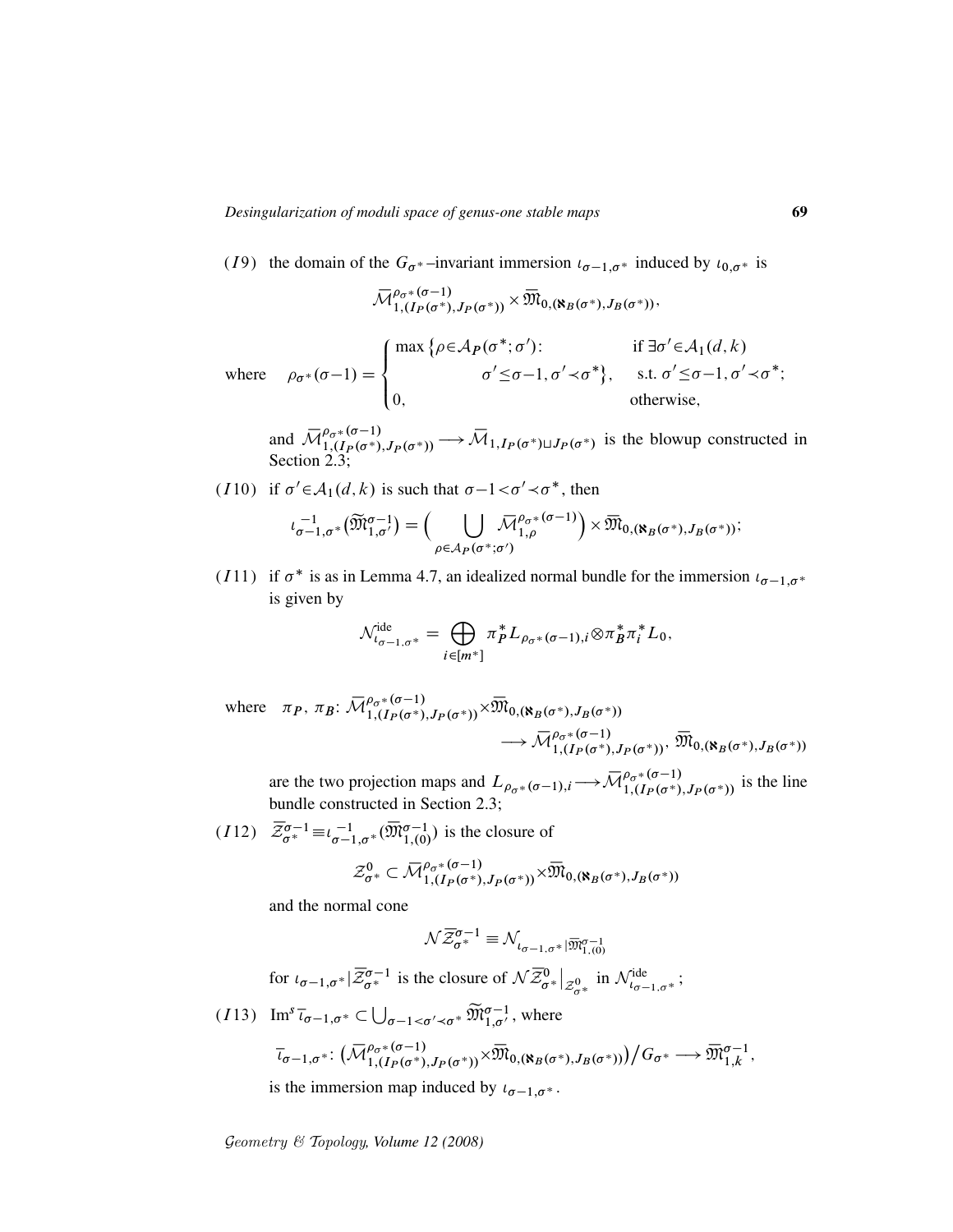Finally, we assume that

- (I14) the collections  $\{t_{\sigma-1,\sigma'}\}_{\sigma'\in\mathcal{A}_1(d,k)}$  and  $\{\bar{t}_{\sigma-1,\sigma'}\}_{\sigma'\in\mathcal{A}_1(d,k)}$  of immersions are properly self-intersecting;
- (115) for all  $\sigma' \in A_1(d, k)$ , the subvariety  $\overline{\mathfrak{M}}_{1,(0)}^{\sigma-1}$  of  $\overline{\mathfrak{M}}_{1,k}^{\sigma-1}$  is proper relative to the immersions  $\iota_{\sigma-1,\sigma'}$  and  $\overline{\iota}_{\sigma-1,\sigma'}$ .

By the inductive assumption (13), if  $\sigma_1$  and  $\sigma_2$  are noncomparable elements of  $(A_1(d, k), \prec)$ , the proper transforms of  $\overline{\mathfrak{M}}_{1, \sigma_1}^0$  and  $\overline{\mathfrak{M}}_{1, \sigma_2}^0$  become disjoint by the time either is ready to be blown up for any ordering  $\lt$  extending the partial ordering  $\lt$ . Similarly to the three blowup constructions encountered previously,  $(13)$  will imply that the end result of the present blowup construction is independent of the choice of an extension <. By (19), our blowup construction modifies each immersion  $\iota_{0,\sigma^*}$ by changing the first factor of the domain according to the blowup construction of Section 2.3, until a proper transform of the image of  $\iota_{0,\sigma^*}$  is to be blown up; see below. By (I11) and (I13), in the process, the singular locus of  $\iota_{0,\sigma^*}$  disappears and the first component in every summand of  $\mathcal{N}_{t_{0,\sigma^*}}^{\text{ide}}$  gets twisted to  $\mathbb{L}$ . In particular, all blowup loci are smooth. On the other hand, by the inductive assumptions  $(17)$ and (18), for  $\sigma' \leq \sigma - 1$  the intersection of the proper transform of  $\overline{\mathfrak{M}}_{1,(0)}^0$  with the proper transform of the exceptional divisor  $\overline{\mathfrak{M}}_1^{\sigma'}$  $\int_{1,\sigma'}^{\sigma'}$  is an embedding of a subvariety of a smooth variety. The singular locus of this subvariety is annihilated by the time the entire blowup construction is complete, according to the inductive assumptions  $(17)$ above and the inductive assumption  $(14)$  in Section 3.4. These assumptions imply that the proper transform of  $\overline{\mathfrak{M}}_{1,(0)}^{0}$  after the final blowup step is smooth.

We note that all of the assumptions  $(I1)$ – $(I15)$  are satisfied if  $\sigma$ –1 is replaced by 0. In particular,  $(13)$  is a restatement of Lemma 4.6, while  $(110)$ – $(115)$  are contained in Lemmas 4.7, 4.8, and 4.10.

If  $\sigma \in A_1(d, k)$  is as above, let

$$
\widetilde{\pi}_{\sigma} \colon \overline{\mathfrak{M}}^{\sigma}_{1,k} \longrightarrow \overline{\mathfrak{M}}^{\sigma-1}_{1,k}
$$

be the idealized blowup of  $\overline{\mathfrak{M}}_{1,k}^{\sigma-1}$  along  $\overline{\mathfrak{M}}_{1,\sigma}^{\sigma-1}$ , which is a smooth subvariety by the inductive assumption  $(I13)$ . We denote the idealized exceptional divisor,

$$
\mathcal{E}_{\overline{\mathfrak{M}}_{1,\sigma}^{\sigma-1}}^{\mathrm{ide}} = \mathbb{P} \mathcal{N}_{\overline{\iota}_{\sigma-1,\sigma}}^{\mathrm{ide}},
$$

by  $\overline{\mathfrak{M}}_{1,\sigma}^{\sigma}$ . For each  $\sigma' \in \{(0)\} \sqcup (\mathcal{A}_1(d,k)-\{\sigma\})$ , we denote by

$$
\overline{\mathfrak{M}}^{\sigma}_{1,\sigma'} \subset \operatorname{Bl}_{\overline{\mathfrak{M}}^{\sigma-1}_{1,\sigma}} \overline{\mathfrak{M}}^{\sigma-1}_{1,k} \subset \overline{\mathfrak{M}}^{\sigma}_{1,k}
$$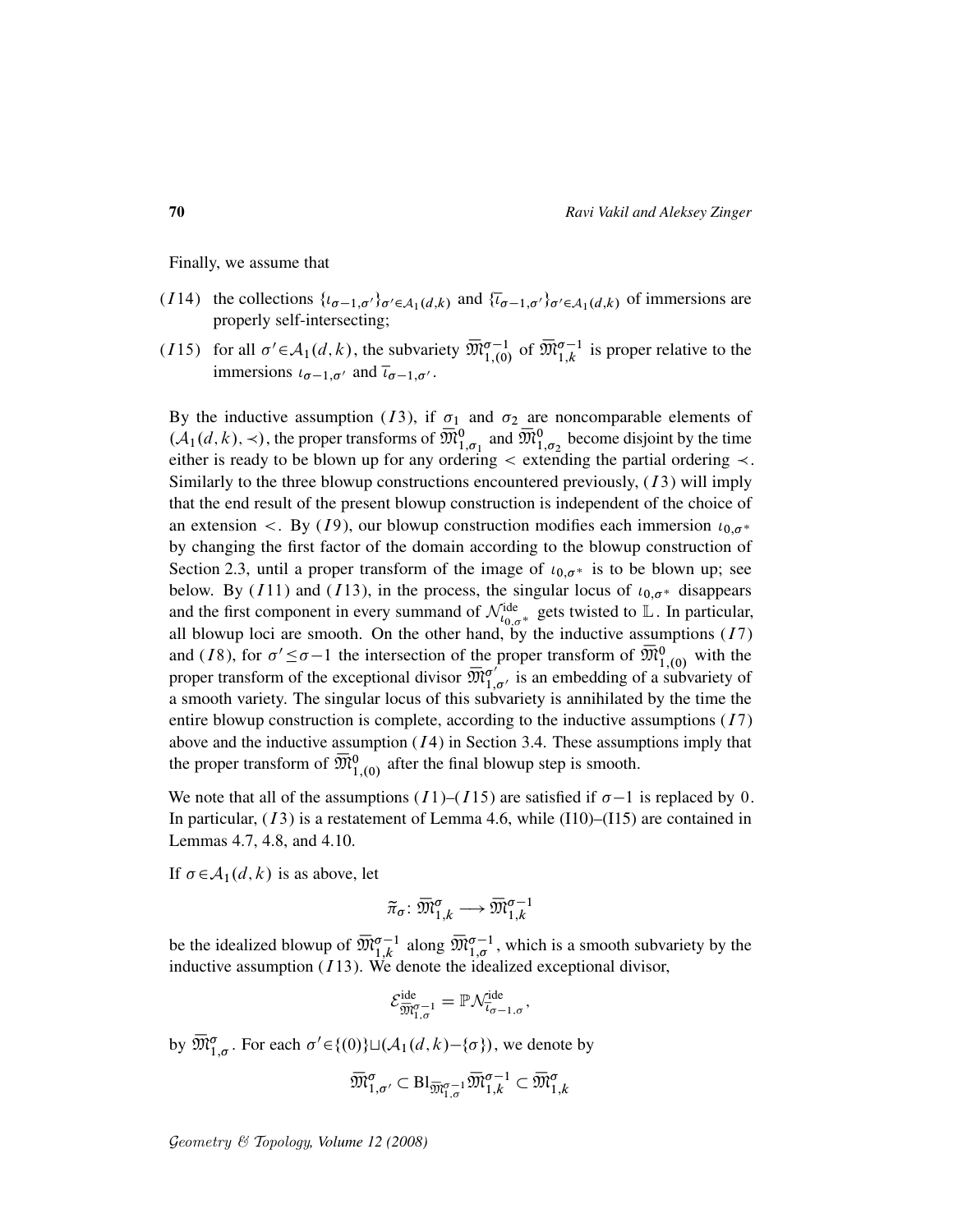the proper transform of  $\overline{\mathfrak{M}}_{1,\sigma'}^{\sigma-1}$ . Let  $\pi_{\sigma} = \pi_{\sigma-1} \circ \widetilde{\pi}_{\sigma}$ .

The inductive assumptions (I1) and (I2), with  $\sigma-1$  replaced by  $\sigma$ , are clearly satisfied, while (*I*3), (*I*8) for  $\sigma' \neq \sigma$ , and (*I*13)–(*I*15) follow from (2) of Lemma 3.3, Corollary 3.4, and Lemma 4.5. On the other hand, by  $(I9)$ , the domain of the immersion  $\iota_{\sigma-1,\sigma}$  is

$$
\overline{\mathcal{M}}_{1,(I_P(\sigma),J_P(\sigma))}^{\rho_{\sigma}(\sigma-1)} \times \overline{\mathfrak{M}}_{0,(\aleph_B(\sigma),J_B(\sigma))} = \widetilde{\mathcal{M}}_{1,(I_P(\sigma),J_P(\sigma))} \times \overline{\mathfrak{M}}_{0,(\aleph_B(\sigma),J_B(\sigma))}.
$$

By (*I*11), the chosen idealized normal bundle for the immersion  $\iota_{\sigma-1,\sigma}$  is given by

$$
(4-8) \qquad \mathcal{N}_{\iota_{\sigma-1,\sigma}}^{\mathrm{ide}} = \bigoplus_{i \in [m]} \pi_P^* L_{\rho_\sigma(\sigma-1),i} \otimes \pi_B^* \pi_i^* L_0 = \pi_P^* \mathbb{L} \otimes \pi_B^* F_{(\aleph_B(\sigma),J_B(\sigma))}.
$$

Thus, the domain of the immersion  $\iota_{\sigma,\sigma}$  induced by  $\iota_{\sigma-1,\sigma}$  is

$$
\mathbb{P}\mathcal{N}_{\iota_{\sigma-1,\sigma}}^{\text{ide}} = \widetilde{\mathcal{M}}_{1,(I_P(\sigma),J_P(\sigma))} \times \widetilde{\mathfrak{M}}_{0,(\aleph_B(\sigma),J_B(\sigma))}^0
$$

$$
= \widetilde{\mathcal{M}}_{1,(I_P(\sigma),J_P(\sigma))} \times \widetilde{\mathfrak{M}}_{0,(\aleph_B(\sigma),J_B(\sigma))}^{\varrho_{\sigma}(\sigma)}.
$$

By the first statement of Lemma 4.3, an idealized normal bundle for the embedding  $u_{\sigma,\sigma}$  is the tautological line bundle over  $\mathbb{P} \mathcal{N}_{t_{\sigma-1,\sigma}}^{i_{\text{de}}}$ , ie

$$
\mathcal{N}_{\iota_{\sigma,\sigma}}^{\mathrm{ide}} = \pi_P^* \mathbb{L} \otimes \pi_B^* \gamma_{(\aleph_B(\sigma),J_B(\sigma))} = \pi_P^* \mathbb{L} \otimes \pi_B^* \pi_{\varrho_{\sigma}(\sigma)}^* \gamma_{(\aleph_B(\sigma),J_B(\sigma))}.
$$

Thus, the inductive assumptions (14) and (16), with  $\sigma' = \sigma$  and  $\sigma - 1$  replaced by  $\sigma$ , are satisfied. The same is the case with (18), since the map  $\bar{i}_{\sigma-1,\sigma}$  is an embedding by  $(113)$ .

We also note that by the first statement of Lemma 4.9, the inductive assumptions  $(11)$ and  $(I2)$ , and the last statement of Lemma 3.3,

$$
\iota_{\sigma-1,\sigma}^{-1}(\overline{\mathfrak{M}}_{1,\sigma}^{\sigma-1}) = \widetilde{\mathcal{M}}_{1,(I_P(\sigma),J_P(\sigma))} \times \Big( \bigcup_{\varrho \in \mathcal{A}_B(\sigma;\sigma^*)} \overline{\mathfrak{M}}_{0,\varrho} \Big)
$$

for all  $\sigma^* \in A_1(d, k)$  such that  $\sigma \prec \sigma^*$ . In addition, by the last statement of Lemma 4.9

$$
\iota_{\sigma-1,\sigma}\big|_{\widetilde{\mathcal{M}}_{1,(\textbf{I}_P(\sigma),\textbf{J}_P(\sigma))}\times\overline{\mathfrak{M}}_{0,\varrho}}T\overline{\mathfrak{M}}_{1,\sigma^*}^{\sigma-1}\bigg/T\big(\widetilde{\mathcal{M}}_{1,(\textbf{I}_P(\sigma),\textbf{J}_P(\sigma))}\times\overline{\mathfrak{M}}_{0,\varrho}\big)\subset \mathcal{N}_{\iota_{\sigma-1,\sigma}}^{\text{ide}}
$$

is a vector bundle for all  $\rho \in A_B(\sigma; \sigma^*)$  and

$$
\iota_{\sigma-1,\sigma}\Big|^*_{\mathcal{M}_{1,I_P(\sigma)\sqcup J_P(\sigma)}\times \mathfrak{M}_{0,\varrho}}T\overline{\mathfrak{M}}_{1,\sigma^*}^{\sigma-1}\Big/T\big(\mathcal{M}_{1,(I_P(\sigma),J_P(\sigma))}\times \mathfrak{M}_{0,\varrho}\big)
$$
  
= 
$$
\bigoplus_{i\in\mathbf{N}_P(\varrho)}\pi_P^*L_i\otimes \pi_B^*\pi_i^*L_0.
$$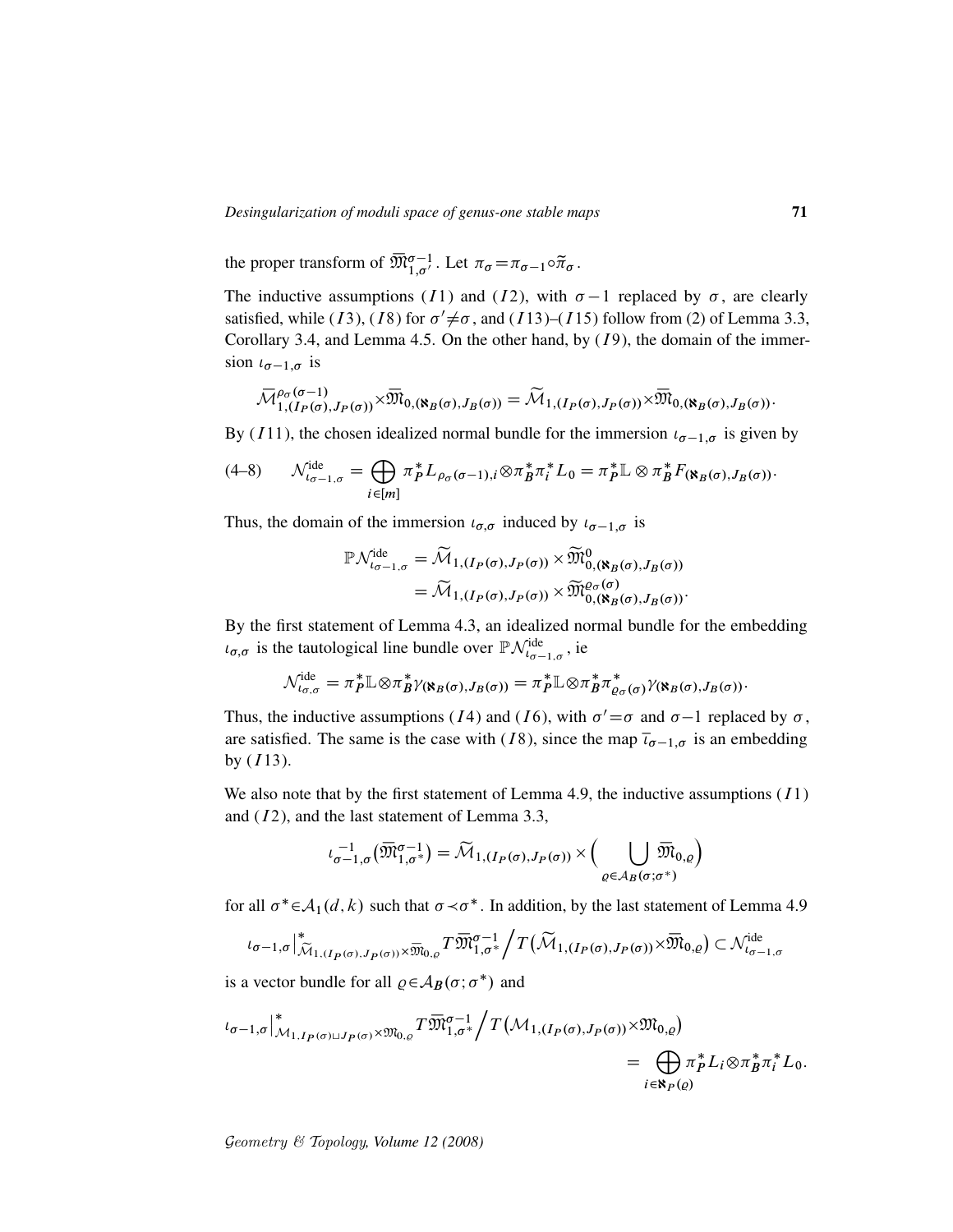Thus, by the first equality in (4–8),

$$
\iota_{\sigma-1,\sigma} \Big|^*_{\widetilde{\mathcal{M}}_{1,(I_P(\sigma),J_P(\sigma))} \times \overline{\mathfrak{M}}_{0,\varrho}} T \overline{\mathfrak{M}}_{1,\sigma^*}^{\sigma-1} \Big/ T \big( \widetilde{\mathcal{M}}_{1,(I_P(\sigma),J_P(\sigma))} \times \overline{\mathfrak{M}}_{0,\varrho} \big) \n= \pi_P^* \mathbb{L} \otimes \bigoplus_{i \in \mathbf{R}_P(\varrho)} \pi_B^* \pi_i^* L_0 \n= \pi_P^* \mathbb{L} \otimes \pi_B^* F_{\varrho;P}.
$$

It follows that

$$
\iota_{\sigma,\sigma}^{-1}(\overline{\mathfrak{M}}_{1,\sigma^*}^{\sigma}) = \bigcup_{\varrho \in \mathcal{A}_B(\sigma;\sigma^*)} \mathbb{P}(\pi_P^* \mathbb{L} \otimes \pi_B^* F_{\varrho;P})|_{\widetilde{\mathcal{M}}_{1,(I_P(\sigma),J_P(\sigma))} \times \overline{\mathfrak{M}}_{0,\varrho}}
$$
\n
$$
= \widetilde{\mathcal{M}}_{1,(I_P(\sigma),J_P(\sigma))} \times \Big(\bigcup_{\varrho \in \mathcal{A}_B(\sigma;\sigma^*)} \mathbb{P} F_{\varrho;P}\Big)
$$
\n
$$
\equiv \widetilde{\mathcal{M}}_{1,(I_P(\sigma),J_P(\sigma))} \times \Big(\bigcup_{\varrho \in \mathcal{A}_B(\sigma;\sigma^*)} \widetilde{\mathfrak{M}}_{0,\varrho}^0\Big)
$$
\n
$$
= \widetilde{\mathcal{M}}_{1,(I_P(\sigma),J_P(\sigma))} \times \Big(\bigcup_{\varrho \in \mathcal{A}_B(\sigma;\sigma^*)} \widetilde{\mathfrak{M}}_{0,\varrho}^{\varrho(\sigma)}\Big),
$$

as needed for the inductive assumption (15) with  $\sigma$ -1 replaced by  $\sigma$  and  $\sigma' = \sigma$ .

Furthermore, by (112),  $\mathcal{N}\overline{\mathcal{Z}}_{\sigma}^{\sigma-1}$  is the closure of

$$
\begin{split} \mathcal{N}\overline{\mathcal{Z}}_{\sigma}^{0}\big|_{\mathcal{Z}_{\sigma}^{0}} &\equiv \ker \mathcal{D}_{0,\sigma}\big|_{\mathcal{M}_{1,I_{P}(\sigma)\sqcup J_{P}(\sigma)}\times \mathfrak{M}_{0,(\aleph_{B}(\sigma),J_{B}(\sigma))}}\\ &= \pi_{P}^{*}\mathbb{L}\otimes\pi_{B}^{*}\ker \mathcal{D}_{(\aleph_{B}(\sigma),J_{B}(\sigma))}\big|_{\mathfrak{M}_{0,(\aleph_{B}(\sigma),J_{B}(\sigma))}} \end{split}
$$

in  $\pi_P^* \mathbb{L} \otimes \pi_B^*$  ${}^*_{B}F_{(\aleph_B(\sigma),J_B(\sigma))}$ , where  $\mathcal{D}_{(\aleph_B(\sigma),J_B(\sigma))}$  is the bundle homomorphism described in Section 3.3. Thus, by the first statement of Lemma 4.5,

$$
\overline{\mathcal{Z}}_{\sigma}^{\sigma} \equiv \iota_{\sigma,\sigma}^{-1}(\overline{\mathfrak{M}}_{1,(0)}^{\sigma})
$$

is the closure of

$$
\mathcal{M}_{1,(I_P(\sigma),J_P(\sigma))} \times \{b \in \mathbb{P} F_{(\aleph_B(\sigma),J_B(\sigma))}|_{\mathfrak{M}_{0,(\aleph_B(\sigma),J_B(\sigma))}} : \widetilde{\mathcal{D}}_0 b = 0\}
$$

in  $\widetilde{\mathcal{M}}_{1,(I_P(\sigma),J_P(\sigma))} \times \widetilde{\mathfrak{M}}_{0,(\aleph_B(\sigma),J_B(\sigma))}^{\varrho_{\sigma}(\sigma)}$ . The inductive assumption (17), with  $\sigma' = \sigma$ and  $\sigma$ -1 replaced by  $\sigma$ , now follows from the first statement of Lemma 3.11.

We next verify that the inductive assumptions ( $I4$ )–( $I7$ ) hold for  $\sigma' < \sigma$ , with  $\sigma$ –1 replaced by  $\sigma$ . If  $\sigma' \nless \sigma$ , then

$$
\varrho_{\sigma'}(\sigma) = \varrho_{\sigma'}(\sigma - 1) \quad \text{and} \quad \overline{\mathfrak{M}}_{1,\sigma'}^{\sigma - 1} \cap \overline{\mathfrak{M}}_{1,\sigma}^{\sigma - 1} = \varnothing,
$$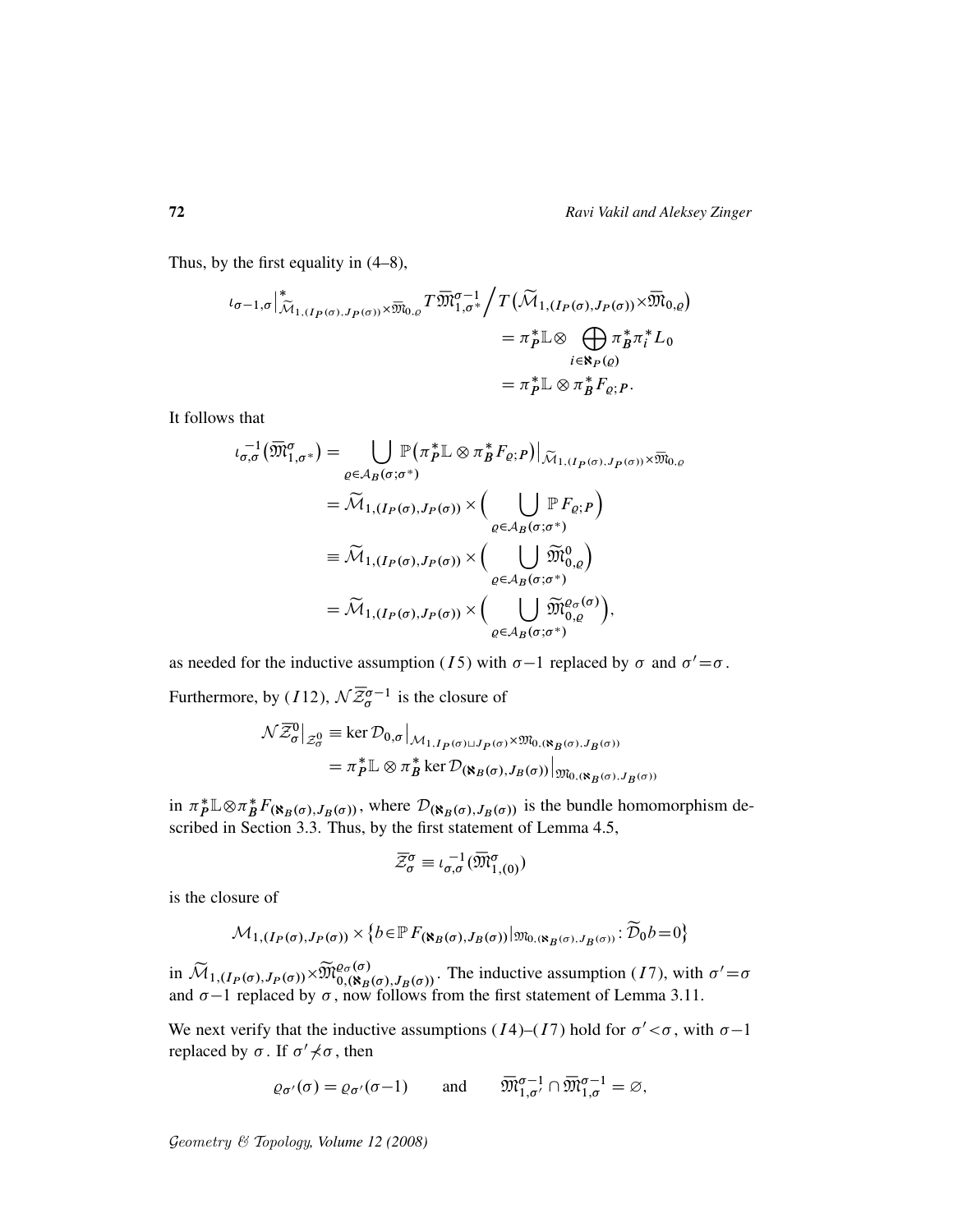by definition and  $(13)$ , respectively. It then follows that

$$
\iota_{\sigma,\sigma'} = \iota_{\sigma-1,\sigma'}, \qquad \mathcal{N}_{\iota_{\sigma,\sigma'}}^{\text{ide}} = \mathcal{N}_{\iota_{\sigma-1,\sigma'}}^{\text{ide}},
$$

$$
\overline{\mathfrak{M}}_{1,\sigma'}^{\sigma} \cap \overline{\mathfrak{M}}_{1,\sigma^*}^{\sigma} = \overline{\mathfrak{M}}_{1,\sigma'}^{\sigma-1} \cap \overline{\mathfrak{M}}_{1,\sigma^*}^{\sigma-1} \qquad \forall \sigma^* \in \{(0)\} \sqcup \mathcal{A}_1(d,k).
$$

Thus, the inductive assumptions  $(I4)-(I7)$ , as stated above, imply the corresponding statements with  $\sigma$ -1 replaced by  $\sigma$ .

Suppose that  $\sigma' \prec \sigma$ . By (14) and (1) of Lemma 3.3, the domain of the immersion  $\iota_{\sigma,\sigma'}$  induced by  $\iota_{\sigma-1,\sigma'}$  is the blowup of

$$
\widetilde{\mathcal{M}}_{1,(I_P(\sigma'),J_P(\sigma'))}\times \widetilde{\mathfrak{M}}^{ \varrho_{\sigma'}(\sigma-1)}_{0,(\aleph_B(\sigma'),J_B(\sigma'))}
$$

along the preimage of  $\overline{\mathfrak{M}}_{1,\sigma}^{\sigma-1}$  under  $\iota_{\sigma-1,\sigma'}$  in

$$
\mathrm{id} \times \pi_{\varrho_{\sigma'}(\sigma-1)}: \widetilde{\mathcal{M}}_{1,(I_P(\sigma'),J_P(\sigma'))} \times \widetilde{\mathfrak{M}}_{0,(\mathbf{R}_B(\sigma'),J_B(\sigma'))}^{\varrho_{\sigma'}(\sigma-1)} \longrightarrow \widetilde{\mathcal{M}}_{1,(I_P(\sigma'),J_P(\sigma'))} \times \widetilde{\mathfrak{M}}_{0,(\mathbf{R}_B(\sigma'),J_B(\sigma'))}^0.
$$

By  $(I5)$ , this preimage is

$$
\widetilde{\mathcal{M}}_{1,(I_P(\sigma'),J_P(\sigma'))} \times \Big( \bigcup_{\varrho \in \mathcal{A}_B(\sigma';\sigma)} \widetilde{\mathfrak{M}}_{0,\varrho}^{\varrho_{\sigma'}(\sigma-1)} \Big).
$$

By the inductive assumption  $(I5)$  in Section 3.4 and the second paragraph after Lemma 4.9,

$$
\widetilde{\mathfrak{M}}_{0,\varrho_1}^{\varrho_{\sigma'}(\sigma-1)} \cap \widetilde{\mathfrak{M}}_{0,\varrho_2}^{\varrho_{\sigma'}(\sigma-1)} = \varnothing \qquad \forall \varrho_1, \varrho_2 \in \mathcal{A}_B(\sigma';\sigma), \varrho_1 \neq \varrho_2.
$$

Thus, by the construction of Section 3.4, the blowup of  $\widetilde{\mathfrak{M}}_{0, (\aleph_B(\sigma'), J_B(\sigma')}^{0, (\sigma-1)}$  along

$$
\bigcup_{\varrho\in \mathcal{A}_B(\sigma';\sigma)}\widetilde{\mathfrak{M}}_{0,\varrho}^{\varrho_{\sigma'}(\sigma-1)}
$$

is  $\widetilde{\mathfrak{M}}_{0,(\aleph_B(\sigma'),J_B(\sigma'))}^{0,\sigma'}$ , as needed for the inductive statement (*I*4), with  $\sigma-1$  replaced by  $\sigma$ . The inductive requirement (*I*5) is obtained by the same reasoning, using the last statement of Lemma 3.3.

Since  $\overline{\mathfrak{M}}_{1,\sigma}^{\sigma-1}$  is not contained in  $\overline{\mathfrak{M}}_{1,\sigma'}^{\sigma-1}$ , the bundle homomorphism

$$
\iota_{\sigma-1,\sigma'}^* T\overline{\mathfrak{M}}_{1,\sigma}^{\sigma-1} \longrightarrow \mathcal{N}_{\iota_{\sigma-1,\sigma'}}^{\mathrm{ide}}
$$

must be surjective on every fiber over  $\iota_{\sigma-1,\sigma'}^{-1}(\overline{\mathfrak{M}}_{1,\sigma}^{\sigma-1})$  by (114). Thus, the inductive assumption (16), for  $\sigma' < \sigma$ , continues to hold. Furthermore, by (17) and the last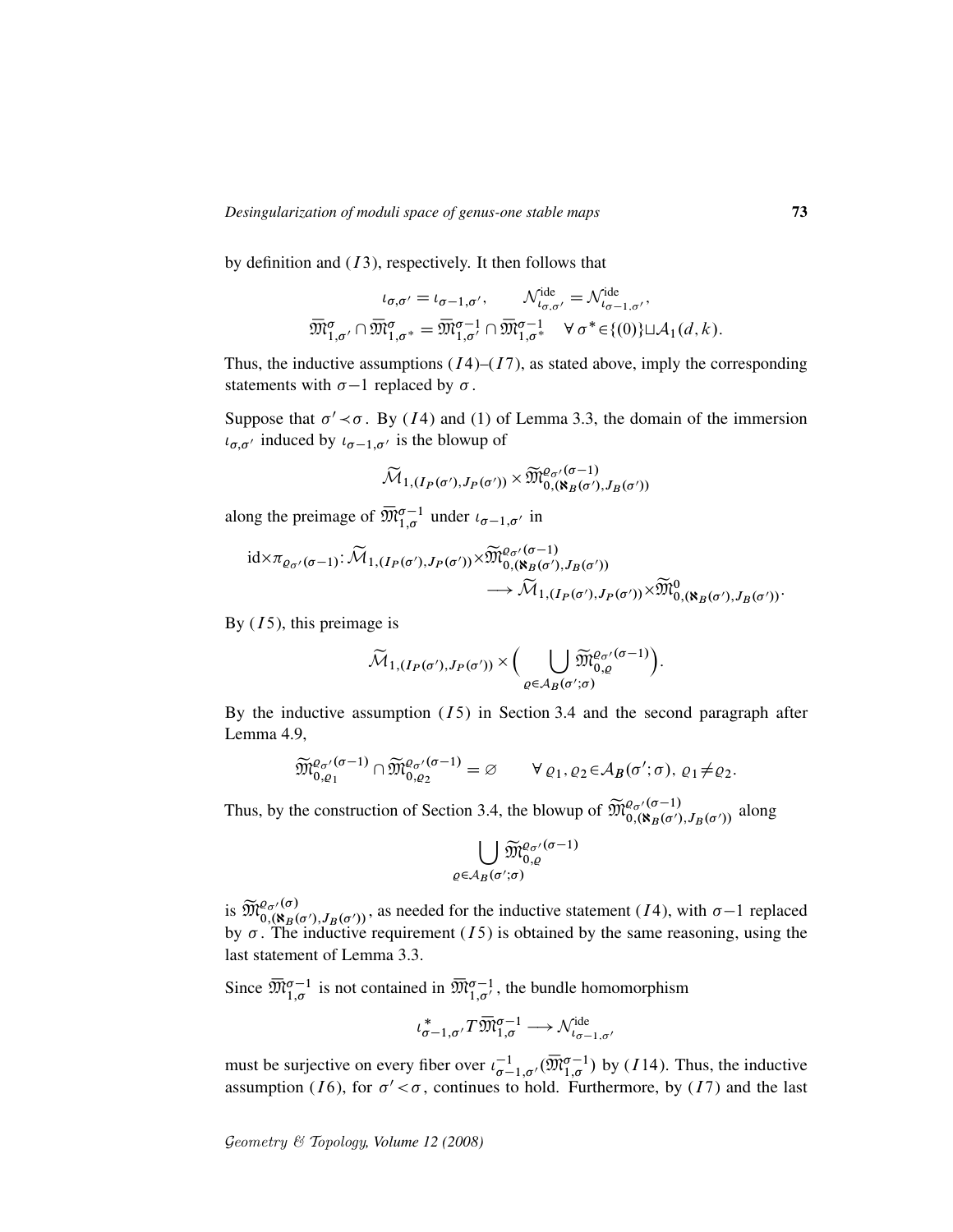statement of Lemma 3.3,  $\overline{\mathcal{Z}}_{\sigma}^{\sigma}$  is the closure of

$$
\begin{split} &\widetilde{\mathcal{M}}_{1,(I_{P}(\sigma'),J_{P}(\sigma'))}\times\Big(\widetilde{\mathcal{D}}^{-1}_{\varrho_{\sigma'}(\sigma-1)}(0)-\bigcup_{\varrho\in A_{B}(\aleph_{B}(\sigma');d,J_{B}(\sigma'))} \widetilde{\mathfrak{M}}^{e_{\sigma'}(\sigma-1)}_{0,\varrho}\Big)\\ &=\widetilde{\mathcal{M}}_{1,(I_{P}(\sigma'),J_{P}(\sigma'))}\times\Big(\widetilde{\mathcal{D}}^{-1}_{\varrho_{\sigma'}(\sigma-1)}(0)-\bigcup_{\varrho\in A_{B}(\sigma';\sigma)} \widetilde{\mathfrak{M}}^{e}_{0,\varrho}-\bigcup_{\varrho\in A_{B}(\aleph_{B}(\sigma');d,J_{B}(\sigma'))} \widetilde{\mathfrak{M}}^{e_{\sigma'}(\sigma)}_{0,\varrho}\\ &\xrightarrow{\varrho_{\sigma'}(\sigma)<\varrho} \widetilde{\mathcal{M}}^{e_{\sigma'}(\sigma)}_{0,\varrho} \end{split}
$$

in  $\widetilde{\mathcal{M}}_{1,(I_P(\sigma'),J_P(\sigma'))} \times \widetilde{\mathfrak{M}}_{0,(\aleph_B(\sigma'),J_B(\sigma'))}^{\varrho,\sigma}$ . By the construction of Section 3.4,

$$
\widetilde{\mathcal{D}}_{\varrho_{\sigma'}(\sigma-1)}\Big|_{\widetilde{\mathfrak{M}}^{0}_{0,(\aleph_{B}(\sigma'),J_{B}(\sigma'))}-\bigcup_{\varrho\in A_{B}(\sigma';\sigma)}\widetilde{\mathfrak{M}}^{0}_{0,\varrho}}=\widetilde{\mathcal{D}}_{\varrho_{\sigma'}(\sigma)}\Big|_{\widetilde{\mathfrak{M}}^{0}_{0,(\aleph_{B}(\sigma'),J_{B}(\sigma'))}-\bigcup_{\varrho\in A_{B}(\sigma';\sigma)}\widetilde{\mathfrak{M}}^{0}_{0,\varrho}}.
$$

Since  $\widetilde{\mathcal{D}}_{\varrho_{\sigma'}(\sigma)}$  is transverse to the zero set outside of the subvarieties  $\widetilde{\mathfrak{M}}_{0,\varrho}^{\varrho_{\sigma'}(\sigma)}$  with  $\varrho > \varrho_{\sigma'}(\sigma)$  by the inductive requirement (*I*4) in Section 3.4, we conclude that the first part of the inductive assumption (*I*7), with  $\sigma$ -1 replaced by  $\sigma$ , is satisfied. The second part follows from the last statement of Lemma 4.5.

It remains to verify the inductive assumption (*I*9)–(*I*12), with  $\sigma$ –1 replaced by  $\sigma$ . Suppose  $\sigma^* \in A_1(d, k)$  is such that  $\sigma < \sigma^*$ . If  $\sigma \neq \sigma^*$ , then

$$
\rho_{\sigma^*}(\sigma) = \rho_{\sigma^*}(\sigma - 1) \quad \text{and} \quad \overline{\mathfrak{M}}_{1,\sigma^*}^{\sigma - 1} \cap \overline{\mathfrak{M}}_{1,\sigma}^{\sigma - 1} = \varnothing,
$$

by definition and  $(13)$ , respectively. It then follows that

$$
\iota_{\sigma,\sigma^*} = \iota_{\sigma-1,\sigma^*}, \qquad \mathcal{N}_{\iota_{\sigma,\sigma^*}}^{\text{ide}} = \mathcal{N}_{\iota_{\sigma-1,\sigma^*}}^{\text{ide}},
$$

$$
\overline{\mathfrak{M}}_{1,\sigma^*}^{\sigma} \cap \overline{\mathfrak{M}}_{1,\sigma'}^{\sigma} = \overline{\mathfrak{M}}_{1,\sigma^*}^{\sigma-1} \cap \overline{\mathfrak{M}}_{1,\sigma'}^{\sigma-1} \qquad \forall \sigma' \in \{(0)\} \sqcup \mathcal{A}_1(d,k).
$$

Thus, the inductive assumptions  $(I9)$ – $(I12)$ , as stated above, imply the corresponding statements with  $\sigma-1$  replaced by  $\sigma$ .

Suppose that  $\sigma \prec \sigma^*$ . By (19) and (1) of Lemma 3.3, the domain of the immersion  $i_{\sigma,\sigma^*}$  induced by  $i_{\sigma-1,\sigma^*}$  is the blowup of

$$
{\mathbin{\smash{\,\,\overline{\!\!\mathcal M\!}\,}}}_{1,(I_P(\sigma^*),J_P(\sigma^*))}^{\rho_\sigma\ast(\sigma-1)}\times{\mathbin{\smash{\,\,\overline{\!\!\mathcal M\!}\,}}}_{0,({\mathbf k}_B(\sigma^*),J_B(\sigma^*))}
$$

along the preimage of  $\overline{\mathfrak{M}}_{1,\sigma}^{\sigma-1}$  under  $\iota_{\sigma-1,\sigma^*}$  in

$$
\pi_{\rho_{\sigma^*}(\sigma-1)} \times id: \overline{\mathcal{M}}^{\rho_{\sigma^*}(\sigma-1)}_{1,(I_P(\sigma^*),J_P(\sigma^*))} \times \overline{\mathcal{M}}_{0,(\aleph_B(\sigma^*),J_B(\sigma^*))} \longrightarrow \overline{\mathcal{M}}_{1,I_P(\sigma^*) \sqcup J_P(\sigma^*)} \times \overline{\mathcal{M}}_{0,(\aleph_B(\sigma^*),J_B(\sigma^*))}.
$$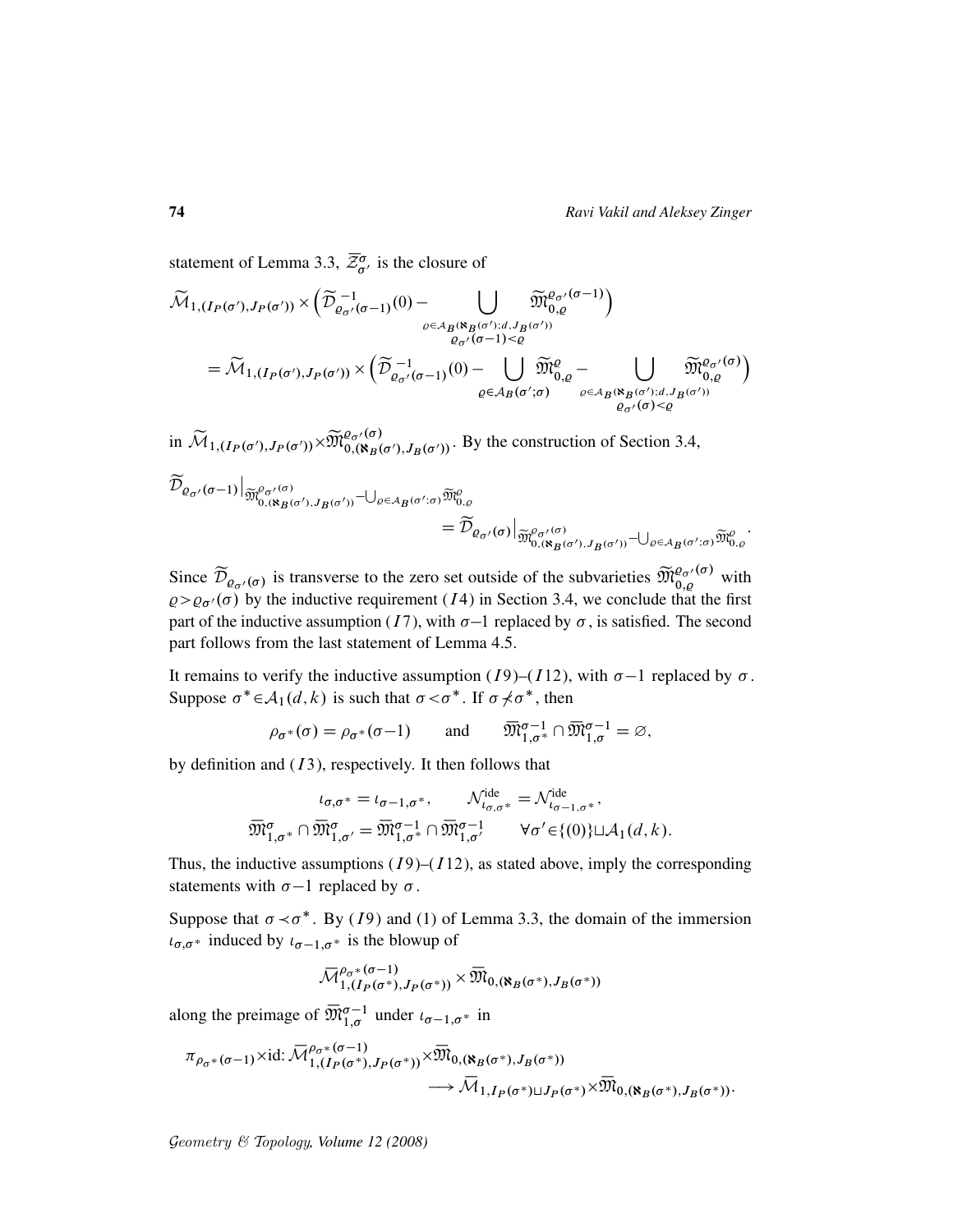By  $(I10)$ , this preimage is

$$
\bigg(\bigcup_{\rho\in\mathcal{A}_P(\sigma^*;\sigma)}\overline{\mathcal{M}}_{1,\rho}^{\rho_{\sigma^*}(\sigma-1)}\bigg)\times\overline{\mathfrak{M}}_{0,(\aleph_B(\sigma^*),J_B(\sigma^*))}.
$$

By Lemma 2.6 and the paragraph after Lemma 4.9,

$$
\overline{\mathcal{M}}_{1,\rho_1}^{\rho_\sigma*(\sigma-1)} \cap \overline{\mathcal{M}}_{1,\rho_2}^{\rho_\sigma*(\sigma-1)} = \varnothing \qquad \forall \rho_1, \rho_2 \in \mathcal{A}_{P}(\sigma^*; \sigma), \ \rho_1 \neq \rho_2.
$$

Thus, by the construction of Section 2.3, the blowup of  $\overline{\mathcal{M}}_{1,(I_P(\sigma^*),J_P(\sigma^*))}^{\rho_{\sigma^*}(\sigma-1)}$  along

$$
\bigcup_{\rho \in \mathcal{A}_P(\sigma^*;\sigma)} \overline{\mathcal{M}}_{1,\rho}^{\rho_{\sigma^*}(\sigma-1)}
$$

is  $\overline{\mathcal{M}}_{1,(I_P(\sigma^*),J_P(\sigma^*))}^{\rho_{\sigma^*}(\sigma)}$ , as needed for the inductive statement (19), with  $\sigma-1$  replaced by  $\sigma$ . The inductive assumptions (*I*10) and (*I*11) are verified similarly, using the last statement of Lemma 3.3 and Lemma 4.3. The argument for  $(111)$  is nearly identical to the verification of the inductive assumption  $(I11)$  in Section 3.4. Finally, the inductive requirement (I12), with  $\sigma-1$  replaced by  $\sigma$ , follows from the last statement of Lemma 4.5, along with the assumptions  $(11)$  and  $(12)$ .

We conclude this blowup construction after the  $\sigma_{\text{max}}$  step and put

$$
\widetilde{\mathfrak{M}}_{1,k}^{0}(\mathbb{P}^n,d)=\overline{\mathfrak{M}}_{1,(0)}^{\sigma_{\max}},\qquad \widetilde{\pi}=\pi_{\sigma_{\max}}|_{\overline{\mathfrak{M}}_{1,(0)}^{\sigma_{\max}}},\quad \text{and}\quad \widetilde{\mathcal{Z}}_{\sigma}(\mathbb{P}^n,d)=\overline{\mathcal{Z}}_{\sigma}^{\sigma_{\max}}.
$$

The inductive assumptions  $(I1)$ – $(I8)$  imply that

$$
\widetilde{\pi} \colon \widetilde{\mathfrak{M}}_{1,k}^0(\mathbb{P}^n,d) \longrightarrow \overline{\mathfrak{M}}_{1,k}^0(\mathbb{P}^n,d)
$$

is a desingularization as described in Section 1.2. By  $(13)$ , the final result of this blowup construction is independent of the choice of full ordering < extending the natural partial ordering  $\prec$  on  $\mathcal{A}_1(d, k)$ .

### 5 Proof of Theorem 1.2

### 5.1 Pushforwards of vector bundles

In this section we prove Theorem 1.2 by lifting the construction of Section 4 from stable maps into  $\mathbb{P}^n$  to stable maps into (the total space of) the line bundle  $\mathcal L$  associated to the locally free sheaf  $\mathcal{O}_{\mathbb{P}^n}(a)$ .

Let  $\tau: \mathcal{L} \longrightarrow \mathbb{P}^n$  be the bundle projection map. We denote by  $\overline{\mathfrak{M}}_{1,k}(\mathcal{L}, d)$  the moduli space of degree–d stable maps from genus-one curves with k marked points into  $\mathcal{L}$ .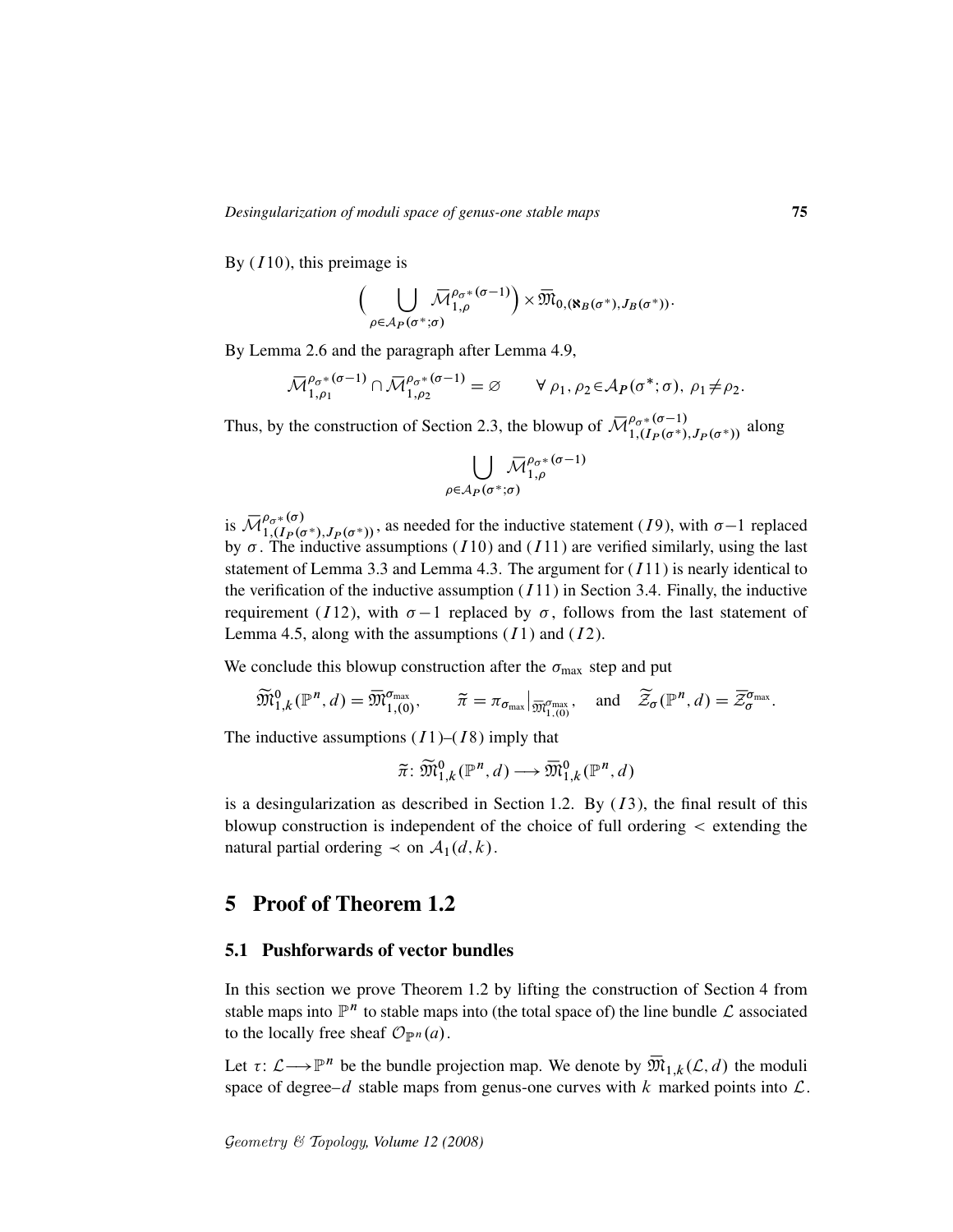The projection map  $\tau$  induces a morphism,

$$
p: \overline{\mathfrak{M}}_{1,k}(\mathcal{L}, d) \longrightarrow \overline{\mathfrak{M}}_{1,k}(\mathbb{P}^n, d), \qquad [\Sigma, u] \longrightarrow [\Sigma, \tau \circ u].
$$

Since no fiber of  $\mathcal L$  contains the image of a nonconstant holomorphic map, the ghost components of  $(\Sigma, \tau \circ u)$  are precisely the same as the ghost components of  $(\Sigma, u)$ . We note that

$$
p^{-1}([\Sigma, u]) = H^0(\Sigma; u^* \mathcal{L}) / \text{Aut}(\Sigma, u).
$$

In particular, p is a bundle of vector spaces, but of two possible ranks:  $da$  and  $da+1$ . Let  $S_{\mathcal{L}}$  denote the sheaf of (holomorphic) sections of

$$
p|\overline{\mathfrak{M}}_{1,k}^{0}(\mathbb{P}^{n},d) : \overline{\mathfrak{M}}_{1,k}(\mathcal{L},d)|_{\overline{\mathfrak{M}}_{1,k}^{0}(\mathbb{P}^{n},d)} \longrightarrow \overline{\mathfrak{M}}_{1,k}^{0}(\mathbb{P}^{n},d).
$$

Similarly, denote by  $\tilde{S}_{\mathcal{L}}$  the sheaf of sections of

$$
p: \widetilde{\pi}^* \overline{\mathfrak{M}}_{1,k}(\mathcal{L}, d) \longrightarrow \widetilde{\mathfrak{M}}_{1,k}^0(\mathbb{P}^n, d),
$$

where  $\tilde{\pi}$ :  $\widetilde{\mathfrak{M}}_{1,k}^0(\mathbb{P}^n,d) \longrightarrow \overline{\mathfrak{M}}_{1,k}^0(\mathbb{P}^n,d)$  is the desingularization map of Theorem 1.1:

$$
\widetilde{\pi}^* \overline{\mathfrak{M}}_{1,k}(\mathcal{L}, d) \xrightarrow{\widetilde{\pi}} \overline{\mathfrak{M}}_{1,k}(\mathcal{L}, d)
$$
\n
$$
\downarrow p \qquad \qquad \downarrow p
$$
\n
$$
\widetilde{\mathfrak{M}}_{1,k}^0(\mathbb{P}^n, d) \xrightarrow{\widetilde{\pi}} \overline{\mathfrak{M}}_{1,k}(\mathbb{P}^n, d)
$$

Lemma 5.1 With notation as in Theorem 1.2 and above,

- (1) the sheaves  $S_{\mathcal{L}}$  and  $\pi_*ev^*{\mathcal{O}}_{\mathbb{P}^n}(a)$  over  $\overline{\mathfrak{M}}_{1,k}^0(\mathbb{P}^n,d)$  are isomorphic;
- (2) the sheaves  $\tilde{S}_{\mathcal{L}}$  and  $\pi_* \tilde{\pi}^*$ ev ${}^* \mathcal{O}_{\mathbb{P}^n}(a)$  over  $\widetilde{\mathfrak{M}}_{1,k}^0(\mathbb{P}^n,d)$  are isomorphic.

Let  $\mathfrak{U}_{\mathcal{L}}$  be the universal curve over  $\overline{\mathfrak{M}}_{1,k}(\mathcal{L},d)|_{\overline{\mathfrak{M}}_{1,k}^0(\mathbb{P}^n,d)}$ , with structure map  $\pi_{\mathcal{L}}$ and evaluation map ev $\mathcal{L}$ . The projection map  $\tau$  induces a morphism  $\tilde{p}$  on  $\mathfrak{U}_{\mathcal{L}}$  so that the diagram

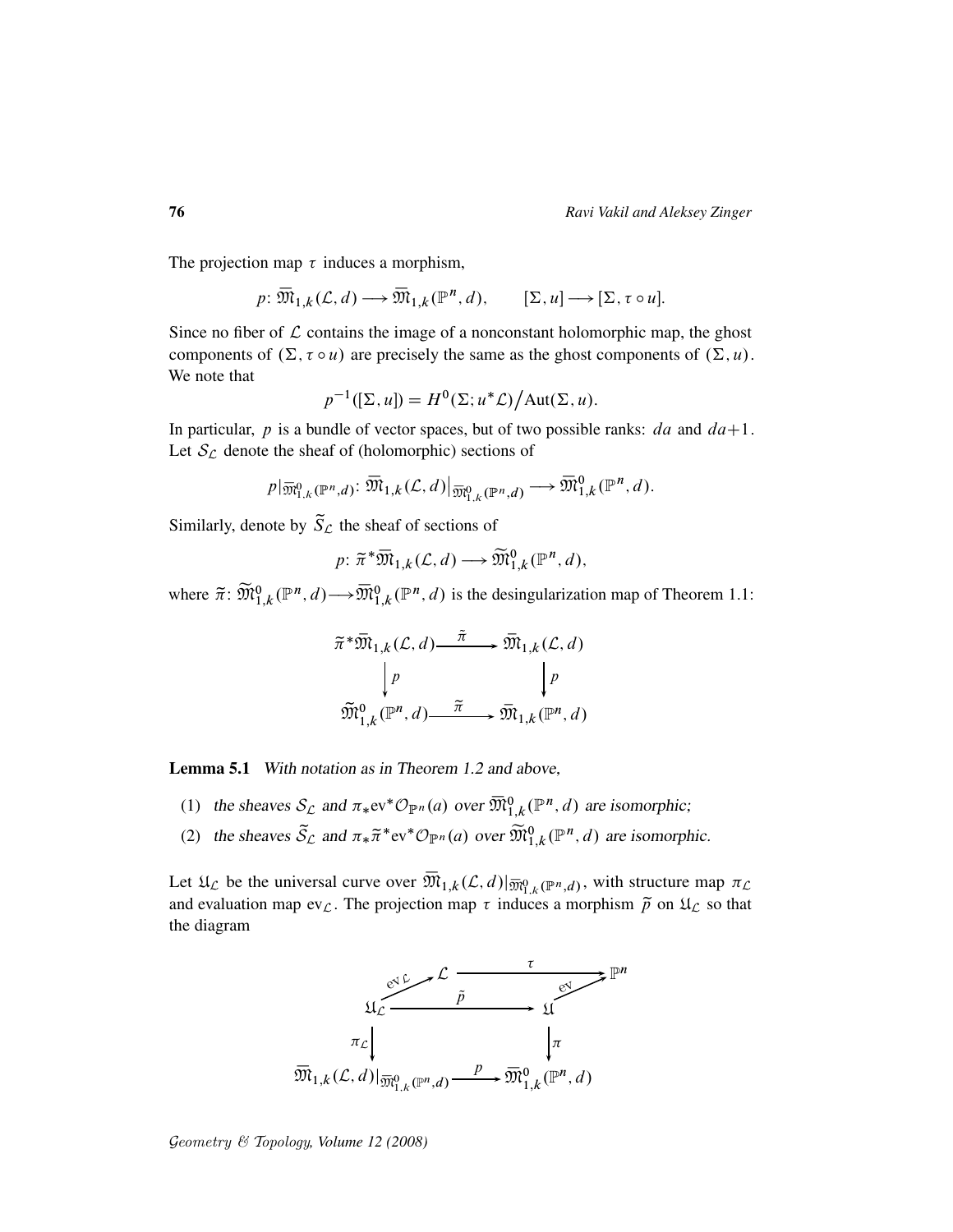commutes. Suppose  $W \subset \overline{\mathfrak{M}}^{0}_{1,k}(\mathbb{P}^n,d)$  is an open subset.

(i) An element

$$
s \in {\pi_*\mathrm{ev}^*\mathcal{O}_{\mathbb{P}^n}(a)}(W) \equiv H^0(\pi^{-1}(W);\mathrm{ev}^*\mathcal{L})
$$

induces a morphism  $\tilde{s}: \pi^{-1}(W) \longrightarrow \mathcal{L}$  so that ev= $\tau \circ \tilde{s}$ . In turn,  $\tilde{s}$  induces morphisms  $f_s$  and  $\widetilde{f}_s$  to  $\overline{\mathfrak{M}}_{1,k}(\mathcal{L},d)|_{\overline{\mathfrak{M}}_{1,k}^0(\mathbb{P}^n,d)}$  and  $\mathfrak{U}_{\mathcal{L}},$ 

$$
\pi^{-1}(W) \xrightarrow{\tilde{f}_s} \mathcal{L} \xrightarrow{\text{ev}_{\mathcal{L}}} \mathcal{L}
$$
\n
$$
\pi \downarrow \qquad \qquad \downarrow \pi_{\mathcal{L}}
$$
\n
$$
W \xrightarrow{f_s} \overline{\mathfrak{M}}_{1,k}(\mathcal{L}, d) |_{\overline{\mathfrak{M}}_{1,k}^0(\mathbb{P}^n, d)}
$$

so that  $\tilde{s} = ev_{\mathcal{L}} \circ \tilde{f}_s$ . Then

 $ev \circ \widetilde{p} \circ \widetilde{f}_s = \tau \circ ev_{\mathcal{L}} \circ \widetilde{f}_s = \tau \circ \widetilde{s} = ev: \pi^{-1}(W) \longrightarrow \mathbb{P}^n \qquad \Longrightarrow \qquad p \circ f_s = id_W,$ since  $\pi \circ \tilde{p} \circ \tilde{f}_s = p \circ f_s \circ \pi$ . Thus,  $f_s \in S_{\mathcal{L}}(W)$ . It is immediate that the map

$$
\{\pi_*\mathrm{ev}^*\mathcal{O}_{\mathbb{P}^n}(a)\}(W)\longrightarrow \mathcal{S}_{\mathcal{L}}(W),\qquad s\longrightarrow f_s,
$$

induces a sheaf homomorphism.

(ii) Conversely, let  $\sigma \in \mathcal{S}_{\mathcal{L}}(W)$ , ie  $\sigma: W \longrightarrow \overline{\mathfrak{M}}_{1,k}(\mathcal{L}, d)$  is a morphism such that  $p \circ \sigma = \text{id}_W$ . Since  $\mathfrak{U}_\mathcal{L} = p^* \mathfrak{U}$ ,

$$
\pi^{-1}(W) \equiv \mathfrak{U}|_W = \sigma^* \mathfrak{U}_{\mathcal{L}}.
$$

Thus,  $\sigma$  lifts to a morphism

$$
\tilde{\sigma} \colon \pi^{-1}(W) = \sigma^* \mathfrak{U}_{\mathcal{L}} \longrightarrow \mathfrak{U}_{\mathcal{L}}.
$$

Let  $g_{\sigma} = ev_{\mathcal{L}} \circ \tilde{\sigma}$ . Then

$$
\tau \circ g_{\sigma} = \tau \circ \mathrm{ev}_{\mathcal{L}} \circ \widetilde{\sigma} = \mathrm{ev} \circ \widetilde{p} \circ \widetilde{\sigma} = \mathrm{ev},
$$

ie  $g_{\sigma} \in H^0(\pi^{-1}(W); \text{ev}^*\mathcal{L})$ . It is immediate that the map

$$
\mathcal{S}_{\mathcal{L}}(W) \longrightarrow \big\{\pi_* \mathrm{ev}^* \mathcal{O}_{\mathbb{P}^n}(a)\big\}(W), \qquad \sigma \longrightarrow g_{\sigma},
$$

induces a sheaf homomorphism. Furthermore,

$$
g_{f_s} = s \quad \forall s \in {\pi_*}ev^* \mathcal{O}_{\mathbb{P}^n}(a) \quad (W) \quad \text{and} \quad f_{g_{\sigma}} = \sigma \quad \forall \sigma \in \mathcal{S}_L(W).
$$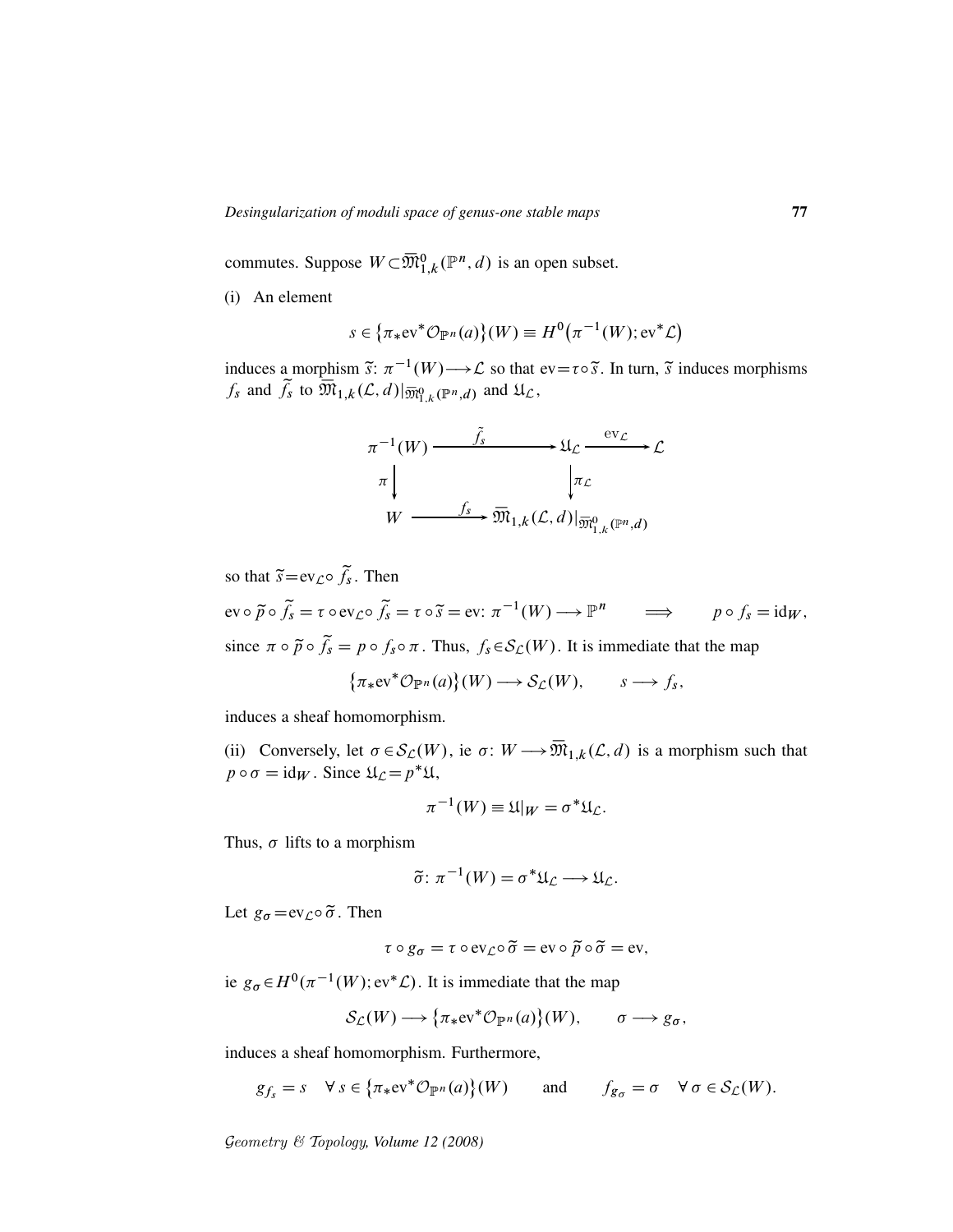These observations imply the first statement of Lemma 5.1. The second claim is proved similarly.

Let 
$$
\overline{\mathfrak{M}}_{1,k}^0(\mathcal{L},d) \subset \overline{\mathfrak{M}}_{1,k}(\mathcal{L},d)
$$

be the closure of the locus of maps from smooth domains. We show in Section 5.4 that the proper transform  $\widetilde{\mathfrak{M}}^{0}_{1,k}(\mathcal{L},d)$  of  $\overline{\mathfrak{M}}^{0}_{1,k}(\mathcal{L},d)$  in

$$
\widetilde{\pi}^* \overline{\mathfrak{M}}_{1,k}(\mathcal{L}, d) \longrightarrow \widetilde{\mathfrak{M}}_{1,k}^0(\mathbb{P}^n, d)
$$

is smooth. Similarly to the case of  $\widetilde{\mathfrak{M}}_{1,k}^{0}(\mathbb{P}^n,d)$ , the main stratum of  $\widetilde{\mathfrak{M}}_{1,k}^{0}(\mathcal{L},d)$ ,

$$
\mathfrak{M}^{\text{eff}}_{1,k}(\mathcal{L},d) \equiv \overline{\mathfrak{M}}_{1,k}(\mathcal{L},d)|_{\mathfrak{M}^{\text{eff}}_{1,k}(\mathbb{P}^n,d)} = \widetilde{\mathfrak{M}}_{1,k}^0(\mathcal{L},d) - \bigcup_{\sigma \in \mathcal{A}_1(d,k)} p^{-1}(\text{Im } \iota_{\sigma_{\text{max}},\sigma}),
$$

is smooth. On the other hand, by the inductive assumption  $(11)$  and the last paragraph of Section 5.4, for each  $\sigma \in \mathcal{A}_1(d, k)$ 

$$
\widetilde{\mathfrak{M}}_{1,k}^0(\mathcal{L},d)\cap p^{-1}(\text{Im } \iota_{\sigma_{\text{max}},\sigma})
$$

is the image of a smooth variety under the bundle homomorphism  $\overline{j}_{\sigma_{\text{max}}, \sigma}$  lifting the embedding  $\overline{\iota}_{\sigma_{\text{max}}, \sigma}$  of Section 4.3. Thus,

$$
\widetilde{\mathfrak{M}}_{1,k}^0(\mathcal{L},d) \cap p^{-1}(\operatorname{Im} \iota_{\sigma_{\max},\sigma})
$$

is a smooth subvariety of  $\widetilde{M}_{1,k}^0(\mathcal{L}, d)$ . As its normal cone in  $\widetilde{M}_{1,k}^0(\mathcal{L}, d)$  is a line bundle by the inductive assumption (I1) of Section 5.4 for every  $\sigma \in \mathcal{A}_1(d, k)$ , we conclude that the entire space  $\widetilde{\mathfrak{M}}_{1,k}^0(\mathcal{L}, d)$  is smooth. Furthermore, the fibers of

$$
\widetilde{p} \colon \widetilde{\mathfrak{M}}_{1,k}^0(\mathcal{L}, d) \longrightarrow \widetilde{\mathfrak{M}}_{1,k}^0(\mathbb{P}^n, d)
$$

are vector spaces of the same rank and  $\widetilde{\mathfrak{M}}_{1,k}^0(\mathcal{L},d)$  contains  $\widetilde{\mathfrak{M}}_{1,k}^0(\mathbb{P}^n,d)$  as the zero section. Thus,  $\tilde{p}$  is a vector bundle.

Lemma 5.1 and the previous paragraph imply (1) of Theorem 1.2. The second claim of this theorem is obtained in the last paragraph of Section 5.4. Finally, (3) of Theorem 1.2 follows from (4) of Theorem 1.1 and the following lemma.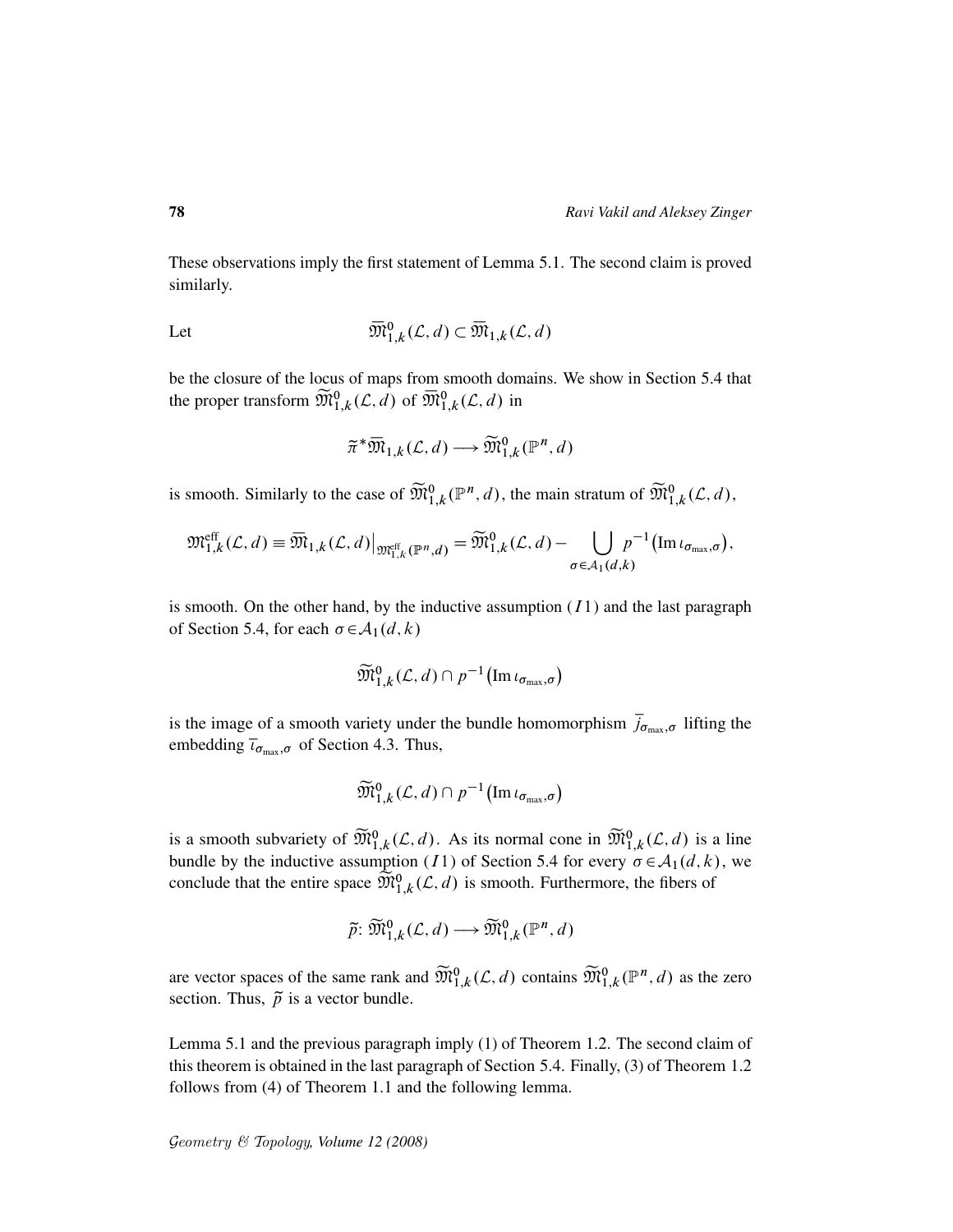**Lemma 5.2** Suppose  $\tilde{\pi}$ :  $\widetilde{\mathfrak{M}} \longrightarrow \overline{\mathfrak{M}}$  is a morphism between varieties,  $\mathfrak{U} \longrightarrow \overline{\mathfrak{M}}$  is a flat family of curves,  $\mathcal{L} \longrightarrow \mathfrak{U}$  is a line bundle, and  $\pi: \widetilde{\mathfrak{U}} \longrightarrow \widetilde{\mathfrak{M}}$  and  $\widetilde{\mathcal{L}} \longrightarrow \widetilde{\mathfrak{U}}$  are the pullbacks of  $\mathfrak U$  and  $\mathcal L$  via  $\widetilde{\pi}$ :



If the morphism  $\tilde{\pi}$  is surjective and its fibers are compact and connected, then

$$
\widetilde{\pi}_*\pi_*\widetilde{\mathcal{L}}=\pi_*\mathcal{L}.
$$

Since  $\mathcal L$  is locally trivial, Lemma 5.2 follows from

$$
\widetilde{\pi}_*\mathcal{O}_{\widetilde{\mathfrak{U}}}=\mathcal{O}_{\mathfrak{U}}.
$$

In turn, this identity follows from the fact that every holomorphic function on a compact connected variety is constant. Thus, if  $\widetilde{W}\subset\mathfrak{U}$  is any open subset and  $\widetilde{f}$  is a holomorphic function on  $\tilde{\pi}^{-1}(\widetilde{W}) \subset \widetilde{\mathfrak{U}}$ , then  $\widetilde{f}$  is constant on the fibers of  $\widetilde{\pi}$ , ie  $\widetilde{f} = \widetilde{\pi}^* f$  for some holomorphic function f on  $\widetilde{W}$ .

#### 5.2 Construction of bundle homomorphism

In this subsection we describe the surjective bundle homomorphism that appears in the second statement of Theorem 1.2; see Proposition 5.5. The construction of this homomorphism is similar to the construction of the homomorphism  $\mathcal{D}_{(\aleph,J)}$  in Sections 3.3 and 3.4.

Let  $\mathcal{L} \longrightarrow \mathbb{P}^n$  be a line bundle as in Section 1.2. If J is a finite set, let

 $V_0 = \overline{\mathfrak{M}}_{0,\{0\}\sqcup J}(\mathcal{L},d) \longrightarrow \overline{\mathfrak{M}}_{0,\{0\}\sqcup J}(\mathbb{P}^n,d)$ 

be the corresponding cone. In particular, if  $[\Sigma, u] \in \overline{\mathfrak{M}}_{0, {0 \leq u \leq v}}(\mathbb{P}^n, d)$ , then

$$
\mathcal{V}_0|_{[\Sigma,u]} = H^0(\Sigma; u^*\mathcal{L})\big/\text{Aut}(\Sigma, u).
$$

In this, genus-*zero*, case, this is a vector bundle of the expected rank. Let

$$
\nabla^u\colon \Gamma(\Sigma; u^*\mathcal{L}) \longrightarrow \Gamma(\Sigma; T^*\Sigma \otimes u^*\mathcal{L})
$$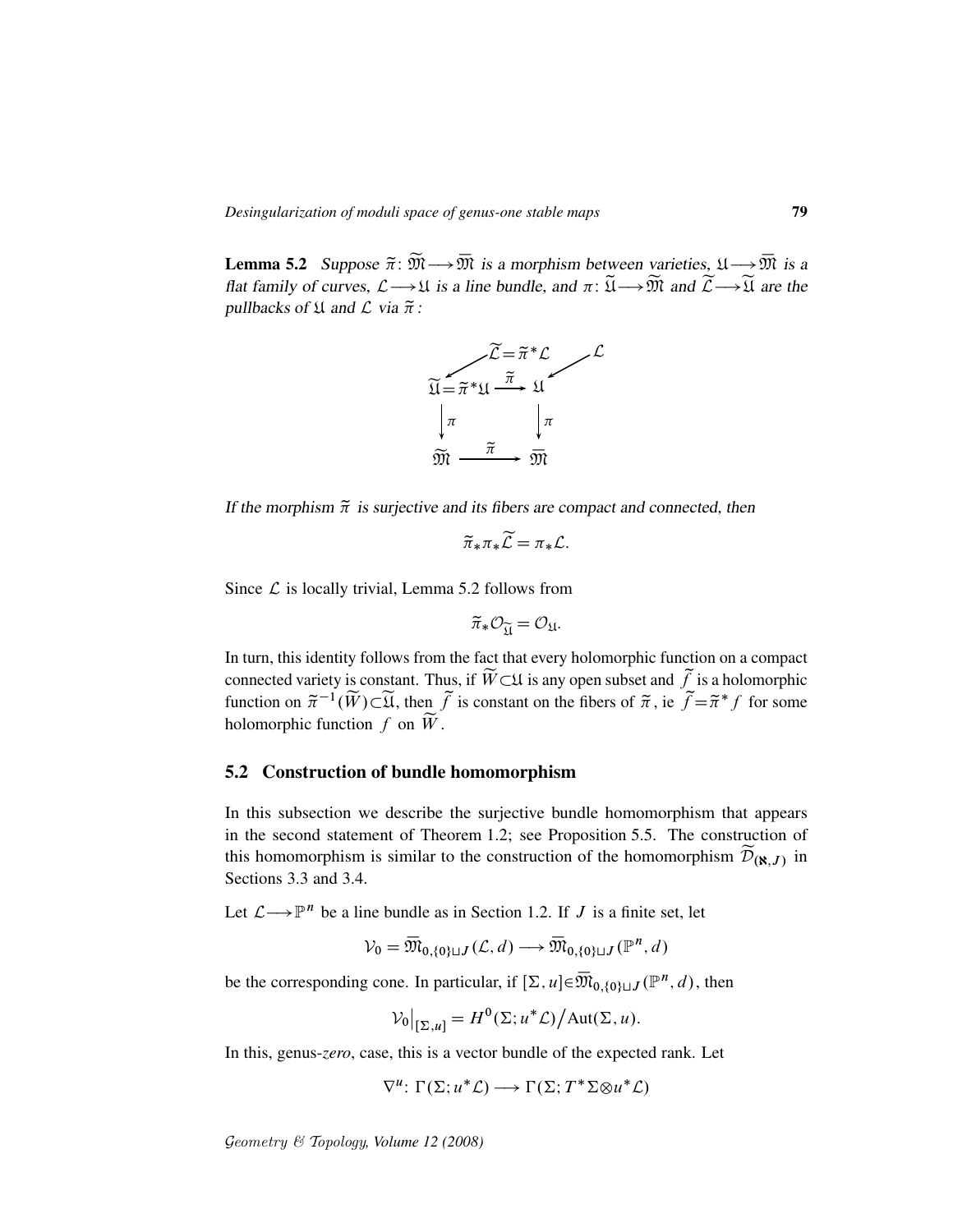be the pullback of the standard Hermitian connection in  $\mathcal L$  by  $u$ . We define

$$
\mathfrak{D}_0 \in \Gamma\big(\overline{\mathfrak{M}}_{0,\{0\}\sqcup J}(\mathbb{P}^n, d); \text{Hom}(L_0 \otimes \mathcal{V}_0, \text{ev}_0^*\mathcal{L})\big)
$$
\n
$$
= \Gamma\big(\overline{\mathfrak{M}}_{0,\{0\}\sqcup J}(\mathbb{P}^n, d); \text{Hom}(L_0, \text{Hom}(\mathcal{V}_0, \text{ev}_0^*\mathcal{L}))\big)
$$
\n
$$
= \Gamma\big(\overline{\mathfrak{M}}_{0,\{0\}\sqcup J}(\mathbb{P}^n, d); \text{Hom}(\mathcal{V}_0, \text{Hom}(L_0, \text{ev}_0^*\mathcal{L}))\big)
$$
\nby\n
$$
\mathfrak{D}_0\xi = \nabla^u\xi|_{x_0(\Sigma, u)} \quad \forall \xi \in H^0(\Sigma; u^*\mathcal{L}),
$$

where  $x_0(\Sigma, u) \in \Sigma$  is the marked point labeled by 0 as before. We note that  $\mathfrak{D}_0$ vanishes identically on the subvarieties  $\overline{\mathfrak{M}}_{0,\sigma}(\mathbb{P}^n,d)$  with  $\sigma \in \mathcal{A}_0(d,J)$  defined in Section 3.2.

If  $\aleph$  and  $J$  are finite sets, let

$$
p(\mathbf{x},J) \colon \mathcal{V}(\mathbf{x},J) \longrightarrow \overline{\mathfrak{M}}_{0,(\mathbf{x},J)}(\mathbb{P}^n,d)
$$

be the vector bundle induced by L, where  $\overline{\mathfrak{M}}_{0,(\aleph,J)}(\mathbb{P}^n,d)$  is as in Section 3.3. It is immediate that

$$
\mathcal{V}_{(\aleph,J)} = \{(\xi_i)_{i \in \aleph} \in \bigoplus_{i \in \aleph} \pi_i^* \mathcal{V}_0 : \text{ev}_0(\xi_i) = \text{ev}_0(\xi_{i'}) \ \forall \ i, i' \in \aleph\} = \overline{\mathfrak{M}}_{0,(\aleph,J)}(\mathcal{L},d).
$$

Note that for every  $\sigma = (m; J_P, J_B) \in A_0(d, J)$ ,

$$
\iota_{\sigma}^* \mathcal{V}_0 = \pi_B^* \mathcal{V}_{([m], J_B)} \longrightarrow \overline{\mathcal{M}}_{0, \{0\} \sqcup [m] \sqcup J_B} \times \overline{\mathfrak{M}}_{0, ([m], J)}(\mathbb{P}^n, d),
$$

where  $\iota_{\sigma}$  is as in Section 3.2.

**Lemma 5.3** If  $d \in \mathbb{Z}^+$ , J, L, and  $V_0$  are as above, the bundle homomorphism

$$
\mathfrak{D}_0 \in \Gamma\big(\overline{\mathfrak{M}}_{0,\{0\}\sqcup J}(\mathbb{P}^n,d);\operatorname{Hom}(\mathcal{V}_0,L_0^* \otimes \text{ev}_0^* \mathcal{L})\big)
$$

is surjective on the complement of the subvarieties  $\overline{\mathfrak{M}}_{0,\sigma}(\mathbb{P}^n,d)$  with  $\sigma \in \mathcal{A}_0(d,J)$ . Furthermore, for every

$$
\sigma \equiv (m; J_P, J_B) \in \mathcal{A}_0(d, J),
$$

the differential of  $\mathfrak{D}_0$ ,

$$
\nabla \mathfrak{D}_0: \mathcal{N}_{\iota_{\sigma}} \longrightarrow \iota_{\sigma}^* \operatorname{Hom}(\mathcal{V}_0, L_0^* \otimes \text{ev}_0^* \mathcal{L}) = \pi_P^* L_0^* \otimes \pi_B^* \operatorname{Hom}(\mathcal{V}_{([m], J_B)}, \text{ev}_0^* \mathcal{L}),
$$

in the normal direction to the immersion  $\iota_{\sigma}$  is given by

$$
\nabla \mathfrak{D}_0|_{\pi_P^* L_i \otimes \pi_B^* \pi_i^* L_0} = \pi_P^* s_i \otimes \pi_B^* \pi_i^* \mathfrak{D}_0 \qquad \forall i \in [m],
$$

where  $s_i$  is the homomorphism defined in Section 2.2.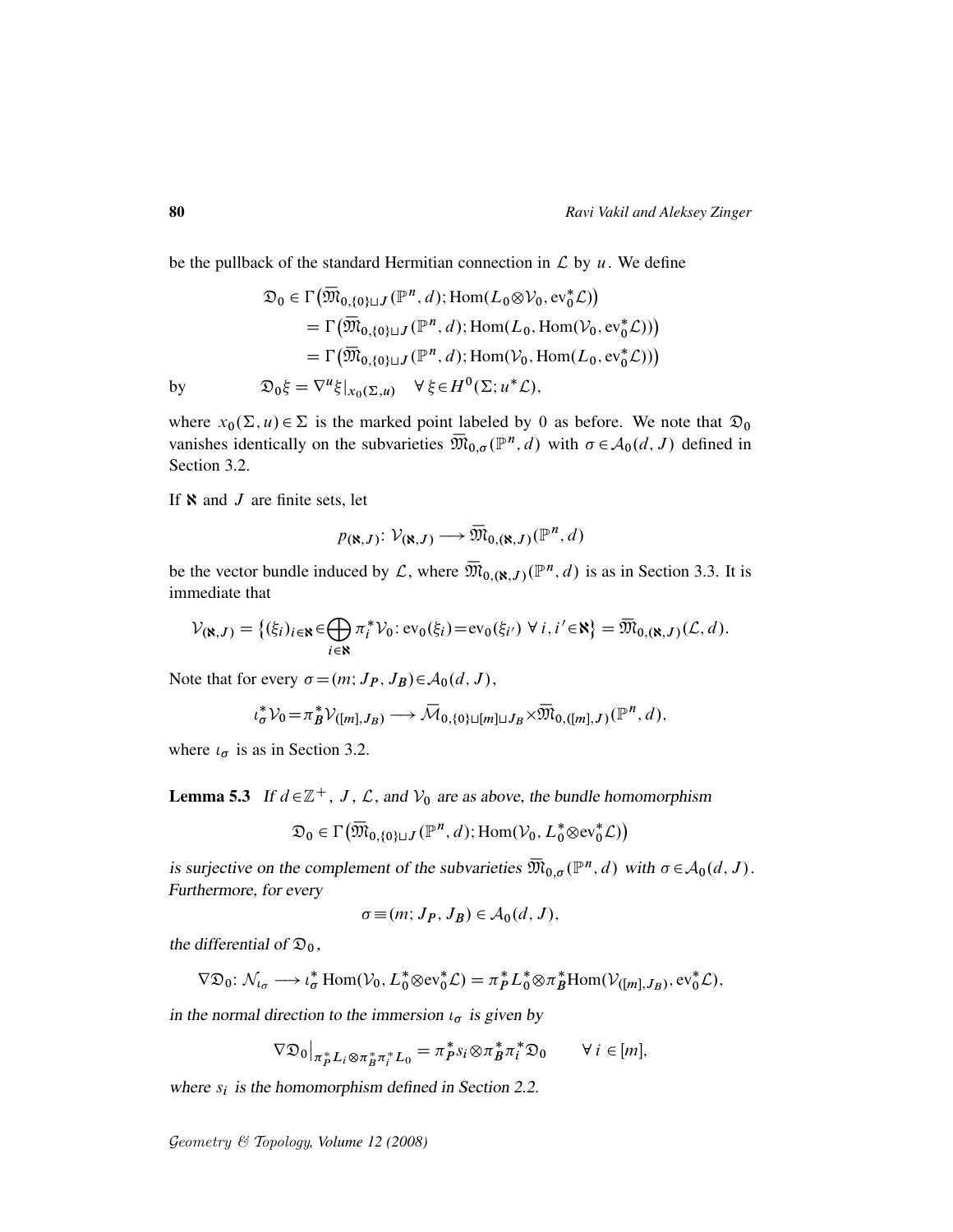Lemma 5.3 can viewed as the analogue of Lemma 3.8 for vector bundle sections. The first claim of Lemma 5.3 is an immediate consequence of the fact that

$$
H^1(\Sigma; u^* \mathcal{L} \otimes \mathcal{O}(-2z)) = \{0\}
$$

for every genus-zero stable map  $(\Sigma, u)$  and a smooth point  $z \in \Sigma$  such that the restriction of u to the irreducible component of  $\Sigma$  containing z is not constant. The second statement follows from [25, Lemma 4.2].

With notation as in Section 3.3, let

$$
\mathfrak{D}_{(\mathbf{N},J)} \in \Gamma\big(\overline{\mathfrak{M}}_{0,(\mathbf{N},J)}(\mathbb{P}^n,d); \text{Hom}(\mathcal{V}_{(\mathbf{N},J)},\text{Hom}(F_{(\mathbf{N},J)},ev_0^*\mathcal{L}))\big) \n= \Gamma\big(\overline{\mathfrak{M}}_{0,(\mathbf{N},J)}(\mathbb{P}^n,d); \text{Hom}(F_{(\mathbf{N},J)},\text{Hom}(\mathcal{V}_{(\mathbf{N},J)},ev_0^*\mathcal{L}))\big) \n= \Gamma\big(\overline{\mathfrak{M}}_{0,(\mathbf{N},J)}(\mathbb{P}^n,d); \text{Hom}(F_{(\mathbf{N},J)}\otimes\mathcal{V}_{(\mathbf{N},J)},ev_0^*\mathcal{L})\big)
$$

be the homomorphism defined by

$$
\mathfrak{D}_{(\mathbf{N},J)}\big|_{\pi_i^* L_0 \otimes \pi_j^* \mathcal{V}_0} = \begin{cases} \pi_i^* \mathfrak{D}_0, & \text{if } j = i; \\ 0, & \text{otherwise}; \end{cases} \forall i, j \in \mathbf{N}.
$$

It induces a section

$$
\widetilde{\mathfrak{D}}_0 \in \Gamma\big(\widetilde{\mathfrak{M}}^0_{0,(\aleph,J)}(\mathbb{P}^n,d);\text{Hom}(\gamma_{(\aleph,J)},\pi^*_{\mathbb{P}F_{(\aleph,J)}}\text{Hom}(\mathcal{V}_{(\aleph,J)},ev_0^*\mathcal{L}))\big) \n= \Gamma\big(\widetilde{\mathfrak{M}}^0_{0,(\aleph,J)}(\mathbb{P}^n,d);\text{Hom}(\pi^*_{\mathbb{P}F_{(\aleph,J)}}\mathcal{V}_{(\aleph,J)},\mathbb{E}_0^*\otimes\pi^*_{F_{(\aleph,J)}}ev_0^*\mathcal{L})\big).
$$

This section vanishes identically on the subvarieties  $\widetilde{M}_{0,\varrho}^0(\mathbb{P}^n,d)$  of  $\widetilde{M}_{0,(\aleph,J)}^0(\mathbb{P}^n,d)$ with  $\varrho \in A_0(\mathbf{N}; d, J)$ , defined in Section 3.3.

Lemma 5.4 The bundle homomorphism

$$
\widetilde{\mathfrak{D}}_0 \in \Gamma\big(\widetilde{\mathfrak{M}}_{0,(\aleph,J)}^{0}(\mathbb{P}^n,d); \mathrm{Hom}(\pi^*_{\mathbb{P}F_{(\aleph,J)}}\mathcal{V}_{(\aleph,J)}, \mathbb{E}_0^* \otimes \pi^*_{F_{(\aleph,J)}} \mathrm{ev}_0^* \mathcal{L})\big)
$$

is surjective on the complement of the subvarieties  $\widetilde{\mathfrak{M}}_{0,\varrho^*}^{0}(\mathbb{P}^n,d)$  with  $\varrho^* \in A_0(\mathbf{N};d,J)$ . Furthermore, for every  $\varrho^* \in A_0(\mathbf{X}; d, J)$  as in Lemma 3.10, the differential of  $\widetilde{\mathfrak{D}}_0$ ,

$$
\nabla \widetilde{\mathfrak{D}}_0: \mathcal{N}_{0,\varrho *} \longrightarrow_{\iota_{0,\varrho}^*} \operatorname{Hom}(\pi_{\mathbb{P}F_{(\mathbf{X},J)}}^* \mathcal{V}_{(\mathbf{X},J)}, \mathbb{E}_0^* \otimes \pi_{F_{(\mathbf{X},J)}}^* \mathrm{ev}_0^* \mathcal{L})
$$
  
=  $\pi_P^* \mathbb{E}_0^* \otimes \pi_B^* \operatorname{Hom}(\mathcal{V}_{(\mathbf{X}_B(\varrho^*), J_B(\varrho^*))}, \mathrm{ev}_0^* \mathcal{L}),$ 

in the normal direction to the immersion  $\iota_{0,q^*}$  is given by

$$
\nabla \widetilde{\mathfrak{D}}_{0}|_{\pi_{P}^{*}L_{0,(l,i)}\otimes\pi_{B}^{*}\pi_{(l,i)}^{*}L_{0}} = \pi_{P}^{*}S_{0,(l,i)}\otimes\pi_{B}^{*}\pi_{(l,i)}^{*}\mathfrak{D}_{0} \qquad \forall i \in [m_{l}^{*}], l \in \mathbb{N}_{P}(\varrho^{*}),
$$

$$
\nabla \widetilde{\mathfrak{D}}_{0}|_{\mathcal{N}_{l_{0,\varrho^{*}}}^{T}} = \pi_{P}^{*}id \otimes \pi_{B}^{*}\mathfrak{D}_{(\mathbf{N}_{B}(\varrho^{*}), J_{B}(\varrho^{*}))},
$$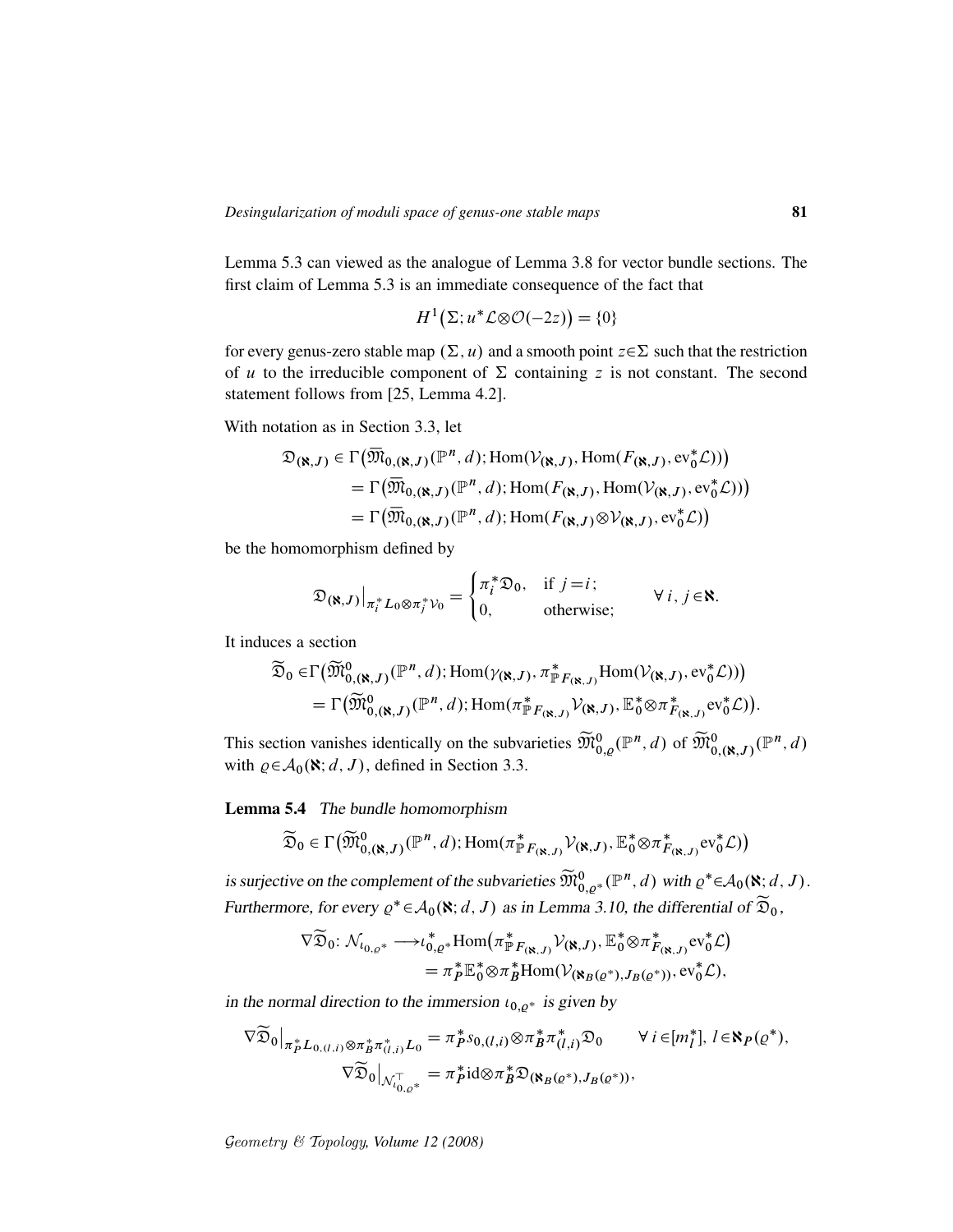where  $s_{0,(l,i)}$  is the homomorphism defined in Section 2.4.

This lemma follows immediately from Lemma 5.3.

Proposition 5.5 With notation as above, there exists a surjective bundle homomorphism

 $\widetilde{\mathfrak{D}}_{(\aleph,J)} \in \Gamma\big(\widetilde{\mathfrak{M}}_{0,(\aleph,J)}(\mathbb{P}^n,d));$  $\text{Hom}(\pi_{0,(\aleph,J)}^*,\pi_{\mathbb{P}}^*)$  $\overset{*}{\mathbb{P}}_{F_{(\mathbf{N},J)}}\mathcal{V}_{(\mathbf{N},J)},\widetilde{\mathbb{E}}^{*}\otimes\pi_{0,j}^{*}$  $_{0,(\aleph,J)}^{\ast}$  $_{\mathbb{P}F_{(\aleph,J)}}^*$ ev $_0^*$  $\mathcal{L})$ 

such that

$$
\widetilde{\mathfrak{D}}_{(\aleph,J)}\big|_{\mathbb{P} F_{(\aleph,J)}^0} = \widetilde{\mathfrak{D}}_0\big|_{\mathbb{P} F_{(\aleph,J)}^0},
$$

where  $\mathbb{P} F^0_{(\mathbf{R},J)} = \mathbb{P} F_{(\mathbf{R},J)}$ 

$$
-\bigcup_{\varrho\in\mathcal{A}_0(\mathbf{N};d,J)}\widetilde{\mathfrak{M}}^0_{0,\varrho}(\mathbb{P}^n,d)\subset\widetilde{\mathfrak{M}}^0_{0,(\mathbf{N},J)}(\mathbb{P}^n,d),\widetilde{\mathfrak{M}}_{0,(\mathbf{N},J)}(\mathbb{P}^n,d).
$$

In fact, in the notation of Section 3.4, for every  $\rho \in \{0\} \sqcup \mathcal{A}_0(\mathbf{X}; d, J)$  there exists a bundle homomorphism

$$
\widetilde{\mathfrak{D}}_{\varrho} \in \Gamma\big(\widetilde{\mathfrak{M}}^{\varrho}_{0,(\aleph,J)}; \mathrm{Hom}(\pi_{\varrho}^*\pi^*_{\mathbb{P} F_{(\aleph,J)}}\mathcal{V}_{(\aleph,J)}, \mathbb{E}_{\varrho}^*\otimes \pi_{\varrho}^*\pi^*_{\mathbb{P} F_{(\aleph,J)}}\mathrm{ev}_0^*\mathcal{L})\big)
$$

such that

- (i) the restrictions of  $\widetilde{\mathfrak{D}}_{\varrho}$  and  $\widetilde{\mathfrak{D}}_{0}$  to  $\mathbb{P} F^{0}_{(\aleph, J)}$  agree;
- (ii)  $\widetilde{\mathfrak{D}}_{\varrho}$  is surjective outside of the subvarieties  $\widetilde{\mathfrak{M}}_{0,\varrho^*}^{\varrho}$  with  $\varrho^* > \varrho$ ;
- (iii)  $\widetilde{\mathfrak{D}}_{\varrho}$  vanishes identically on the subvarieties  $\widetilde{\mathfrak{M}}_{0,\varrho^*}^{\varrho}$  with  $\varrho^* > \varrho$ ;
- (iv) for each  $\varrho^* > \varrho$ , the differential of  $\widetilde{\mathfrak{D}}_{\varrho}$  in the normal direction to the immersion  $\iota_{\varrho,\varrho^*}$  is given as in the statement of Lemma 5.4, but with  $s_{0,\langle l,i\rangle}$  replaced by  $s_{\rho_{\varrho^*}(\varrho),(l,i)}$ .

Similarly to the construction of the bundle sections  $\widetilde{\mathcal{D}}_{\rho}$  in Section 3.4, we construct the bundle homomorphisms  $\widetilde{\mathfrak{D}}_{\rho}$  inductively starting with  $\widetilde{\mathfrak{D}}_0$  and twisting by the exceptional divisor at each step. The inductive assumptions (i)–(iv) are analogous to  $(13)$ ,  $(14)$ , and  $(112)$  in Section 3.4 and are verified similarly. Of course, we take

$$
\widetilde{\mathfrak{D}}_{(\aleph,J)}=\widetilde{\mathfrak{D}}_{\varrho_{\text{max}}}.
$$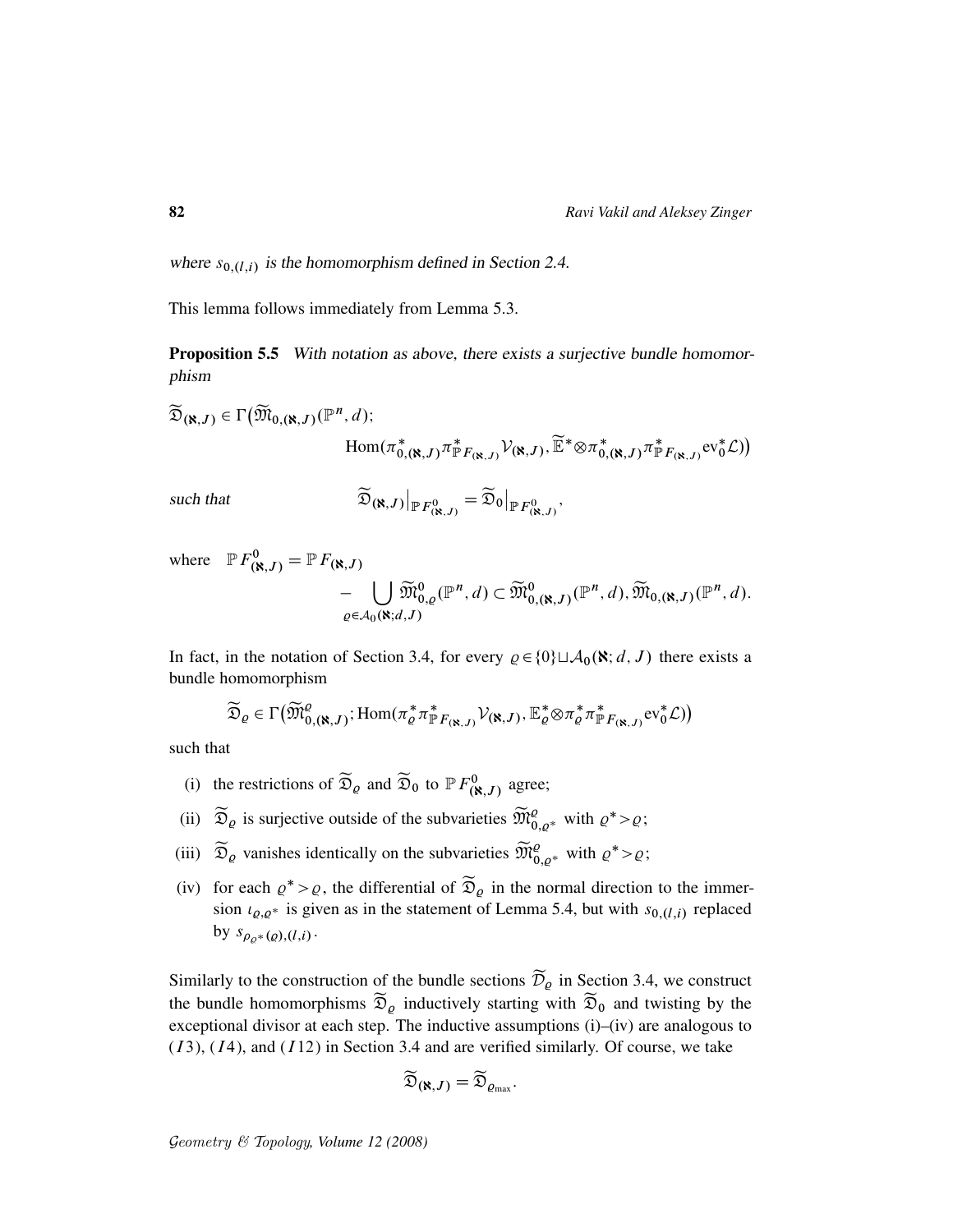## 5.3 Structure of the cone  ${\mathcal V}_{1,k}^d$

In this subsection we describe the structure of the cone

$$
p_0 \colon \overline{\mathfrak{M}}_{1,k}(\mathcal{L},d) \longrightarrow \overline{\mathfrak{M}}_{1,k}(\mathbb{P}^n,d),
$$

restating the primary structural result of [25].

For each element  $\sigma = (m; J_P, J_B)$  of  $\mathcal{A}_1(d, k)$ , let

$$
\mathcal{V}_{1,\sigma}^0 = \overline{\mathfrak{M}}_{1,\sigma}(\mathcal{L},d) = p_0^{-1}(\overline{\mathfrak{M}}_{1,\sigma}^0) \subset \mathcal{V}_{1,k}^0 = \overline{\mathfrak{M}}_{1,k}(\mathcal{L},d),
$$

with  $\overline{\mathfrak{M}}_{1,\sigma}^0$  as in Equation (4–3). The subvarieties  $\overline{\mathfrak{M}}_{1,\sigma}(\mathcal{L},d)$  of  $\overline{\mathfrak{M}}_{1,k}(\mathcal{L},d)$  can also be defined analogously to the subvarieties  $\overline{\mathfrak{M}}_{1,\sigma}(\mathbb{P}^n,d)$  of  $\overline{\mathfrak{M}}_{1,k}(\mathbb{P}^n,d)$ ; see the beginning of Section 1.2. Similarly to Section 4.2, let

$$
j_{0,\sigma} \colon \overline{\mathcal{M}}_{1,(I_P(\sigma),J_P(\sigma))}^0 \times \mathcal{V}_{(\aleph_B(\sigma),J_B(\sigma))} \longrightarrow \mathcal{V}_{1,\sigma}^0 \subset \mathcal{V}_{1,k}^0
$$

be the natural node-identifying immersion so that the diagram

$$
\overline{\mathcal{M}}_{1,(I_P(\sigma),J_P(\sigma))}^0 \times \mathcal{V}_{(\mathbf{R}_B(\sigma),J_B(\sigma))} \xrightarrow{\qquad \qquad j_{0,\sigma} \qquad \qquad} \mathcal{V}_{1,\sigma}^0 \subset \mathcal{V}_{1,k}^0
$$
\n
$$
\downarrow \text{id} \qquad \qquad \downarrow p_{0,\sigma} \qquad \qquad \downarrow p_0
$$
\n
$$
\overline{\mathcal{M}}_{1,(I_P(\sigma),J_P(\sigma))}^0 \times \overline{\mathcal{M}}_{0,(\mathbf{R}_B(\sigma),J_B(\sigma))}^0 \xrightarrow{\qquad \qquad l_{0,\sigma} \qquad \qquad \overline{\mathcal{M}}_{1,\sigma}^0 \subset \overline{\mathcal{M}}_{1,k}^0
$$

commutes.

**Lemma 5.6** If  $d, n \in \mathbb{Z}^+$  and  $k \in \mathbb{Z}^+$ , the collection  $\{j_{0,\sigma}\}_{{\sigma \in A_1(d,k)}}$  of immersions is properly self-intersecting. For every  $\sigma \in A_1(d, k)$ ,

$$
\mathcal{N}_{j_{0,\sigma}}^{\text{ide}} = \{\text{id} \times p_{0,\sigma}\}^* \mathcal{N}_{\iota_{0,\sigma}}^{\text{ide}}
$$

is an idealized normal bundle for  $j_{0,\sigma}$ .

The differential  $dp_0$  of  $p_0$  induces a surjective linear map

$$
\operatorname{Im} d j_{0,\sigma} \longrightarrow \operatorname{Im} d \iota_{0,\sigma}.
$$

Since the fibers of  $p_0$  are vector spaces, it follows that  $dp_0$  induces an injection

$$
j_{0,\sigma}^*TCV_{1,k}^0/\text{Im }dj_{0,\sigma}\longrightarrow \iota_{0,\sigma}^*TC\overline{\mathfrak{M}}_{1,k}^0/\text{Im }d\iota_{0,\sigma}.
$$

Thus, Lemma 5.6 follows from Lemma 4.7.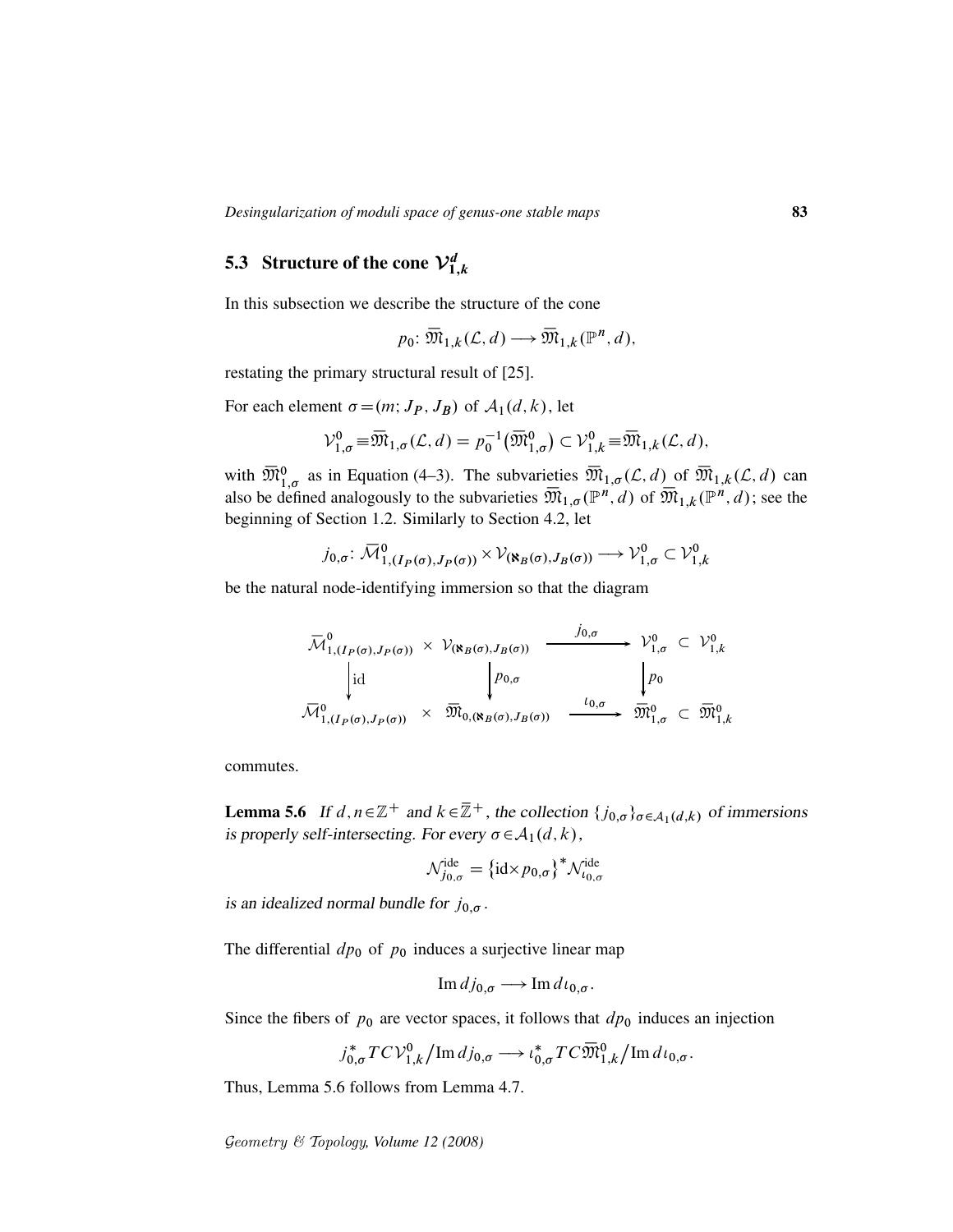We denote by  $\mathcal{V}_{1}^0$  $\overline{M}_{1,(0)}^0$  the main component  $\overline{M}_{1,k}^0(\mathcal{L}, d)$  of the moduli space  $\overline{M}_{1,k}(\mathcal{L}, d)$ . If  $\sigma \in A_1(d, k)$ , we put

$$
\mathcal{W}_{\sigma}^{0} = j_{0,\sigma}^{-1} (\mathcal{V}_{1,(0)}^{0}) \equiv j_{0,\sigma}^{-1} (\mathcal{V}_{1,(0)}^{0} \cap \mathcal{V}_{1,\sigma}^{0}).
$$

Note that

 $\mathrm{id} \times p_{0,\sigma}\big\{ \big( \mathcal{W}_{\sigma}^{0} \big) = \bar{\mathcal{Z}}_{\sigma}^{0} \equiv \iota_{0,\sigma}^{-1} \big( \overline{\mathfrak{M}}_{1,(0)}^{0} \big).$ 

Let  $\mathcal{NW}_{\sigma}^0 \subset \mathcal{N}_{j_0,\sigma}^{\text{ide}}$  be the normal cone  $\mathcal{N}_{j_0,\sigma}|\mathcal{V}_{1,(0)}^0$  for  $j_{0,\sigma}|\mathcal{W}_{\sigma}^0$  in  $\mathcal{V}_{1}^0$  $\frac{1}{1,}(0)$ . Its structure is described in Lemma 5.7 below. Let  $\mathfrak{D}_{0,\sigma}$  be the section of the bundle

$$
\text{Hom}(\pi_B^* \mathcal{V}_{(\mathbf{N}_B(\sigma), J_B(\sigma))}, \text{Hom}(\mathcal{N}_{\iota_{0,\sigma}}^{\text{ide}}, \pi_P^* \mathbb{E}_0^* \otimes \pi_B^* \text{ev}_0^* \mathcal{L}))
$$
\n
$$
= \text{Hom}(\mathcal{N}_{\iota_{0,\sigma}}^{\text{ide}}, \pi_P^* \mathbb{E}_0^* \otimes \pi_B^* \text{Hom}(\mathcal{V}_{(\mathbf{N}_B(\sigma), J_B(\sigma))}, \text{ev}_0^* \mathcal{L}))
$$

over  $\overline{\mathcal{M}}_{1,(I_P(\sigma),J_P(\sigma))}^0 \times \overline{\mathfrak{M}}_{0,(\aleph_B(\sigma),J_B(\sigma))}$  defined by

$$
\mathfrak{D}_{0,\sigma}\big|_{\pi_P^*L_i\otimes\pi_B^*\pi_i^*L_0}=\pi_P^*s_i\otimes\pi_B^*\pi_i^*\mathfrak{D}_0,\qquad\forall\ i\in[m],
$$

where  $s_i$  and  $\mathfrak{D}_0$  are as in Sections 2.2 and 5.2, respectively. If  $\xi \in \pi_B^*$  $B^*V_{(\aleph_B(\sigma),J_B(\sigma))},$ we will view  $\mathfrak{D}_{0,\sigma}$  as a homomorphism

$$
\mathfrak{D}_{0,\sigma}\xi\colon \mathcal{N}_{j_{0,\sigma}}^{\mathrm{ide}}\big|_{\xi}=\mathcal{N}_{\iota_{0,\sigma}}^{\mathrm{ide}}\big|_{\{\mathrm{id}\times p_{0,\sigma}\}}(\xi)\longrightarrow \pi_P^*\mathbb{E}_0^*\otimes \pi_B^*\mathrm{ev}_0^*\mathcal{L}\big|_{\{\mathrm{id}\times p_{0,\sigma}\}}(\xi)\cdot
$$

**Lemma 5.7** For all  $\sigma \in A_1(d, k)$ ,  $\mathcal{V}_1^0$  $\int_{1,(0)}^{0}$  is a proper subvariety of  $\mathcal{V}_{1}^{0}$  $n_{1,k}^0$  relative to the immersion  $j_{0,\sigma}$ . The homomorphism

$$
\mathcal{NW}_{\sigma}^{0} \longrightarrow {\text{idx}}_{p_{0,\sigma}}^{*} \}^* \mathcal{N} \overline{\mathcal{Z}}_{\sigma}^{0}
$$

induced by  $dp_0$  is injective. Furthermore,

$$
\mathcal{W}_{\sigma}^{0}|_{\mathcal{Z}_{\sigma}^{0}} = \{ \xi \in \pi_{B}^{*} \mathcal{V}_{(\aleph_{B}(\sigma), J_{B}(\sigma))}|_{\mathcal{Z}_{\sigma}^{0}} : \ker \{ \mathfrak{D}_{0, \sigma} \xi \} \big|_{\mathcal{N} \overline{\mathcal{Z}}_{\sigma}^{0} \mid \text{Gal} \times p_{0, \sigma} \xi \in \mathcal{W}_{\sigma}^{0} \}} \neq \{0\} \},
$$
  

$$
\mathcal{N} \mathcal{W}_{\sigma}^{0}|_{\xi} = \ker \{ \mathfrak{D}_{0, \sigma} \xi \} \big|_{\mathcal{N} \overline{\mathcal{Z}}_{\sigma}^{0} \mid \text{Gal} \times p_{0, \sigma} \xi \in \mathcal{W}_{\sigma}^{0} \cup \mathcal{Z}_{\sigma}^{0}} \cdot \nabla \xi \in \mathcal{W}_{\sigma}^{0} \mid_{\mathcal{Z}_{\sigma}^{0}}.
$$

Finally,  $\mathcal{W}_{\sigma}^{0}$  is the closure of  $\mathcal{W}_{\sigma}^{0}|_{\mathcal{Z}_{\sigma}^{0}}$  in

$$
\overline{\mathcal{M}}^{0}_{1,(I_{P}(\sigma),J_{P}(\sigma))} \times \mathcal{V}_{(\aleph_{B}(\sigma),J_{B}(\sigma))}
$$

and  $\mathcal{NW}_{\sigma}^0$  is the closure of  $\mathcal{NW}_{\sigma}^0|_{\mathcal{W}_{\sigma}^0|_{\mathcal{Z}_{\sigma}^0}}$  in  $\mathcal{N}_{j_{0,\sigma}}^{j_{\text{de}}}$ .

Since the fibers of  $p_0$  are vector spaces, the first two sentences of this lemma follow from Lemma 4.10. The middle claim of Lemma 5.7 is a restatement of [25, Lemma 3.4]. The remaining claims of the lemma follow from [25, Lemma 3.4] by dimension counting, similarly to the argument following Lemma 4.10.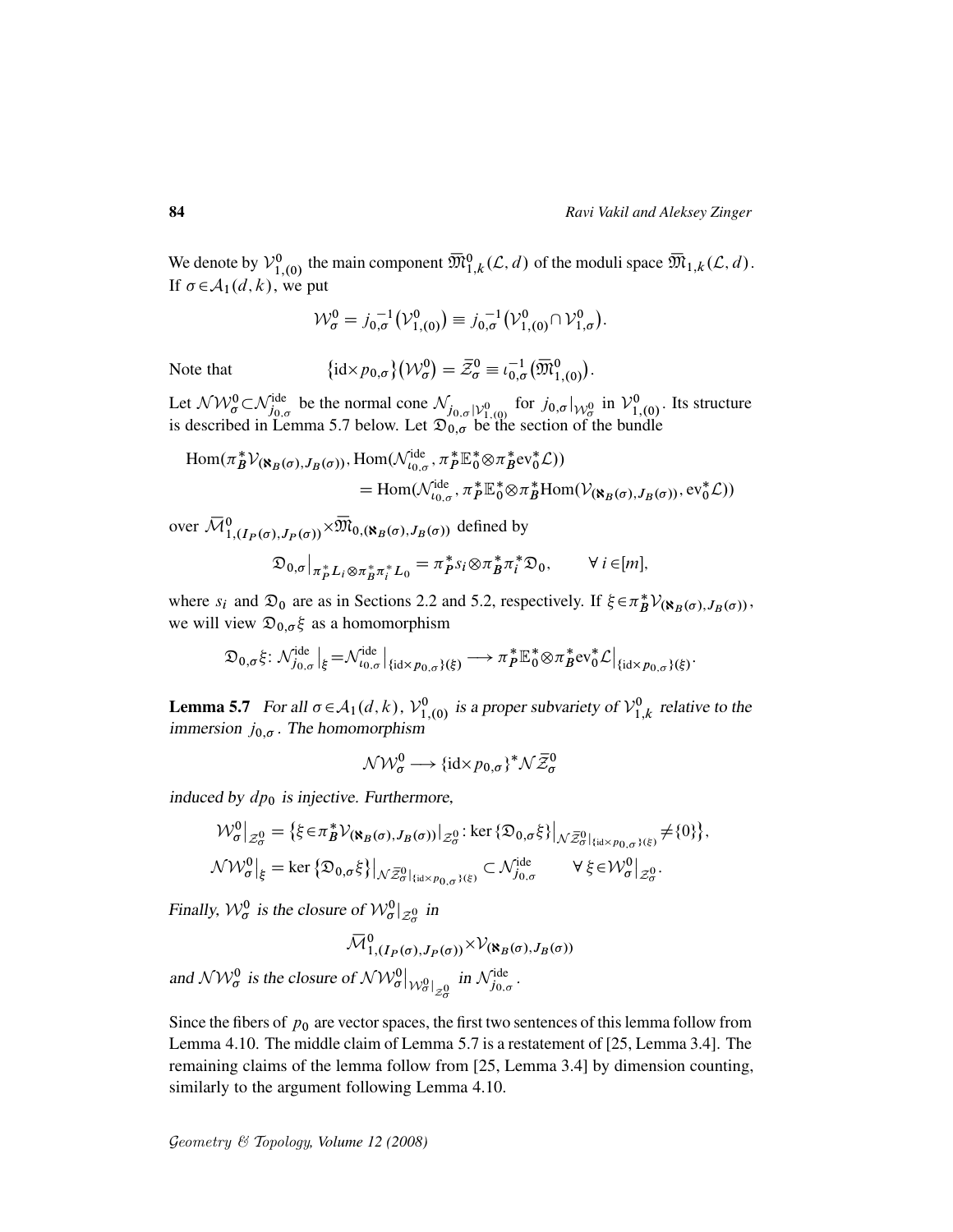Remark It may appear that the statement of Lemma 5.7 depends on the choice of a hermitian connection (or metric) in the line bundle  $\mathcal{L} \longrightarrow \mathbb{P}^n$ . As explained in detail in [25, Subsection 3.3], the dependence is only on the holomorphic structure of  $\mathcal{L}$ , as the case should be.

### 5.4 Desingularization construction

In this subsection we lift the inductive blowup construction of Section 4.3 to the cone

$$
p_0\colon \mathcal{V}_{1,k}^0 \longrightarrow \overline{\mathfrak{M}}_{1,k}^0.
$$

For each  $\sigma \in A_1(d, k)$ , let  $\mathcal{V}_{1,k}^{\sigma} \equiv \pi_{\sigma}^* \mathcal{V}_1^0$  $v_{1,k}^0$  be the pullback of  $\mathcal{V}_1^0$  $\overline{\mathfrak{M}}_{1,k}^0$  to  $\overline{\mathfrak{M}}_{1,k}^{\sigma}$ :

$$
\mathcal{V}_{1,k}^{\sigma} \equiv \pi_{\sigma}^{*} \mathcal{V}_{1,k}^{0} \xrightarrow{\pi_{\sigma}} \mathcal{V}_{1,k}^{0}
$$
\n
$$
\downarrow p_{\sigma} \qquad \qquad p_{\sigma} \qquad \qquad p_{\sigma} \qquad \qquad p_{\sigma} \qquad \qquad p_{\sigma} \qquad \qquad \overline{\mathfrak{M}}_{1,k}^{\sigma}
$$

For each  $\sigma' \in \mathcal{A}_1(d, k)$ , let

$$
\mathcal{V}_{1,\sigma'}^{\sigma} = \mathcal{V}_{1,k}^{\sigma} \big|_{\overline{\mathfrak{M}}_{1,\sigma'}^{\sigma}} = \pi_{\sigma}^{-1} \big( \mathcal{V}_{1,k}^{0} \big|_{\overline{\mathfrak{M}}_{1,\sigma'}^{0}} \big).
$$

The bundle homomorphisms  $j_{0,\sigma'}$  lift to bundle homomorphisms onto  $\mathcal{V}_{1,\sigma'}^{\sigma}$  covering the immersion  $\iota_{\sigma,\sigma'}$  of Section 4.3:

$$
\widetilde{\mathcal{M}}_{1,(I_{P}(\sigma'),J_{P}(\sigma'))} \times \pi_{\varrho_{\sigma'}(\sigma)}^{*} \pi_{\mathbb{P}F_{(\aleph,J)}}^{*} \mathcal{V}_{(\aleph_{B}(\sigma'),J_{B}(\sigma'))} \xrightarrow{j_{\sigma,\sigma'}} \mathcal{V}_{1,\sigma'}^{\sigma} \subset \mathcal{V}_{1,k}^{\sigma} \n\sigma' \leq \sigma : \qquad \qquad \downarrow id \qquad \qquad \varrho_{\sigma,\sigma'} \qquad \qquad \downarrow \rho_{\sigma} \n\widetilde{\mathcal{M}}_{1,(I_{P}(\sigma'),J_{P}(\sigma'))} \times \qquad \widetilde{\mathfrak{M}}_{0,(\aleph_{B}(\sigma'),J_{B}(\sigma'))}^{\varrho_{\sigma,\sigma'}} \xrightarrow{l_{\sigma,\sigma'}} \mathfrak{M}_{1,\sigma'}^{\sigma} \subset \overline{\mathfrak{M}}_{1,k}^{\sigma}
$$

$$
\overline{\mathcal{M}}_{1,(I_{P}(\sigma'),J_{P}(\sigma'))}^{\rho_{\sigma'}(\sigma)} \times \mathcal{V}_{(\aleph_{B}(\sigma'),J_{B}(\sigma'))} \xrightarrow{j_{\sigma,\sigma'}} \mathcal{V}_{1,\sigma'}^{\sigma} \subset \mathcal{V}_{1,k}^{\sigma}
$$
\n
$$
\sigma' > \sigma : \qquad \qquad \downarrow id \qquad \qquad \downarrow \rho_{\sigma,\sigma'} \qquad \qquad \downarrow \rho_{\sigma}
$$
\n
$$
\overline{\mathcal{M}}_{1,(I_{P}(\sigma'),J_{P}(\sigma'))}^{\rho_{\sigma'}(\sigma)} \times \overline{\mathfrak{M}}_{0,(\aleph_{B}(\sigma'),J_{B}(\sigma'))} \xrightarrow{\iota_{\sigma,\sigma'}} \overline{\mathfrak{M}}_{1,\sigma'}^{\sigma} \subset \overline{\mathfrak{M}}_{1,k}^{\sigma}
$$

The collection  $\{t_{\sigma,\sigma'}\}_{\sigma' \in A_1(d,k)}$  of immersions is properly self-intersecting by the inductive assumption  $(114)$  of Section 4.3. Thus, by the same argument as in the paragraph following Lemma 5.6, so is the collection  $\{j_{\sigma,\sigma'}\}_{\sigma'\in\mathcal{A}_1(d,k)}$ . Furthermore,

(5-1) 
$$
\mathcal{N}_{j_{\sigma,\sigma'}}^{\text{ide}} = {\text{idx} p_{\sigma,\sigma'}}^* \mathcal{N}_{l_{\sigma,\sigma'}}^{\text{ide}}
$$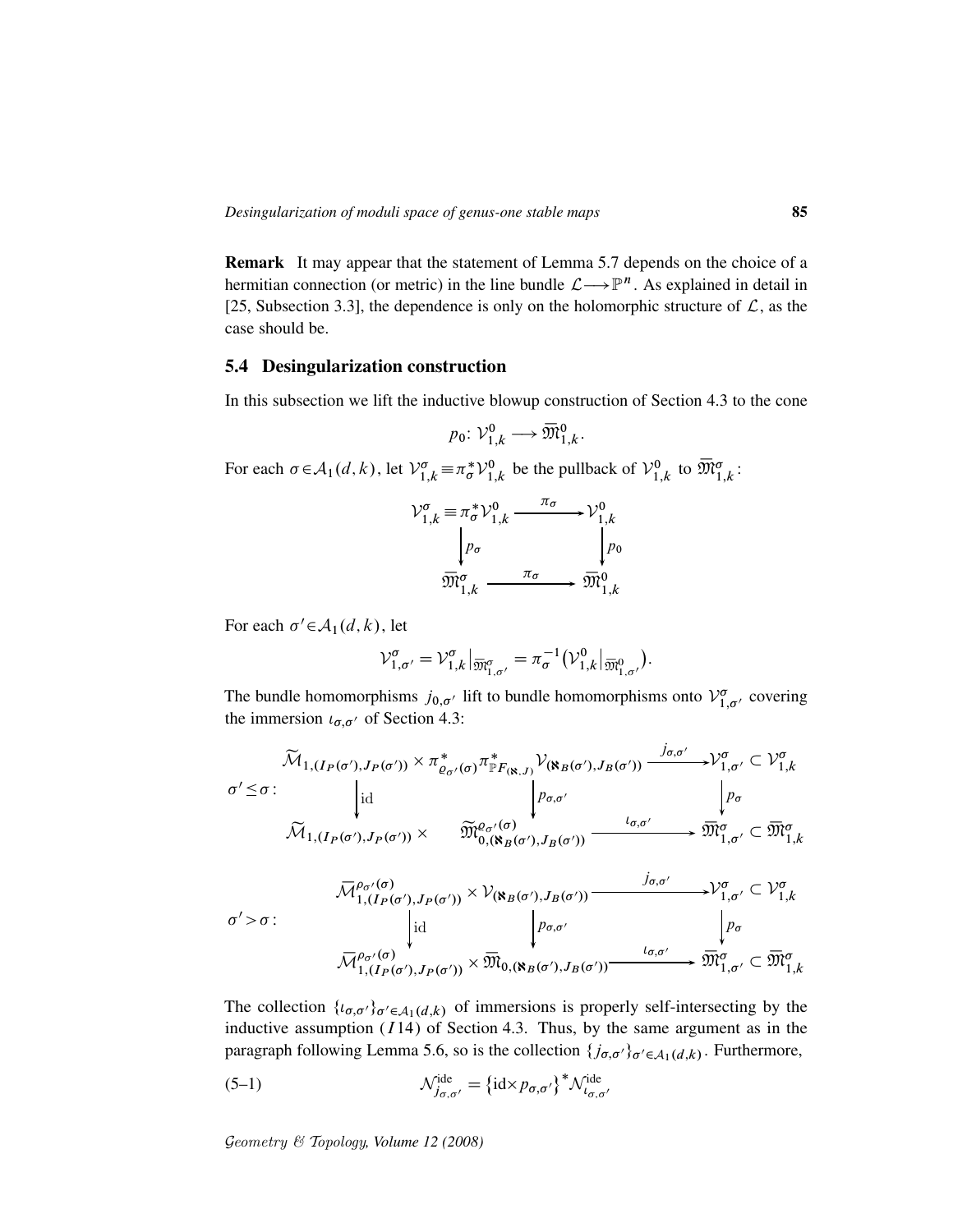is an idealized normal bundle for  $j_{\sigma,\sigma'}$ . These two observations also follow from Lemma 5.6 by induction using Lemmas 4.2 and 4.3.

**Lemma 5.8** If  $\sigma \in A_1(d, k)$ ,  $\mathcal{V}_{1,\sigma}^{\sigma-1}$  is a smooth subvariety of  $\mathcal{V}_{1,k}^{\sigma-1}$  $\int_{1,k}^{\sigma-1}$  and

$$
p_{\sigma} \colon \mathcal{V}_{1,k}^{\sigma} \longrightarrow \overline{\mathfrak{M}}_{1,k}^{\sigma}
$$

is the idealized blowup of  $\mathcal{V}_{1,k}^{\sigma-1}$  $\int_{1,k}^{\sigma-1}$  along  $\mathcal{V}_{1,\sigma}^{\sigma-1}$ .

Recall from Section 4.3 that the immersion

$$
\overline{\iota}_{\sigma-1,\sigma} \colon (\widetilde{\mathcal{M}}_{1,(I_P(\sigma),J_P(\sigma))} \times \overline{\mathfrak{M}}_{0,(\aleph_B(\sigma),J_B(\sigma))})/G_{\sigma} \longrightarrow \overline{\mathfrak{M}}_{1,\sigma}^{\sigma-1} \subset \overline{\mathfrak{M}}_{1,k}^{\sigma-1}
$$

induced by  $t_{\sigma-1,\sigma}$  is an embedding and

$$
\widetilde{\pi}_{\sigma} \colon \overline{\mathfrak{M}}^{\sigma}_{1,k} \longrightarrow \overline{\mathfrak{M}}^{\sigma-1}_{1,k}
$$

is the idealized blowup along  $\overline{\mathfrak{M}}_{1,\sigma}^{\sigma-1}$ . Thus, the immersion

$$
\overline{j}_{\sigma-1,\sigma} \colon (\widetilde{\mathcal{M}}_{1,(I_P(\sigma),J_P(\sigma))} \times \mathcal{V}_{(\aleph_B(\sigma),J_B(\sigma))})/G_{\sigma} \longrightarrow \mathcal{V}_{1,\sigma}^{\sigma-1} \subset \mathcal{V}_{1,k}^{\sigma-1}
$$

induced by  $j_{\sigma-1,\sigma}$  is also an embedding and  $\mathcal{V}_{1,\sigma}^{\sigma-1}$  is a smooth subvariety of  $\mathcal{V}_{1,k}^{\sigma-1}$  $\frac{\sigma-1}{1,k}$ .

Let 
$$
\widetilde{\pi}_{\sigma} \colon \mathcal{V} \longrightarrow \mathcal{V}_{1,k}^{\sigma-1}
$$

be the idealized blowup along  $\mathcal{V}_{1,k}^{\sigma-1}$  $\int_{1,k}^{\infty-1}$ . Since

$$
\mathcal{N}_{j_{\sigma-1,\sigma}}^{\text{ide}} = \{\text{id} \times p_{\sigma-1,\sigma}\}^* \mathcal{N}_{\iota_{\sigma-1,\sigma}}^{\text{ide}}
$$

and the linear map

$$
j_{\sigma-1,\sigma}^* TC\mathcal{V}_{1,k}^{\sigma-1}/\mathrm{Im}\,dj_{\sigma-1,\sigma} \longrightarrow \iota_{\sigma-1,\sigma}^* TC\overline{\mathfrak{M}}_{1,k}^{\sigma-1}/\mathrm{Im}\,d\iota_{\sigma-1,\sigma}
$$

induced by  $dp_{\sigma-1}$  is injective,  $p_{\sigma-1}$  lifts to a map p over the blowdown maps  $\tilde{\pi}_{\sigma}$ :



Then p and the top arrow  $\tilde{\pi}_{\sigma}$  factor through a morphism f to  $\tilde{\pi}_{\sigma}^{*}V_{1,k}^{\sigma-1}$  $\frac{\sigma-1}{1,k}$ :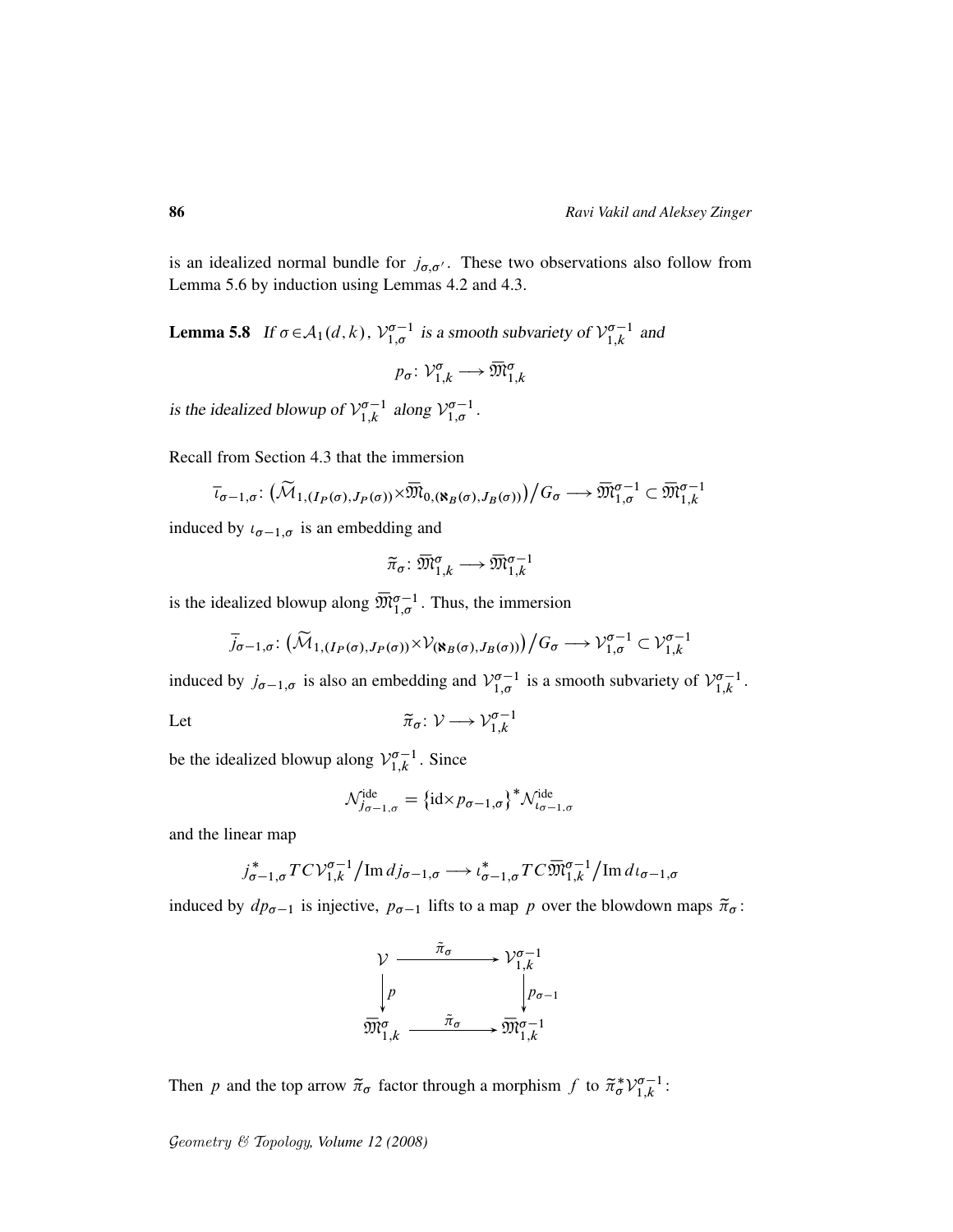

We show in the next paragraph that f is an isomorphism. Since  $\tilde{\pi}_{\sigma}^* V_{1,k}^{\sigma-1} = V_{1,k}^{\sigma}$  $_{1,k}^{\sigma}$ , this implies the second statement of Lemma 5.8.

By construction, the maps

$$
\widetilde{\pi}_{\sigma} \colon \overline{\mathfrak{M}}^{\sigma}_{1,k} \longrightarrow \overline{\mathfrak{M}}^{\sigma-1}_{1,k} \quad \text{and} \quad \widetilde{\pi}_{\sigma} \colon \mathcal{V} \longrightarrow \mathcal{V}^{\sigma-1}_{1,k}
$$

are isomorphisms on the complements of the idealized exceptional divisors

$$
\overline{\mathfrak{M}}^{\sigma}_{1,\sigma} \equiv \mathcal{E}^{\mathrm{ide}}_{\overline{\mathfrak{M}}^{\sigma-1}_{1,\sigma}} \subset \overline{\mathfrak{M}}^{\sigma}_{1,k} \quad \text{and} \quad \mathcal{V}^{\sigma}_{1,\sigma} \equiv \mathcal{E}^{\mathrm{ide}}_{\mathcal{V}^{\sigma-1}_{1,\sigma}} \subset \mathcal{V}.
$$

Thus,  $f: \mathcal{V} \longrightarrow \tilde{\pi}_{\sigma}^* \mathcal{V}_{1,k}$  is an isomorphism over the complement of  $\overline{\mathfrak{M}}_{1,\sigma}^{\sigma}$  in  $\overline{\mathfrak{M}}_{1,k}^{\sigma}$ . In particular,  $f$  is linear on all fibers of  $p$ . Furthermore,

$$
\widetilde{\pi}_{\sigma}^* \mathcal{V}_{1,k}^{\sigma-1} \big|_{\overline{\mathfrak{M}}_{1,\sigma}^{\sigma}} = \big\{ (\ell, v) \in \mathbb{P} \mathcal{N}_{\overline{\mathfrak{M}}_{1,\sigma}^{\sigma-1}}^{\text{ide}} \times \mathcal{V}_{1,k}^{\sigma-1} : \widetilde{\pi}_{\sigma}(\ell) = p_{\sigma-1}(v) \big\}.
$$

On the other hand, since

$$
\mathcal{N}_{\mathcal{V}_{1,\sigma}^{\sigma-1}}^{\mathrm{ide}}=p_{\sigma-1}^*\mathcal{N}_{\overline{\mathfrak{M}}_{1,\sigma}^{\sigma-1}}^{\mathrm{ide}}
$$

by  $(5-1)$ , we have

$$
\mathcal{V}_{1,\sigma}^{\sigma} = p_{\sigma-1}^{*} \mathbb{P} \mathcal{N}_{\overline{\mathfrak{M}}_{1,\sigma}^{\sigma-1}}^{\text{ide}} = \{ (v,\ell) \in \mathcal{V}_{1,k}^{\sigma-1} \times \mathbb{P} \mathcal{N}_{\overline{\mathfrak{M}}_{1,\sigma}^{\sigma-1}}^{\text{ide}} : p_{\sigma-1}(v) = \widetilde{\pi}_{\sigma}(\ell) \}.
$$

Thus, the restriction of f to  $V_{1,\sigma}^{\sigma}$  must interchange v and  $\ell$ , ie it is a vector bundle isomorphism over  $\overline{\mathfrak{M}}_{1,k}^{\sigma}$ . Finally,  $\overline{\mathfrak{M}}_{1,\sigma}^{\sigma-1}$  is a smooth subvariety of  $\mathcal{V}_{1,k}^{\sigma-1}$  $\int_{1,k}^{\infty-1}$  and

$$
T(\overline{\mathfrak{M}}_{1,k}^{\sigma-1} \cap \mathcal{V}_{1,\sigma}^{\sigma-1}) = T\overline{\mathfrak{M}}_{1,\sigma}^{\sigma-1} = TC\overline{\mathfrak{M}}_{1,k}^{\sigma-1} \cap TV_{1,\sigma}^{\sigma-1} \subset TC\mathcal{V}_{1,k}^{\sigma-1}.
$$

Thus, similarly to (1) of Lemma 3.3, the proper transform of  $\overline{\mathfrak{M}}_{1,k}^{\sigma-1}$  in V is the blowup of  $\overline{\mathfrak{M}}_{1,k}^{\sigma-1}$  along

$$
\overline{\mathfrak{M}}_{1,k}^{\sigma-1} \cap \mathcal{V}_{1,\sigma}^{\sigma-1} = \overline{\mathfrak{M}}_{1,\sigma}^{\sigma-1},
$$

ie V contains  $\overline{\mathfrak{M}}_{1,k}^{\sigma}$  as the zero section. The map f must be the identity on  $\overline{\mathfrak{M}}_{1,k}^{\sigma}$ . Since f is a linear isomorphism on all fibers of p by the above, it then follows that f is an isomorphism everywhere.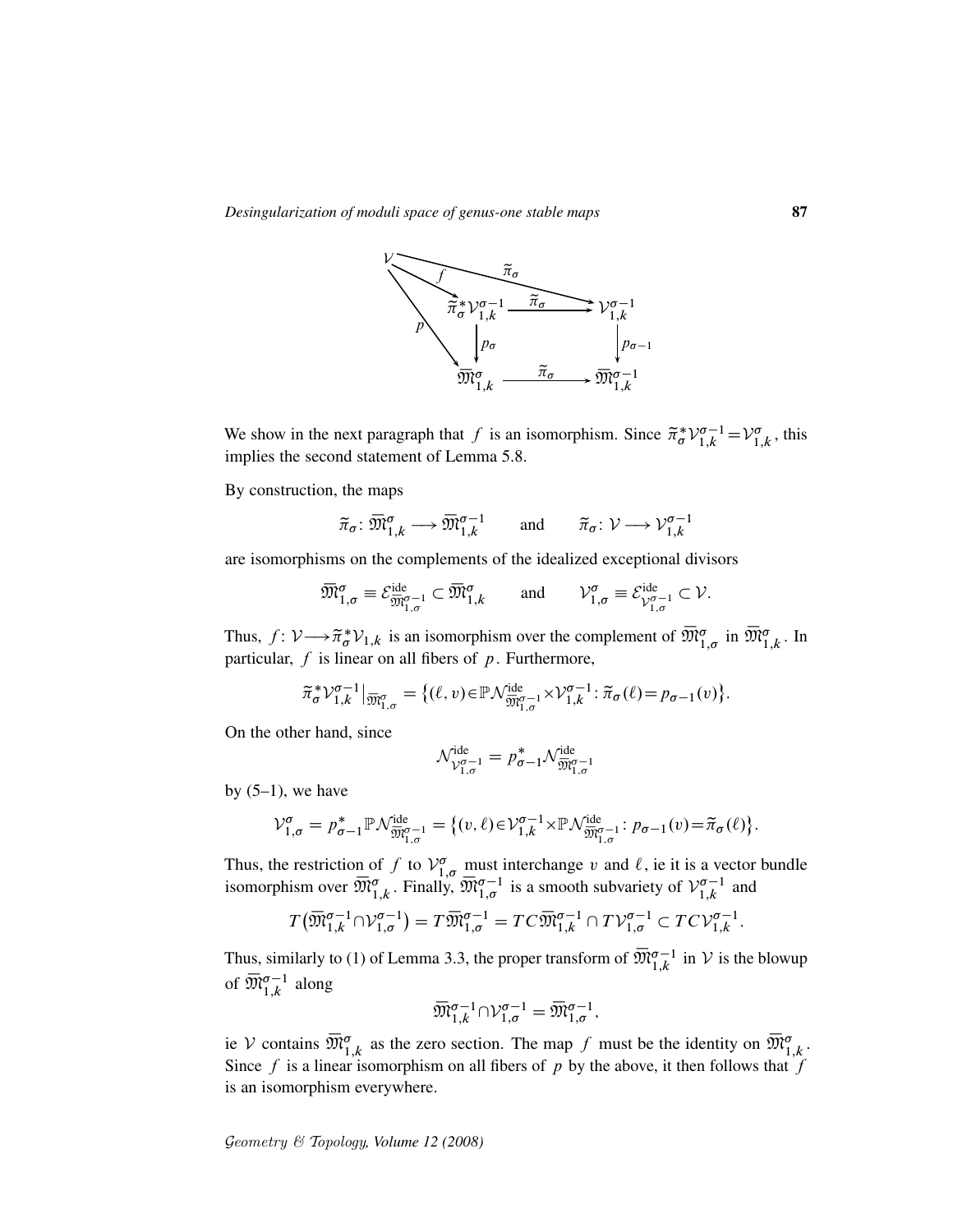**Remark** If  $V_{1,k}^{\sigma-1}$  $\overline{M}_{1,k}^{\sigma-1}$  is a vector bundle over  $\overline{M}_{1,k}^{\sigma-1}$ , the second statement of Lemma 5.8 applies to standard blowups of  $\overline{\mathfrak{M}}_{1,k}^{\sigma-1}$  and  $\mathcal{V}_{1,k}^{\sigma-1}$  $\int_{1,k}^{\sigma-1}$  as well. However, the second statement does not generally apply to standard blowups in the setting of Lemma 5.8, as the analogue of the morphism  $f$  may not be surjective.

By the inductive assumption (I1) of Section 4.3, the projection map  $\pi_{\sigma}$  is an isomorphism outside of the subvarieties  $V_{1,\sigma}^{\sigma}$  with  $\sigma' \leq \sigma$ . We denote by

$$
\mathcal{V}_{1,(0)}^{\sigma} \subset \mathcal{V}_{1,k}^{\sigma}
$$

the proper transform of  $\mathcal{V}_1^0$  $t_{1,(0)}^{0}$ . For each  $\sigma' \in \mathcal{A}_1(d, k)$ , let

$$
\mathcal{W}_{\sigma'}^{\sigma} = j_{\sigma,\sigma'}^{-1}(\mathcal{V}_{1,(0)}^{\sigma}) = j_{\sigma,\sigma'}^{-1}(\mathcal{V}_{1,(0)}^{\sigma} \cap \mathcal{V}_{1,\sigma'}^{\sigma}).
$$

By the inductive assumption (115) of Section 4.3,  $\overline{\mathfrak{M}}_{1,(0)}^{\sigma}$  is a proper subvariety of  $\overline{\mathfrak{M}}_{1,k}^{\sigma}$  with respect to the immersion  $\iota_{\sigma,\sigma'}$ . Thus, by the same argument as in the paragraph following Lemma 5.7, the subvariety  $\mathcal{V}_{1}^{\sigma}$  $\int_{1,(0)}^{\sigma}$  of  $\mathcal{V}_{1,(0)}^{\sigma}$  $\int_{1,k}^{\infty}$  is proper with respect to the immersion  $j_{\sigma,\sigma'}$ . Furthermore, if

$$
\mathcal{NW}_{\sigma'}^{\sigma} \equiv \mathcal{NW}_{j_{\sigma,\sigma'}|\mathcal{V}_{1,(0)}^{\sigma}} \subset \mathcal{N}_{j_{\sigma',\sigma}}^{\text{ide}}
$$

denotes the normal cone for  $j_{\sigma',\sigma}|_{\mathcal{W}^{\sigma}_{\sigma'}}$  in  $\mathcal{V}^{\sigma}_{1}$  $\int_{1,(0)}^{\sigma}$ , then the homomorphism

$$
\mathcal{NW}_{\sigma'}^{\sigma} \longrightarrow \{\text{id} \times p_{\sigma,\sigma'}\}^* \mathcal{N} \bar{\mathcal{Z}}_{\sigma'}^{\sigma}
$$

induced by  $dp_{\sigma}$  is injective. These two observations also follow from Lemma 5.7 by induction using Lemma 4.5.

If  $\sigma' \in A_1(d, k)$ , let

$$
\widetilde{\mathcal{Z}}_{\sigma',B}^0 = \widetilde{\mathcal{D}}_0^{-1}(0) \cap \mathbb{P} F_{(I_P(\sigma'),J_P(\sigma'))}|_{\mathfrak{M}_{0,(\aleph_B(\sigma),J_B(\sigma))}}.
$$

By the inductive assumptions  $(17)$  in Section 4.3 and  $(14)$  in Section 3.4,

$$
\overline{\mathcal{Z}}^{\sigma}_{\sigma'} \equiv \iota^{-1}_{\sigma,\sigma'}(\overline{\mathfrak{M}}^{\sigma}_{1,(0)})
$$

is the closure of  $\widetilde{\mathcal{M}}_{1,(I_P(\sigma'),J_P(\sigma'))} \times \widetilde{\mathcal{Z}}_{\sigma';B}^0$  in

$$
\widetilde{\mathcal{M}}_{1,\left(I_{P}(\sigma'),J_{P}(\sigma')\right)} \times \widetilde{\mathfrak{M}}_{0,\left(\mathbf{R}_{B}(\sigma'),J_{B}(\sigma')\right)}^{e_{\sigma'}(\sigma)}
$$

for all  $\sigma \in A_1(k, d)$  such that  $\sigma' \leq \sigma$ .

Suppose  $\sigma \in \{0\} \cup A_1(d, k)$  and  $\sigma' \in A_1(d, k)$ . We claim that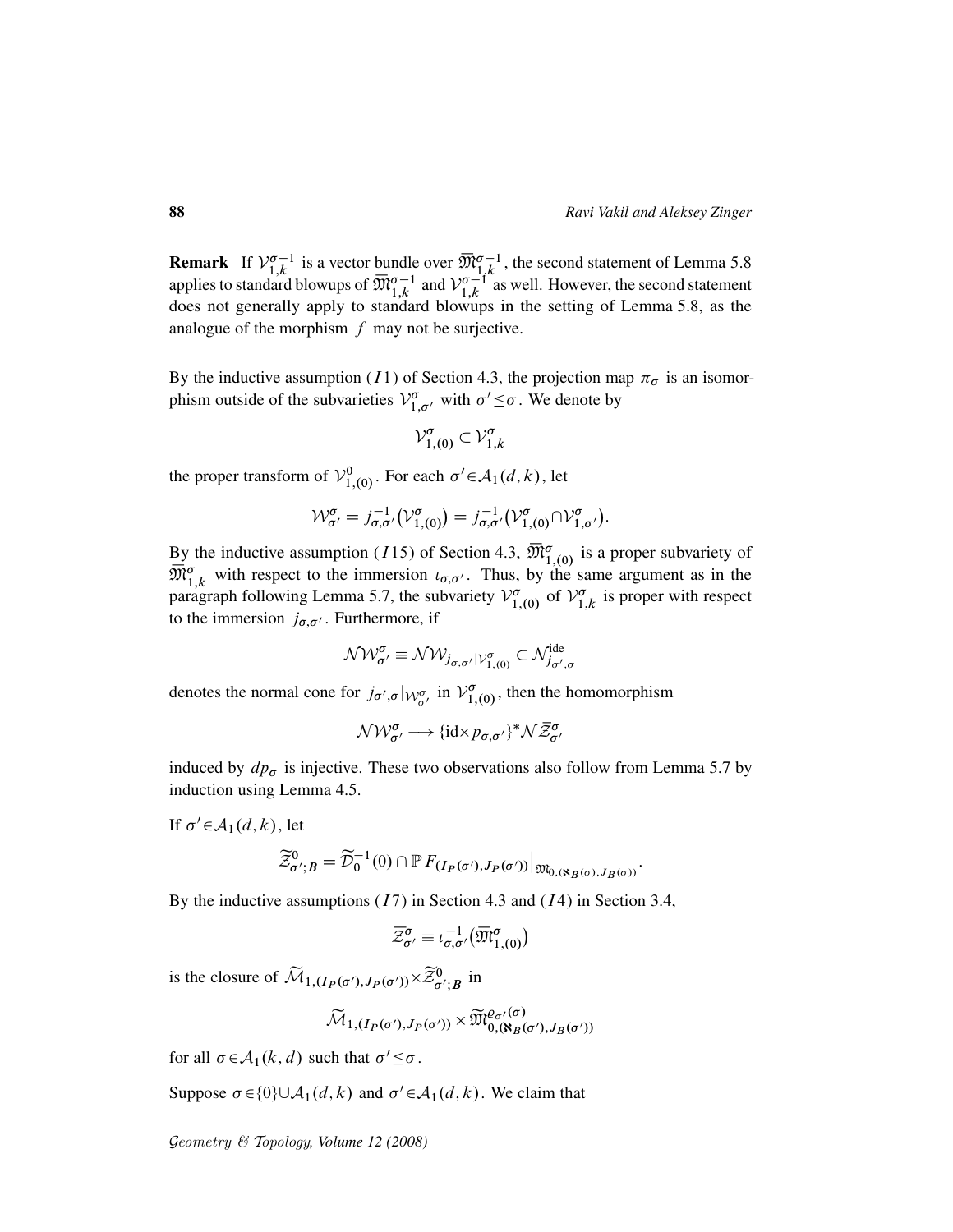(*I*1) if  $\sigma' \leq \sigma$ , then  $\mathcal{W}_{\sigma'}^{\sigma}$  is the closure of

$$
\widetilde{\mathcal{M}}_{1,(I_{P}(\sigma'),J_{P}(\sigma'))} \times \ker \widetilde{\mathfrak{D}}_{0}|_{\widetilde{Z}_{\sigma';B}^{0}}\n\subset \widetilde{\mathcal{M}}_{1,(I_{P}(\sigma'),J_{P}(\sigma'))} \times \pi_{\mathbb{P}F_{(\mathbb{N},J)}}^{*} \mathcal{V}_{(\mathbb{N}_{B}(\sigma'),J_{B}(\sigma'))},\n\widetilde{\mathcal{M}}_{1,(I_{P}(\sigma'),J_{P}(\sigma'))} \times \pi_{\varrho_{\sigma'}(\sigma)}^{*} \pi_{\mathbb{P}F_{(\mathbb{N},J)}}^{*} \mathcal{V}_{(\mathbb{N}_{B}(\sigma'),J_{B}(\sigma'))}\n\text{in } \widetilde{\mathcal{M}}_{1,(I_{P}(\sigma'),J_{P}(\sigma'))} \times \pi_{\varrho_{\sigma'}(\sigma)}^{*} \pi_{\mathbb{P}F_{(\mathbb{N},J)}}^{*} \mathcal{V}_{(\mathbb{N}_{B}(\sigma'),J_{B}(\sigma'))} \text{ and }
$$
\n
$$
\mathcal{N} \mathcal{W}_{\sigma'}^{\sigma} = \mathcal{N}_{j_{\sigma,\sigma'}}^{\text{ide}}|_{\mathcal{W}_{\sigma'}^{\sigma}};
$$

(*I*2) if  $\sigma' > \sigma$ , then  $W_{\sigma'}^{\sigma}$  and  $\mathcal{NW}_{\sigma'}^{\sigma}$  are the closures of

$$
\mathcal{W}^{0}_{\sigma'}|_{\mathcal{Z}^{0}_{\sigma'}} \subset \overline{\mathcal{M}}^{0}_{1,(I_{P}(\sigma'),J_{P}(\sigma'))} \times \mathcal{V}_{(\aleph_{B}(\sigma'),J_{B}(\sigma'))}, \overline{\mathcal{M}}^{\rho_{\sigma'}(\sigma)}_{1,(I_{P}(\sigma'),J_{P}(\sigma'))} \times \mathcal{V}_{(\aleph_{B}(\sigma'),J_{B}(\sigma'))}
$$
  
and 
$$
\mathcal{NW}^{0}_{\sigma'}|_{\mathcal{W}^{0}_{\sigma'}|_{\mathcal{Z}^{0}_{\sigma'}}} \subset \mathcal{N}^{\text{ide}}_{j_{0,\sigma'}}|_{\mathcal{W}^{0}_{\sigma'}|_{\mathcal{Z}^{0}_{\sigma'}}} \subset \mathcal{N}^{\text{ide}}_{j_{0,\sigma'}}, \mathcal{N}^{\text{ide}}_{j_{\sigma,\sigma'}}
$$

in 
$$
\overline{\mathcal{M}}_{1,(I_P(\sigma'),J_P(\sigma'))}^{\rho_{\sigma'}(\sigma)} \times \mathcal{V}_{(\mathbf{R}_B(\sigma'),J_B(\sigma'))}
$$
 and in  $\mathcal{N}_{j_{\sigma,\sigma'}}^{ide}$ , respectively.

If  $\sigma = 0$ , the assumption (I1) is trivially satisfied, while (I2) constitutes part of Lemma 5.7. Suppose  $\sigma \in A_1(d, k)$  and the two assumptions hold with  $\sigma$  replaced by  $\sigma-1$ . By Lemma 5.8,  $\mathcal{V}_1^{\sigma}$  $\int_{1,k}^{\sigma}$  is the idealized blowup of  $\mathcal{V}_{1,k}^{\sigma-1}$  $\sum_{1,k}^{\infty-1}$  along  $\mathcal{V}_{1,\sigma}^{\sigma-1}$ . Thus, by the last statement of Lemma 4.5 both of the inductive assumptions continue to hold for  $\sigma' \neq \sigma$ .

On the other hand, let

$$
\mathcal{Z}_{\sigma;B} = \{b \in \mathfrak{M}_{0,(\aleph_{B}(\sigma),J_{B}(\sigma))}: \ker \mathcal{D}_{(\aleph_{B}(\sigma),J_{B}(\sigma))} \neq 0\},\
$$
\n
$$
\mathcal{W}_{\sigma;B}^{0} = \{\xi \in \mathcal{V}_{(\aleph_{B}(\sigma),J_{B}(\sigma))}|_{\mathcal{Z}_{\sigma;B}}:\
$$
\n
$$
\ker \{\mathfrak{D}_{(\aleph_{B}(\sigma),J_{B}(\sigma))}\xi\}|_{\ker \mathcal{D}_{(\aleph_{B}(\sigma),J_{B}(\sigma))}|_{p_{\sigma-1,\sigma}(\xi)}} \neq \{0\}\},
$$
\n
$$
\mathcal{NW}_{\sigma;B}^{0} = \{(\xi,\upsilon): \xi \in \mathcal{W}_{\sigma;B}^{0}, \upsilon \in \ker \{\mathfrak{D}_{0,\sigma}\xi\}|_{\ker \mathcal{D}_{(\aleph_{B}(\sigma),J_{B}(\sigma))}|_{p_{\sigma-1,\sigma}(\xi)}}\}
$$
\n
$$
\subset p_{\sigma-1,\sigma}^{*}F(\aleph_{B}(\sigma),J_{B}(\sigma))
$$

By the inductive assumption  $(112)$  in Section 4.3,

$$
\overline{\mathcal{Z}}_{\sigma}^{\sigma-1} \cap (\widetilde{\mathcal{M}}_{1,(I_P(\sigma),J_P(\sigma))} \times \mathfrak{M}_{0,(\aleph_B(\sigma),J_B(\sigma))}) = \widetilde{\mathcal{M}}_{1,(I_P(\sigma),J_P(\sigma))} \times \mathcal{Z}_{\sigma;B},
$$
  

$$
\mathcal{N}\overline{\mathcal{Z}}_{\sigma}^0|_{\widetilde{\mathcal{M}}_{1,(I_P(\sigma),J_P(\sigma))} \times \mathcal{Z}_{\sigma;B}} = \pi_P^* \mathbb{L} \otimes \pi_B^* \ker \mathcal{D}_{(\aleph_B(\sigma),J_B(\sigma))}.
$$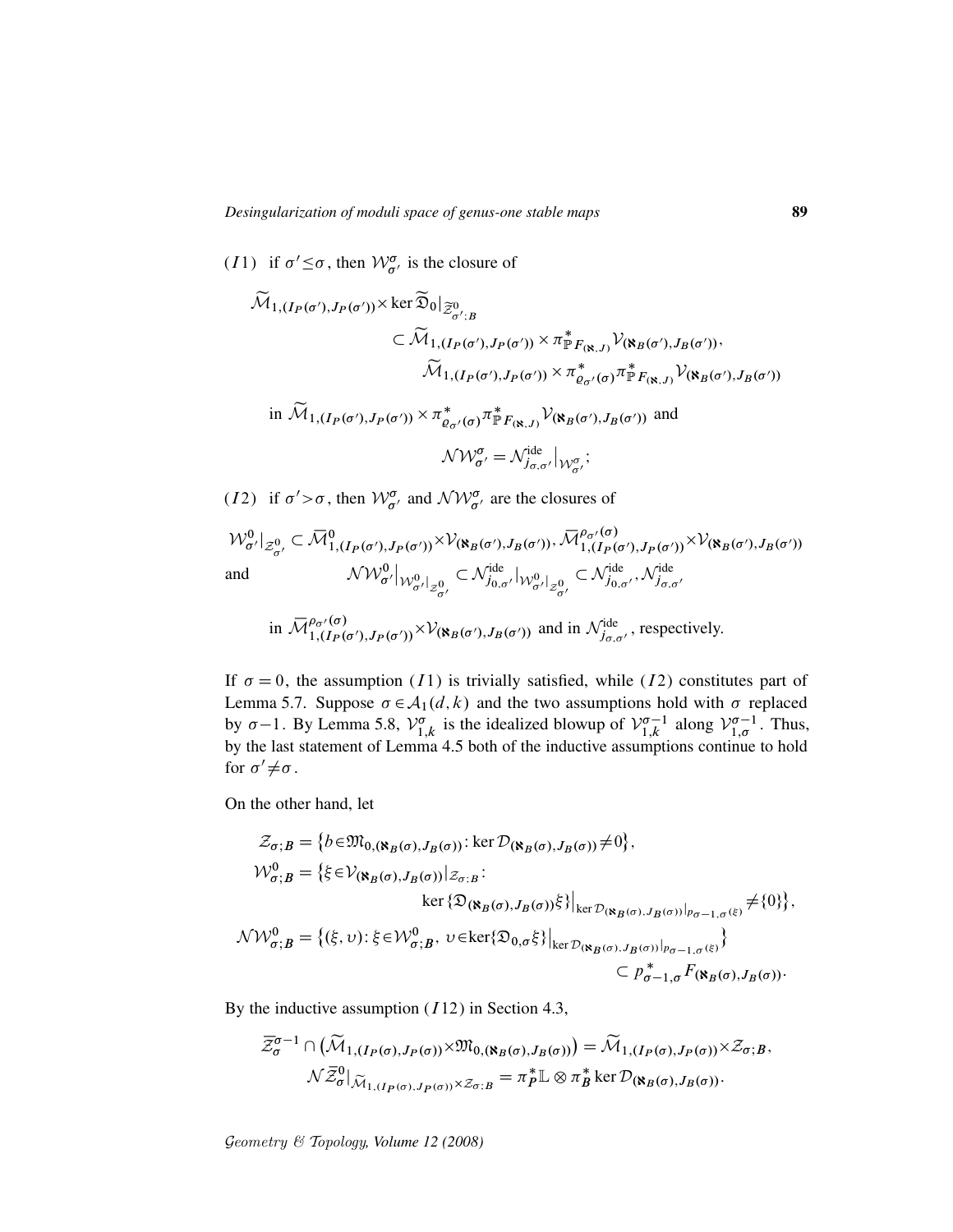By the inductive assumption  $(I2)$  above, Lemma 5.7, and the inductive assumption (111) in Section 4.3,  $W_{\sigma}^{\sigma-1}$  and  $\mathcal{NW}_{\sigma}^{\sigma-1}$  are the closures of

$$
\mathcal{W}^{0}_{\sigma}|_{\mathcal{Z}^{0}_{\sigma}} = \left\{ \xi \in \pi^{*}_{B} \mathcal{V}_{(\aleph_{B}(\sigma), J_{B}(\sigma))}|_{\mathcal{Z}^{0}_{\sigma}} : \ker \left\{ \mathfrak{D}_{0, \sigma} \xi \right\} \middle|_{\mathcal{N} \overline{\mathcal{Z}}^{0}_{\sigma} \left\{ \text{diag}_{\sigma}, \sigma \right\}(\xi)} \neq \left\{ 0 \right\} \right\}
$$
  
and 
$$
\mathcal{NW}^{0}_{\sigma}|_{\mathcal{W}^{0}_{\sigma}|_{\mathcal{Z}^{0}_{\sigma}}} = \left\{ (\xi, \upsilon) : \xi \in \mathcal{W}^{0}_{\sigma}|_{\mathcal{Z}^{0}_{\sigma}}, \upsilon \in \ker \{ \mathfrak{D}_{0, \sigma} \xi \} \middle|_{\mathcal{N} \overline{\mathcal{Z}}^{0}_{\sigma}|_{\{\text{id} \times p_{0, \sigma}\}}(\xi)} \right\}
$$

$$
\subset \mathcal{N}^{\text{ide}}_{j_{0, \sigma}}, \mathcal{N}^{\text{ide}}_{j_{\sigma-1, \sigma}}
$$

in  $\mathcal{M}_{1,(I_P(\sigma),J_P(\sigma))} \times \mathcal{V}_{(\mathbf{R}_B(\sigma),J_B(\sigma))}$  and in

$$
\mathcal{N}_{j_{\sigma-1,\sigma}}^{\text{ide}} = \pi_P^* \mathbb{L} \otimes \pi_B^* p_{\sigma-1,\sigma}^* F_{(\aleph_B(\sigma),J_B(\sigma))}.
$$

As before,

$$
\pi_P, \pi_B: \widetilde{\mathcal{M}}_{1,(I_P(\sigma),J_P(\sigma))} \times \mathcal{V}_{(\mathbf{X}_B(\sigma),J_B(\sigma))} \longrightarrow \widetilde{\mathcal{M}}_{1,(I_P(\sigma),J_P(\sigma))}, \mathcal{V}_{(\mathbf{X}_B(\sigma),J_B(\sigma))}
$$

are the projections onto the principle and bubble components. The bundle homomorphisms  $s_i$  and  $\tilde{s}_i$  of Section 2.3 agree on

$$
\mathcal{M}_{1,(I_P(\sigma),J_P(\sigma))} \subset \overline{\mathcal{M}}_{1,(I_P(\sigma),J_P(\sigma))}, \widetilde{\mathcal{M}}_{1,(I_P(\sigma),J_P(\sigma))}.
$$

The homomorphism  $\tilde{s}_i$  is an isomorphism from  $\tilde{L}_i$  to  $\tilde{\mathbb{E}}^*$  over  $\tilde{\mathcal{M}}_{1,(I_P(\sigma),J_P(\sigma))}$ , and both line bundles are isomorphic to L. It follows that  $W_{\sigma}^{\sigma-1}$  and  $\mathcal{NW}_{\sigma}^{\sigma-1}$  are the closures of

$$
\widetilde{\mathcal{M}}_{1,(I_P(\sigma),J_P(\sigma))} \times \mathcal{W}^0_{\sigma;B} \quad \text{and} \quad \pi_P^* \mathbb{L} \otimes \pi_B^* \mathcal{N} \mathcal{W}^0_{\sigma;B}
$$

in  $\mathcal{M}_{1,(I_P(\sigma),J_P(\sigma))} \times \mathcal{V}_{(\mathbf{R}_B(\sigma),J_B(\sigma))}$  and in

$$
\mathcal{N}_{j_{\sigma-1,\sigma}}^{\text{ide}} = \pi_P^* \mathbb{L} \otimes \pi_B^* p_{\sigma-1,\sigma}^* F_{(\mathbf{R}_B(\sigma),J_B(\sigma))}.
$$

Thus, by the first statement of Lemma 4.5,

$$
\mathcal{W}_{\sigma}^{\sigma} \equiv j_{\sigma,\sigma}^{-1} \left( \mathcal{V}_{1,(0)}^{\sigma} \right)
$$

is the closure of

$$
\mathbb{P}(\pi_P^* \mathbb{L} \otimes \pi_B^* \mathcal{NW}_{\sigma,B}^0) = \widetilde{\mathcal{M}}_{1,(I_P(\sigma), J_P(\sigma))} \times \mathbb{P} \mathcal{NW}_{\sigma,B}^0
$$
\n
$$
= \widetilde{\mathcal{M}}_{1,(I_P(\sigma), J_P(\sigma))} \times \ker \widetilde{\mathfrak{D}}_0|_{\widetilde{Z}_{\sigma,B}^0}
$$
\n
$$
\subset \mathbb{P} \mathcal{N}_{j_{\sigma-1,\sigma}}^{\mathrm{ide}} = \widetilde{\mathcal{M}}_{1,(I_P(\sigma), J_P(\sigma))} \times \pi_{\mathbb{P}F_{(\aleph,J)}}^* \mathcal{V}_{(\aleph_B(\sigma), J_B(\sigma))},
$$

ie the first part of the inductive assumption (11) for  $\sigma' = \sigma$  is satisfied. Furthermore, by the second part of (1) of Lemma 4.5,

$$
\mathcal{NW}_{\sigma}^{\sigma} = \gamma_{\mathcal{V}_{1,\sigma}^{\sigma-1}}|_{\mathcal{W}_{\sigma}^{\sigma}} = \{\mathrm{id} \times p_{\sigma,\sigma}\}^* \gamma_{\overline{\mathfrak{M}}_{1,\sigma}^{\sigma-1}}|_{\mathcal{W}_{\sigma}^{\sigma}} = \{\mathrm{id} \times p_{\sigma,\sigma}\}^* \mathcal{N}_{\iota_{\sigma,\sigma}}^{\mathrm{ide}}|_{\mathcal{W}_{\sigma}^{\sigma}} = \mathcal{N}_{j_{\sigma,\sigma}}^{\mathrm{ide}}|_{\mathcal{W}_{\sigma}^{\sigma}}.
$$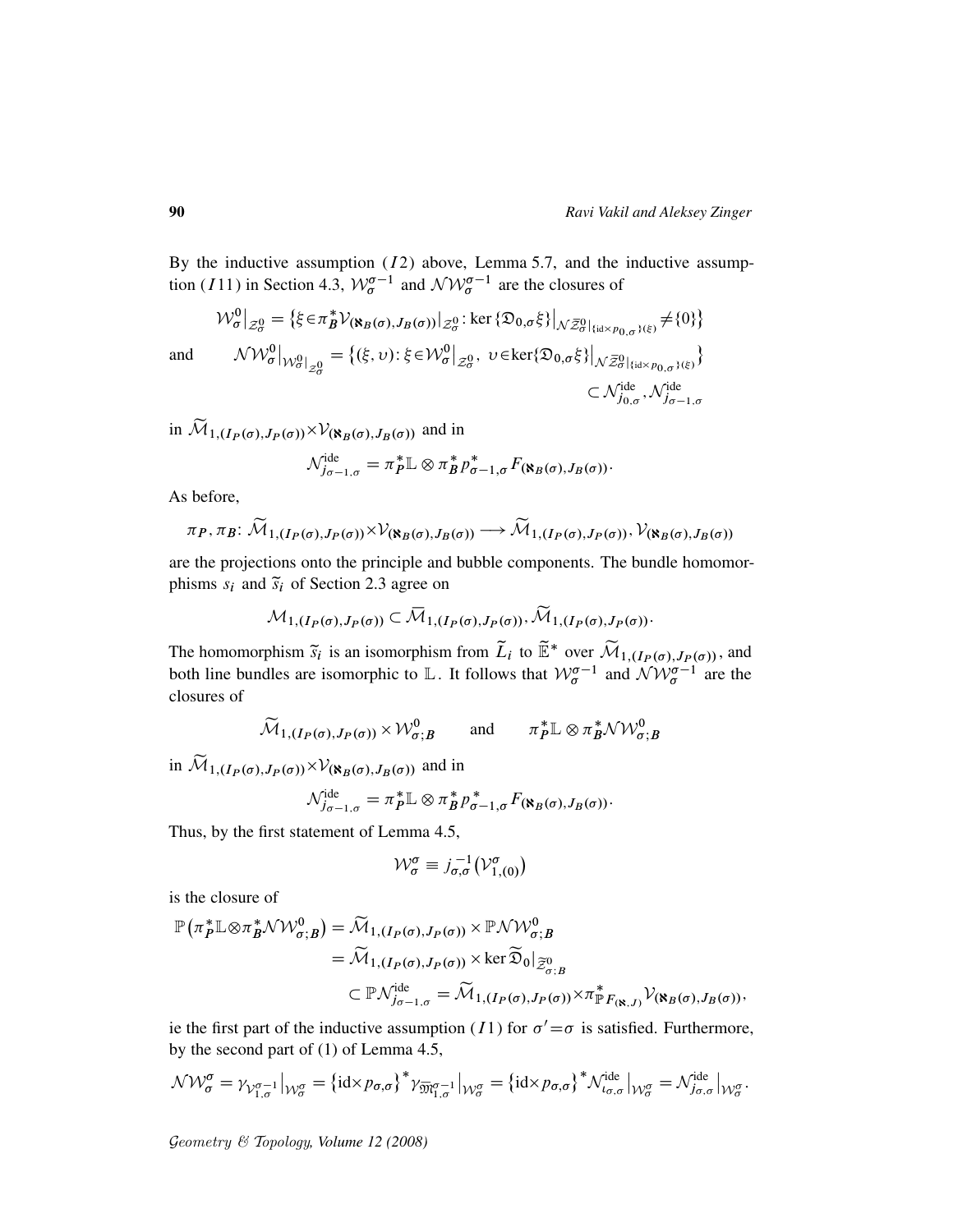We have thus verified the second part of the inductive assumption (*I* 1) for  $\sigma' = \sigma$ .

Since the immersions  $\overline{\iota}_{\sigma,\sigma'}$  with  $\sigma' \leq \sigma$  are embeddings by the inductive assumption (18) in Section 4.3, so are the immersions

$$
\overline{j}_{\sigma,\sigma'}\colon \big(\widetilde{\mathcal{M}}_{1,(I_P(\sigma'),J_P(\sigma'))}\times \pi_{\varrho_{\sigma'}(\sigma)}^* \pi_P^*_{F_{(\aleph,J)}} \mathcal{V}_{(\aleph_B(\sigma'),J_B(\sigma'))}\big) \big/G_{\sigma'} \longrightarrow \mathcal{V}_{1,\sigma'}^{\sigma} \subset \mathcal{V}_{1,k}^{\sigma}
$$

induced by  $j_{\sigma,\sigma'}$ . In particular, all of the morphisms

$$
\overline{j}_{\sigma_{\max},\sigma'}: (\widetilde{\mathcal{M}}_{1,(I_P(\sigma'),J_P(\sigma'))} \times \pi^*_{0,(\aleph_B(\sigma'),J_B(\sigma'))} \pi^*_{\mathbb{P}_{K(\aleph,J)}} \mathcal{V}_{(\aleph_B(\sigma'),J_B(\sigma'))}/G_{\sigma'}
$$
  

$$
\longrightarrow \mathcal{V}_{1,\sigma'}^{\sigma_{\max}} \subset \mathcal{V}_{1,k}^{\sigma_{\max}} = \widetilde{\pi}^* \overline{\mathfrak{M}}_{1,k}(\mathcal{L},d)
$$

are embeddings. On the other hand, by the inductive assumption  $(11)$ ,

$$
\widetilde{\mathcal{W}}_{\sigma'} \equiv \mathcal{W}_{\sigma'}^{\sigma_{\text{max}}} \equiv j_{\sigma_{\text{max}},\sigma'}^{-1}(\widetilde{\mathfrak{M}}_{1,k}^{0}(\mathcal{L},d)) \equiv j_{\sigma_{\text{max}},\sigma'}^{-1}(\mathcal{V}_{1,(0)}^{\sigma_{\text{max}}})
$$

is the closure of

$$
\widetilde{\mathcal{M}}_{1,(I_P(\sigma'),J_P(\sigma'))} \times \ker \widetilde{\mathfrak{D}}_0|_{\widetilde{\mathcal{Z}}_{\sigma';B}^0} \subset \widetilde{\mathcal{M}}_{1,(I_P(\sigma'),J_P(\sigma'))} \times \pi_{0,(\aleph_B(\sigma'),J_B(\sigma'))}^* \pi_{\mathbb{P}_{K(\aleph,J)}}^* \mathcal{V}(\aleph_B(\sigma'),J_B(\sigma'))}.
$$

By Proposition 5.5 and the inductive assumption  $(18)$  in Section 4.3, this closure is

$$
\widetilde{\mathcal{M}}_{1,(I_P(\sigma'),J_P(\sigma'))} \times \ker \widetilde{\mathfrak{D}}_{(I_P(\sigma'),J_P(\sigma'))}|_{\widetilde{\mathcal{Z}}_{\sigma';B}}
$$
  
where  

$$
\widetilde{\mathcal{Z}}_{\sigma';B} = \widetilde{\mathcal{D}}_{(I_P(\sigma'),J_P(\sigma'))}^{-1}(0).
$$

;

Since the bundle section  $\mathcal{D}_{(I_P(\sigma'), J_P(\sigma'))}$  is transverse to the zero set,  $\mathcal{Z}_{\sigma';B}$  is a smooth subvariety of  $\widetilde{M}_{0, (I_P(\sigma'), J_P(\sigma'))}(\mathbb{P}^n, d)$  and

$$
\widetilde{\mathcal{W}}_{\sigma'} \longrightarrow \widetilde{\mathcal{M}}_{1, (I_P(\sigma'), J_P(\sigma'))} \times \widetilde{\mathcal{Z}}_{\sigma'; B}
$$

is a smooth vector bundle by Proposition 5.5. We conclude that

$$
\widetilde{\mathfrak{M}}_{1,k}^0(\mathcal{L},d)\cap \mathcal{V}_{1,\sigma'}^{\sigma_{\max}}
$$

is a smooth subvariety of  $\widetilde{M}_{1,k}^0(\mathcal{L},d)$  for all  $\sigma' \in \mathcal{A}_{1,k}(k,d)$ . Its normal cone is a line bundle by the inductive assumption  $(11)$ .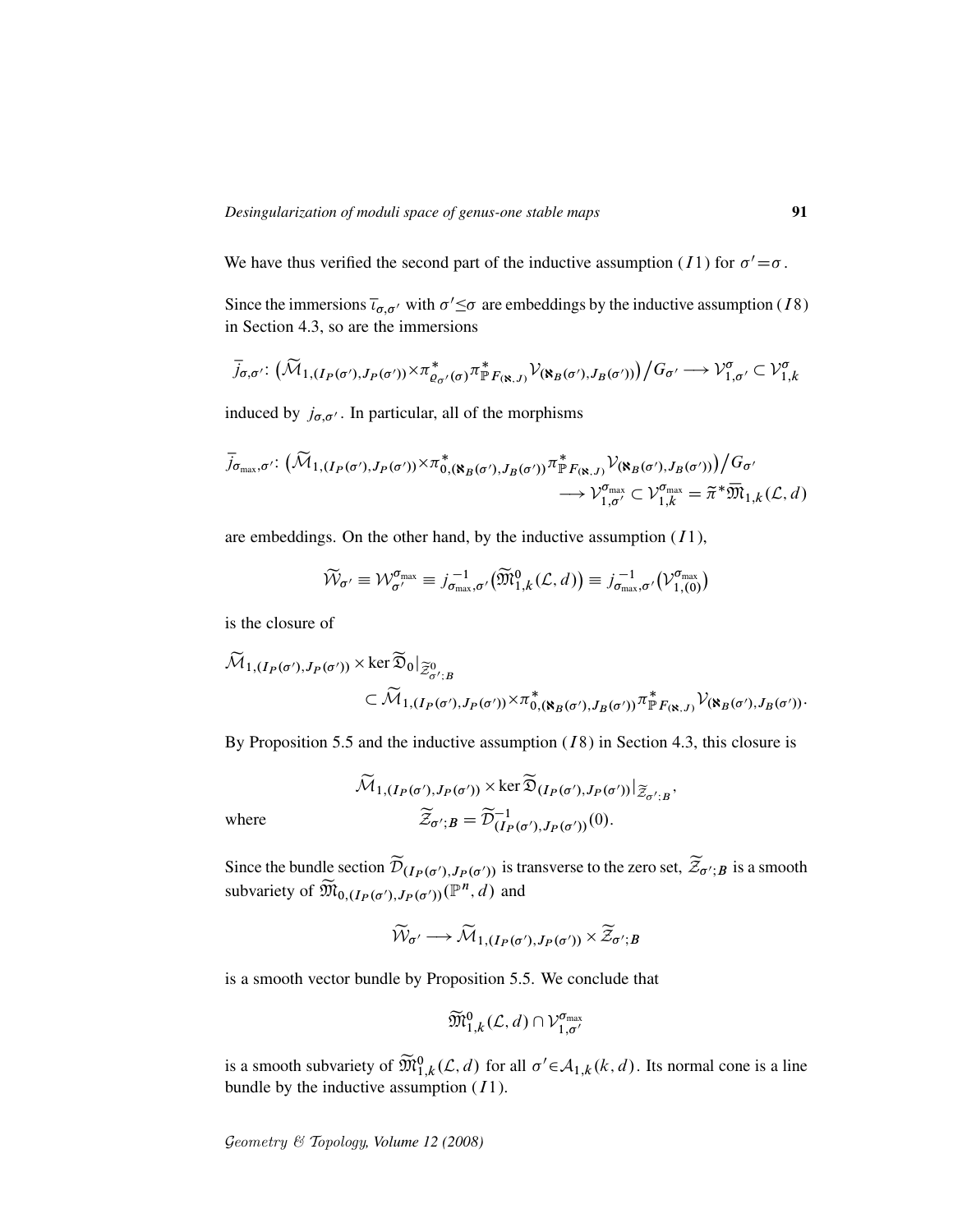# Appendix A Most frequently used symbols and notation

| degree of stable maps to $\mathbb{P}^n$                                                                                                                                                                                          |
|----------------------------------------------------------------------------------------------------------------------------------------------------------------------------------------------------------------------------------|
| number of marked points for genus-one stable maps                                                                                                                                                                                |
| dimension of projective space, $\mathbb{P}^n$                                                                                                                                                                                    |
| the sets of rational numbers, of complex numbers                                                                                                                                                                                 |
| the sets of all, positive, nonnegative integers                                                                                                                                                                                  |
| $\{1,\ldots,k\}$                                                                                                                                                                                                                 |
| tautological line bundles on $\mathbb{P} F_{\varrho}$ , $\mathbb{P} F_{(\aleph, J)}$                                                                                                                                             |
| pairing of $L_i$ with $\mathbb E$ on $\overline{\mathcal M}_{1,I}$ and with $L_0$ on $\overline{\mathcal M}_{0,0\sqcup I}$ ; p 30                                                                                                |
| pairing of $L_{\rho,i}$ with $\mathbb{E}_{\rho}$ on $\overline{\mathcal{M}}_{1,(I,J)}^{\rho}$ , $\rho \in \mathcal{A}_1(I,J)$ ; p 33                                                                                             |
| nondegenerate pairing of $\widetilde{L}_i$ with $\widetilde{\mathbb{E}}$ on $\widetilde{\mathcal{M}}_{1,(I,J)}$ ; p 33                                                                                                           |
| pairing of $L_{\rho,(l,i)}$ with $\mathbb{E}_{\rho}$ on $\widetilde{\mathcal{M}}_{0,\rho}^{\rho}, \rho \in \mathcal{A}_0(\rho)$ ; Section 2.4                                                                                    |
| nondegenerate pairing of $\tilde{L}_{(l,i)}$ with $\tilde{\mathbb{E}}$ on $\tilde{\mathcal{M}}_{0,\rho}$ ; p 37                                                                                                                  |
| collections of subvarieties of $\overline{\mathcal{M}}_{g,I}$ , of $\overline{\mathcal{M}}_{g,I \sqcup J}$ ; p 28, p 31                                                                                                          |
| collection of subvarieties of $\mathbb{P} F_{\varrho}, \varrho = (I_l, J_l)_{l \in \mathbb{N}}$ ; p 35                                                                                                                           |
| collection of subvarieties of $\overline{\mathfrak{M}}_{g,k}(\mathbb{P}^n,d)$ ; p6, p40                                                                                                                                          |
| collection of subvarieties of $P F_{(\aleph, J)}$ ; p45                                                                                                                                                                          |
| "derivatives" of maps at the 0-th marked point; p 43, p 80                                                                                                                                                                       |
| "sums" of various $\mathcal{D}_0$ , $\mathfrak{D}_0$ ; p 48, p 81                                                                                                                                                                |
| induced derivatives over $\widetilde{\mathfrak{M}}_{(\aleph,J)}^{\rho}$ ; p 52, p 82                                                                                                                                             |
| Hodge line bundle of holomorphic differentials on $\overline{\mathcal{M}}_{1,J}$                                                                                                                                                 |
| line bundles on $\overline{\mathcal{M}}_{1,(I,J)}^{\rho}$ , $\widetilde{\mathcal{M}}_{1,(I,J)}, \rho \in \mathcal{A}_1(I,J)$ , or $\widetilde{\mathcal{M}}_{0,\rho}^{\rho}$ ,                                                    |
| $\widetilde{\mathcal{M}}_{0,\varrho}, \rho \in \mathcal{A}_1(\varrho), \text{ or } \widetilde{\mathfrak{M}}^{\rho}_{0,(\aleph,J)}, \widetilde{\mathfrak{M}}_{0,(\aleph,J)}(\mathbb{P}^n,d), \rho \in \mathcal{A}_1(\aleph;d,J),$ |
| obtained from $\mathbb{E}$ , or $\gamma_{\varrho}$ , or $\gamma_{(\aleph, J)}$ ; p 32, p 37, p 52                                                                                                                                |
| vector bundles over $\overline{\mathcal{M}}_{0,\varrho}$ , $\overline{\mathfrak{M}}_{0,(\aleph,J)}(\mathbb{P}^n,d)$ ; p 35, p 44                                                                                                 |
| subbundles of $F_{(\aleph, J)}$ , $\varrho \in A_0(\aleph; d, J)$ ; p46                                                                                                                                                          |
| symmetry group of the immersions $\iota_{\sigma}$ , $\iota_{\sigma^*,\sigma}$ ; p 10                                                                                                                                             |
| singular locus of immersion $\iota$ ; p 38                                                                                                                                                                                       |
| universal tangent line bundle for j-th marked point over $\overline{\mathcal{M}}_{g,J}$                                                                                                                                          |
| or $\mathfrak{M}_{g,J}(\mathbb{P}^n,d), j \in J$                                                                                                                                                                                 |
| line bundles on $\overline{\mathcal{M}}_{1,(I,J)}^{\rho}$ , $\widetilde{\mathcal{M}}_{1,(I,J)}$ , $\rho \in \mathcal{A}_1((I,J); p32)$                                                                                           |
| line bundles on $\widetilde{\mathcal{M}}_{0,\rho}^{\rho}$ , $\widetilde{\mathcal{M}}_{0,\rho}$ , $\rho \in \mathcal{A}_0(\rho)$ ; p 37                                                                                           |
| universal tangent line bundle on $\widetilde{\mathcal{M}}_{1,(I,J)}, \widetilde{\mathcal{M}}_{0,\varrho};$ p 31, p 35                                                                                                            |
| the line bundle associated to the sheaf $\mathcal{O}_{\mathbb{P}^n}(a)$ , $a > 0$                                                                                                                                                |
|                                                                                                                                                                                                                                  |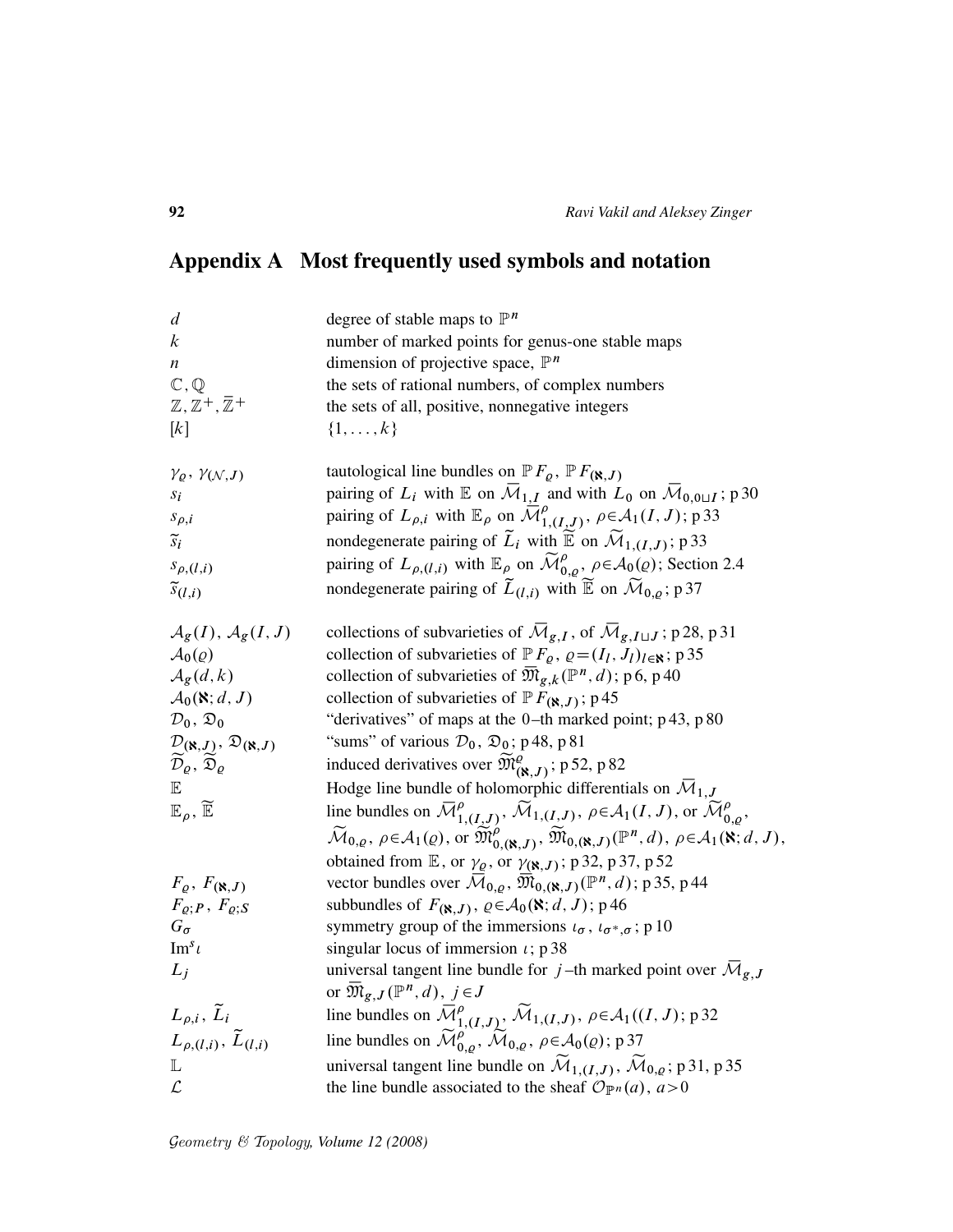| ${\mathbin{\,\,\overline{\!\!\mathcal M\!}\,}}_{g,J}$                                                                                       | Deligne–Mumford moduli space of stable genus– $g$ curves with                                                                                                                                                       |
|---------------------------------------------------------------------------------------------------------------------------------------------|---------------------------------------------------------------------------------------------------------------------------------------------------------------------------------------------------------------------|
|                                                                                                                                             | marked points indexed by the set $J$                                                                                                                                                                                |
| $\bar{\mathcal{M}}_{g,\rho}$                                                                                                                | smooth subvariety of $\mathcal{M}_{g,J}$ , $\rho \in \mathcal{A}_g(J)$ ; p 28                                                                                                                                       |
| $\overline{\mathcal{M}}_{1,\rho}^{\overline{\rho}^{\alpha}},\overline{\mathcal{M}}_{1,\rho^*}^{\rho}$                                       | exceptional divisor in $\overline{\mathcal{M}}_{1,(I,J)}^{\rho}$ , proper transform of $\overline{\mathcal{M}}_{1,\rho^*}$ ,                                                                                        |
|                                                                                                                                             | $\rho, \rho^* \in \mathcal{A}_1(I, J), \rho^* > \rho; \mathfrak{p}$ 32                                                                                                                                              |
| ${\mathbin{\smash{\,\,\overline{\!\!\mathcal M\!}\,}}}_{1,(I,J)}^{\rho},\,{\mathbin{\smash{\,\,\widetilde{\!\!\mathcal M\!}\,}}}_{1,(I,J)}$ | $\rho$ -stage and final blowups of $\overline{\mathcal{M}}_{1,I\sqcup J}$ , $\rho \in \mathcal{A}_1(I,J)$ ; Section 2.3                                                                                             |
| $\overline{\mathcal{M}}_{\sigma;P}, \overline{\mathcal{M}}_{\sigma;P}$                                                                      | the "curve component" of $\overline{\mathfrak{M}}_{1,\sigma}(\mathbb{P}^n,d)$ and its (final) blowup,                                                                                                               |
|                                                                                                                                             | $\sigma \in A_1(d, k);$ p 9                                                                                                                                                                                         |
| $\bar{M}_{0,\rho}$                                                                                                                          | moduli space of tuples of genus-zero curves; p 35                                                                                                                                                                   |
| $\widetilde{\mathcal{M}}_{0.o}^{0}$ , $\widetilde{\mathcal{M}}_{0.o}^{\rho}$                                                                | smooth subvariety of $\mathbb{P} F_{\varrho}$ , exceptional divisor in $\mathcal{M}_{0,\rho}^{\rho}$ ,                                                                                                              |
|                                                                                                                                             | $\rho \in \mathcal{A}_0(\varrho)$ ; p 36                                                                                                                                                                            |
| $\widetilde{\mathcal{M}}^{\rho}_{0,\rho}, \widetilde{\mathcal{M}}_{0,\rho}$                                                                 | $\rho$ -stage and final blowups of $\mathbb{P} F_{\rho}$ , $\rho \in \mathcal{A}_0(\rho)$ ; Section 2.4                                                                                                             |
| $\overline{\mathfrak{M}}_{g,J}({\mathbb P}^n,d)$                                                                                            | moduli space of genus-g degree-d stable maps to $\mathbb{P}^n$ with                                                                                                                                                 |
|                                                                                                                                             | marked points indexed by the set $J$                                                                                                                                                                                |
| $\overline{\mathfrak{M}}_{g,\sigma}(\mathbb{P}^n,d)$                                                                                        | subvariety in $\mathfrak{M}_{1,k}(\mathbb{P}^n,d)$ or $\mathfrak{M}_{0,J}(\mathbb{P}^n,d)$ with $\sigma \in \mathcal{A}_1(d,k)$ or                                                                                  |
|                                                                                                                                             | $\sigma \in \mathcal{A}_0(d, J)$ ; p6, p40                                                                                                                                                                          |
| $\overline{\mathfrak{M}}_{\sigma;B}(\mathbb{P}^n,d)$                                                                                        | the "map part" of $\mathfrak{M}_{g,\sigma}(\mathbb{P}^n,d)$ ; p9, p42                                                                                                                                               |
| $\overline{\mathfrak{M}}_{0,(\aleph,J)}(\mathbb{P}^n,d)$                                                                                    | moduli space of $\aleph$ -tuples of stable maps; p44                                                                                                                                                                |
| $\widetilde{\mathfrak{M}}^{0}_{0,o^*}, \, \widetilde{\mathfrak{M}}^{0}_{0,o^*}$                                                             | subvariety in $\mathbb{P} F_{(\mathbf{R},J)}$ , its proper transform in $\widetilde{\mathfrak{M}}^{\varrho}_{(\mathbf{R},J)}, \varrho^* > \varrho$ ,<br>$\varrho, \varrho^* \in A_0(\mathbf{X}; d, J)$ ; p 46, p 49 |
| $\widetilde{\mathfrak{M}}^{Q}_{0,(\aleph,J)}$                                                                                               | $\varrho$ -stage blowup of $\mathbb{P} F_{(\aleph, J)}, \varrho \in \mathcal{A}_0(\aleph; J, d)$ ; p 49                                                                                                             |
| $\widetilde{\mathfrak{M}}^{\sigma}_{1,k}$                                                                                                   | $\sigma$ -stage idealized blowup of $\overline{\mathfrak{M}}_{1,k}(\mathbb{P}^n,d)$ , $\sigma \in \{0\} \sqcup \mathcal{A}_1(d,k)$ ;                                                                                |
|                                                                                                                                             |                                                                                                                                                                                                                     |
|                                                                                                                                             | p 59, p 67                                                                                                                                                                                                          |
| $\overline{\mathfrak{M}}_{1,k}^{0}(\mathbb{P}^{n},d)$                                                                                       | main component of $\overline{\mathfrak{M}}_{1,k}(\mathbb{P}^n,d)$ ; p 2                                                                                                                                             |
| $\widetilde{\mathfrak{M}}^{0}_{1,k}(\mathbb{P}^n,d)$                                                                                        | desingularization of $\overline{\mathfrak{M}}_{1,k}^{0}(\mathbb{P}^{n},d)$ ; p 7                                                                                                                                    |
| $\mathcal{N}_l$                                                                                                                             | normal cone for immersion $\iota$ ; p 38                                                                                                                                                                            |
| $\mathcal{N}_l^{\text{ide}}$                                                                                                                | idealized normal bundle for immersion $\iota$ ; Definition 4.1                                                                                                                                                      |
|                                                                                                                                             |                                                                                                                                                                                                                     |

### References

- [1] M F Atiyah, R Bott, *The moment map and equivariant cohomology*, Topology 23 (1984) 1–28 MR721448
- [2] A Beauville, *Quantum cohomology of complete intersections*, Mat. Fiz. Anal. Geom. 2 (1995) 384–398 MR1484335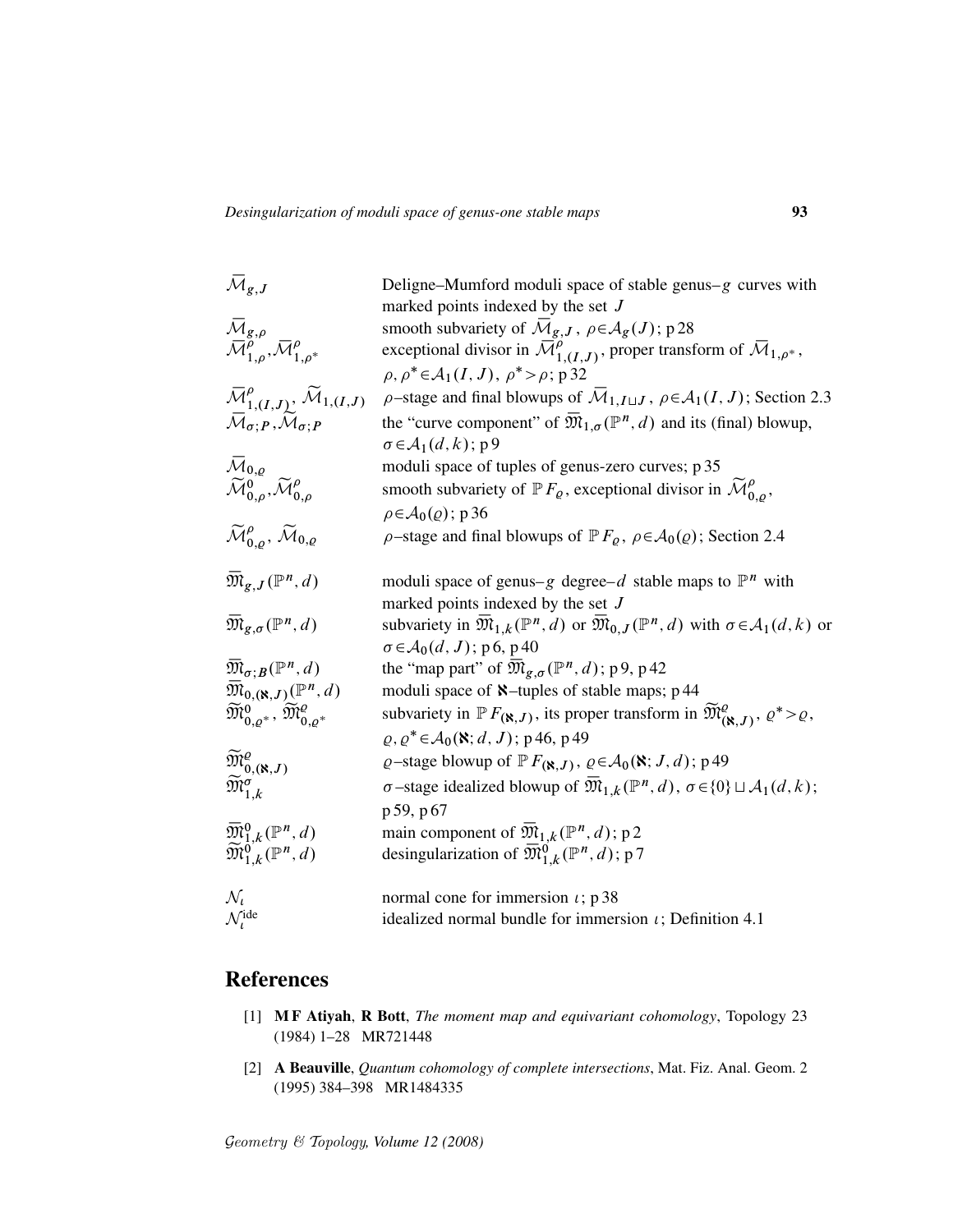- [3] M Bershadsky, S Cecotti, H Ooguri, C Vafa, *Holomorphic anomalies in topological field theories*, Nuclear Phys. B 405 (1993) 279–304 MR1240687
- [4] A Bertram, *Another way to enumerate rational curves with torus actions*, Invent. Math. 142 (2000) 487–512 MR1804158
- [5] C Fontanari, *Towards the cohomology of moduli spaces of higher genus stable maps* arXiv:math.AG/0611754
- [6] W Fulton, R Pandharipande, *Notes on stable maps and quantum cohomology*, from: "Algebraic geometry—Santa Cruz 1995", Proc. Sympos. Pure Math. 62, Amer. Math. Soc., Providence, RI (1997) 45–96 MR1492534
- [7] A Gathmann, *Absolute and relative Gromov–Witten invariants of very ample hypersurfaces*, Duke Math. J. 115 (2002) 171–203 MR1944571
- [8] A Givental, *The mirror formula for quintic threefolds*, from: "Northern California Symplectic Geometry Seminar", Amer. Math. Soc. Transl. Ser. 2 196, Amer. Math. Soc., Providence, RI (1999) 49–62 MR1736213
- [9] M Gromov, *Pseudoholomorphic curves in symplectic manifolds*, Invent. Math. 82 (1985) 307–347 MR809718
- [10] K Hori, S Katz, A Klemm, R Pandharipande, R Thomas, C Vafa, R Vakil, E Zaslow, *Mirror symmetry*, Clay Mathematics Monographs 1, American Mathematical Society, Providence, RI (2003) MR2003030With a preface by Vafa
- [11] **M Kontsevich, Y Manin,** *Gromov-Witten classes, quantum cohomology, and enumerative geometry*, Comm. Math. Phys. 164 (1994) 525–562 MR1291244
- [12] Y-P Lee, *Quantum Lefschetz hyperplane theorem*, Invent. Math. 145 (2001) 121–149 MR1839288
- [13] J Li, A Zinger, *On the genus-one Gromov-Witten invariants of complete intersections* arXiv:math.AG/0507104
- [14] B H Lian, K Liu, S-T Yau, *Mirror principle. I*, Asian J. Math. 1 (1997) 729–763 MR1621573
- [15] D Maulik, R Pandharipande, *A topological view of Gromov–Witten theory*, Topology 45 (2006) 887–918 MR2248516
- [16] R Pandharipande, *Intersections of* Q*–divisors on Kontsevich's moduli space*  $\overline{M}_{0,n}(\mathbf{P}^r, d)$  and enumerative geometry, Trans. Amer. Math. Soc. 351 (1999) 1481– 1505 MR1407707
- [17] Y Ruan, G Tian, *A mathematical theory of quantum cohomology*, J. Differential Geom. 42 (1995) 259–367 MR1366548
- [18] R Vakil, *The enumerative geometry of rational and elliptic curves in projective space*, J. Reine Angew. Math. 529 (2000) 101–153 MR1799935